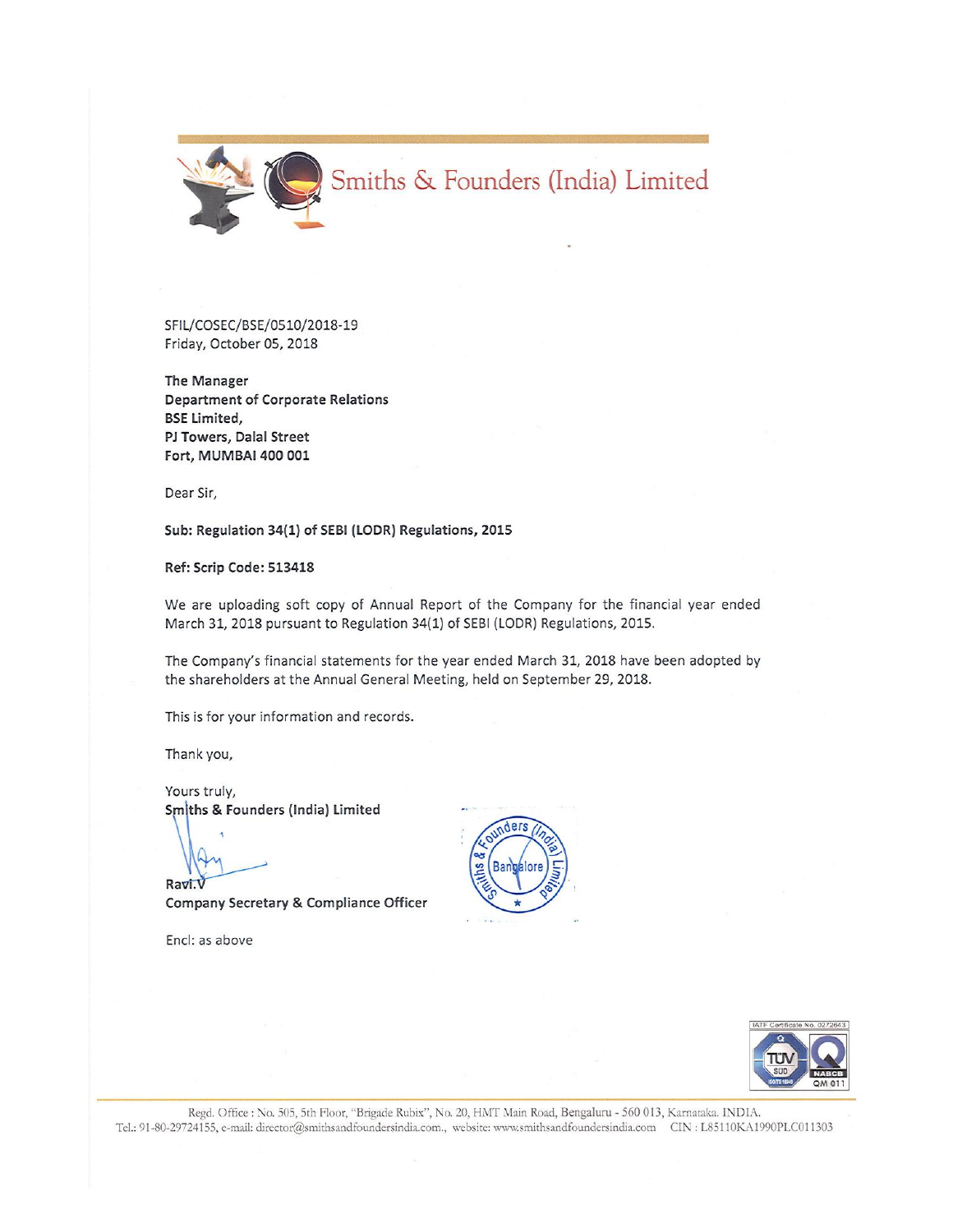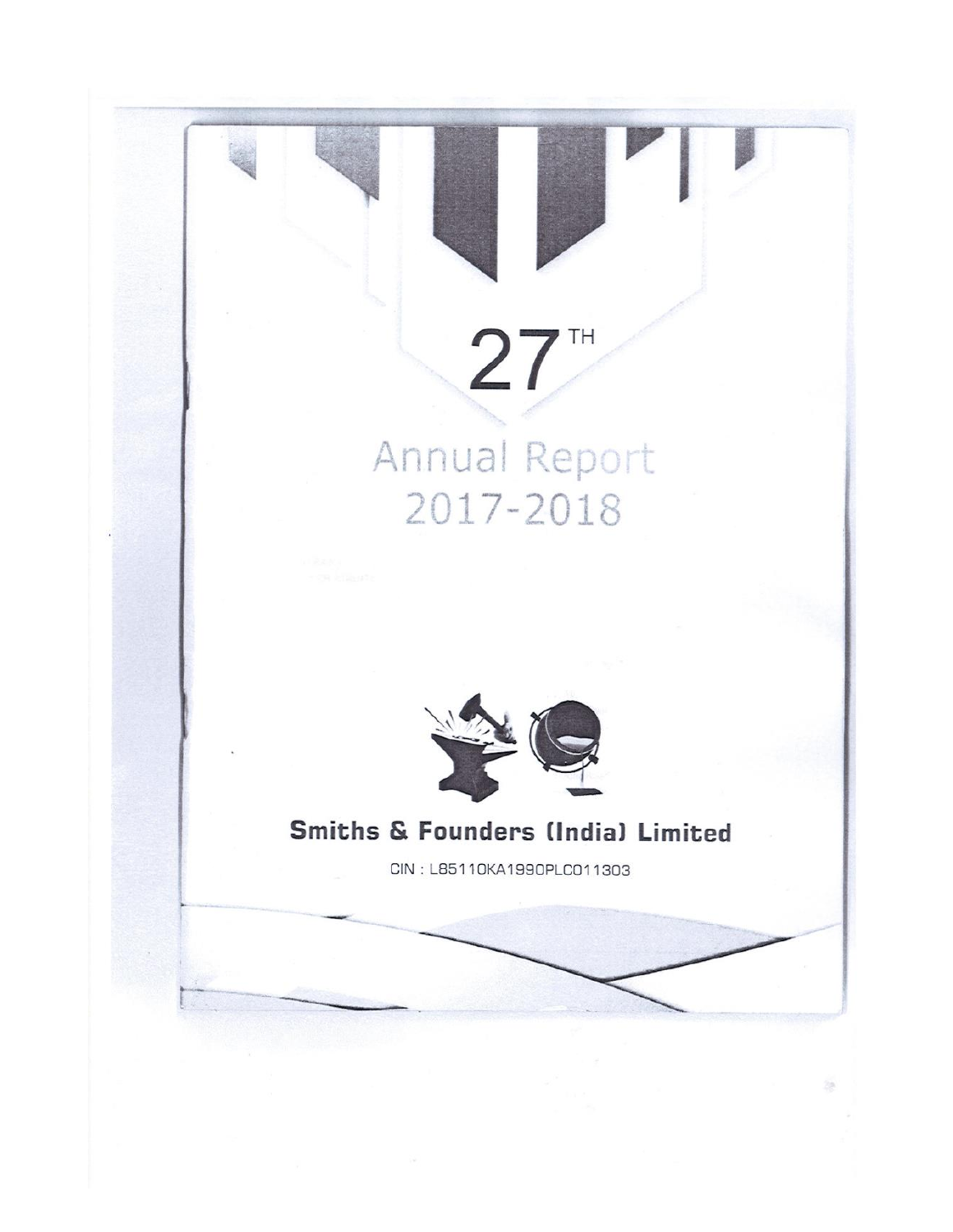| <b>BOARD OF DIRECTORS</b>                        | Suresh Shastry<br>Sathish Shastry<br>Umesh Shastry<br>Supriya Shastry<br>V Parthasarathy<br>Sudhindra N Kalghatgi                                                                                                                                                | Chairman and Managing Director<br><b>Whole-Time Director</b><br><b>Whole-Time Director</b><br><b>Whole-Time Director</b><br>Independent Director<br>Independent Director |  |  |  |  |  |
|--------------------------------------------------|------------------------------------------------------------------------------------------------------------------------------------------------------------------------------------------------------------------------------------------------------------------|--------------------------------------------------------------------------------------------------------------------------------------------------------------------------|--|--|--|--|--|
| <b>COMPANY SECRETARY &amp;</b>                   |                                                                                                                                                                                                                                                                  |                                                                                                                                                                          |  |  |  |  |  |
| <b>COMPLIANCE OFFICER</b>                        | Yogesh Dasar M (Till 30.11.2017)<br>Ravi V (WEF 19.01.2018)                                                                                                                                                                                                      |                                                                                                                                                                          |  |  |  |  |  |
| <b>AUDITORS</b>                                  | B.N.Subramanya & Co.<br><b>Chartered Accountants</b><br># 101, R.V-15, 'E ' Block, 6th Main Road<br>Malleswaram, Bangalore - 560 003                                                                                                                             |                                                                                                                                                                          |  |  |  |  |  |
| <b>REGISTRAR &amp;</b><br><b>TRANSFER AGENTS</b> | 30, Ramana Residency, 4th Cross, Sampige Road<br>Malleswaram, Bangalore - 560003                                                                                                                                                                                 | Integrated Registry Management Services Private Limited                                                                                                                  |  |  |  |  |  |
| <b>REGISTERED OFFICE</b>                         | No.505, 5th Floor, Brigade Rubix,<br>No.20, H M T Main Road, Bangalore - 560013                                                                                                                                                                                  |                                                                                                                                                                          |  |  |  |  |  |
| <b>WORKS</b>                                     | 1. Shed No M 7, 8, 9, 10,<br>Industrial Estate, Sagar Road,<br>Shimoga, Karnataka, 577204<br>2. Plot No N12 and N13,<br>Industrial Estate, Sagar Road,<br>Shimoga, Karnataka, 577204<br>3. SM10, Industrial Estate,<br>Sagar Road, Shimoga,<br>Karnataka, 577204 |                                                                                                                                                                          |  |  |  |  |  |

**1**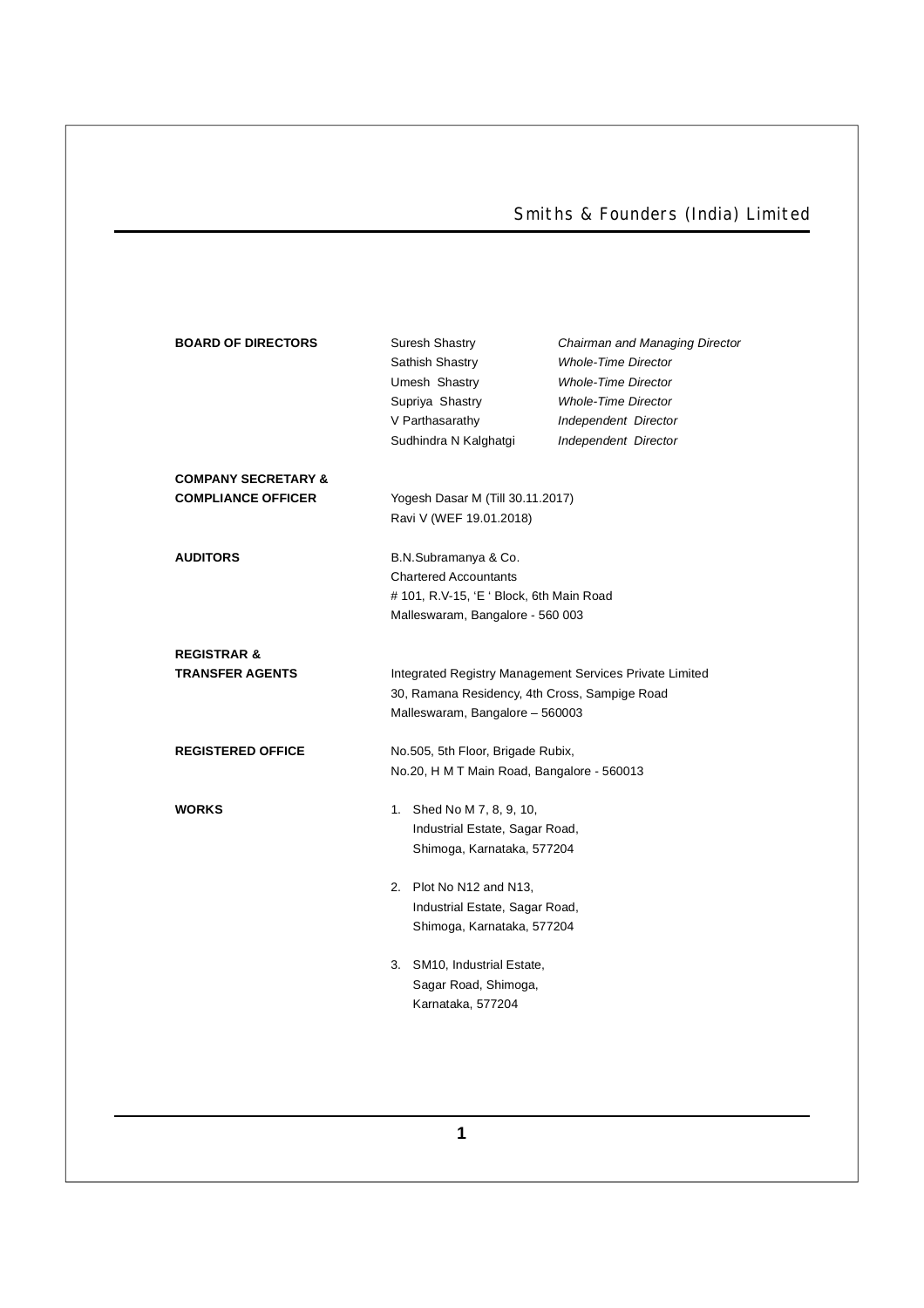This Page Has Been Intentionally Left Blank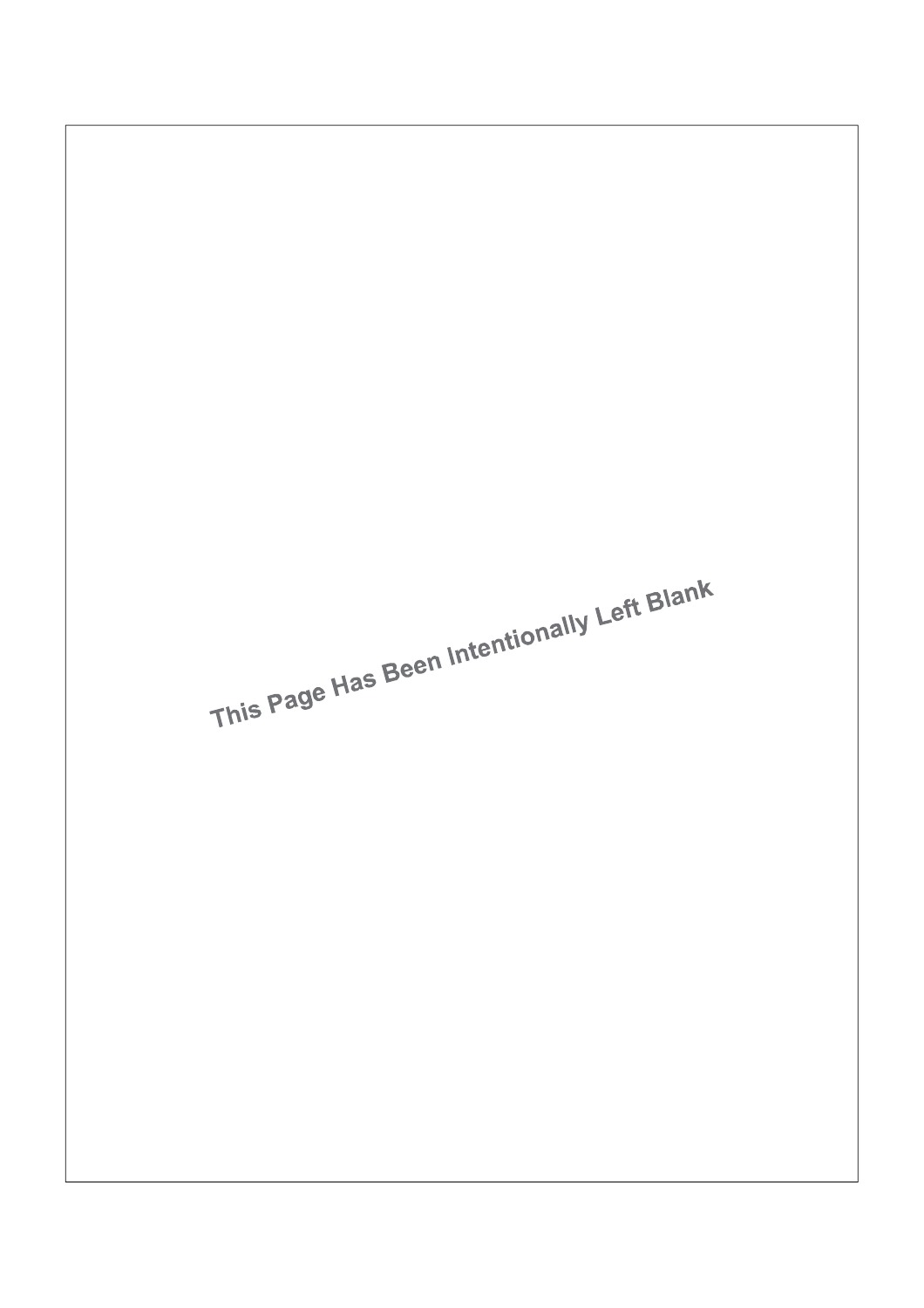# **NOTICE**

**Notice is hereby given that the Twenty Seventh Annual General Meeting of the Members of Smiths & Founders (India) Limited will be held at MEWS Ladies Club, No.37, 17th Cross (between 4th and 6th Main), Malleswaram, Bangalore – 560 055, on Saturday, September 29,2018 at 10.00 A.M to transact the following business:**

#### **ORDINARY BUSINESS:**

- **1. To consider and adopt the audited financial statements of the Company for the financial year ended March 31, 2018 and the Reports of the Board of Directors and Auditors thereon.**
- **2. To appoint a Director in place of Mrs. Supriya Shastry (DIN:01327762), who retires by rotation and being eligible, offers herself for re-appointment.**
- **3. To appoint a Director in place of Mr. Suresh Shastry (DIN:01099554), who retires by rotation and being eligible, offers himself for re-appointment.**
- **4. To approve re- appointment of Auditors and fix their remuneration and in this regard to consider and, if thought fit, to pass with or without modification(s), the following resolution as an Ordinary Resolution:**

**"RESOLVED THAT pursuant to the provisions of Section 139 and other applicable provisions, if any, of the Companies Act, 2013 read with the Companies (Audit and Auditors) Rules, 2014 and other applicable rules, if any, and pursuant to the resolution passed by the members at the Twenty Third Annual General Meeting held on December 27, 2014, M/s. B.N. Subramanya & Co., Chartered Accountants, (Firm Registration No. FRN 004142S) be and are herby re appointed as Auditors of the Company, to hold office until the conclusion of the Thirty Second Annual General Meeting of the Company to be held in the year 2023, subject to ratification of the re-appointment, at every Annual General Meeting of the shareholders of the Company, at such remuneration, as shall be fixed by the Board of Directors of the Company."**

#### **By the Order of the Board Ravi V**

*Company Secretary & Compliance Officer*

#### *Registered Office:*

**No.505, 5th Floor, Brigade Rubix, No.20, HMT Main Road, Bangalore 560 013 CIN:L85110KA1990PLC11303 E-mail Id: cosec@smithsandfoundersindia.com Website: www.smithsandfoundersindia.com**

**Place : Bangalore Date : 14.08.2018** **NOTES:**

**1. A MEMBER ENTITLED TO ATTEND AND VOTE AT THE MEETING IS ENTITLED TO APPOINT A PROXY TO ATTEND AND VOTE INSTEAD OF HIMSELF/HERSELF AND THE PROXY NEED NOT BE A MEMBER OF THE COMPANY. The instrument appointing the proxy should, however be deposited at the Registered Office of the Company not less than forty eight hours before the commencement of the meeting.**

**A person can act as proxy on behalf of the members not exceeding fifty and holding in the aggregate not more than ten percent of the total share capital of the Company. A member holding more than ten percent of the total share capital of the Company may appoint a single person as proxy. However, such person shall not act as a proxy for any other person or shareholder.**

- **2. Corporate members intending to send their authorised representatives to attend the Meeting are requested to send to the Company a certified copy of the Board Resolution authorising their representative to attend and vote on their behalf at the Meeting.**
- **3. The information as required under SEBI (Listing Obligations and Disclosure Requirements) Regulations, 2015 and Secretarial Standard – 2 issued by the Institute of Company Secretaries of India, relating to Directors proposed to be re-appointed are annexed hereto.**
- **4. Register of Members and Share Transfer Books of the Company will remain closed from September 24, 2018 September 29, 2018 (both days inclusive).**
- **5. Members are requested to bring their Attendance Slips with their copy of the Annual Report to the meeting.**
- **6. Relevant documents referred to in the Notice are open for inspection at the Registered Office of the Company on all working days, except Saturdays between 11.00 a.m and 1.00 p.m. upto the date of the Meeting.**
- **7. Section 72 of the Companies Act, 2013 provides for nomination by the shareholders of the Company in the prescribed Form SH-13. Shareholders are requested to avail this facility.**
- **8. Members are requested to a) intimate to the Company's Registrar and Transfer Agents, changes, if any, in their registered addresses at an early date, in case of Shares held in physical form; b) intimate to the respective Depository Participant, changes, if any, in their registered address at an early date, in case of Shares held in dematerialised form; c) quote their folio number/Client ID/DP ID in all correspondence and d) consolidate their holdings into one folio in case they hold Shares under multiple folios in the identical order of names.**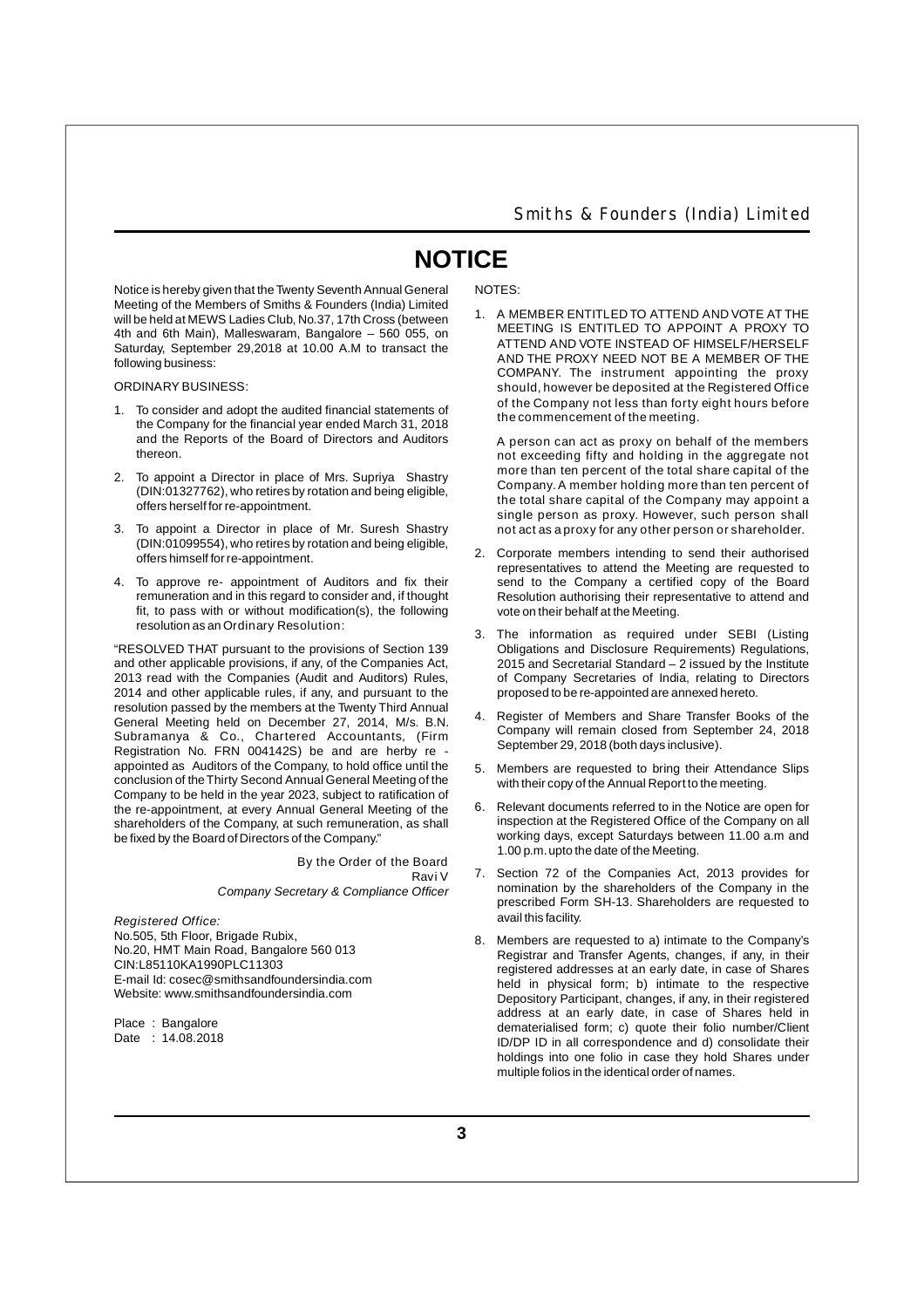- **9. Members are requested to note that in case of transfers, deletion of name of deceased shareholder, transmission and transposition of names in respect of shares held in physical form, submission of photocopy of PAN Card of the transferee(s), surviving holder(s), legal heir(s) and joint holder(s) respectively, along with necessary documents at the time of lodgement of request for these transactions, is mandatory.**
- **10. Your Company supports in full measure the `green initiative' of the Ministry of Corporate Affairs under which, service of notices/documents including Annual Report, can be effected by sending the same through electronic mode to the registered e-mail addresses of the shareholders. To support this green initiative of the Government, members who would like to receive such notices/documents in electronic mode and who have not registered their e-mail addresses so far, are requested to do so by sending a request to the Company's Share Transfer Agent mentioning their folio number and e-mail addresses to which such documents can be sent. For shareholders holding shares in electronic form, such**  request can also be sent electronically to **cosec@smithsandfoundersindia.com from the same email address registered with the depository participants.**
- **11. A route map showing directions to reach the venue of the 27th Annual General Meeting (AGM) is given at the end of Annual Report accompanying this Notice.**

#### **12. Voting through electronic means**

 **Pursuant to Section 108 of the Companies Act, 2013 read with Rule 20 of the Companies (Management and Administration) Rules, 2014 and Regulation 44 of SEBI Regulations, as amended from time to time, the Company is pleased to provide its members the facility of `remote evoting (e-voting from a place other than the venue of the AGM) to exercise their right to vote at the AGM. The business may be transacted through e-voting services provided by Central Depository Services Limited (CDSL).** 

 **The instructions for shareholders voting electronically are as under:**

- **(i) The voting period begins on 26th September, 2018 (9.00 a.m) and ends on 28th September, 2018 (5.00 p.m.). During this period shareholders of the Company, holding shares either in physical form or in dematerialized form, as on the cut-off date of 21st September, 2018 may cast their vote electronically. The e-voting module shall be disabled by CDSL for voting thereafter.**
- **(ii) The shareholders should log on to the e-voting website www.evotingindia.com.**
- **(iii) Click on Shareholders / Members**
- **(iv) Now Enter your User ID** 
	- **a. For CDSL: 16 digits beneficiary ID,**
	- **b. For NSDL: 8 Character DP ID followed by 8 Digits Client ID,**
- **c. Members holding shares in Physical Form should enter Folio Number registered with the Company.**
- **(v) Next enter the Image Verification as displayed and Click on Login.**
- **(vi) If you are holding shares in demat form and had logged on to www.evotingindia.com and voted on an earlier voting of any company, then your existing password is to be used.**

**(vii) If you are a first time user follow the steps given below:**

|                                  | For Members holding shares in<br><b>Demat Form and Physical Form</b>                                                                                                                                                                                                                    |
|----------------------------------|-----------------------------------------------------------------------------------------------------------------------------------------------------------------------------------------------------------------------------------------------------------------------------------------|
| <b>PAN</b>                       | Enter your 10 digit alpha-numeric PAN issued by<br>Income Tax Department (Applicable for both<br>demat shareholders as well as physical<br>shareholders)                                                                                                                                |
|                                  | Members who have not updated their PAN<br>with the Company/Depository Participant are<br>requested to use the first two letters of their<br>name and the 8 digits of the sequence<br>number in the PAN field.                                                                           |
|                                  | In case the sequence number is less than 8<br>digits enter the applicable number of 0's<br>before the number after the first two<br>characters of the name in CAPITAL letters.<br>Eg. If your name is Ramesh Kumar with<br>sequence number 1 then enter RA00000001<br>in the PAN field. |
| Dividend<br>Bank<br>Details      | Enter the Dividend Bank Details or Date of Birth (in<br>dd/mm/yyyy format) as recorded in your demat<br>account or in the company records in order to login.                                                                                                                            |
| OR.<br>Date<br>of Birth<br>(DOB) | If both the details are not recorded with the<br>$\bullet$<br>depository or company please enter<br>the member id / folio number in the Dividend<br>Bank details field as mentioned in<br>instruction (iv).                                                                             |

- **(viii) After entering these details appropriately, click on "SUBMIT" tab.**
- **(ix) Members holding shares in physical form will then directly reach the Company selection screen. However, members holding shares in demat form will now reach 'Password Creation' menu wherein they are required to mandatorily enter their login password in the new password field. Kindly note that this password is to be also used by the demat holders for voting for resolutions of any other company on which they are eligible to vote, provided that company opts for e-voting through CDSL platform. It is strongly recommended not to share your password with any other person and take utmost care to keep your password confidential.**

**4**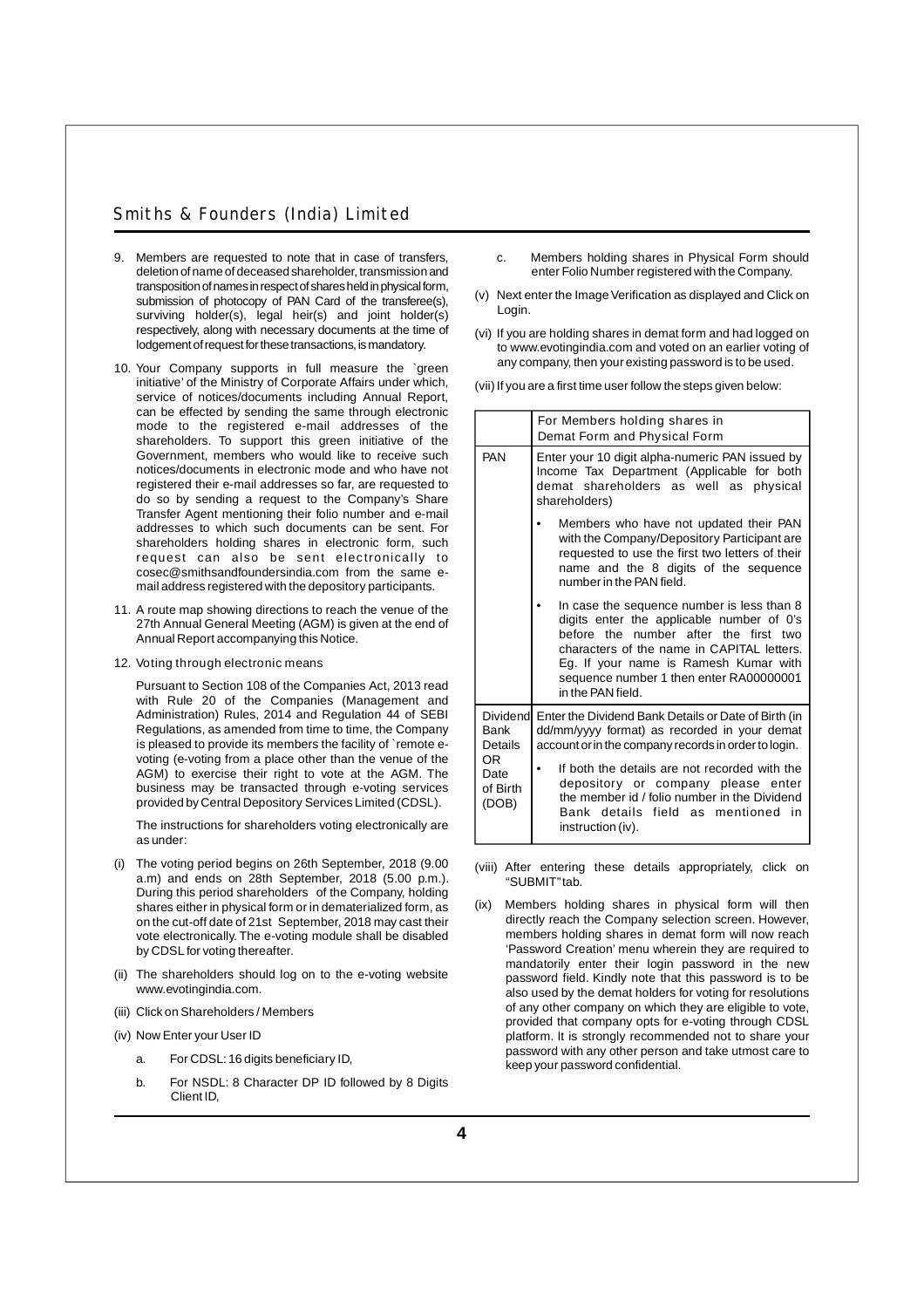- **(x) For Members holding shares in physical form, the details can be used only for e-voting on the resolutions contained in this Notice.**
- **(xi) Click on the EVSN for the relevant <Company Name> on which you choose to vote.**
- **(xii) On the voting page, you will see "RESOLUTION DESCRIPTION" and against the same the option "YES/NO" for voting. Select the option YES or NO as desired. The option YES implies that you assent to the Resolution and option NO implies that you dissent to the Resolution.**
- **(xiii) Click on the "RESOLUTIONS FILE LINK" if you wish to view the entire Resolution details.**
- **(xiv) After selecting the resolution you have decided to vote on, click on "SUBMIT". A confirmation box will be displayed. If you wish to confirm your vote, click on "OK", else to change your vote, click on "CANCEL" and accordingly modify your vote.**
- **(xv) Once you "CONFIRM" your vote on the resolution, you will not be allowed to modify your vote.**
- **(xvi) You can also take a print of the votes cast by clicking on "Click here to print" option on the Voting page.**
- **(xvii) If a demat account holder has forgotten the changed login password then Enter the User ID and the image verification code and click on Forgot Password & enter the details as prompted by the system.**
- **(xviii) Shareholders can also cast their vote using CDSL's mobile app m-Voting available for android based mobiles. The m-Voting app can be downloaded from Google Play Store. Apple and Windows phone users can download the app from the App Store and the Windows Phone Store respectively. Please follow the instructions as prompted by the mobile app while voting on your mobile.**
- **(xix) Note for Non Individual Shareholders and Custodians**
	- **Non-Individual shareholders (i.e. other than Individuals, HUF, NRI etc.) and Custodian are required to log on to www.evotingindia.com and register themselves as Corporates.**
	- **A scanned copy of the Registration Form bearing the stamp and sign of the entity should be emailed to helpdesk.evoting@cdslindia.com.**
	- **After receiving the login details a Compliance User should be created using the admin login and password. The Compliance User would be able to link the account(s) for which they wish to vote on.**
	- The list of accounts linked in the login should be **mailed to helpdesk.evoting@cdslindia.com and on**

**approval of the accounts they would be able to cast their vote.** 

- **A scanned copy of the Board Resolution and Power of Attorney (POA) which they have issued in favour of the Custodian, if any, should be uploaded in PDF format in the system for the scrutinizer to verify the same.**
- **(xx) In case you have any queries or issues regarding evoting, you may refer the Frequently Asked Questions ("FAQs") and e-voting manual available at www.evotingindia.com, under help section or write an email to helpdesk.evoting@cdslindia.com.**
	- **The Company has appointed Mr. V Shivaprakash (Membership No. ACS 7488), Practicing Company Secretary, as the Scrutinizer for conducting the remote e-voting and the voting process at the AGM in a fair and transparent manner.**
	- **The members attending the AGM, who have not already cast their vote through remote e-voting facility shall be able to exercise their voting rights at the AGM. The members who have already cast their vote through remote e-voting facility may attend the AGM but shall not be entitled to cast their vote again at the AGM.**
	- **The voting rights of members shall be in proportion to their share in the paid up capital of the Company as on the cut-off date.**
	- **Any Person who acquires the shares and becomes a member of the Company after dispatch of the Notice and holds shares as on the cut-off date i.e., September 21, 2018, may obtain the login Id and password by sending a request to CDSL/OUR RTA.**
	- **The scrutinizer shall immediately after the conclusion of the voting at the general meeting, first count the votes cast at the meeting, thereafter unblock the votes cast through remote e-voting in the presence of at least two witnesses not in employment of the Company and make, not later than three days of conclusion of the meeting a consolidated scrutinizer's report of the votes cast in favour or against, to the Chairman of the Company.**
	- **The results shall be declared on or after the Annual General Meeting. The Results declared along with the Scrutinizer's Report shall be placed on the C o m p a n y ' s w e b s i t e www.smithsandfoundersindia.com and on the website of CDSL and communicated to the BSE Limited where the shares of the Company are listed.**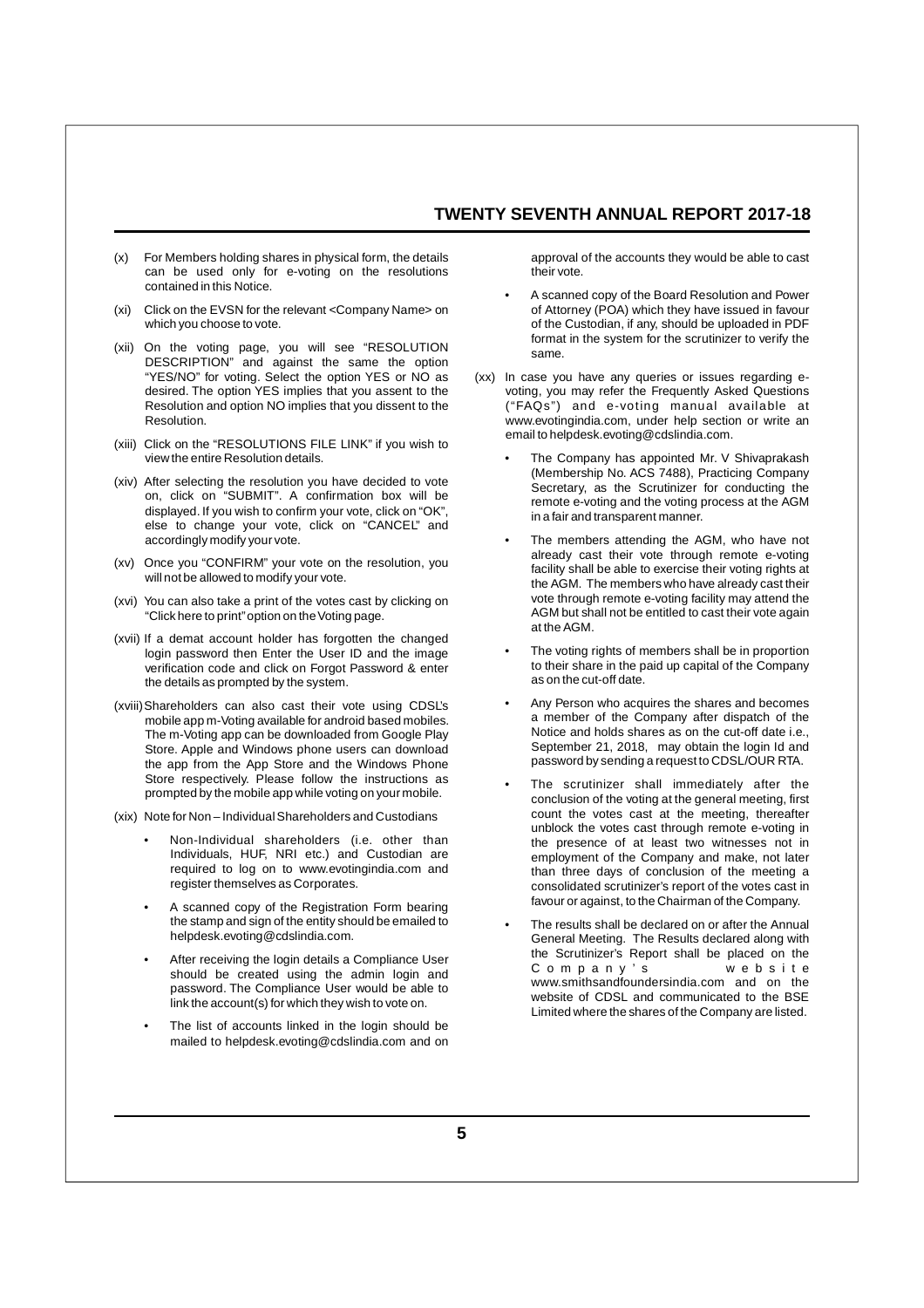## **ANNEXUE TO THE NOTICE OF TWENTY SVENTH ANNUAL GENERAL MEETING**

## **PARTICULARS OF DIRECTORS SEEKING RE-APPOINTMENT**

(Pursuant to SEBI(Listing Obligations and Disclosure Requirements)Regulations, 2015)

| <b>Particulars</b>                                           | <b>Ms. Supriya Shastry</b>                                                                  | Mr. Suresh Shastry                                                                          |  |
|--------------------------------------------------------------|---------------------------------------------------------------------------------------------|---------------------------------------------------------------------------------------------|--|
| <b>DIN</b>                                                   | 01327762                                                                                    | 01099554                                                                                    |  |
| Date of Birth                                                | 2/7/1985                                                                                    | 12/11/1956                                                                                  |  |
| Date of Appointment                                          | 17/3/2014                                                                                   | 22/10/1990                                                                                  |  |
| Qualifications                                               | M.B.A-Finance                                                                               | Advanced Diploma in Forge<br>Technology (ADFT), NIF&FT, Ranchi                              |  |
| Expertise in specific functional areas                       | Has over 14 years experience in<br>Accounts & Finance                                       | Has over 37 years<br>experience in Forging Industry                                         |  |
| Number of Meetings of the Board<br>attended during the year  | 6/6                                                                                         | 6/6                                                                                         |  |
| Other Directorships/ Committee<br>Chairmanships/ Memberships | None                                                                                        | None                                                                                        |  |
| Number of Shares held<br>in the Company                      | 1,86,32,125                                                                                 | 2,80,90,175                                                                                 |  |
| Relationship between<br>directors inter-se                   | Daughter of Mr. Suresh Shastry and<br>niece of Mr. Sathish Shastry and<br>Mr. Umesh Shastry | Brother of Mr.Sathish Shastry and<br>Mr. Umesh Shastry and father of<br>Ms. Supriya Shastry |  |
| Terms and conditions<br>of appointment                       | Company's website                                                                           | As per Remuneration and Nomination Policy of the Company, as displayed on the               |  |

### **By the Order of the Board**

**Ravi.V** *Company Secretary & Compliance Officer Registered Office:*

**No.505, 5th Floor, Brigade Rubix, No.20, HMT Main Road, Bangalore 560 013 CIN : L85110KA1990PLC011303 E-mail Id: cosec@smithsandfoundersindia.com Website: www.smithsandfoundersindia.com**

**Place : Bangalore Date : 14.08.2018**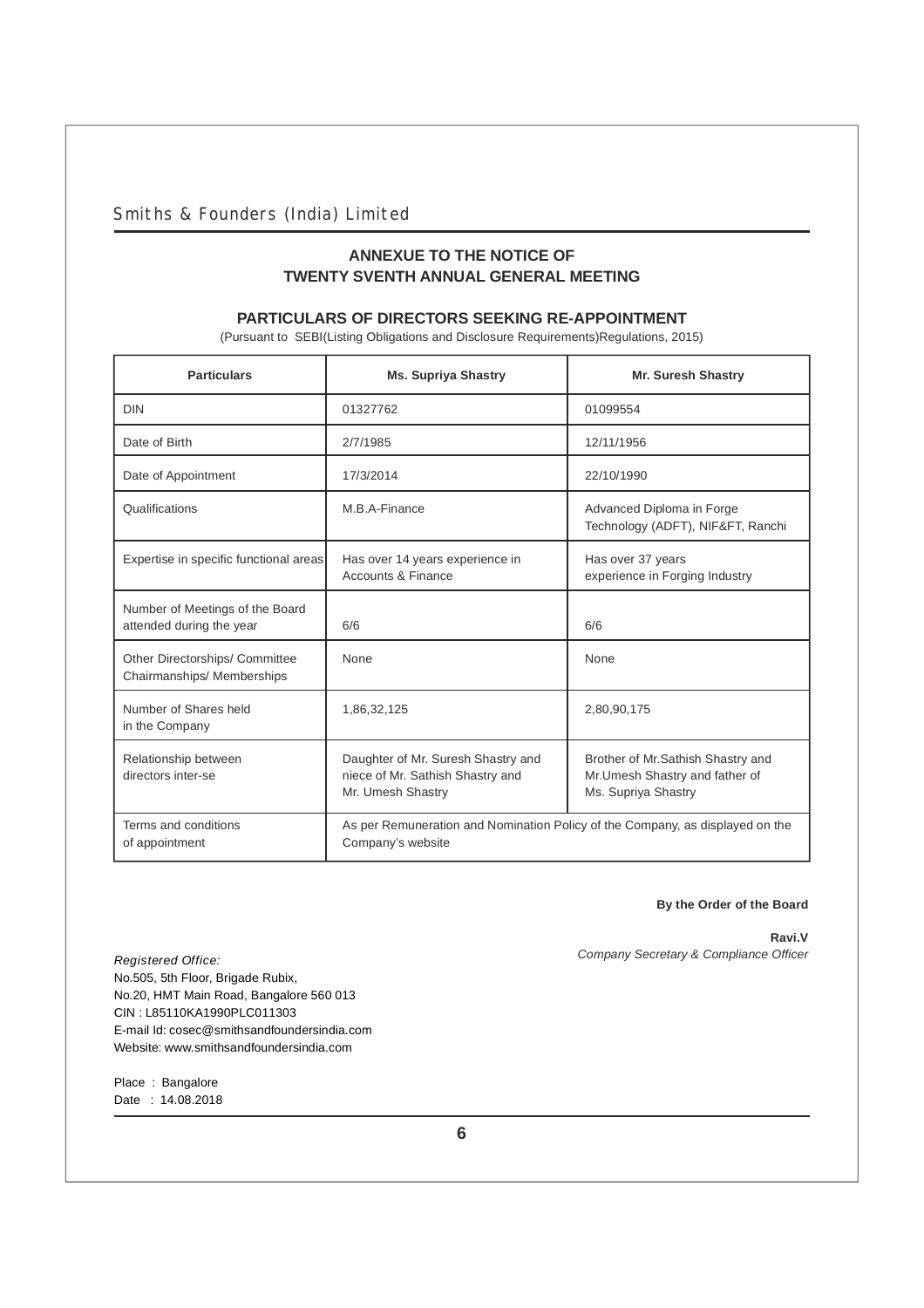## **DIRECTORS' REPORT**

#### **Dear Members**

 **Your Directors present the Twenty Seventh Annual Report, together with the Audited Statements of Accounts for the financial year ended March 31, 2018.**

#### **1. FINANCIAL RESULTS :**

 **During the year under review the Company has achieved the following financial results:**

|            | Rs. in Lakhs |
|------------|--------------|
| 31.03.2018 | 31.03.2017   |
| 882.87     | 753.54       |
| 1.02       | 69.59        |
| 42.42      | 20.06        |
| 26.36      | 24.40        |
| 24.25      | 18.74        |
| (8.19)     | (23.08)      |
| (8.19)     | (23.08)      |
| (8.19)     | (23.08)      |
| (796.97)   | (773.88)     |
| (805.16)   | (796.97)     |
|            |              |

#### **2. OVERVIEW OF COMPANY PERFORMANCE:**

 **During the year under review sales has registered an increase of 17.16 % compared to previous year. Demand for Company's products is gradually picking up, resulting in increase in sales. Loss has come down appreciably from Rs. 23.08 Lakhs to Rs. 8.19 Lakhs, due to increase in sales.** 

#### **Progress of Rehabilitation and measures initiated by the Company to improve its financial performance:**

 **The concerted efforts put in by the Company towards improving its financial performance has started yielding the desired results. During the year under review the Company was successful in bringing down the losses to Rs.8.19 Lakhs.** 

#### **3. DIVIDEND & RESERVES:**

 **In view of loss incurred by the Company, your Directors do not recommend any dividend for the financial year ended March 31, 2018.** 

 **During the year under review no amount was transferred to General Reserve.**

#### **4. SHARE CAPITAL:**

 **The Paid Up Capital of the Company as at March 31, 2018 stood at Rs. 10,19,96,525/-. During the year under review, the Company has not issued shares with differential voting rights nor has granted any stock options or sweat equities.** 

**As on March 31, 2018 none of the Directors of the Company hold instruments convertible into equity shares of the Company.**

#### **5. EXTRACT OF ANNUAL RETURN:**

 **The details forming part of the extract of the Annual Return in form MGT-9, as required under Section 92 (3) of the Companies Act, 2013 and Rule 12(1) of the Companies (Management & Administration) Rules, 2014, is included in this Report as Annexure – A and forms an integral part of this Report.**

#### **6. DIRECTORS:**

 **In accordance with the provisions of Section 152 of the Companies Act, 2013 and the Company's Articles of Association, Ms. Supriya Shastry, Director and Mr. Suresh Shastry, Managing Director, retire by rotation at the ensuing Annual General Meeting and being eligible offer themselves for re-appointment. The Board recommends their re-appointment, for consideration of the Members of the Company at the ensuing Annual General Meeting.**

 **The Independent Directors have given declaration that they meet the criteria of independence as laid down under Section 149(6) of the Companies Act, 2013 and Regulation 16(b) of SEBI (Listing Obligations and Disclosure Requirements) Regulations, 2015.**

 **During the year under review, there is no change in the Board of Directors of the Company.**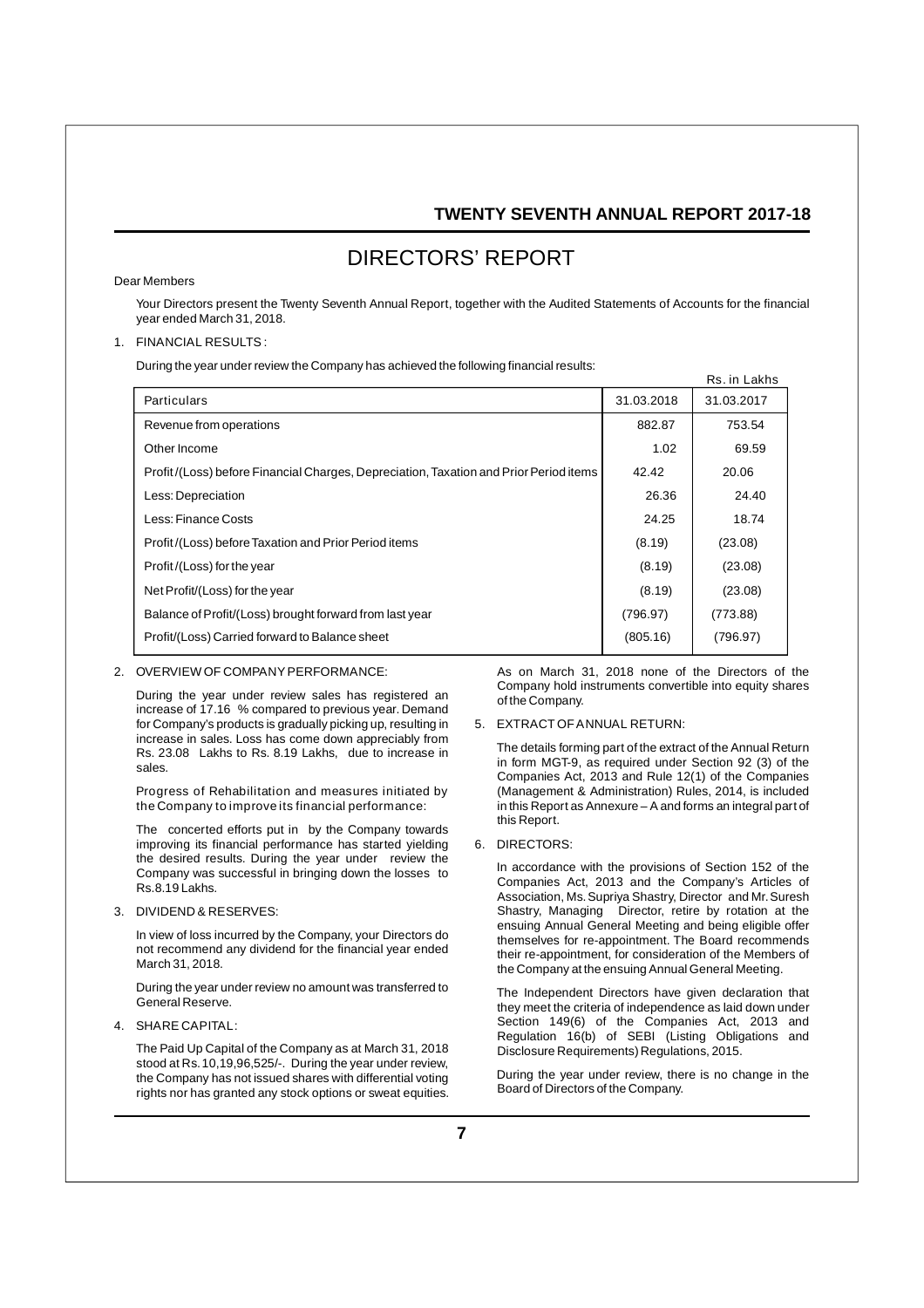#### **7. NUMBER OF MEETINGS OF THE BOARD:**

 **During the Financial Year 2017-18, 6 (Six) meetings of the Board were held, details of which are given in the Corporate Governance Report.**

#### **8. KEY MANAGERIAL PERSONNEL:**

 **The following are the Key Managerial Personnel of the Company:**

- **1. Suresh Shastry Chairman and Managing Director**
- **2. Supriya Shastry Whole Time Director**
- **3. Umesh Shastry Whole Time Director**
- **4. Sathish Shastry Whole Time Director**
- **5. Yogeesh M Dasar Company Secretary (till 30.11.2017)**
- **6. Ravi.V Company Secretary (wef 19.01.2018)**

#### **9. COMMITTEES OF THE BOARD:**

 **The Board of Directors has the following Committees:**

- **1. Audit Committee**
- **2. Remuneration and Nomination Committee**
- **3. Stakeholders' Relationship Committee**
- **4. Share Transfer Committee**

 **Details of the Committee/s along with their composition, number of meetings and attendance at the meetings are provided in the Corporate Governance Report.**

#### **10. BOARD EVALUATION:**

 **Pursuant to the provisions of the Companies Act, 2013 and SEBI (Listing Obligations and Disclosure Requirements) Regulations, 2015, a structured questionnaire was prepared after taking into consideration the various aspects of Board's functioning, composition of the Board and its Committees and performance of specific duties, obligations and governance.** 

 **The performance evaluation of Independent Directors was completed. The performance evaluation of the Chairman and Non-Independent Directors was carried out by the Independent Directors through a meeting of Independent Directors.** 

#### **11. FAMILIARISATION PROGRAMME FOR INDEPENDENT DIRECTORS:**

 **The details of programmes for familiarisation of Independent Directors with the Company, their roles, rights, responsibilities in the Company, nature of the industry in which the Company operates, business model of the Company and related matters are put up on the**  website of the Company, **www.smithsandfoundersindia.com**

#### **12. FIXED DEPOSITS:**

 **The Company has not accepted fixed deposits from the public and shareholders within the meaning of Section 73(1) of the Companies Act, 2013 and Rules made there under, during the year under review.**

#### **13. DIRECTORS' RESPONSIBILITY STATEMENT:**

 **As required under Section 134(3)(c) of the Companies Act, 2013, your Directors state that:** 

- **a) in the preparation of the annual accounts, the applicable accounting standards have been followed along with proper explanations relating to material departures;**
- **b) the Directors have selected such accounting policies and applied them consistently and made judgments and estimates that are reasonable and prudent so as to give a true and fair view of the state of affairs of the Company as at March 31, 2018 and its loss for the year ended on that date;**
- **c) the Directors have taken proper and sufficient care for the maintenance of adequate accounting records in accordance with the provisions of the Act for safeguarding the assets of the Company and for preventing and detecting fraud and other irregularities;**
- **d) the annual accounts have been prepared on a `going concern' basis;**
- **e) the Directors had laid down internal financial controls to be followed by the Company and that such internal financial controls are adequate and were operating effectively; and**
- **f) the Directors had devised proper systems to ensure compliance with the provisions of all applicable laws and that such systems were adequate and operating effectively.**

#### **14. PARTICULARS OF LOANS, GUARANTEES OR INVESTMENTS BY COMPANY:**

 **During the year under review the Company has not given any loan, guarantee or made any investment covered under the provisions of Section 186 of the Companies Act, 2013.**

#### **15. REMUNERATION AND NOMINATION POLICY:**

 **The Board of Directors has framed a policy which lays down a framework in relation to remuneration of Directors, Key Managerial Personnel and Senior Management of the Company. The policy also lays down criteria for selection and appointment of Board Members. The Policy is given in Annexure-B and forms an integral part of this report.** 

#### **16. RELATED PARTY TRANSACTIONS:**

 **During the year under review the Company has not entered into any transaction with any related party attracting the provisions of Section 188 of the Companies Act, 2013 and the Rules made thereunder. The disclosure required pursuant to clause (h) of sub-section (3) of**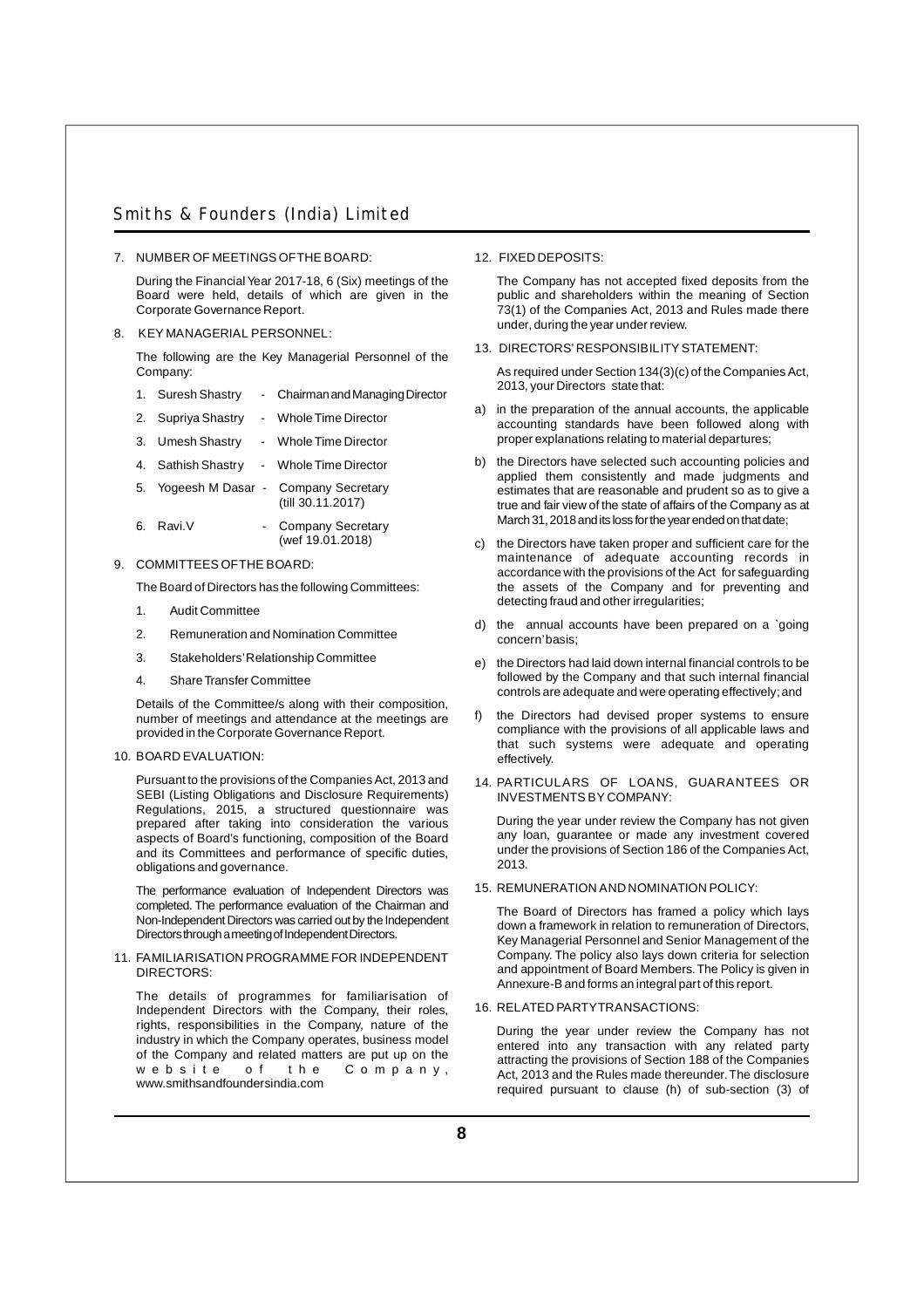**Section 134 of the Companies Act, 2013 and Rule 8(2) of the Companies (Accounts) Rules, 2014 in Form AOC 2 is given in Annexure-C and forms an integral part of this report. Further there are no material related party transactions during the year under review with the Promoter, Directors or Key Managerial Personnel.**

 **All Related Party Transactions are placed before the Audit Committee and also to the Board for approval.** 

 **The policy on Related Party Transactions as approved by the Board of Directors has been uploaded on the website of the Company, www.smithsandfoundersindia.com**

#### **17. VIGIL MECHANISM/WHISTLE BLOWER POLICY:**

 **The Company has a Whistle Blower Policy to report genuine concerns or grievances. The Whistle Blower Policy of the Company can be accessed on the Company's website at www.smithsandfoundersindia.com**

#### **18. RISK MANAGEMENT:**

 **The Company has in place Risk Management Policy according to which the Board of Directors of the Company and the Audit Committee periodically review and evaluate the risk management system of the Company so that the management controls the risks through properly defined network.** 

#### **19. CORPORATE SOCIAL RESPONSIBILITY:**

 **No disclosures on Corporate Social Responsibility are required as provision under Section 135 of the Companies Act, 2013 and Rules made thereunder are not applicable to the Company.** 

#### **20. CORPORATE GOVERNANCE:**

 **As per Regulations 34(3) read with Schedule V of the SEBI (Listing Obligations and Disclosure Requirements) Regulations, 2015, a separate section on corporate governance practices followed by the Company, together with a Certificate from the Company's Auditors confirming compliance forms an integral part of this Report.**

#### **21. MANAGEMENT DISCUSSION AND ANALYSIS:**

 **The Report on Management Discussion and Analysis forms part of this Report. Certain statements in this section may be forward looking. Many factors may affect the actual results, which could be different from that the Directors envisage in terms of the future performance and outlook.** 

#### **22. COMPLIANCE WITH SECRETRIAL STANDARDS**

 **Your Company has complied with Secretarial Standards, SS-1 and SS-2, issued by The Institute of Company Secretaries of India. Secretarial Standard, SS-3 is not applicable to your Company.**

#### **23. SECRETARIAL AUDIT:**

 **Pursuant to the provisions of Section 204 of the Companies Act, 2013 and the Rules made thereunder, the Company has appointed Mr. V Shivaprakash, Practicing Company Secretary as the Secretarial Auditor of the Company. The Secretarial Audit Report is annexed as Annexure – D and forms an integral part of this Report. The Secretarial Audit Report does not contain any qualification, reservation or adverse remark. To resolve the long pending issue and to comply with Minimum Public Share holding requirement, the Company is in regular and constant touch with the market regulator and the stock exchange, where its shares are listed.**

#### **24. AUDITORS:**

 **The Company's Auditors, M/s. B.N.Subramanya & Co., Chartered Accountants, were re-appointed as the Statutory Auditors of the Company to hold office from the conclusion of Twenty Third Annual General Meeting held on December 27, 2014, for a period of four years, until the conclusion of the ensuing Annual General Meeting.**

 **M/s. B.N.Subramanya & Co., Chartered Accountants are eligible for re-appointment for a further period of five years and accordingly the same is proposed to be taken up at the ensuing Annual General Meeting, subject to the approval of the share holders.**

 **As required under provisions of Section 139 of the Companies Act, 2013, the Company has received written consent from M/s. B.N.Subramanaya & Co. to their re appointment and a Certificate to the effect that that their reappointment, if made, would be in accordance with the Companies Act, 2013 and the Rules framed thereunder and that they satisfy the criteria provided in Section 141 of the Companies Act, 2013.** 

 **The Auditors' Report does not contain any qualification, reservation or adverse remark on the financial statements for the year ended March 31, 2018. The statements made by the Auditors in their Report are self-explanatory and do not call for any further comments.** 

#### **25. SIGNIFICANT AND MATERIAL ORDERS PASSED BY THE REGULATORS OR COURTS OR TRIBUNALS:**

 **There are no significant and material orders passed by the Regulators/Courts/ Tribunals that would impact the going concern status of the Company and its future operations.**

#### **26. INTERNAL CONTROL SYSTEMS AND THEIR ADEQUACY:**

 **The Company has an adequate internal control system commensurate with its size and nature of its business.** 

#### **27. HEALTH, SAFETY AND ENVIRONMENT:**

 **The health and safety of the workforce is of paramount importance. The Company aims to provide a workplace that is free from any occupational hazards or illness.**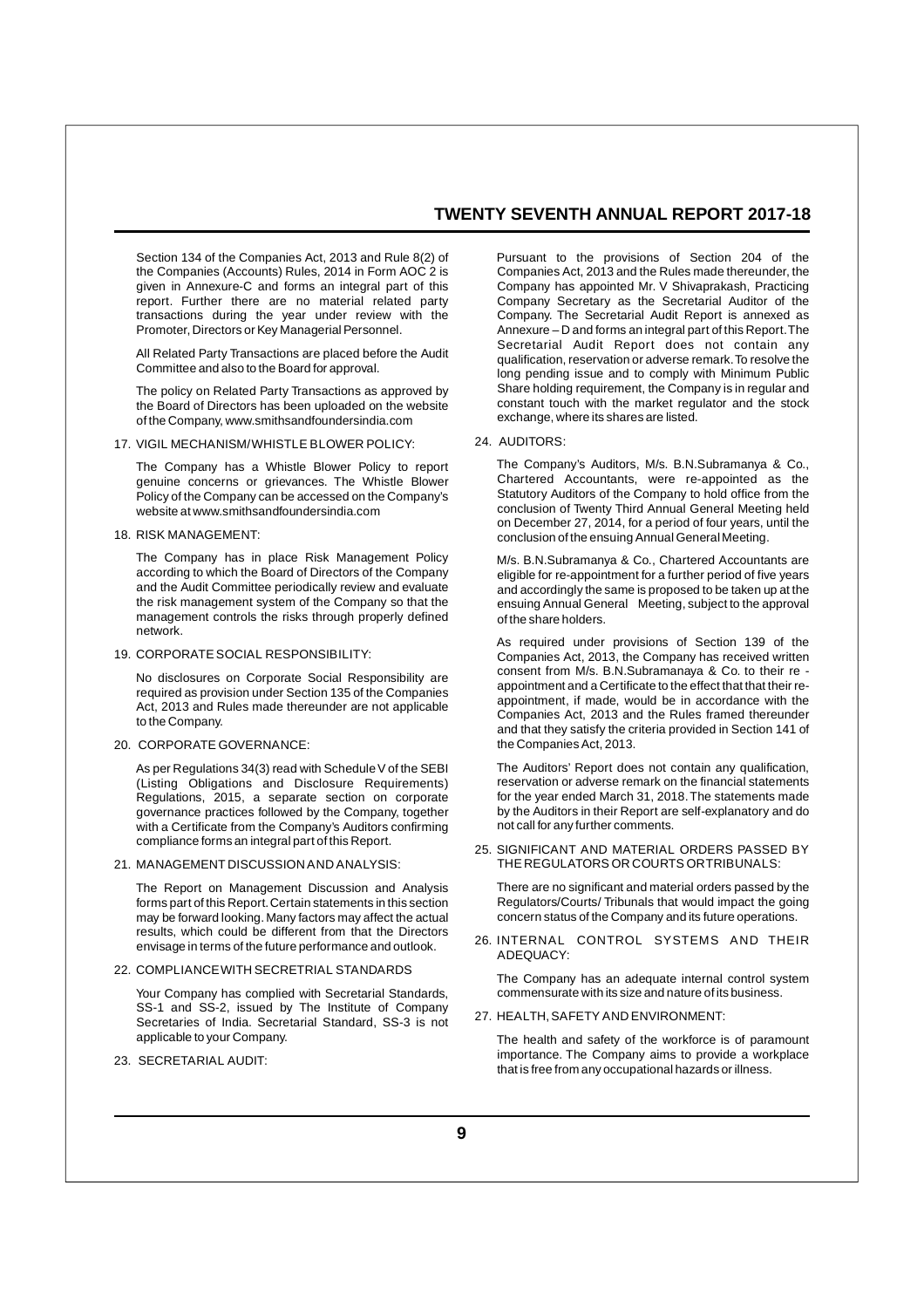#### **28. SEXUAL HARASSMENT OF WOMEN AT WORKPLACE (PREVENTION, PROHIBITION & REDRESSAL) ACT, 2013.**

 **During the year under review the Company has not received any complaint under the Sexual Harassment of Women at Workplace (Prevention, Prohibition & Redressal) Act, 2013.**

#### **29. MATERIAL CHANGES AND COMMITMENT, IF ANY, AFFECTING THE FINANCIAL POSITION OF THE COMPANY.**

 **No material changes and commitment affecting the financial position of the Company occurred between the end of the financial year to which this financial statement relates and the date of this report.**

#### **30. STATUTORY INFORMATION**

 **The information on conservation of energy, technology absorption and foreign exchange earnings and outgo pursuant to Section 134 (3)(m) of the Companies Act, 2013, read with Rule 8(3) of the Companies (Accounts) Rules, 2014 is given in Annexure-E , which forms part of this Report.**

 **There were no employees employed throughout the year who were in receipt of remuneration of Rs. 1.02 Crore per**  **annum or more. There were no employees employed for part of the year who were in receipt of remuneration of Rs. 8.50 Lakhs per month or more. During the year under review the Company had 66 employees.**

 **The information required under Section 197(12) of the Companies Act, 2013 read with Companies (Appointment and Remuneration of Managerial Personnel) Rules, 2014 and forming part of the Directors' Report for the year ended March 31, 2018 is given in Annexure-F to this Report.**

#### **31. ACKNOWLEDGEMENTS :**

 **Your Directors wish to place on record their appreciation, for the contribution made by the employees at all levels but for whose hard work and support, your Company's achievements would not have been possible. Your Directors also wish to thank its Members, Government Authorities, Banks, Customers and Vendors for their sustained support to the Company.** 

#### **By the Order of the Board**

**Place : Bangalore Date : 14.08.2018**

**Suresh Shastry** *Chairman & Managing Director*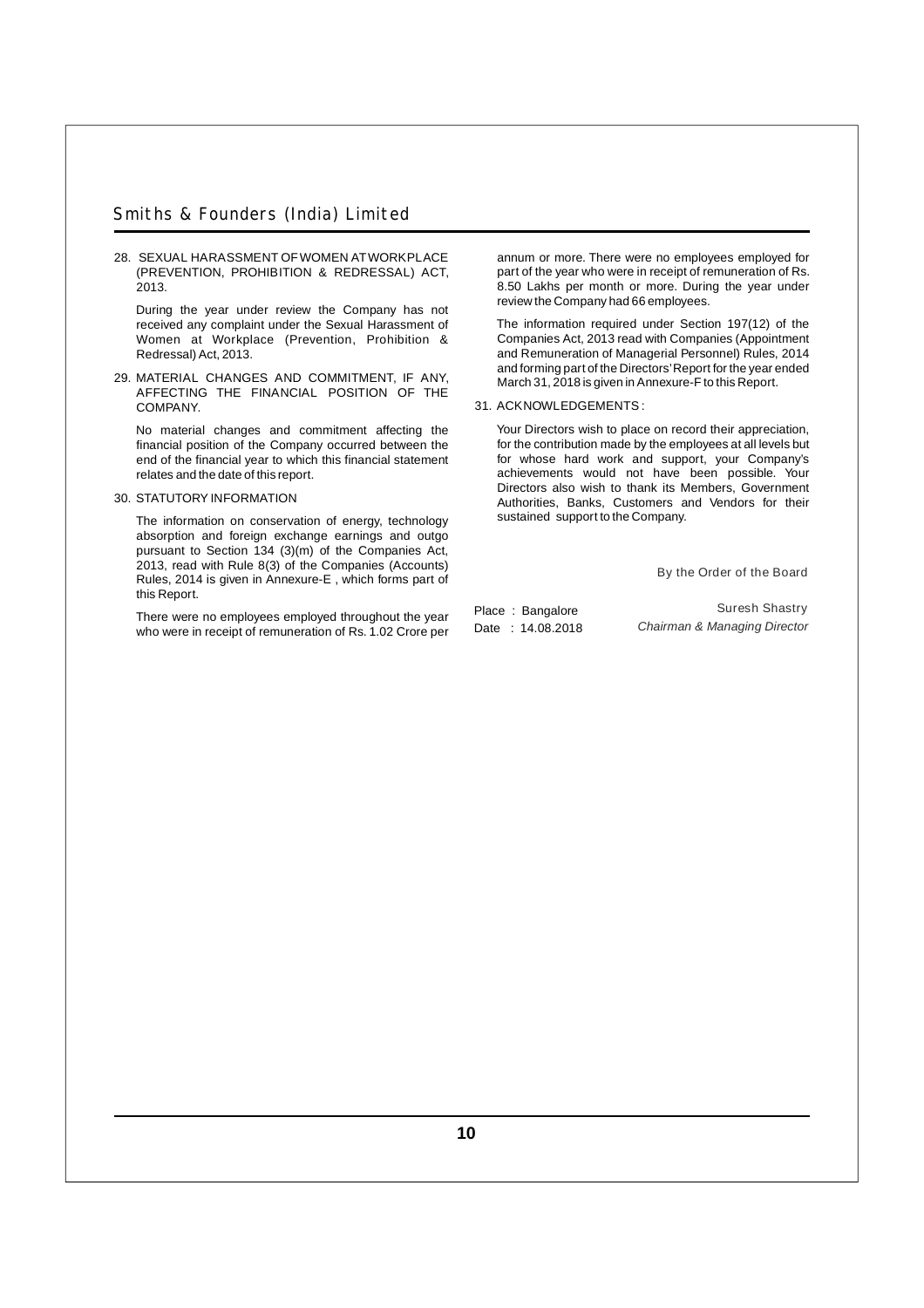## **Annexure - A**

## **FORM NO. MGT 9**

## **EXTRACT OF ANNUAL RETURN**

**As on financial year ended on 31.03.2018**

## **Pursuant to Section 92 (3) of the Companies Act, 2013 and rule 12(1) of the Companies (Management & Administration) Rules, 2014.**

## **I. REGISTRATION & OTHER DETAILS:**

| 1. | <b>CIN</b>                                                                    | L85110KA1990PLC011303                                                                                                                                                                    |
|----|-------------------------------------------------------------------------------|------------------------------------------------------------------------------------------------------------------------------------------------------------------------------------------|
| 2. | <b>Registration Date</b>                                                      | 22/10/1990                                                                                                                                                                               |
| 3. | Name of the Company                                                           | Smiths & Founders (India) Limited                                                                                                                                                        |
| 4. | Category/Sub-category of the Company                                          | Company Limited by Shares /<br>Indian Non-government Company                                                                                                                             |
| 5. | Address of the Registered office & contact details                            | No.505, 5th Floor, Brigade Rubix,<br>No.20, HMT Main Road,<br>Bangalore 560 013, Karnataka<br>Phone: 080-29724155                                                                        |
| 6. | Whether listed company                                                        | <b>Yes</b>                                                                                                                                                                               |
| 7. | Name, Address & contact details of the<br>Registrar & Transfer Agent, if any. | Integrated Registry Management Services Private Limited,<br>Ramana Residency, 4th Cross, Sampige Road,<br>Malleswaram, Bangalore 560 003<br>Phone: 080-23460815/6/7/8, Fax: 080-23460819 |

## **II. PRINCIPAL BUSINESS ACTIVITIES OF THE COMPANY (All the business activities contributing 10 % or more of the total turnover of the company shall be stated)**

| S. No. | Name and Description of main products / services                                            | NIC Code of the<br>Product/service | % to total turnover<br>of the company |
|--------|---------------------------------------------------------------------------------------------|------------------------------------|---------------------------------------|
|        | Manufacture of closed die steel forgings, cast iron castings<br>& cast iron cylinder liners | 7326                               | 100                                   |

## **III. PARTICULARS OF HOLDING, SUBSIDIARY AND ASSOCIATE COMPANIES**

| l S. No. I | <b>Name and Address</b><br>of the Company | <b>CIN/GIN</b> | Holding/Subsidiary/<br>Associate | % of shares held | <b>Applicable Section</b> |
|------------|-------------------------------------------|----------------|----------------------------------|------------------|---------------------------|
|            |                                           |                | <b>NIL</b>                       |                  |                           |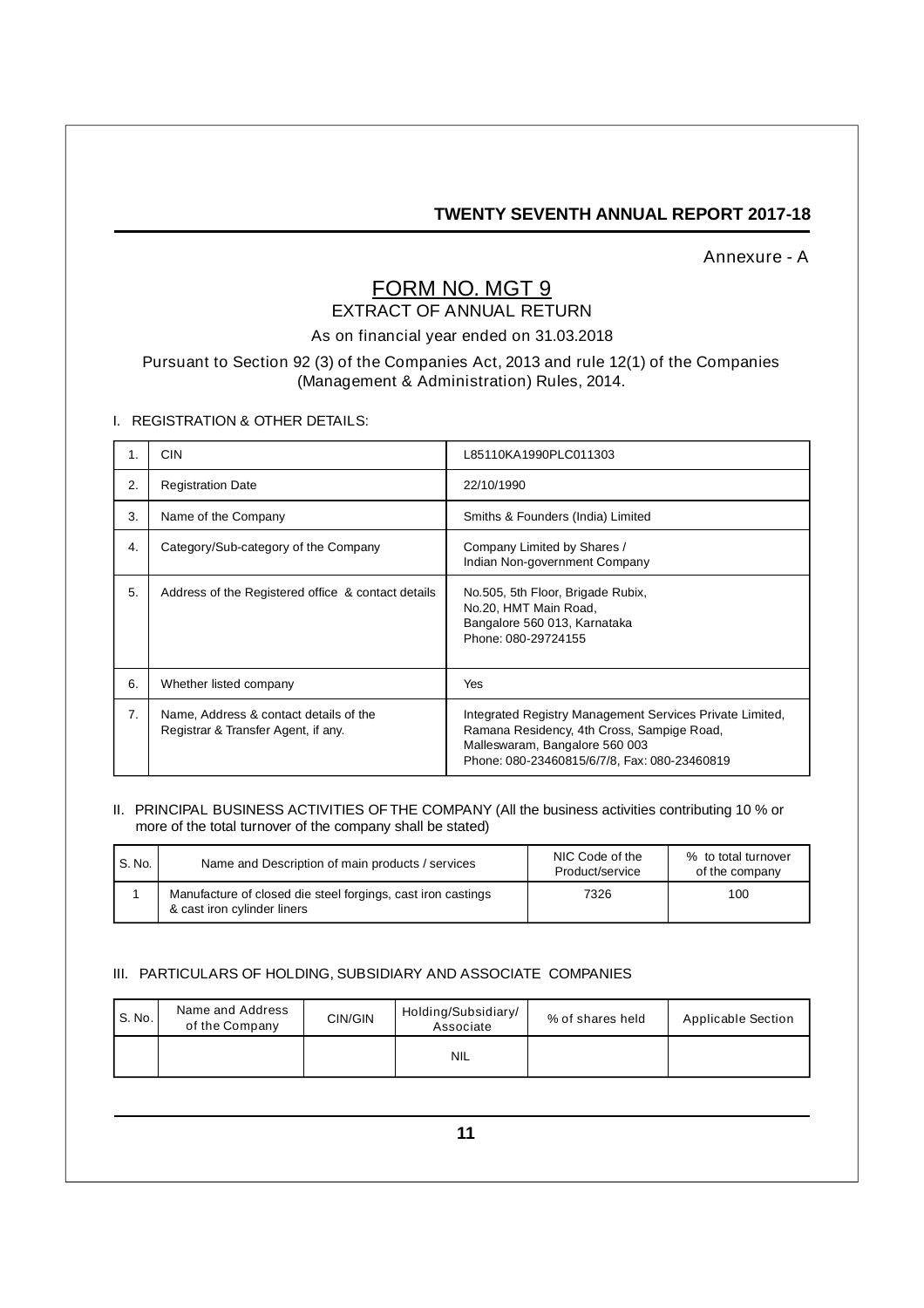**IV. SHARE HOLDING PATTERN (Equity Share Capital Breakup as percentage of Total Equity)**

 **i. Category-wise Share Holding**

| Calegory of<br><b>Shareholders</b>                                                       | No. of Shares held at the beginning<br>of the year [As on April 1, 2017] |                 |                |                              | No. of Shares held at the end of the year<br>[As on March 31, 2018] |                 |                |                                     | %                                   |
|------------------------------------------------------------------------------------------|--------------------------------------------------------------------------|-----------------|----------------|------------------------------|---------------------------------------------------------------------|-----------------|----------------|-------------------------------------|-------------------------------------|
|                                                                                          | <b>Demat</b>                                                             | <b>Physical</b> | Total          | %ď<br>Total<br><b>Shares</b> | <b>Demat</b>                                                        | <b>Physical</b> | Total          | %ď<br><b>Total</b><br><b>Shares</b> | <b>Change</b><br>during<br>the year |
| <b>A. Promoters</b>                                                                      |                                                                          |                 |                |                              |                                                                     |                 |                |                                     |                                     |
| (1) Indian                                                                               |                                                                          |                 |                |                              |                                                                     |                 |                |                                     |                                     |
| a) Individual/HUF                                                                        | 90238188                                                                 |                 | 90238188       | 88.47                        | 89238225                                                            | $\blacksquare$  | 89238225       | 87.49                               | -0.98                               |
| b) entral Govt.or State Govt.                                                            |                                                                          |                 |                |                              | ٠                                                                   |                 | ۰              |                                     |                                     |
| c) Bodies Corporates                                                                     |                                                                          |                 |                | $\blacksquare$               | $\blacksquare$                                                      |                 | $\blacksquare$ |                                     | $\blacksquare$                      |
| d) Bank/FI                                                                               |                                                                          |                 |                |                              | $\blacksquare$                                                      |                 |                |                                     | ۰                                   |
| e) Any other                                                                             |                                                                          |                 |                |                              |                                                                     |                 |                |                                     |                                     |
| <b>SUB TOTAL:(A) (1)</b>                                                                 | 90238188                                                                 | ٠               | 90238188       | 88.47                        | 89238225                                                            | ۰               | 89238225       | 87.49                               | -0.98                               |
| (2) Foreign                                                                              |                                                                          |                 |                |                              |                                                                     |                 |                |                                     |                                     |
| <b>NRI- Individuals</b><br>a)                                                            |                                                                          | ٠               |                | ۰                            | $\blacksquare$                                                      | ۰               | ۰              |                                     | $\blacksquare$                      |
| b) Other Individuals                                                                     |                                                                          |                 | ٠              | ٠                            | $\blacksquare$                                                      |                 | ۰              |                                     | ٠                                   |
| <b>Bodies Corp.</b><br>c)                                                                |                                                                          |                 | $\blacksquare$ | $\blacksquare$               | $\blacksquare$                                                      |                 | $\blacksquare$ |                                     | $\blacksquare$                      |
| d) Banks/FI                                                                              |                                                                          |                 | ۰              |                              | $\blacksquare$                                                      |                 |                |                                     |                                     |
| e) Any other                                                                             |                                                                          |                 | $\blacksquare$ | $\blacksquare$               | $\blacksquare$                                                      | ۰               |                | $\blacksquare$                      |                                     |
| SUB TOTAL (A) (2)                                                                        |                                                                          |                 |                |                              | $\blacksquare$                                                      |                 | $\blacksquare$ |                                     |                                     |
| "Total Shareholding of<br>Promoter (A)= (A)(1)+(A)(2)"                                   | 90238188                                                                 | ٠               | 90238188       | 88.47                        | 89238225                                                            | ٠               | 89238225       | 87.49                               | $-0.98$                             |
| <b>B. PUBLIC SHAREHOLDING</b>                                                            |                                                                          |                 |                |                              |                                                                     |                 |                |                                     |                                     |
| (1) Institutions                                                                         |                                                                          |                 |                |                              |                                                                     |                 |                |                                     |                                     |
| a) Mutual Funds                                                                          |                                                                          |                 |                |                              |                                                                     | ٠               |                |                                     | $\blacksquare$                      |
| b) Banks/FI                                                                              | 6100                                                                     |                 | 6100           | 0.01                         | 6100                                                                |                 | 6100           | 0.01                                |                                     |
| C) Cenntral govt                                                                         |                                                                          |                 |                |                              | $\blacksquare$                                                      | ۰               |                |                                     | $\blacksquare$                      |
| d) State Govt.                                                                           |                                                                          |                 |                |                              | $\blacksquare$                                                      |                 | ٠              |                                     | ٠                                   |
| e) Venture Capital Fund                                                                  |                                                                          |                 | ٠              | $\blacksquare$               | $\blacksquare$                                                      |                 | $\blacksquare$ | $\blacksquare$                      | ٠                                   |
| <b>Insurance Companies</b><br>Ŋ                                                          |                                                                          |                 |                |                              | $\blacksquare$                                                      |                 |                |                                     |                                     |
| $g$ FIS $\cdot$                                                                          |                                                                          |                 | $\blacksquare$ | ۰                            | ٠                                                                   |                 |                |                                     |                                     |
| h) Foreign Venture Capital Funds                                                         | $\blacksquare$                                                           | $\blacksquare$  | $\blacksquare$ | ٠                            | $\blacksquare$                                                      | $\blacksquare$  | $\blacksquare$ | ۰                                   | ٠                                   |
| <b>Others (specify)</b><br>D<br>$\blacksquare$                                           |                                                                          |                 |                |                              |                                                                     | ٠               |                |                                     | ٠                                   |
| <b>SUB TOTAL (B)(1):</b>                                                                 | 6100                                                                     |                 | 6100           | 0.01                         | 6100                                                                | $\blacksquare$  | 6100           | 0.01                                |                                     |
| (2) Non Institutions                                                                     |                                                                          |                 |                |                              |                                                                     |                 |                |                                     |                                     |
| a) Bodies corporates                                                                     |                                                                          |                 |                |                              |                                                                     |                 |                |                                     |                                     |
| Indian<br>D                                                                              | 484031                                                                   | 132400          | 616431         | 0.60                         | 581560                                                              | 110500          | 692060         | 0.68                                | 0.08                                |
| <b>Overseas</b><br>D<br>$\blacksquare$                                                   |                                                                          |                 |                |                              |                                                                     |                 |                |                                     |                                     |
| b) Individuals                                                                           |                                                                          |                 |                |                              |                                                                     |                 |                |                                     |                                     |
| <b>Individual shareholders</b><br>D.<br>holding nominal share<br>capital upto Rs.1 lakhs | 8257241                                                                  | 864006          | 9121247        | 8.94                         | 9166802                                                             | 587318          | 9754120        | 9.56                                | 0.62                                |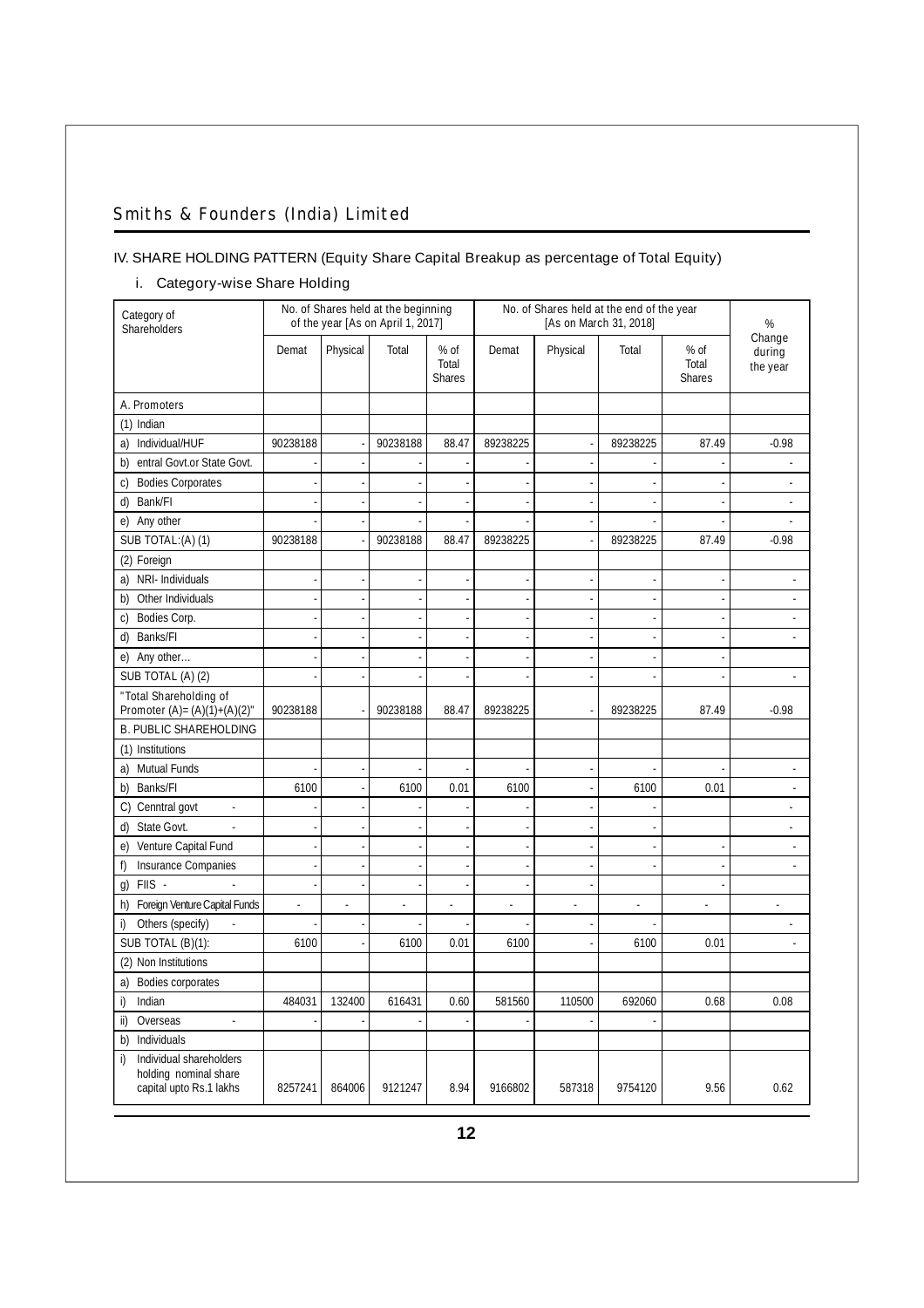| <b>Calegory of</b><br><b>Shareholders</b>                                                   | No. of Shares held at the beginning<br>of the year [As on April 1, 2017] |                 |                  |                                     | No. of Shares held at the end of the year<br>[As on March 31, 2018] |                 |           |                              | %                                   |
|---------------------------------------------------------------------------------------------|--------------------------------------------------------------------------|-----------------|------------------|-------------------------------------|---------------------------------------------------------------------|-----------------|-----------|------------------------------|-------------------------------------|
|                                                                                             | Demat                                                                    | <b>Physical</b> | Total            | %ď<br><b>Total</b><br><b>Shares</b> | <b>Demat</b>                                                        | <b>Physical</b> | Total     | %ď<br>Total<br><b>Shares</b> | <b>Change</b><br>during<br>the year |
| Individuals shareholders<br>ð.<br>holding nominal share capital<br>in excess of Rs. 1 lakhs | 1030734                                                                  |                 | 1030734          | 1.01                                | 1569926                                                             | $\mathbf 0$     | 1569926   | 1.54                         | 0.53                                |
| <b>Others (specify)</b><br>c)                                                               |                                                                          |                 |                  |                                     |                                                                     |                 |           |                              |                                     |
| <b>NR</b>                                                                                   | 275082                                                                   | 300             | 275382           | 0.27                                | 274883                                                              | 200             | 275083    | 0.27                         | 0.00                                |
| <b>Clearing Member</b>                                                                      | 418855                                                                   |                 | 418855           | 0.41                                | 171423                                                              |                 | 171423    | 0.17                         | $-0.24$                             |
| <b>Trust</b>                                                                                | 900                                                                      |                 | 900              | 0.00                                | 900                                                                 |                 | 900       | 0.00                         |                                     |
| <b>Unclaimed or Suspense or</b>                                                             |                                                                          |                 |                  |                                     |                                                                     |                 |           |                              |                                     |
| <b>Escrow Account</b>                                                                       | 288688                                                                   | 0               | 288688           | 0.28                                | 288688                                                              |                 | 288688    | 0.28                         | 0.00                                |
| <b>SUB TOTAL (B)(2):</b>                                                                    | 10755531                                                                 | 996706          | 4313374          | 11.52                               | 12054182                                                            | 698018          | 11752237  | 12.50                        | 0.98                                |
| "Total Public Shareholding<br>(B)= (B)(1)+(B)(2)"                                           | 10761631                                                                 | 996706          | 4319474          | 11.53                               | 12060282                                                            | 698018          | 11758337  | 12.51                        | 0.98                                |
| "C. Shares held by Custodian<br>for GDRs & ADRs"<br>Grand Total (A+B+C)                     | 100999819                                                                |                 | 996706 101996525 | 100.00                              | 101298507                                                           | 698018          | 101996525 | 100.00                       |                                     |

## **ii) Shareholding of Promoters -**

|              |                                  |                         | "Shareholding at the begginning<br>of the year - 01.04.2017" |                                                              | "Shareholding at the end of the<br>vear - 31.03.2018" | % change                                           |                                                              |                                           |
|--------------|----------------------------------|-------------------------|--------------------------------------------------------------|--------------------------------------------------------------|-------------------------------------------------------|----------------------------------------------------|--------------------------------------------------------------|-------------------------------------------|
| S<br>No.     | <b>Shareholders Name</b>         | Nh. of<br><b>shares</b> | "% of total<br><b>shares</b><br>of the<br>company"           | "% of shares<br>pledged<br>encumbered<br>to total<br>shares" | No. of<br>shares                                      | "% of total<br><b>shares</b><br>of the<br>company" | "% of shares<br>pledged<br>encumbered<br>to total<br>shares" | in share<br>holding<br>during<br>the year |
| 1            | <b>SURESH SHASTRY</b>            | 28800000                | 28.24                                                        | ۰.                                                           | 28090175                                              | 27.54                                              | ۰                                                            | $-0.70$                                   |
| $\mathbf{2}$ | <b>SLIPRIVA SHASTRY</b>          | 18682125                | 18.32                                                        | $\blacksquare$                                               | 18632125                                              | 18.27                                              |                                                              | $-0.05$                                   |
| 3            | <b>LIVE SH SHASTRY</b>           | 6318150                 | 6.19                                                         | ۰.                                                           | 7195700                                               | 7.05                                               |                                                              | 0.86                                      |
| 4            | SATH SH SHASTRY                  | 17024000                | 16.69                                                        |                                                              | 17024000                                              | 16.69                                              |                                                              | 0.00                                      |
| 5            | <b>SACHIN SHASTRY</b>            | 12585125                | 12.34                                                        |                                                              | 12585125                                              | 1234                                               | ۰                                                            |                                           |
| 6            | <b>ANRUTHA UNESH SHASTRY</b>     | 250000                  | 0.25                                                         | ۰.                                                           | 250000                                                | 0.25                                               | $\blacksquare$                                               | ۰.                                        |
| 7            | ANEESH UMESH SHASTRY             | 977550                  | 0.96                                                         | ۰                                                            | 0                                                     | 0.00                                               | $\blacksquare$                                               | $-0.96$                                   |
| 8            | <b>HEMA SATH SH</b>              | 5495875                 | 5.39                                                         | $\blacksquare$                                               | 5370875                                               | 5.27                                               |                                                              | $-0.12$                                   |
| 9            | <b>KAMALA KASHINATH</b>          | 7306                    | 0.01                                                         | $\blacksquare$                                               | 0                                                     | 0.00                                               | $\blacksquare$                                               | $-0.01$                                   |
| 10           | <b>KASHINATH SHIVARAMASASTRY</b> | 7832                    | 0.01                                                         | ۰.                                                           | 0                                                     | 0.00                                               | $\blacksquare$                                               | $-0.01$                                   |
| 11           | <b>SHAILAJA SURESH</b>           | 53000                   | 0.05                                                         | ۰.                                                           | 53000                                                 | 0.05                                               | $\blacksquare$                                               | 0.00                                      |
| 12           | <b>SANANDA HALAWBI</b>           | 37225                   | 0.04                                                         | ۰.                                                           | 37225                                                 | 0.04                                               | $\blacksquare$                                               | 0.00                                      |
|              | <b>Total</b>                     | 90238188                | 88.47                                                        |                                                              | 89238225                                              | 87.49                                              |                                                              | $-0.98$                                   |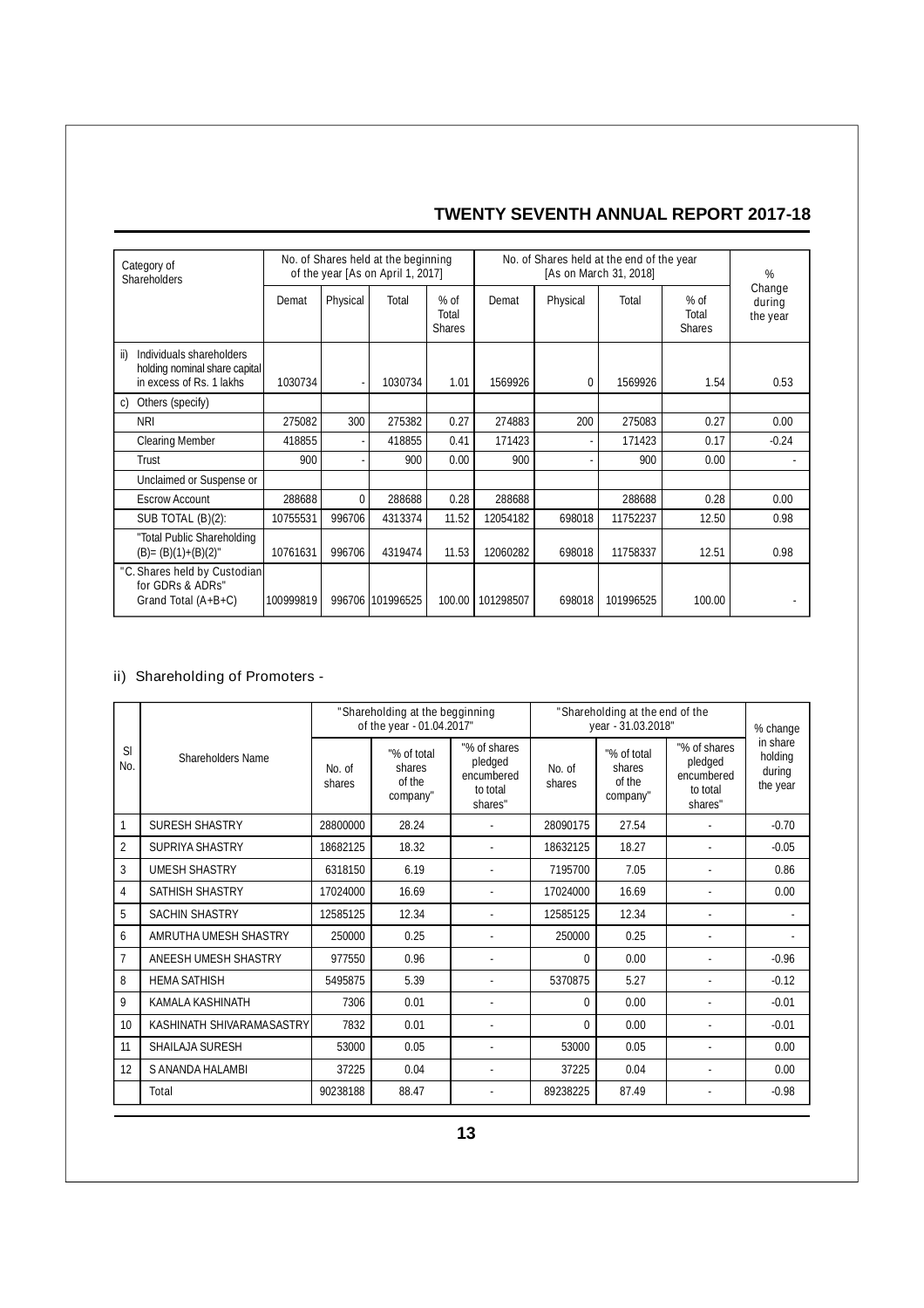| SI.          |                                  | Share holding at the<br>beginning of the<br>Year - 01.04.2017 |                                        |             | Increase/<br><b>Decrease</b> |                 | <b>Cumulative Share</b><br><b>holding during the</b><br>year - 31.03.2018 |                                        |
|--------------|----------------------------------|---------------------------------------------------------------|----------------------------------------|-------------|------------------------------|-----------------|---------------------------------------------------------------------------|----------------------------------------|
| No.          | <b>Shareholders Name</b>         | No. of<br><b>Shares</b>                                       | % of total<br>shares of the<br>company | <b>Date</b> | in Share<br><b>Holding</b>   | <b>Reason</b>   | No. of<br><b>Shares</b>                                                   | % of total<br>shares of the<br>company |
| 1            | <b>SURESH SHASTRY</b>            | 28800000                                                      | 28.24                                  | 01.04.2017  | 0                            |                 | 28800000                                                                  | 28.24                                  |
|              |                                  |                                                               |                                        | 07.04.2017  | 15138                        | <b>TRANSFER</b> | 28815138                                                                  | 28.25                                  |
|              |                                  |                                                               |                                        | 14.04.2017  | -50000                       | <b>TRANSFER</b> | 28765138                                                                  | 28.20                                  |
|              |                                  |                                                               |                                        | 21.04.2017  | $-200000$                    | <b>TRANSFER</b> | 28565138                                                                  | 28.01                                  |
|              |                                  |                                                               |                                        | 12.05.2017  | -254523                      | <b>TRANSFER</b> | 28310615                                                                  | 27.76                                  |
|              |                                  |                                                               |                                        | 19.05.2017  | -50000                       | <b>TRANSFER</b> | 28260615                                                                  | 27.71                                  |
|              |                                  |                                                               |                                        | 02.06.2017  | -50000                       | <b>TRANSFER</b> | 28210615                                                                  | 27.66                                  |
|              |                                  |                                                               |                                        | 16.06.2017  | $-100000$                    | <b>TRANSFER</b> | 28110615                                                                  | 27.56                                  |
|              |                                  |                                                               |                                        | 13.10.2017  | $-2500$                      | <b>TRANSFER</b> | 28108115                                                                  | 27.56                                  |
|              |                                  |                                                               |                                        | 27.10.2017  | $-11000$                     | <b>TRANSFER</b> | 28097115                                                                  | 27.55                                  |
|              |                                  |                                                               |                                        | 10.11.2017  | -5990                        | <b>TRANSFER</b> | 28091125                                                                  | 27.54                                  |
|              |                                  |                                                               |                                        | 17.11.2017  | -450                         | <b>TRANSFER</b> | 28090675                                                                  | 27.54                                  |
|              |                                  |                                                               |                                        | 24.11.2017  | -500                         | <b>TRANSFER</b> | 28090175                                                                  | 27.54                                  |
|              |                                  |                                                               |                                        | 31.03.2018  |                              |                 | 28090175                                                                  | 27.54                                  |
| $\mathbf{2}$ | <b>SUPRIYA SHASTRY</b>           | 18682125                                                      | 18.32                                  | 01.04.2017  | 0                            |                 | 18682125                                                                  | 18.32                                  |
|              |                                  |                                                               |                                        | 14.04.2017  | -50000                       | <b>TRANSFER</b> | 18632125                                                                  | 18.27                                  |
|              |                                  |                                                               |                                        | 31.03.2018  | 0                            |                 | 18632125                                                                  | 18.27                                  |
| 3            | <b>UNESH SHASTRY</b>             | 6318150                                                       | 6.19                                   | 01.04.2017  | $\mathbf 0$                  |                 | 6318150                                                                   | 6.19                                   |
|              |                                  |                                                               |                                        | 14.04.2017  | $-100000$                    | <b>TRANSFER</b> | 6218150                                                                   | 6.10                                   |
|              |                                  |                                                               |                                        | 21.01.2018  | 977550                       | <b>TRANSFER</b> | 7195700                                                                   | 7.05                                   |
|              |                                  |                                                               |                                        | 31.03.2018  | 0                            |                 | 7195700                                                                   | 7.05                                   |
| 4            | <b>HEMA SATH SH</b>              | 5495875                                                       | 5.39                                   | 01.04.2017  | $\mathbf 0$                  |                 | 5495875                                                                   | 5.39                                   |
|              |                                  |                                                               |                                        | 07.04.2017  | $-125000$                    | <b>TRANSFER</b> | 5370875                                                                   | 5.27                                   |
|              |                                  |                                                               |                                        | 31.03.2018  | 0                            |                 | 5370875                                                                   | 5.27                                   |
| 5            | <b>KAWALA KASHINATH</b>          | 7306                                                          | 0.01                                   | 01.04.2017  | $\mathbf 0$                  |                 | 7306                                                                      | 0.01                                   |
|              |                                  |                                                               |                                        | 07.04.2017  | -7306                        |                 | 0                                                                         | 0.00                                   |
|              |                                  |                                                               |                                        | 31.03.2018  |                              |                 | 0                                                                         | 0.00                                   |
| 6            | <b>KASHINATH SHIVARAWASASTRY</b> | 7832                                                          | 0.01                                   | 01.04.2017  | 0                            |                 | 7832                                                                      | 0.01                                   |
|              |                                  |                                                               |                                        | 07.04.2017  | 7832                         |                 | 0                                                                         | 0.00                                   |
|              |                                  |                                                               |                                        | 31.03.2018  |                              |                 | 0                                                                         | 0.00                                   |
|              |                                  |                                                               |                                        |             |                              |                 |                                                                           |                                        |

**iii) Change in Promoters' Shareholding (please specify, if there is no change)**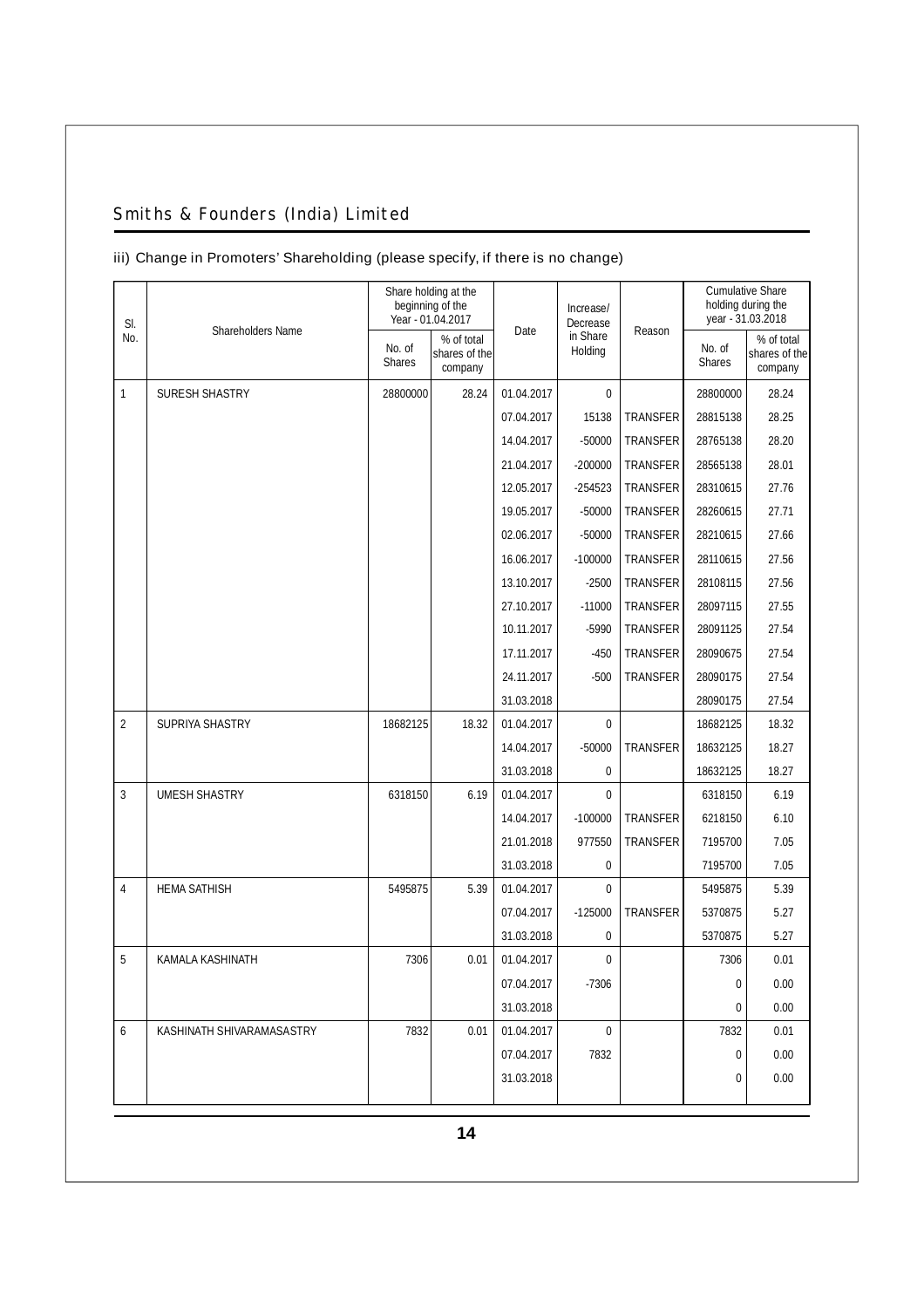| SI.                     |                                          | Share holding at the<br>beginning of the<br>Year - 01.04.2017 |                                        |                          | <b>Increase/</b><br><b>Decrease</b> |                 | <b>Cumulative Share</b><br><b>holding during the</b><br>vear - 31.03.2018 |                                        |
|-------------------------|------------------------------------------|---------------------------------------------------------------|----------------------------------------|--------------------------|-------------------------------------|-----------------|---------------------------------------------------------------------------|----------------------------------------|
| No.                     | <b>Shareholder's Name</b>                | No. of<br><b>Shares</b>                                       | % of total<br>shares of the<br>company | <b>Date</b>              | in Share<br>Holdina                 | <b>Reason</b>   | No. of<br><b>Shares</b>                                                   | % of total<br>shares of the<br>company |
| 1                       | <b>AMIT KUMAR DAS</b>                    | 312122                                                        | 0.31                                   | 01.04.2017               | $\bullet$                           |                 | 312122                                                                    | 0.31                                   |
|                         |                                          |                                                               |                                        | 21.04.2017               | -41                                 | <b>TRANSFER</b> | 312081                                                                    | 0.31                                   |
|                         |                                          |                                                               |                                        | 28.04.2017               | -190                                | <b>TRANSFER</b> | 311891                                                                    | 0.31                                   |
|                         |                                          |                                                               |                                        | 31.03.2018               | 0                                   |                 | 311891                                                                    | 0.31                                   |
| 2                       | <b>CHTRAKHEMKA</b>                       | 270000                                                        | 0.26                                   | 01.04.2017               |                                     |                 | 270000                                                                    | 0.26                                   |
|                         |                                          |                                                               |                                        | 23.02.2018               | 9175                                | <b>TRANSFER</b> | 279175                                                                    | 0.27                                   |
|                         |                                          |                                                               |                                        | 09.03.2018               | 5933                                | <b>TRANSFER</b> | 285108                                                                    | 0.28                                   |
|                         |                                          |                                                               |                                        | 31.03.2018               |                                     |                 | 285108                                                                    | 0.28                                   |
| 3                       | <b>JITEN KANMAR SINGH</b>                | 180000                                                        | 0.18                                   | 01.04.2017               | 0                                   |                 | 180000                                                                    | 0.18                                   |
|                         |                                          |                                                               |                                        | 28.04.2017               | 1700                                | <b>TRANSFER</b> | 181700                                                                    | 0.18                                   |
|                         |                                          |                                                               |                                        | 05.05.2017               | 6700                                | <b>TRANSFER</b> | 188400                                                                    | 0.18                                   |
|                         |                                          |                                                               |                                        | 31.03.2018               |                                     |                 | 188400                                                                    | 0.18                                   |
| 4                       | SOCORRO VERIATO BOCARRO                  | 125410                                                        | 0.12                                   | 01.04.2017               | $\mathbf 0$                         |                 | 125410                                                                    | 0.12                                   |
|                         |                                          |                                                               |                                        | 12.05.2017               | 10000                               | <b>TRANSFER</b> | 135410                                                                    | 0.13                                   |
| 5                       | <b>JAINAM SHARE CONSULTANTS PVT. LTD</b> | 122637                                                        | 0.12                                   | 31.03.2018<br>01.04.2017 | 0<br>$\mathbf 0$                    |                 | 135410<br>122637                                                          | 0.13<br>0.12                           |
|                         |                                          |                                                               |                                        | 28.04.2017               | 850                                 | <b>TRANSFER</b> | 123487                                                                    | 0.12                                   |
|                         |                                          |                                                               |                                        | 22.09.2017               | $-205$                              | <b>TRANSFER</b> | 123282                                                                    | 0.12                                   |
|                         |                                          |                                                               |                                        | 30.09.2017               | $-100$                              | <b>TRANSFER</b> | 123182                                                                    | 0.12                                   |
|                         |                                          |                                                               |                                        | 22.12.2017               | $-25$                               | <b>TRANSFER</b> | 123157                                                                    | 0.12                                   |
|                         |                                          |                                                               |                                        | 05.01.2018               | 700                                 | <b>TRANSFER</b> | 123857                                                                    | 0.12                                   |
|                         |                                          |                                                               |                                        | 12.01.2018               | $-1500$                             | <b>TRANSFER</b> | 122357                                                                    | 0.12                                   |
|                         |                                          |                                                               |                                        | 31.03.2018               | 0                                   |                 | 122357                                                                    | 0.12                                   |
| 6                       | SANTOSH KUMAR KHEMKA                     | 120000                                                        | 0.12                                   | 01.04.2017               |                                     |                 | 120000                                                                    | 0.12                                   |
|                         |                                          |                                                               |                                        | 12.05.2017               | 50000                               | <b>TRANSFER</b> | 170000                                                                    | 0.17                                   |
|                         |                                          |                                                               |                                        | 01.12.2017               | 49056                               | <b>TRANSFER</b> | 219056                                                                    | 0.21                                   |
|                         |                                          |                                                               |                                        | 08.12.2017               | 13000                               | <b>TRANSFER</b> | 232056                                                                    | 0.23                                   |
|                         |                                          |                                                               |                                        | 05.01.2018               | 3609                                | <b>TRANSFER</b> | 235665                                                                    | 0.23                                   |
|                         |                                          |                                                               |                                        | 12.01.2018               | 25000                               | <b>TRANSFER</b> | 260665                                                                    | 0.26                                   |
|                         |                                          |                                                               |                                        | 19.01.2018               | 2421                                | <b>TRANSFER</b> | 263086                                                                    | 0.26                                   |
|                         |                                          |                                                               |                                        | 09.02.2018               | 100000                              | <b>TRANSFER</b> | 363086                                                                    | 0.36                                   |
|                         |                                          |                                                               |                                        | 16.02.2018               | 7867                                | <b>TRANSFER</b> | 370953                                                                    | 0.36                                   |
|                         |                                          |                                                               |                                        | 31.03.2018               |                                     |                 | 370953                                                                    | 0.36                                   |
| $\overline{\mathbf{z}}$ | <b>REKHA PARMAR</b>                      | 115500                                                        | 0.11                                   | 01.04.2017               | 0                                   |                 | 115500                                                                    | 0.11                                   |
|                         |                                          |                                                               |                                        | 16.06.2017               | -5500                               | <b>TRANSFER</b> | 110000                                                                    | 0.11                                   |
|                         |                                          |                                                               |                                        | 07.07.2017               | $-10000$                            | <b>TRANSFER</b> | 100000                                                                    | 0.10                                   |
|                         |                                          |                                                               |                                        | 31.03.2018               | 0                                   |                 | 100000                                                                    | 0.10                                   |
|                         |                                          |                                                               |                                        |                          |                                     |                 |                                                                           |                                        |

**iv) Share holding pattern of top ten share holders (Other than directors, promoters & holders of GDRs & ADRs)**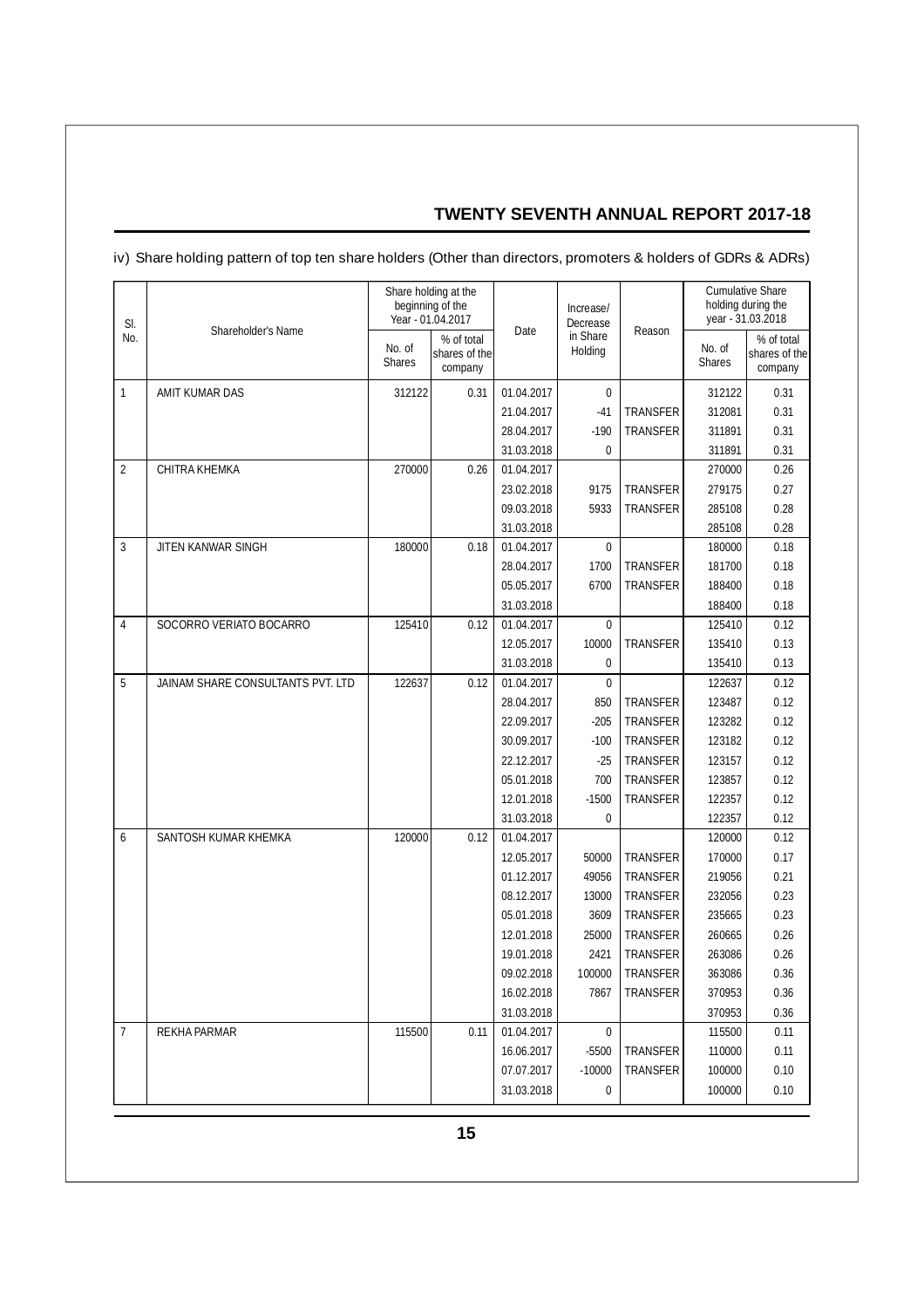| SI. |                                    | Share holding at the<br>beginning of the<br>Year - 01.04.2017 |                                        | <b>Increase/</b><br><b>Decrease</b> |                       |                         |                                        | <b>Reason</b> |  | <b>Cumulative Share</b><br><b>holding during the</b><br>year - 31.03.2018 |  |
|-----|------------------------------------|---------------------------------------------------------------|----------------------------------------|-------------------------------------|-----------------------|-------------------------|----------------------------------------|---------------|--|---------------------------------------------------------------------------|--|
| No. | <b>Shareholders Name</b>           | No. of<br><b>Shares</b>                                       | % of total<br>shares of the<br>company | <b>Date</b>                         | in Share<br>Holding   | No. of<br><b>Shares</b> | % of total<br>shares of the<br>company |               |  |                                                                           |  |
| 8   | SOUTHERN INDIA DEPOSITORY SERVICES | 105800                                                        | 0.10                                   | 01.04.2017                          | 0                     |                         | 105800                                 | 0.10          |  |                                                                           |  |
|     |                                    |                                                               |                                        |                                     | no movement this year |                         |                                        |               |  |                                                                           |  |
|     |                                    |                                                               |                                        | 31.03.2018                          |                       |                         | 105800                                 | 0.10          |  |                                                                           |  |
| 9   | <b>PROTIBHA DUMARAH</b>            | 103200                                                        | 0.10                                   | 01.04.2017                          | 0                     |                         | 103200                                 | 0.10          |  |                                                                           |  |
|     |                                    |                                                               |                                        | 19.05.2017                          | 2810                  | <b>TRANSFER</b>         | 106010                                 | 0.10          |  |                                                                           |  |
|     |                                    |                                                               |                                        | 31.03.2018                          | 0                     |                         | 106010                                 | 0.10          |  |                                                                           |  |
| 10  | <b>SURESHKUMAR CHELARAJJI JAIN</b> | 100002                                                        | 0.10                                   | 01.04.2017                          | 0                     |                         | 100002                                 | 0.10          |  |                                                                           |  |
|     |                                    |                                                               |                                        | 07.04.2017                          | 30105                 | <b>TRANSFER</b>         | 130107                                 | 0.13          |  |                                                                           |  |
|     |                                    |                                                               |                                        | 14.04.2017                          | -80                   | <b>TRANSFER</b>         | 130027                                 | 0.13          |  |                                                                           |  |
|     |                                    |                                                               |                                        | 21.04.2017                          | 4                     | <b>TRANSFER</b>         | 130031                                 | 0.13          |  |                                                                           |  |
|     |                                    |                                                               |                                        | 28.04.2017                          | 1                     | <b>TRANSFER</b>         | 130032                                 | 0.13          |  |                                                                           |  |
|     |                                    |                                                               |                                        | 05.05.2017                          | $\cdot$               | <b>TRANSFER</b>         | 130030                                 | 0.13          |  |                                                                           |  |
|     |                                    |                                                               |                                        | 12.05.2017                          | 10803                 | <b>TRANSFER</b>         | 140833                                 | 0.14          |  |                                                                           |  |
|     |                                    |                                                               |                                        | 19.05.2017                          | 9052                  | <b>TRANSFER</b>         | 149885                                 | 0.15          |  |                                                                           |  |
|     |                                    |                                                               |                                        | 26.05.2017                          | 7054                  | <b>TRANSFER</b>         | 156939                                 | 0.15          |  |                                                                           |  |
|     |                                    |                                                               |                                        | 02.06.2017                          | 15                    | <b>TRANSFER</b>         | 156954                                 | 0.15          |  |                                                                           |  |
|     |                                    |                                                               |                                        | 09.06.2017                          | 1503                  | <b>TRANSFER</b>         | 158457                                 | 0.16          |  |                                                                           |  |
|     |                                    |                                                               |                                        | 16.06.2017                          | 2                     | <b>TRANSFER</b>         | 158459                                 | 0.16          |  |                                                                           |  |
|     |                                    |                                                               |                                        | 23.06.2017                          | 25910                 | <b>TRANSFER</b>         | 184369                                 | 0.18          |  |                                                                           |  |
|     |                                    |                                                               |                                        | 30.06.2017                          | 15301                 | <b>TRANSFER</b>         | 199670                                 | 0.20          |  |                                                                           |  |
|     |                                    |                                                               |                                        | 14.07.2017                          | 37                    | <b>TRANSFER</b>         | 199707                                 | 0.20          |  |                                                                           |  |
|     |                                    |                                                               |                                        | 21.07.2017                          | 1                     | <b>TRANSFER</b>         | 199708                                 | 0.20          |  |                                                                           |  |
|     |                                    |                                                               |                                        | 11.08.2017                          | 1                     | <b>TRANSFER</b>         | 199709                                 | 0.20          |  |                                                                           |  |
|     |                                    |                                                               |                                        | 15.09.2017                          | 601                   | <b>TRANSFER</b>         | 200310                                 | 0.20          |  |                                                                           |  |
|     |                                    |                                                               |                                        | 13.10.2017                          | 2604                  | <b>TRANSFER</b>         | 202914                                 | 0.20          |  |                                                                           |  |
|     |                                    |                                                               |                                        | 27.10.2017                          | 801                   | <b>TRANSFER</b>         | 203715                                 | 0.20          |  |                                                                           |  |
|     |                                    |                                                               |                                        | 03.11.2017                          | 703                   | <b>TRANSFER</b>         | 204418                                 | 0.20          |  |                                                                           |  |
|     |                                    |                                                               |                                        | 10.11.2017                          | 1665                  | <b>TRANSFER</b>         | 206083                                 | 0.20          |  |                                                                           |  |
|     |                                    |                                                               |                                        | 01.12.2017                          | -3                    | <b>TRANSFER</b>         | 206080                                 | 0.20          |  |                                                                           |  |
|     |                                    |                                                               |                                        | 08.12.2017                          | -1                    | <b>TRANSFER</b>         | 206079                                 | 0.20          |  |                                                                           |  |
|     |                                    |                                                               |                                        | 29.12.2017                          | -2                    | <b>TRANSFER</b>         | 206077                                 | 0.20          |  |                                                                           |  |
|     |                                    |                                                               |                                        | 05.01.2018                          | -2                    | <b>TRANSFER</b>         | 206075                                 | 0.20          |  |                                                                           |  |
|     |                                    |                                                               |                                        | 25.01.2018                          | -75                   | <b>TRANSFER</b>         | 206000                                 | 0.20          |  |                                                                           |  |
|     |                                    |                                                               |                                        | 02.02.2018                          | -5                    | <b>TRANSFER</b>         | 205995                                 | 0.20          |  |                                                                           |  |
|     |                                    |                                                               |                                        | 23.02.2018                          | -1                    | <b>TRANSFER</b>         | 205994                                 | 0.20          |  |                                                                           |  |
|     |                                    |                                                               |                                        | 02.03.2018                          | -1                    | <b>TRANSFER</b>         | 205993                                 | 0.20          |  |                                                                           |  |
|     |                                    |                                                               |                                        | 09.03.2018                          | -3                    | <b>TRANSFER</b>         | 205990                                 | 0.20          |  |                                                                           |  |
|     |                                    |                                                               |                                        | 16.03.2018                          | -5                    | <b>TRANSFER</b>         | 205985                                 | 0.20          |  |                                                                           |  |
|     |                                    |                                                               |                                        | 31.03.2018                          |                       |                         | 205985                                 | 0.20          |  |                                                                           |  |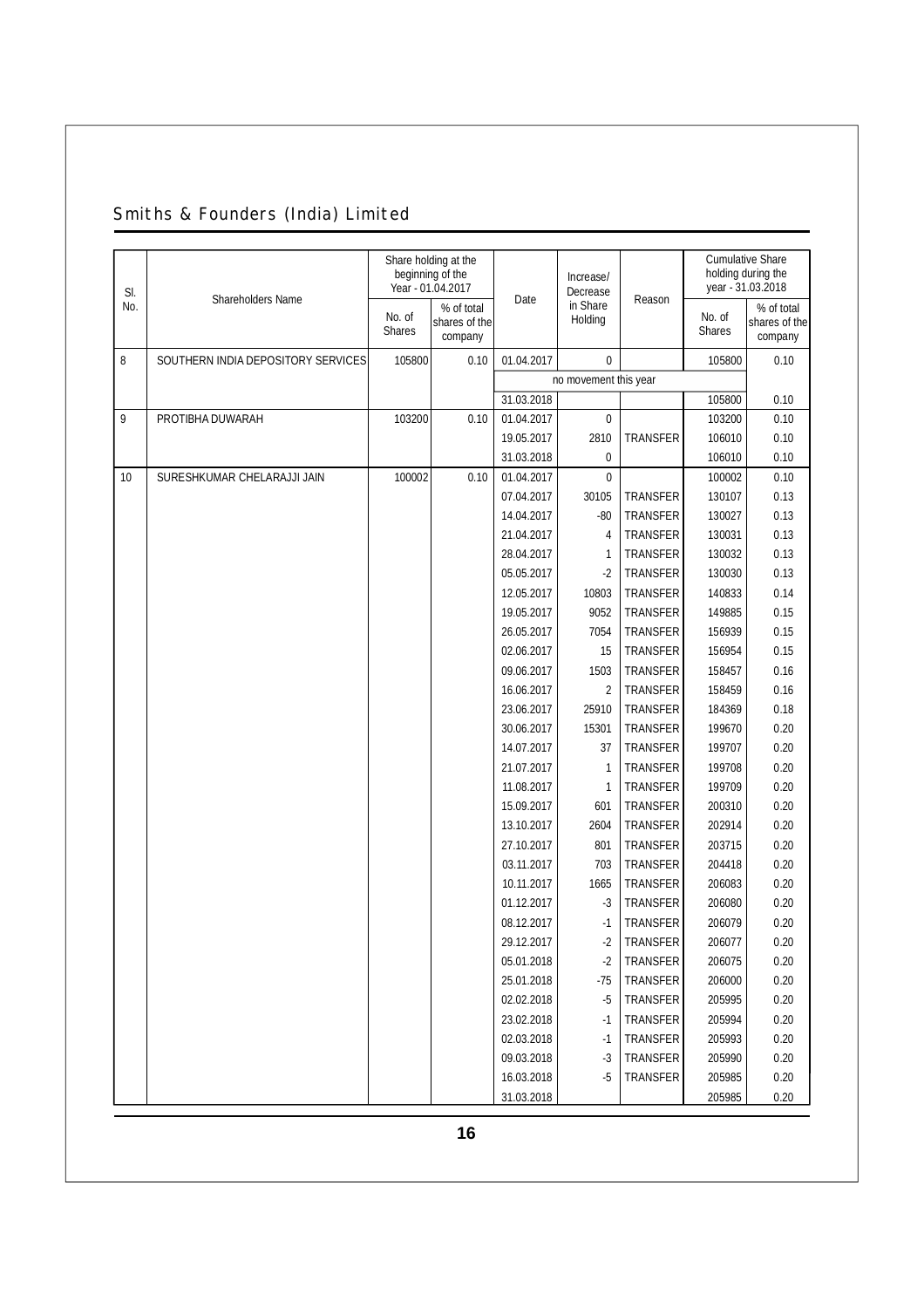| SI. |                          | Share holding at the<br>beginning of the<br>Year - 01.04.2017 |                                        |               |                         | Date            | Increase/<br><b>Decrease</b><br>in Share<br><b>Holding</b> |                                        | <b>Cumulative Share</b><br>holding during the<br>year - 31.03.2018 |  |
|-----|--------------------------|---------------------------------------------------------------|----------------------------------------|---------------|-------------------------|-----------------|------------------------------------------------------------|----------------------------------------|--------------------------------------------------------------------|--|
| No. | <b>Shareholders Name</b> | No. of<br><b>Shares</b>                                       | % of total<br>shares of the<br>company | <b>Reason</b> | No. of<br><b>Shares</b> |                 |                                                            | % of total<br>shares of the<br>company |                                                                    |  |
| 1   | <b>SLRESH SHASTRY</b>    | 28800000                                                      | 28.24                                  | 01.04.2017    | $\bullet$               |                 | 28800000                                                   | 28.24                                  |                                                                    |  |
|     |                          |                                                               |                                        | 07.04.2017    | 15138                   | <b>TRANSFER</b> | 28815138                                                   | 28.25                                  |                                                                    |  |
|     |                          |                                                               |                                        | 14.04.2017    | $-50000$                | <b>TRANSFER</b> | 28765138                                                   | 28.20                                  |                                                                    |  |
|     |                          |                                                               |                                        | 21.04.2017    | $-200000$               | <b>TRANSFER</b> | 28565138                                                   | 28.01                                  |                                                                    |  |
|     |                          |                                                               |                                        | 12.05.2017    | -254523                 | <b>TRANSFER</b> | 28310615                                                   | 27.76                                  |                                                                    |  |
|     |                          |                                                               |                                        | 19.05.2017    | -50000                  | <b>TRANSFER</b> | 28260615                                                   | 27.71                                  |                                                                    |  |
|     |                          |                                                               |                                        | 02.06.2017    | $-50000$                | <b>TRANSFER</b> | 28210615                                                   | 27.66                                  |                                                                    |  |
|     |                          |                                                               |                                        | 16.06.2017    | $-100000$               | <b>TRANSFER</b> | 28110615                                                   | 27.56                                  |                                                                    |  |
|     |                          |                                                               |                                        | 13.10.2017    | $-2500$                 | <b>TRANSFER</b> | 28108115                                                   | 27.56                                  |                                                                    |  |
|     |                          |                                                               |                                        | 27.10.2017    | $-11000$                | <b>TRANSFER</b> | 28097115                                                   | 27.55                                  |                                                                    |  |
|     |                          |                                                               |                                        | 10.11.2017    | $-5990$                 | <b>TRANSFER</b> | 28091125                                                   | 27.54                                  |                                                                    |  |
|     |                          |                                                               |                                        | 17.11.2017    | $-450$                  | <b>TRANSFER</b> | 28090675                                                   | 27.54                                  |                                                                    |  |
|     |                          |                                                               |                                        | 24.11.2017    | $-500$                  | <b>TRANSFER</b> | 28090175                                                   | 27.54                                  |                                                                    |  |
|     |                          |                                                               |                                        | 31.03.2018    |                         |                 | 28090175                                                   | 27.54                                  |                                                                    |  |
| 2   | <b>SUPRIYA SHASTRY</b>   | 18682125                                                      | 18.32                                  | 01.04.2017    | $\bullet$               |                 | 18682125                                                   | 18.32                                  |                                                                    |  |
|     |                          |                                                               |                                        | 14.04.2017    | $-50000$                | <b>TRANSFER</b> | 18632125                                                   | 18.27                                  |                                                                    |  |
|     |                          |                                                               |                                        | 31.03.2018    | $\Omega$                |                 | 18632125                                                   | 18.27                                  |                                                                    |  |
| 3   | <b>UNESH SHASTRY</b>     | 6318150                                                       | 6.19                                   | 01.04.2017    | $\bullet$               |                 | 6318150                                                    | 6.19                                   |                                                                    |  |
|     |                          |                                                               |                                        | 14.04.2017    | $-100000$               | <b>TRANSFER</b> | 6218150                                                    | 6.10                                   |                                                                    |  |
|     |                          |                                                               |                                        | 21.01.2018    | 977550                  | <b>TRANSFER</b> | 7195700                                                    | 7.05                                   |                                                                    |  |
|     |                          |                                                               |                                        | 31.03.2018    | $\bullet$               |                 | 7195700                                                    | 7.05                                   |                                                                    |  |
| 4   | SATH SH SHASTRY          | 17024000                                                      | 16.69                                  |               | $\bullet$               | 0.00            |                                                            | 16.69                                  |                                                                    |  |
|     |                          |                                                               |                                        | 31.03.2018    |                         |                 | 17024000                                                   | 16.69                                  |                                                                    |  |

 **Shareholding of Directors and Key Management Personnel** 

**17**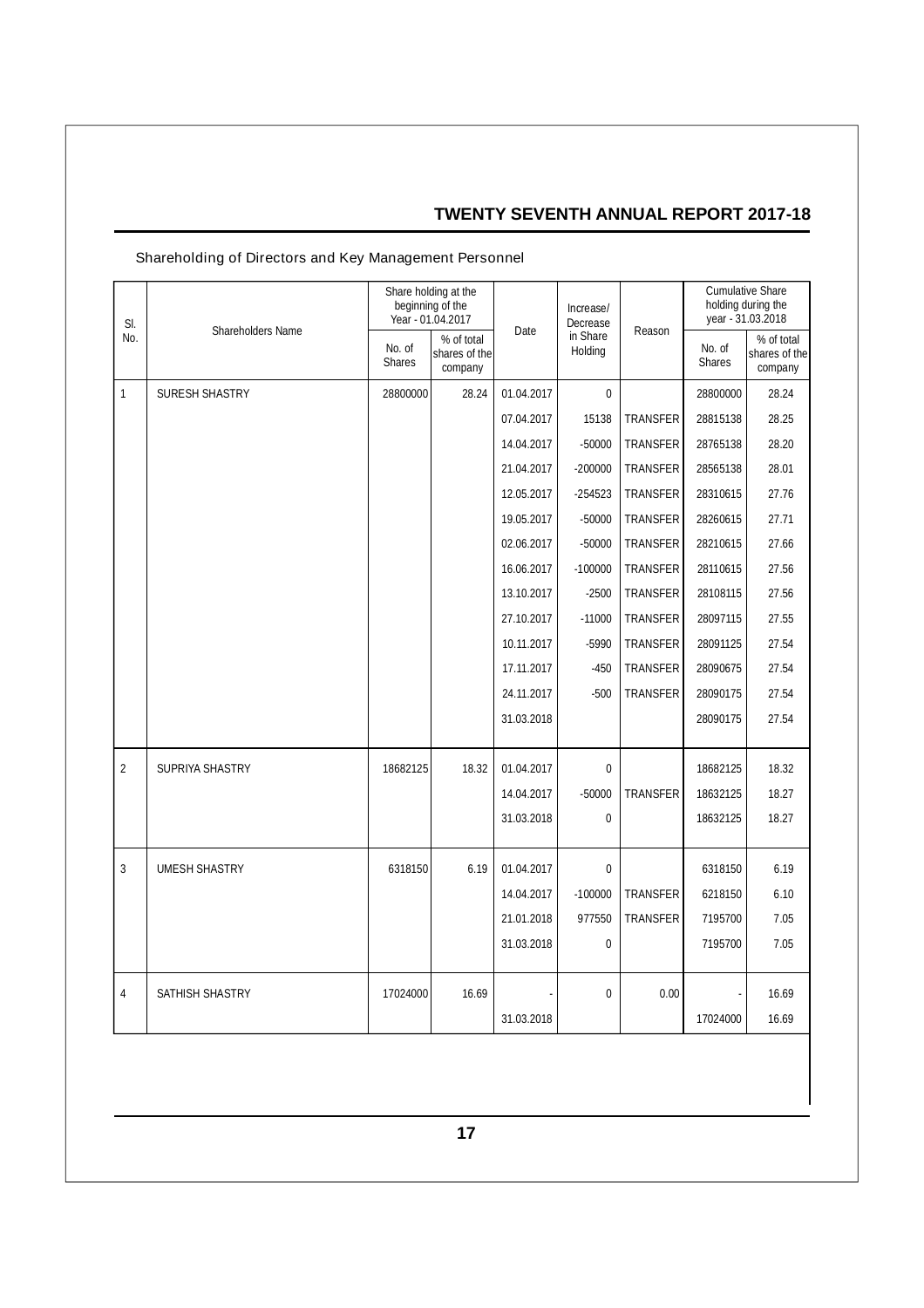**V) INDEBTEDNESS -** Indebtedness of the Company including interest outstanding/accrued but not due for payment. **payment. (In Lakhs)**

| r - 7 · · · - · · ·                                 |                                     |                    |              | $III$ Lanis)                 |
|-----------------------------------------------------|-------------------------------------|--------------------|--------------|------------------------------|
|                                                     | Secured Loans<br>excluding deposits | Unsecured<br>Loans | Deposits     | Total<br><b>Indebtedness</b> |
| Indebtedness at the beginning of the financial year |                                     |                    |              |                              |
| <b>D</b> Principal Amount                           | 80.47                               | 146.00             | $\mathbf{0}$ | 226.47                       |
| ii) Interest due but not paid                       | 0                                   | 0                  | 0            | 0                            |
| iii) Interest accrued but not due                   | 0                                   | $\mathbf{0}$       | 0            | 0                            |
| Total (i+ii+iii)                                    | 80.47                               | 146.00             | $\mathbf 0$  | 226.47                       |
| Change in Indebtedness during the financial year    |                                     |                    |              |                              |
| *<br><b>Addition</b>                                | 251.16                              | 38.26              | $\mathbf 0$  | 289.42                       |
| <b>Reduction</b>                                    | 111.09                              | 184.26             | $\mathbf 0$  | 295.35                       |
| <b>Net Change</b>                                   | 140.07                              | $-146.00$          | $\mathbf 0$  | $-5.93$                      |
| Indebtedness at the end of the financial year       |                                     |                    |              |                              |
| i) Principal Amount                                 | 220.54                              | 0                  | 0            | 220.54                       |
| ii) Interest due but not paid                       | 0                                   | $\mathbf{0}$       | 0            | 0                            |
| iii) Interest accrued but not due                   | 0                                   | 0                  | 0            | 0                            |
| Total (i+ii+iii)                                    | 220.54                              | 0                  | $\mathbf 0$  | 220.54                       |
|                                                     |                                     |                    |              |                              |

## **VI. REMUNERATION OF DIRECTORS AND KEY MANAGERIAL PERSONNEL**

**A. Remuneration to Managing Director, Whole-time Directors and/or Manager:**

| A. Remariciation to managing Director, whole-time Directors and/or manager. |                                                                            |                                                                                                                                       |                         |                  |                    |                     |  |
|-----------------------------------------------------------------------------|----------------------------------------------------------------------------|---------------------------------------------------------------------------------------------------------------------------------------|-------------------------|------------------|--------------------|---------------------|--|
| SN.                                                                         | Particulars of Remuneration                                                |                                                                                                                                       | Name of MD/WTD/ Manager |                  |                    |                     |  |
|                                                                             |                                                                            | <b>CMD</b>                                                                                                                            |                         | <b>WTD</b>       |                    | <b>Total Amount</b> |  |
|                                                                             |                                                                            | Suresh<br>Shastry                                                                                                                     | Sathish<br>Shastry      | Umesh<br>Shastry | Supriya<br>Shastry |                     |  |
| 1                                                                           | Gross salary                                                               |                                                                                                                                       |                         |                  |                    |                     |  |
|                                                                             | (a) Salary as per provisions contained in                                  |                                                                                                                                       |                         |                  |                    |                     |  |
|                                                                             | section 17(1) of the Income-tax Act, 1961                                  | 19.20                                                                                                                                 | 19.20                   | 19.20            | 19.20              | 76.80               |  |
|                                                                             | (b) Value of perquisites u/s 17(2)<br>Income-tax Act, 1961                 | 0.50                                                                                                                                  | 0.05                    | 0.13             | $\Omega$           | 0.68                |  |
|                                                                             | (c) Profits in lieu of salary under section<br>17(3) Income- tax Act, 1961 | 0.00                                                                                                                                  | 0.00                    | 0.00             | 0.00               | 0.00                |  |
| 2                                                                           | <b>Stock Option</b>                                                        | 0.00                                                                                                                                  | 0.00                    | 0.00             | 0.00               | 0.00                |  |
| 3                                                                           | <b>Sweat Equity</b>                                                        | 0.00                                                                                                                                  | 0.00                    | 0.00             | 0.00               | 0.00                |  |
| 4                                                                           | Commission                                                                 |                                                                                                                                       |                         |                  |                    |                     |  |
|                                                                             | - as % of profit                                                           |                                                                                                                                       |                         |                  |                    |                     |  |
|                                                                             | - others, specify                                                          | 0.00                                                                                                                                  | 0.00                    | 0.00             | 0.00               | 0.00                |  |
| 5                                                                           | Others-contribution to funds                                               | 3.00                                                                                                                                  | 3.00                    | 3.00             | 3.00               | 12.00               |  |
|                                                                             | Total (A)                                                                  | 22.70                                                                                                                                 | 22.25                   | 22.33            | 22.20              | 89.48               |  |
|                                                                             | Ceiling as per the Act                                                     | Due to inadequate profit, remuneration is paid as per the limit<br>prescribed under Part II of Schedule V of the Companies Act, 2013. |                         |                  |                    |                     |  |
|                                                                             |                                                                            |                                                                                                                                       |                         |                  |                    |                     |  |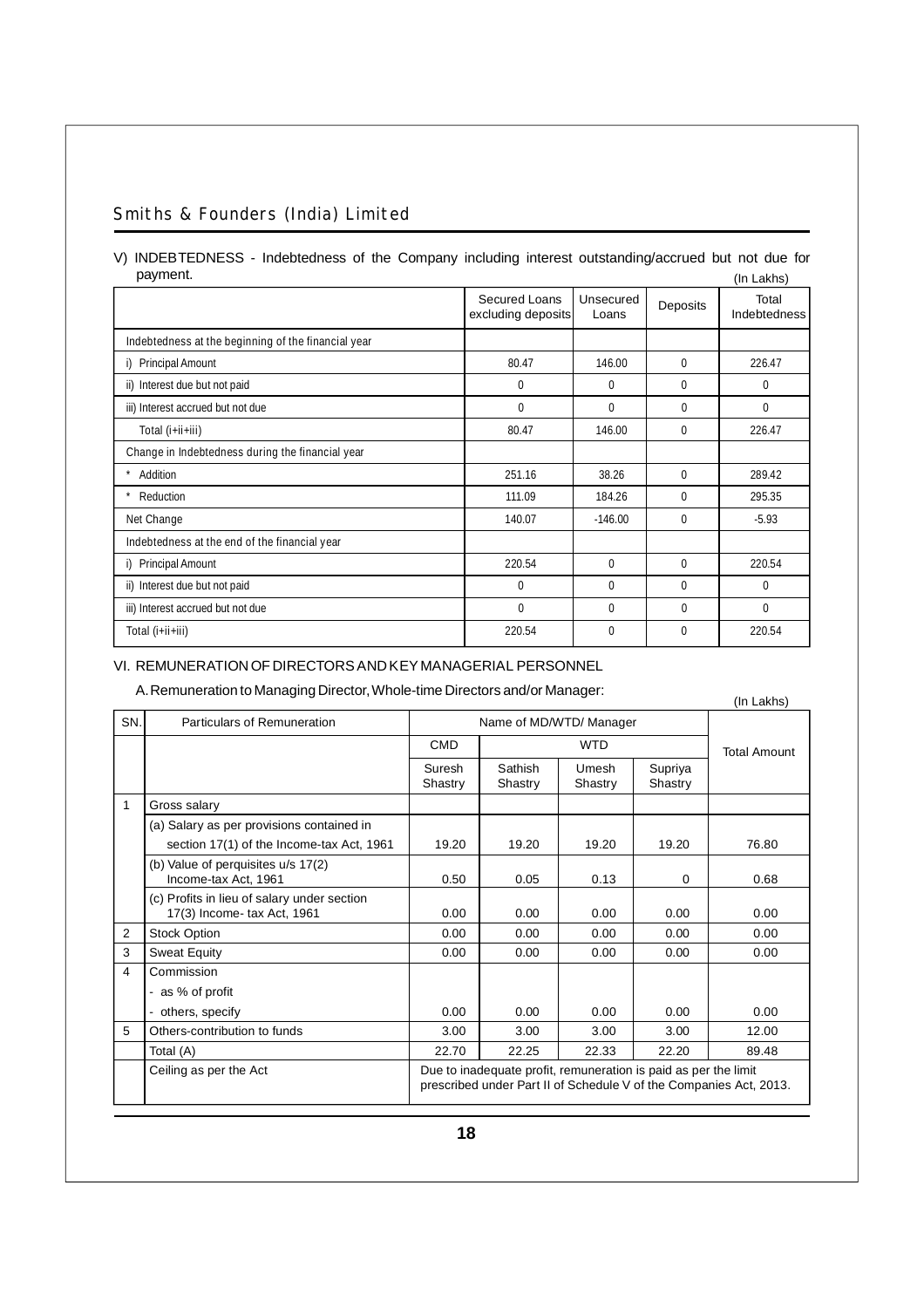|     |                                            |                          |                        | (In Lakhs)          |
|-----|--------------------------------------------|--------------------------|------------------------|---------------------|
| SN. | Particulars of Remuneration                |                          | Name of Directors      | <b>Total Amount</b> |
| 1   | Independent Directors                      | V.Parthasarathy          | Sudhindra N. Kalghatgi |                     |
|     | Fee for attending board committee meetings | 0.00                     | 0.00                   | 0.00                |
|     | Commission                                 | 0.00                     | 0.00                   | 0.00                |
|     | Others, please specify                     | 0.00                     | 0.00                   | 0.00                |
|     | Total (1)                                  | 0.00                     | 0.00                   | 0.00                |
| 2   | <b>Other Non-Executive Directors</b>       | $\overline{\phantom{a}}$ |                        | $\blacksquare$      |
|     | Fee for attending board committee meetings |                          |                        |                     |
|     | Commission                                 |                          |                        |                     |
|     | Others, please specify                     | ۰                        |                        |                     |
|     | Total $(2)$                                |                          |                        |                     |
|     | Total $(B)=(1+2)$                          | 0.00                     | 0.00                   | 0.00                |
|     | <b>Total Managerial</b>                    |                          |                        |                     |
|     | Remuneration                               | 0.00                     | 0.00                   | 0.00                |
|     | Overall Ceiling as per the Act             |                          |                        |                     |

## **B. Remuneration to other directors**

## **C. REMUNERATION TO KEY MANAGERIAL PERSONNEL OTHER THAN MD/MANAGER/WTD**

|                |                                                                                        |     |                          |            | (In Lakhs) |  |
|----------------|----------------------------------------------------------------------------------------|-----|--------------------------|------------|------------|--|
| SN.            | Particulars of Remuneration                                                            |     | Key Managerial Personnel |            |            |  |
|                |                                                                                        | CEO | <b>CS</b>                | <b>CFO</b> | Total      |  |
|                | Gross salary                                                                           |     | 4.42                     |            | 4.42       |  |
|                | (a) Salary as per provisions contained in section 17(1)<br>of the Income-tax Act, 1961 |     | 0.00                     |            | 0.00       |  |
|                | (b) Value of perquisites u/s 17(2) Income-tax Act, 1961                                |     | 0.00                     |            | 0.00       |  |
|                | (c) Profits in lieu of salary under section 17(3)<br>Income-tax Act, 1961              |     | 0.00                     |            | 0.00       |  |
| $\overline{2}$ | <b>Stock Option</b>                                                                    |     | 0.00                     |            | 0.00       |  |
| 3              | <b>Sweat Equity</b>                                                                    |     | 0.00                     |            | 0.00       |  |
| 4              | Commission                                                                             |     | 0.00                     |            | 0.00       |  |
|                | - as % of profit                                                                       |     | 0.00                     |            | 0.00       |  |
|                | others, specify                                                                        |     | 0.00                     | ۰          | 0.00       |  |
| 5              | Others-contribution to funds                                                           |     | 0.20                     |            | 0.20       |  |
|                | Total                                                                                  |     | 4.62                     |            | 4.62       |  |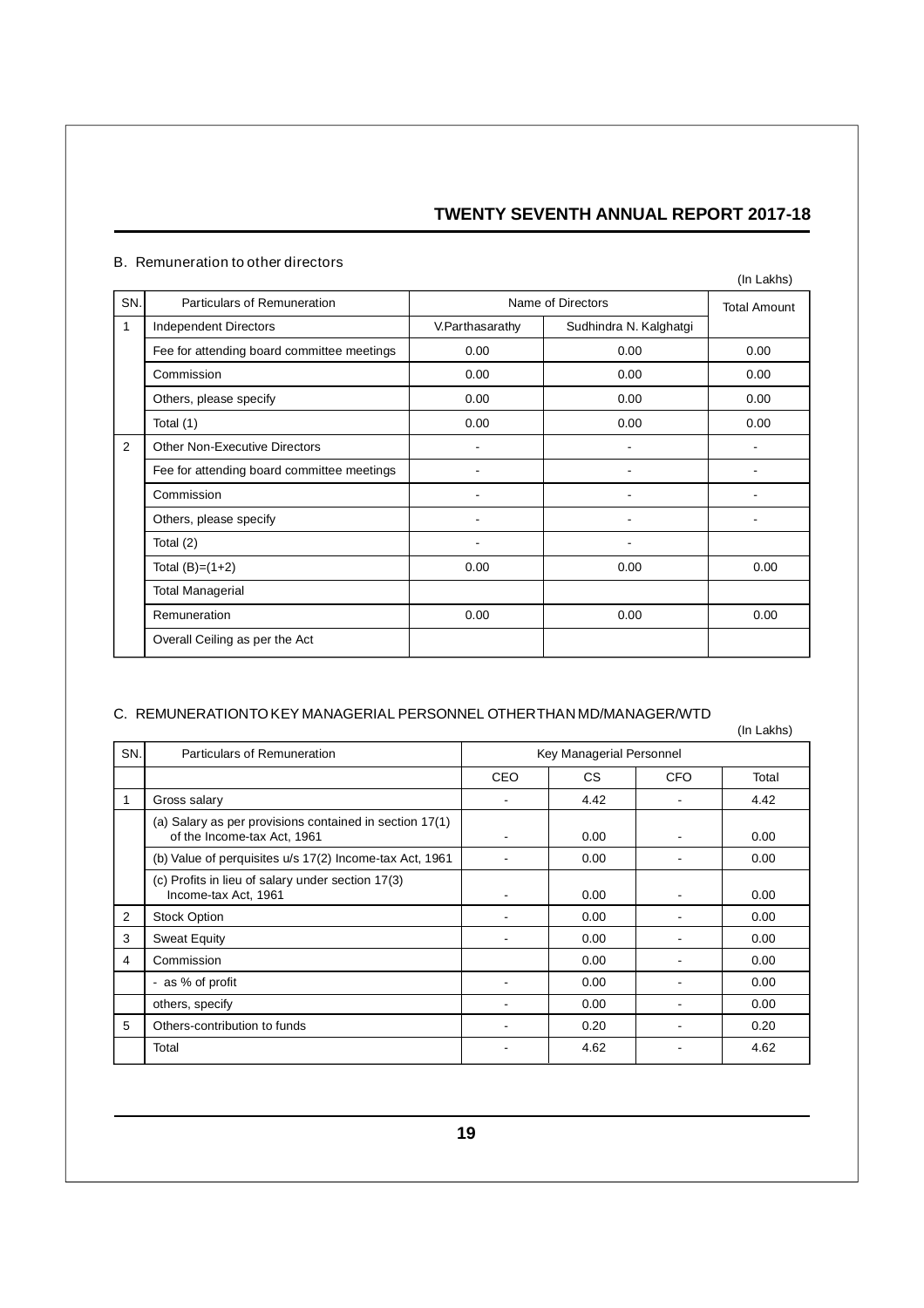## **VII. PENALTIES / PUNISHMENT/ COMPOUNDING OF OFFENCES:**

| Type                                | Section of the<br>Companies Act | <b>Brief</b><br>Description | Details of Penalty /<br>Punishment/<br>Compounding<br>fees imposed | Authority<br>[RD / NCLT/<br>COURT] | Appeal made,<br>if any<br>(give Details) |  |  |  |  |  |
|-------------------------------------|---------------------------------|-----------------------------|--------------------------------------------------------------------|------------------------------------|------------------------------------------|--|--|--|--|--|
| A. COMPANY                          |                                 |                             |                                                                    |                                    |                                          |  |  |  |  |  |
| Penalty                             |                                 |                             |                                                                    |                                    |                                          |  |  |  |  |  |
| Punishment                          |                                 |                             |                                                                    |                                    |                                          |  |  |  |  |  |
| Compounding                         |                                 |                             |                                                                    |                                    |                                          |  |  |  |  |  |
| <b>B. DIRECTORS</b>                 |                                 |                             |                                                                    |                                    |                                          |  |  |  |  |  |
| Penalty                             |                                 |                             |                                                                    |                                    | -                                        |  |  |  |  |  |
| Punishment                          |                                 |                             |                                                                    |                                    |                                          |  |  |  |  |  |
| Compounding                         |                                 |                             |                                                                    |                                    |                                          |  |  |  |  |  |
| <b>C. OTHER OFFICERS IN DEFAULT</b> |                                 |                             |                                                                    |                                    |                                          |  |  |  |  |  |
| Penalty                             |                                 |                             |                                                                    |                                    |                                          |  |  |  |  |  |
| Punishment                          |                                 |                             |                                                                    |                                    |                                          |  |  |  |  |  |
| Compounding                         |                                 |                             |                                                                    |                                    |                                          |  |  |  |  |  |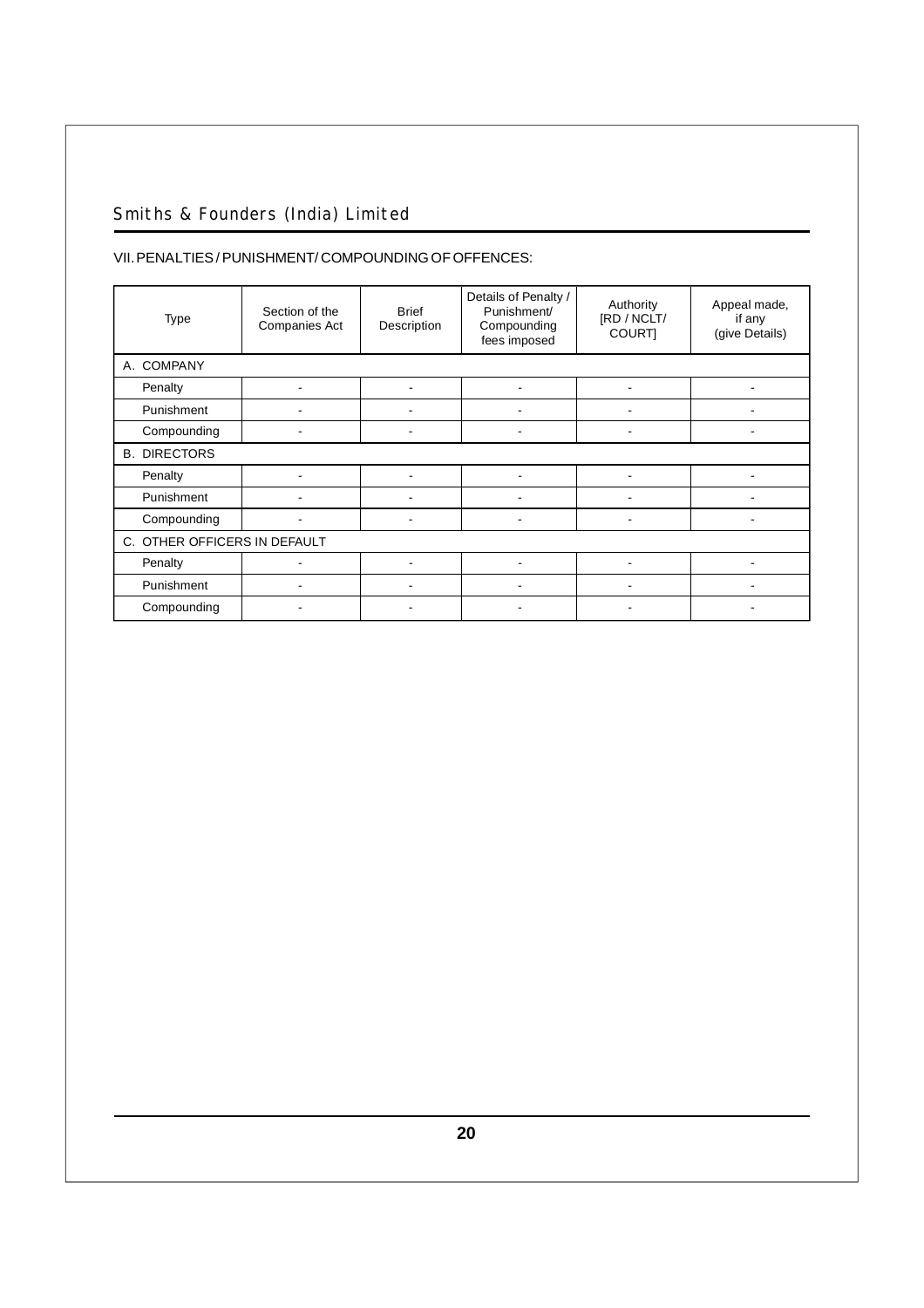### **Annexure-B**

## **NOMINATION AND REMUNERATION POLICY**

#### **Introduction:**

**The Company's policy is to consider human resources as its invaluable assets, pay reasonable and sufficient remuneration to all Directors, Key Managerial Personnel (KMP) and employees of the Company, to harmonize the aspirations of human resources consistent with the goals of the Company and in terms of the provisions of the Companies Act, 2013 and the listing agreement, as amended from time to time. This policy on nomination and remuneration of Directors, Key Managerial Personnel and Senior Management has been formulated by the Committee and approved by the Board of Directors.** 

#### **Objective and purpose of the Policy:**

#### **The objective and purpose of this policy are:**

- **To lay down criteria and terms and conditions with regard to identifying persons who are qualified to become Directors (Executive and Non-Executive) and persons who may be appointed in Senior Management and Key Managerial positions and to determine their remuneration.**
- **To determine remuneration based on the Company's size and financial position and trends and practices on remuneration prevailing in the industry in which the company is operating.**
- **To retain, motivate and promote talent and to ensure long term sustainability of talented managerial persons and create competitive advantage.**

 **In the context of the aforesaid criteria the following policy has been formulated by the Nomination and Remuneration Committee and adopted by the Board of Directors at its meeting held on 30th May, 2014.**

#### **Effective Date:**

**This policy shall be effective from 1st April, 2014.**

**Constitution of the Nomination and Remuneration Committee:** 

**The Nomination and Remuneration Committee comprises of following Directors:**

- **1. Mr. V. Parthasarathy, Chairman (Independent Non Executive Director)**
- **2. Mr. Sudhindra N. Kalghatgi, Member (Independent Non Executive Director)**
- **3. Mr. Suresh Shastry, Member (Chairman & Managing Director)**

**The Board has the power to reconstitute the Committee consistent with the Company's policy and applicable statutory requirement.**

#### **Definitions**

- **Board means Board of Directors of the Company.**
- **Directors mean Directors of the Company.**
- **Committee means Nomination and Remuneration Committee of the Company as constituted or reconstituted by the Board.**
- **Company means Smiths & Founders (India) Limited.**
- **Independent Director means a director referred to in Section 149 (6) of the Companies Act, 2013.**
- **Key Managerial Personnel (KMP) means-**
- **(i) Executive Chairman and / or Managing Director;**
- **(ii) Whole-time Director;**
- **(iii) Chief Executive Officer;**
- **(iv) Chief Financial Officer;**
- **(v) Company Secretary;**
- **(vi) Such other officer as may be prescribed under the applicable statutory provisions / regulations.**
- **Senior Management means personnel of the Company occupying the position of Chief Executive Officer (CEO) of any unit / division or Vice President / General Manager including Vice President / General Manager of any unit / division of the Company. Unless the context otherwise requires, words and expressions used in this policy and not defined herein but defined in the Companies Act, 2013 as may be amended from time to time shall have the meaning respectively assigned to them therein.**

#### **Applicability**

**The Policy is applicable to**

- **Directors (Executive and Non Executive)**
- **Key Managerial Personnel**
- **Senior Management Personnel**

#### **General**

**• This Policy is divided in three parts:** 

 **Part – A covers the matters to be dealt with and recommended by the Committee to the Board,** 

 **Part – B covers the appointment and nomination and** 

 **Part – C covers remuneration and perquisites etc.**

**• The key features of the Company's policy shall be included in the Board's Report.**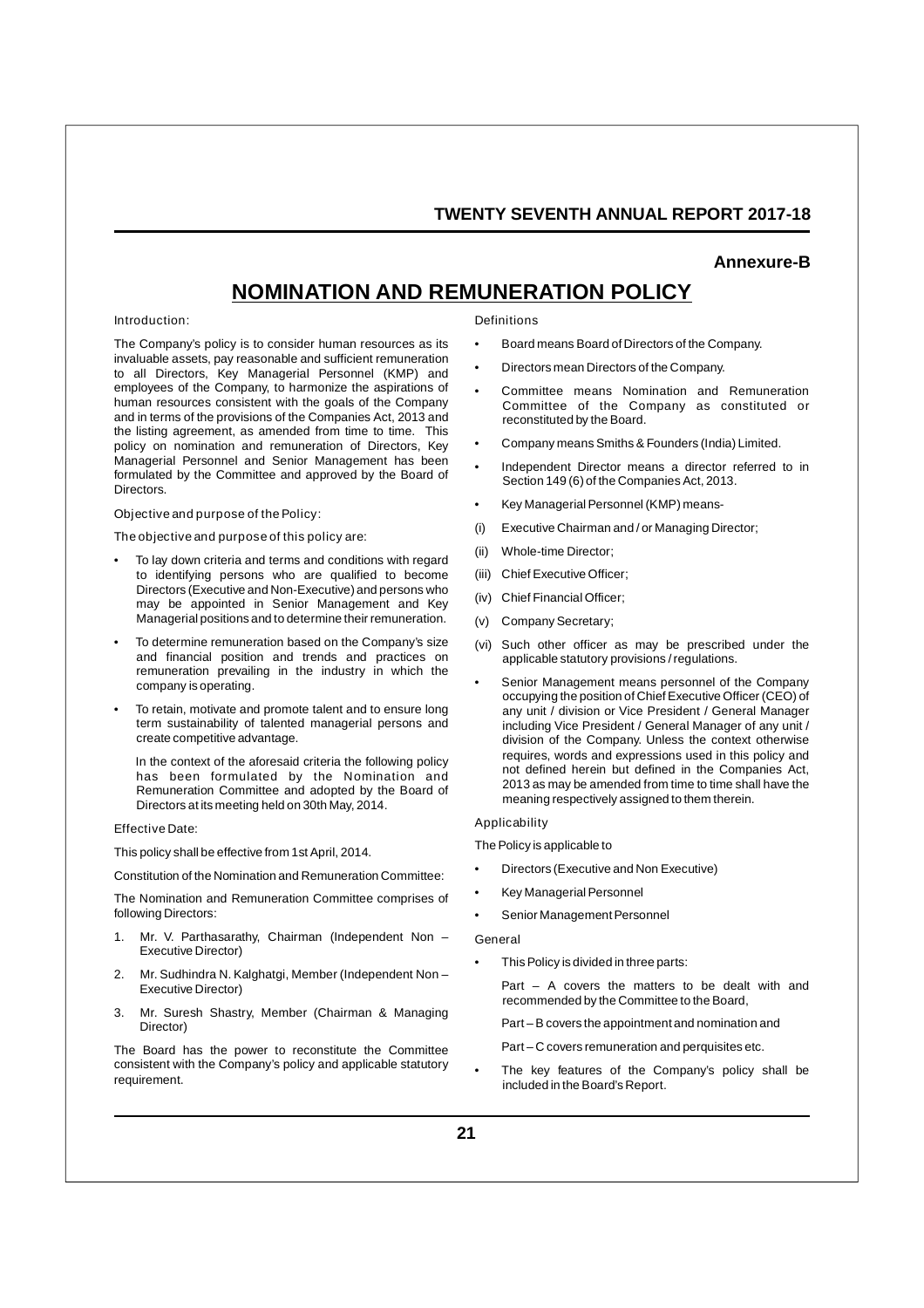#### **PART – A**

#### **MATTERS TO BE DEALT WITH, PERUSED AND RECOMMENDED TO THE BOARD BY THE NOMINATION AND REMUNERATION COMMITTEE**

**The Committee shall:**

- **Formulate the criteria for determining qualifications, positive attributes and independence of a director.**
- **Identify persons who are qualified to become Director and persons who may be appointed in Key Managerial and Senior Management positions in accordance with the criteria laid down in this policy.**
- **Recommend to the Board, appointment and removal of Director, KMP and Senior Management Personnel.**

#### **PART – B**

#### **POLICY FOR APPOINTMENT AND REMOVAL OF DIRECTOR, KMP AND SENIOR MANAGEMENT**

- **Appointment criteria and qualifications:**
- **1. The Committee shall identify and ascertain the integrity, qualification, expertise and experience of the person for appointment as Director, KMP or at Senior Management level and recommend to the Board his / her appointment.**
- **2. A person should possess adequate qualification, expertise and experience for the position he / she is considered for appointment. The Committee has discretion to decide whether qualification, expertise and experience possessed by a person is sufficient / satisfactory for the concerned position.**
- **3. The Company shall not appoint or continue the employment of any person as Whole time Director who has attained the age of seventy years. Provided that the term of the person holding this position may be extended beyond the age of seventy years with the approval of shareholders by passing a special resolution based on the explanatory statement annexed to the notice for such motion indicating the justification for extension of appointment beyond seventy years.**
- **Term / Tenure:**

#### **1. Managing Director/Whole-time Director:-**

 **The Company shall appoint or re-appoint any person as its Executive Chairman, Managing Director or Executive Director for a term not exceeding five years at a time. No re-appointment shall be made earlier than one year before the expiry of term.**

#### **2. Independent Director:-**

 **An Independent Director shall hold office for a term up to five consecutive years on the Board of the Company and will be eligible for re-appointment on passing of a special resolution by the Company and disclosure of such appointment in the Board's report.**

- No Independent Director shall hold office for more **than two consecutive terms, but such Independent Director shall be eligible for appointment after expiry of three years of ceasing to become an Independent Director. Provided that an Independent Director shall not, during the said period of three years, be appointed in or be associated with the Company in any other capacity, either directly or indirectly. However, if a person who has already served as an Independent Director for 5 years or more in the Company as on 1st October, 2014 or such other date as may be determined by the Committee as per regulatory requirement, he / she shall be eligible for appointment for one more term of 5 years only.**
- At the time of appointment of Independent Director it **should be ensured that number of Boards on which such Independent Director serves is restricted to seven listed companies as an Independent Director and three listed companies as an Independent Director in case such person is serving as a Wholetime Director of a listed company.**

#### **• Evaluation:**

 **The Committee shall carry out evaluation of performance of every Director, KMP and Senior Management Personnel at regular interval (yearly).**

#### **• Removal:**

 **Due to reasons for any disqualification mentioned in the Companies Act, 2013, rules made thereunder or under any other applicable Act, rules and regulations, the Committee may recommend, to the Board with reasons recorded in writing, removal of a Director, KMP or Senior Management Personnel subject to the provisions and compliance of the said Act, rules and regulations.**

#### **• Retirement:**

 **The Director, KMP and Senior Management Personnel shall retire as per the applicable provisions of the Companies Act, 2013 and the prevailing policy of the Company. The Board will have the discretion to retain the Director, KMP, Senior Management Personnel in the same position / remuneration or otherwise even after attaining the retirement age, for the benefit of the Company.**

#### **PART – C**

#### **POLICY RELATING TO THE REMUNERATION FOR THE**  WHOLE-TIME DIRECTOR, KMP AND SENIOR **MANAGEMENT PERSONNEL**

- **General:**
- **1. The remuneration / compensation / commission etc. to the Whole-time Director, KMP and Senior Management**  Personnel will be determined by the Committee and **recommended to the Board for approval. The**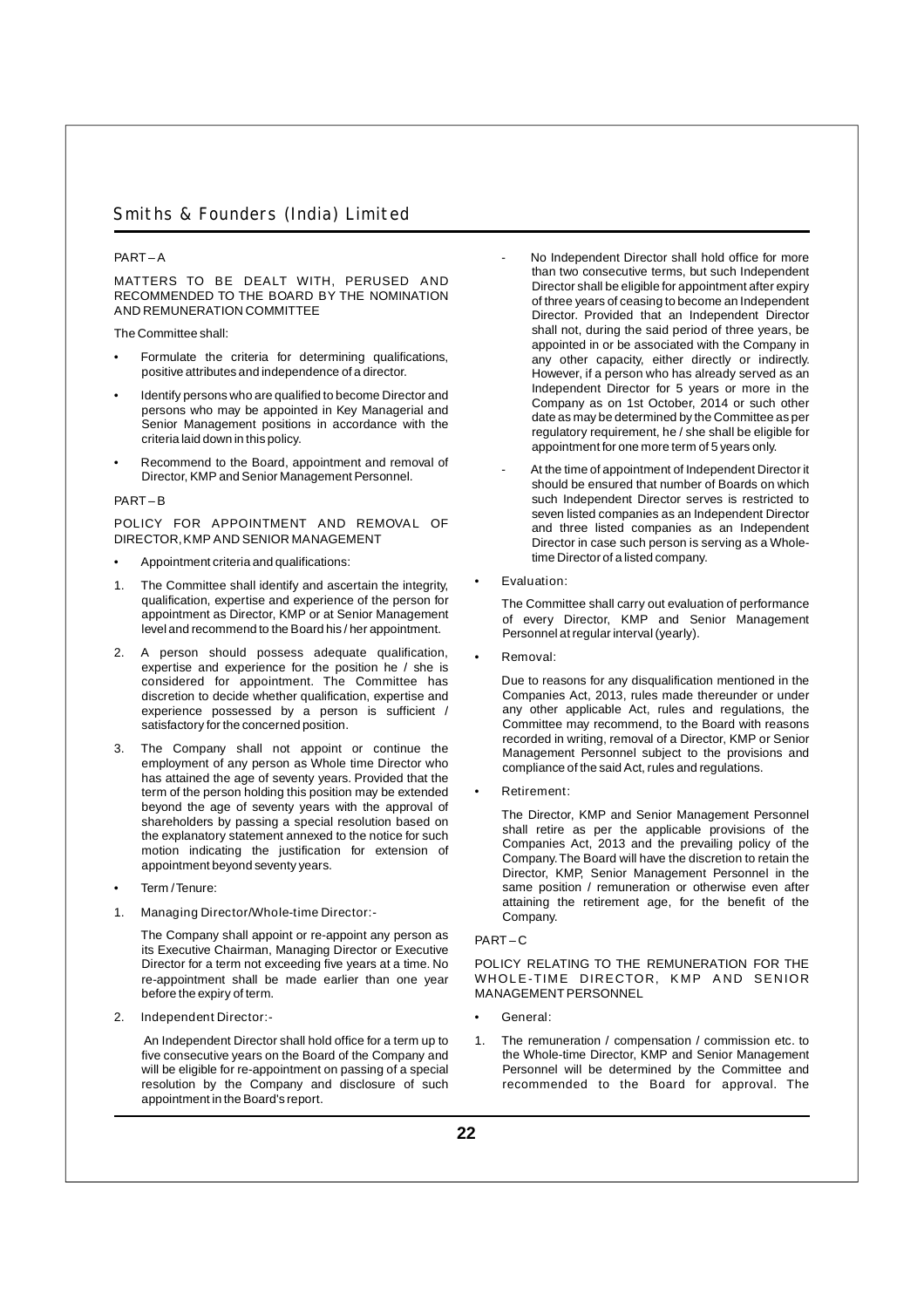**remuneration / compensation / commission etc. shall be subject to the prior / post approval of the shareholders of the Company and Central Government, wherever required.**

- **2. The remuneration and commission to be paid to the Whole-time Director shall be in accordance with the Articles of Association of the Company and as per the provisions of the Companies Act, 2013, and the rules made thereunder.**
- **3. Increments to the existing remuneration / compensation structure may be recommended by the Committee to the Board which should be within the slabs approved by the Shareholders in the case of Whole-time Director. Increments will be effective from 1st April in respect of Whole-time Directors and other employees of the Company.**
- **4. Where any insurance is taken by the Company on behalf of its Whole-time Director, Chief Executive Officer, Chief Financial Officer, the Company Secretary and any other employees for indemnifying them against any liability, the premium paid on such insurance shall not be treated as part of the remuneration payable to any such personnel. Provided that if such person is proved to be guilty, the premium paid on such insurance shall be treated as part of the remuneration.**

#### **• Remuneration to Whole-time / Executive / Managing Director, KMP and Senior Management Personnel:**

#### **1. Fixed pay:**

 **The Whole-time Director / KMP and Senior Management Personnel shall be eligible for a monthly remuneration as may be approved by the Board on the recommendation of the Committee. The break up of the pay scale and quantum of perquisites including, employer's contribution to P.F, pension scheme, medical expenses, club fees etc. shall be decided and approved by the Board on the recommendation of the Committee and approved by the shareholders and Central Government, wherever required.**

#### **2. Minimum Remuneration:**

 **If, in any financial year, the Company has no profits or its profits are inadequate, the Company shall pay remuneration to its Whole-time Director in accordance** 

**with the provisions of Schedule V of the Companies Act, 2013 and if it is not able to comply with such provisions, with the previous approval of the Central Government.**

#### **3. Provisions for excess remuneration:**

 **If any Whole-time Director draws or receives, directly or indirectly by way of remuneration any such sums in excess of the limits prescribed under the Companies Act, 2013 or without the prior sanction of the Central Government, where required, he / she shall refund such sums to the Company and until such sum is refunded, hold it in trust for the Company. The Company shall not waive recovery of such sum refundable to it unless permitted by the Central Government.**

 **• Remuneration to Non- Executive / Independent Director:** 

#### **1. Remuneration / Commission:**

 **The remuneration / commission to be paid shall be in accordance with the Articles of Association of the Company and the Companies Act, 2013 and the rules made thereunder.**

#### **2. Sitting Fees:**

 **The Non-Executive / Independent Director may receive remuneration by way of fees for attending meetings of Board or Committee thereof. Provided that the amount of such fees shall not exceed Rs. One lakh per meeting of the Board or Committee or such amount as may be prescribed by the Central Government from time to time.**

#### **3. Commission:**

 **Commission may be paid within the monetary limit approved by shareholders, subject to the limit not exceeding 1% of the profits of the Company computed as per the applicable provisions of the Companies Act, 2013.**

#### **4. Stock Options:**

 **An Independent Director shall not be entitled to any stock option of the Company.**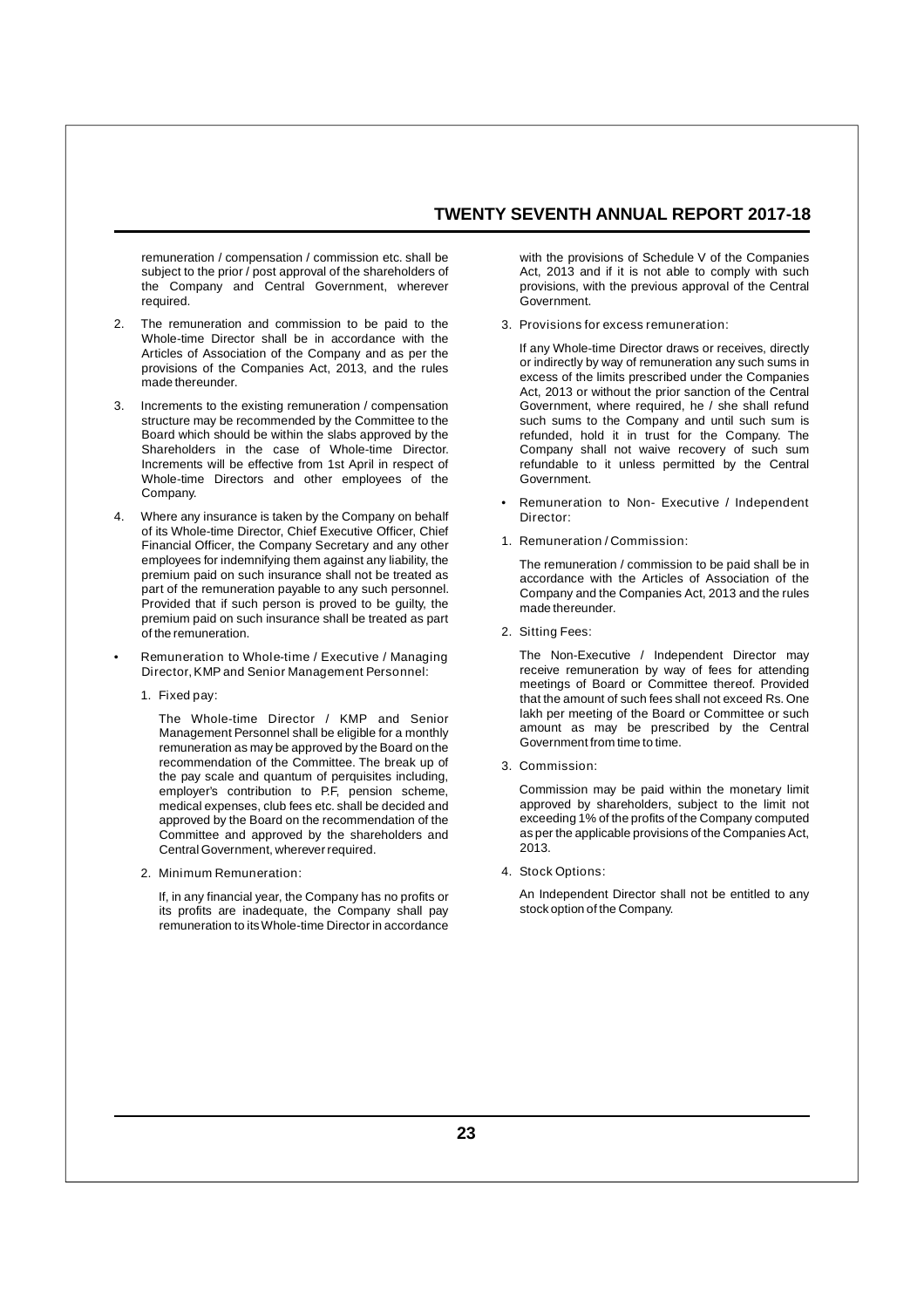## **Annexure C**

## **Form No. AOC-2**

(Pursuant to clause (h) of sub-section (3) of section 134 of the Act and Rule 8(2) of the Companies (Accounts) Rules, 2014)

**Form for disclosure of particulars of contracts/arrangements entered into by the company with related parties referred to in sub-section (1) of section 188 of the Companies Act, 2013 including certain arms length transactions under third proviso thereto**

**1. Details of contracts or arrangements or transactions not at arm's length basis : NIL**

- **(a) Name(s) of the related party and nature of relationship:**
- **(b) Nature of contracts/arrangements/transactions:**
- **(c) Duration of the contracts / arrangements/transactions:**
- **(d) Salient terms of the contracts or arrangements or transactions including the value, if any:**
- **(e) Justification for entering into such contracts or arrangements or transactions:**
- **(f) Date(s) of approval by the Board:**
- **(g) Amount paid as advances, if any:**
- **(h) Date on which the special resolution was passed in general meeting as required under first proviso to section 188:**

#### **2. Details of material contracts or arrangement or transactions at arm's length basis: NIL**

- **(a) Name(s) of the related party and nature of relationship:**
- **(b) Nature of contracts/arrangements/transactions:**
- **(c) Duration of the contracts/arrangements/transactions:**
- **(d) Salient terms of the contracts or arrangements or transactions Including the value, if any:**
- **(e) Date(s) of approval by the Board, if any**
- **(f) Amount paid as advances, if any:**

**(Suresh Shastry)** *Chairman & Managing Director*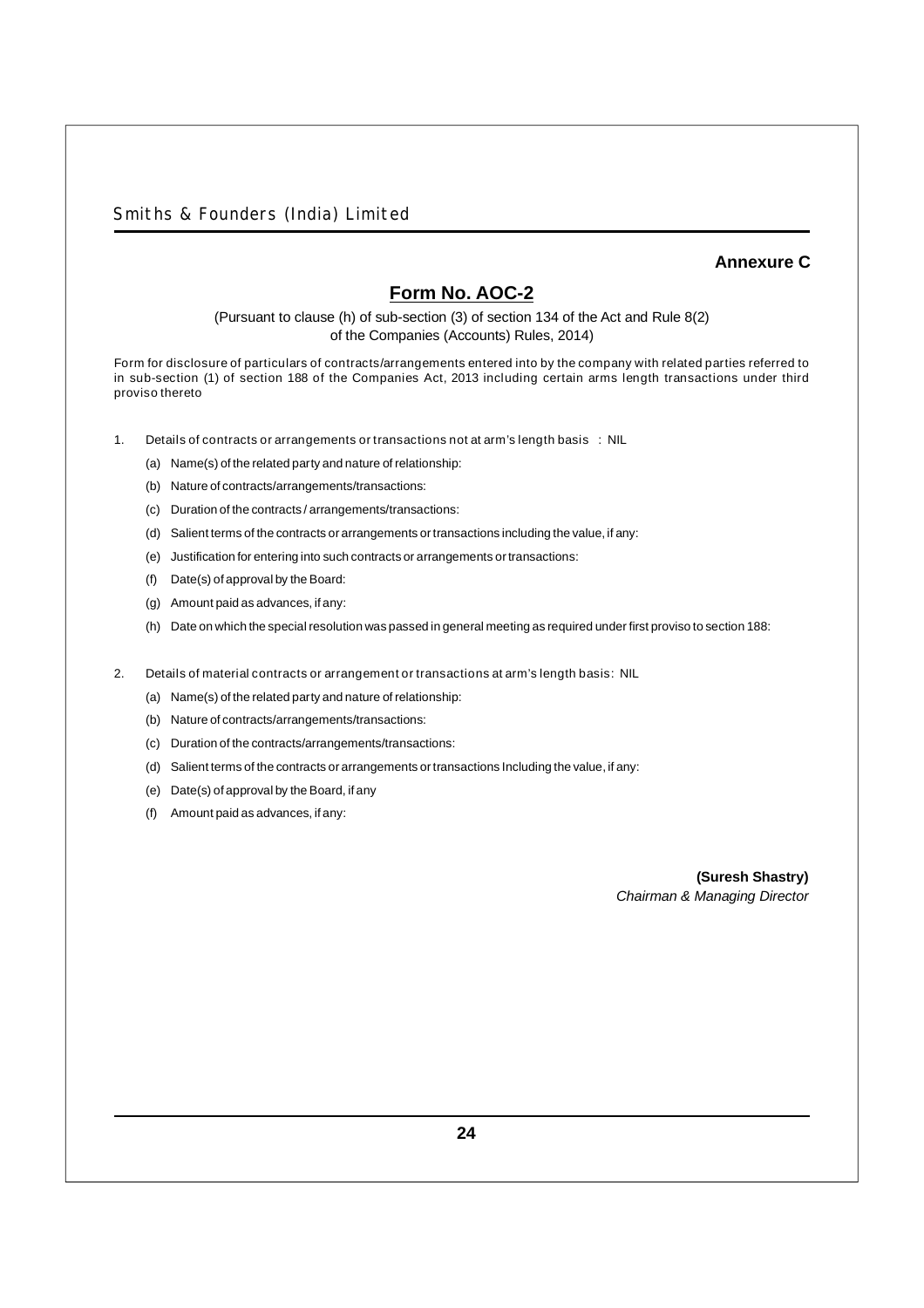# **Annexure D FORM MR- 3 SECRETARIAL AUDIT REPORT**

## FOR THE FINANCIAL YEAR ENDED 31st MARCH, 2018

*Pursuant to Section204 (1) of the Companies Act, 2013 read with Rule No. 9 of the Companies (Appointment and Remuneration Personnel) Rules, 2014)*

#### **The Members Smiths & Founders (India) Limited Bangalore - 560013**

**I have conducted the Secretarial Audit of the compliance of applicable statutory provisions and the adherence to good corporate practices by Smiths & Founders (India) Limited having CIN: L85110KA1990PLC011303 (hereinafter called 'the Company'). Secretarial Audit was conducted in a manner that provided a reasonable basis for evaluating the corporate conducts, statutory compliances and expressing my opinion there on.**

**Based on my verification of the Company's books, papers, minute books, forms and returns filed and other records maintained by the Company and also the information provided by the Company, its officers, agents and authorized representatives during the conduct of Secretarial Audit, I hereby report that in my opinion, the Company has, during the audit period covering the financial year ended on 31st March, 2018 complied with the statutory provisions listed hereunder and also that the Company has proper Board-processes and compliance-mechanism in place.**

**I have examined the books, papers, minute books, forms and returns filed and other records maintained by Smiths & Founders (India) Limited for the financial year ended on 31st March, 2018 according to the provisions of:**

- **(i) The Companies Act, 2013 (the Act) and the rules made there under;**
- **(ii) The Securities Contracts (Regulation) Act, 1956 ('SCRA') and the rules made there under;**
- **(iii) The Depositories Act, 1996 and the Regulations and Byelaws framed there under;**
- **(iv) Foreign Exchange Management Act, 1999 and the rules and regulations made there under to the extent of Foreign Direct Investment, Overseas Direct Investment and External Commercial Borrowings;**
- **(v) The following Regulations and Guidelines prescribed under the Securities and Exchange Board of India Act, 1992 ('SEBI Act'):-**
- **(a) The Securities and Exchange Board of India (Substantial Acquisition of Shares and Takeovers) Regulations, 2011;**
- **(b) The Securities and Exchange Board of India (Prohibition of Insider Trading) Regulations, 2015;**
- **(c) The Securities and Exchange Board of India (Issue of**

**Capital and Disclosure Requirements)**

 **Regulations, 2009 (Not applicable to the Company during the year)**

**(d) The Securities and Exchange Board of India (Employee Stock Option Scheme and Employee**

 **Stock Purchase Scheme) Guidelines, 1999;( Not applicable to the Company during the year)**

- **(e) The Securities and Exchange Board of India (Issue and Listing of Debt Securities) Regulations, 2008;(Not applicable to the Company during the year)**
- **(f) The Securities and Exchange Board of India (Registrars to an Issue and Share Transfer Agents)**

 **Regulations, 1993 regarding the Companies Act and dealing with client;**

- **(g) The Securities and Exchange Board of India (Delisting of Equity Shares) Regulations, 2009; (Not applicable to the Company during the year)**
- **(h) The Securities and Exchange Board of India (Buy Back of Securities) Regulations, 1998;( Not applicable to the Company during the year) and**
- **(i) The Securities and Exchange Board of India (Listing Obligations and Disclosure Requirements) Regulations, 2015;**
- **(vi) The other following general laws as may be applicable to the Company during the audit:**
	- **a) The Environmental Protection Act, 1986.**
	- **b) The Factories Act 1948.**
	- **c) Industries (Development & Regulation) Act, 1951**
	- **d) The Water (Prevention and control of Pollution) Act, 1974.**
- **e) The Air (Prevention and control of Pollution) Act, 1981.**
- **f) The Hazardous Waste (Management and Handling) Rules, 1989.**
- **g) The Karnataka Shops & Establishment Act, 1961**

**I have also examined compliance with the applicable clauses of :**

**a) The Secretarial Standards issued by the Institute of Company Secretaries of India.**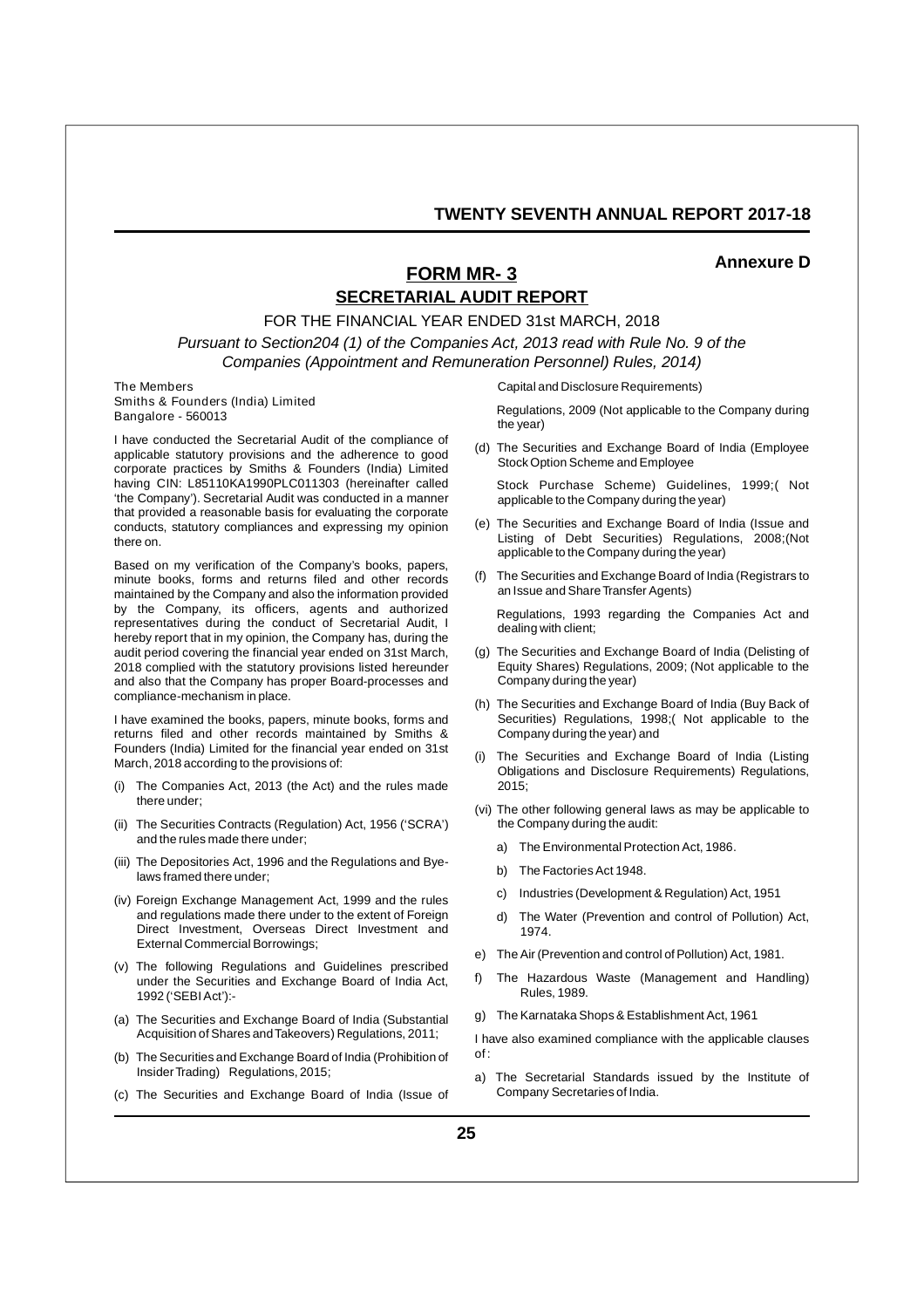**b) The Listing Agreements entered into by the Company with BSE Limited and SEBI (Listing obligations and Disclosure Requirements) Regulations, 2015 wherever applicable.**

**During the period under review, the Company has complied with the provisions of the Acts, Rules, Regulations, Guidelines, Standards, etc. mentioned above, subject to the following observations:**

**1. As per Regulation 38 of the SEBI (Listing Obligations and Disclosure Requirements) Regulations, 2015, there should be a minimum public shareholding of 25% of the Paid Up share capital of the Company. AS on March 31, 2018 the promoter's shareholding is 87.49% of the total Paid Up share capital, whereas the Public hold 12.51% of the total Paid Up share capital of the Company. The period of three years time granted to the Company to comply with this Regulation under 'Reliefs and Concessions' by the Hon'ble Board for Industrial and Financial Reconstruction under the Scheme of Rehabilitation approved by them on February 20, 2014 has expired on February 20, 2017.**

 **I state that since the provisions relating to Audit of Accounts and the related financial records including Customs, Central Excise, Central and State Sales Tax, Goods and Service Tax records of the Company have been covered under the Financial Audit, the same are not dealt with in any manner in my Secretarial Audit Report.**

#### **I further report that:**

 **The Board of Directors of the Company is not duly constituted under Regulation 17(1)(b) of SEBI (Listing Obligations and Disclosure Requirements) Regulations, 2015 with proper balance of Executive Directors, Non-Executive Directors and Independent Directors. However,** 

**the Company has been exempted from the applicability of this Regulation for a period of 5 years by the Hon'ble Board for Industrial and Financial Reconstruction under the Scheme of Rehabilitation approved by them on February 20, 2014. There were no changes in the composition of the Board of Directors during the year under review.**

 **Adequate notice is given to all Directors to schedule the Board Meetings, agenda and detailed notes on agenda were sent at least seven days in advance and a system exists for seeking and** 

 **obtaining further information and clarifications on the agenda items before the Meeting and for meaningful participation at the Meeting.**

 **Majority decision is carried through while the dissenting members' views are captured and recorded as part of the minutes as per the practice followed. However, during the period under report, there was no such instance.**

 **I further report that there are adequate systems and processes in the company commensurate with the size and operations of the company to monitor and ensure compliance with applicable laws, rules, regulations and guidelines.** 

**I further report that** during the financial year, there were **no transactions affecting the financial position of the Company.** 

|                  | V Shivaprakash      |
|------------------|---------------------|
|                  | Company Secretary   |
| Place: Bangalore | <b>ACS No: 7488</b> |
| Date: 14.08.2018 | C P No: 7123        |

**Note : This report is to be read with my letter of even date which is annexed as Annexure A and forms an integral part of this report.**

## **Annexure A To,**

 **The Members**

 **Smiths & Founders (India) Limited, Bangalore - 560013**

#### **My report of even date is to be read along with this letter.**

- **1. Maintenance of secretarial record is the responsibility of the management of the Company. My responsibility is to express an opinion on these secretarial records based on my audit.**
- **2. I have followed the audit practices and processes as were appropriate to obtain reasonable assurance about the correctness of the contents of secretarial Records. The verification was done on test basis to ensure that correct facts are reflected in the secretarial records. I believe that the processes and practices, we followed provide a reasonable basis for my opinion.**
- **3. I have not verified the correctness and appropriateness of financial records and Books of Accounts of the Company including records under Income Tax Act, Central Excise and Customs Law, Central and State Sales Tax and the Goods and Service Tax Laws.**
- **4. Where ever required, the Company has represented about the compliance of laws, rules and regulations and happening of events etc as applicable from time to time.**
- **5. The compliance of the provisions of Corporate and other applicable laws, rules, regulations, standards is the responsibility of Management. My examination was limited to the verification of procedures on test basis.**
- **6. The Secretarial Audit Report is neither an assurance as to the future viability of the Company nor of the efficacy or effectiveness with which the Management has conducted the affairs of the Company. V Shivaprakash**

| <b>Place: Bangalore</b> | <b>Company Secretary</b><br><b>ACS No: 7488</b> |
|-------------------------|-------------------------------------------------|
| Dale: 14.08.2018        | C P No.7123                                     |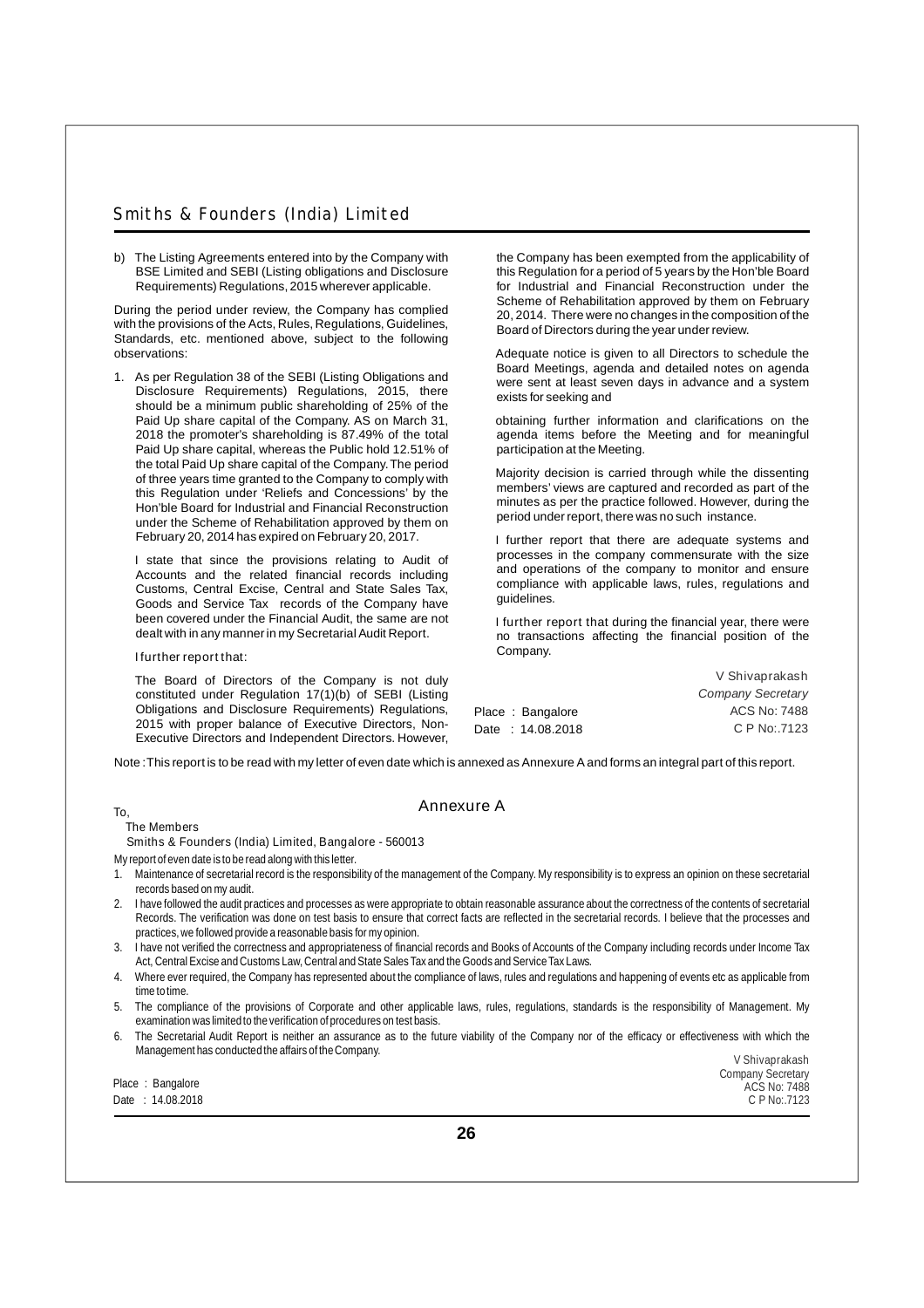## **Annexure-E**

## **CONSERVATION OF ENERGY, TECHNOLOGY ABSORPTION & FOREIGN EXCHANGE EARNINGS AND OUTGO**

The information under Section 134(3) (m) of the Companies Act, 2013 read with Rule 8(3) of the Companies (Accounts) Rules, 2014 for the year ended March 31, 2018 is given here below and forms part of the Director's Report

#### **A. CONSERVATION OF ENERGY AND TECHNOLOGY ABSORBTION.**

 There are no items to disclose under this head. However, the Company develops its own technology in house for new products, process development and cost reduction and it has systems to absorb the technology developed.

#### **B. FOREIGN EXCHANGE EARNING AND OUTGO**

 During the year under review Foreign Exchange earnings was Rs. 34.61 Lakhs (Previous Year Rs. 34.88 Lakhs) and Foreign Exchange outgo was Nil (Previous Year Nil)

#### **Annexure-F**

## **DETAILS OF REMUNERATION**

Details pertaining to remuneration as required under Section 197(12) read with Rule 5(1) of Companies (Appointment and Remuneration of Managerial Personnel) Rules, 2014

The percentage increase in remuneration of each Director and Company Secretary during the Financial Year 2017-18, ratio of remuneration of each Director to the median remuneration of the employees of the Company for the Financial Year 2017-18 and the comparison of remuneration of each Key Managerial Personnel (KMP) against the performance of the Company are as under:

| SI.<br>No.     | Name of Director/<br><b>KMP</b>      | Designation                     | Remuneration<br>of Director /KMP<br>for the Financial<br>Year 2017-18<br>(Rs. in Lakhs) | % increase in<br>Remuneration<br>in the Financial<br>Year 2017-18        | Ratio of Remuneration<br>of each Director to<br>median remuneration<br>of employees<br>for the Financial Year | Comparison of the<br>Remuneration of the<br>KMP against the<br>performance of the<br>Company                           |
|----------------|--------------------------------------|---------------------------------|-----------------------------------------------------------------------------------------|--------------------------------------------------------------------------|---------------------------------------------------------------------------------------------------------------|------------------------------------------------------------------------------------------------------------------------|
| 1              | Suresh Shastry                       | Chairman &<br>Managing Director | 22.70                                                                                   | There was no<br>increase in<br>remuneration during<br>the Financial Year | 10.79                                                                                                         | Remuneration received<br>during the Financial<br>year $-$ Rs. 22.70 Lakhs<br>as against Net Loss<br>of Rs. 8.19 Lakhs. |
| $\overline{2}$ | Sathish Shastry                      | <b>Executive Director</b>       | 22.25                                                                                   | There was no<br>increase in<br>remuneration during<br>the Financial Year | 10.58                                                                                                         | Remuneration received<br>during the Financial<br>year - Rs.22.25 Lakhs<br>as against Net Loss<br>of Rs. $8.19$ Lakhs.  |
| 3              | <b>Umesh Shastry</b>                 | <b>Executive Director</b>       | 22.33                                                                                   | There was no<br>increase in<br>remuneration during<br>the Financial Year | 10.61                                                                                                         | Remuneration received<br>during the Financial<br>year - Rs.22.33 Lakhs<br>as against Net Loss of<br>Rs. 8.19 Lakhs.    |
| 4              | Supriya Shastry                      | <b>Executive Director</b>       | 22.20                                                                                   | There was no<br>increase in<br>remuneration during<br>the Financial Year | 10.55                                                                                                         | Remuneration received<br>during the Financial year<br>Rs.22.20 Lakhs as<br>against Net Loss of<br>Rs. 8.19 Lakhs.      |
| 5              | V. Parthasarathy                     | Independent Director            | 0.00                                                                                    | 0.00                                                                     | 0.00                                                                                                          |                                                                                                                        |
| 6              | Sudhindra N.Kalghatgi                | Independent Director            | 0.00                                                                                    | 0.00                                                                     | 0.00                                                                                                          |                                                                                                                        |
| $\overline{7}$ | Yogeesh M Dasar<br>(TILL 30.11.2017) | <b>Company Secretary</b>        | $2.97*$                                                                                 | There was no increase<br>in remuneration during<br>the Financial Year    |                                                                                                               | *Was employed for<br>part of the year.                                                                                 |
| 8              | Ravi.V<br>(wef 19.01.2018)           | <b>Company Secretary</b>        | $1.45*$                                                                                 | There was no increase<br>in remuneration during<br>the Financial Year    |                                                                                                               | *Was employed for<br>part of the year.                                                                                 |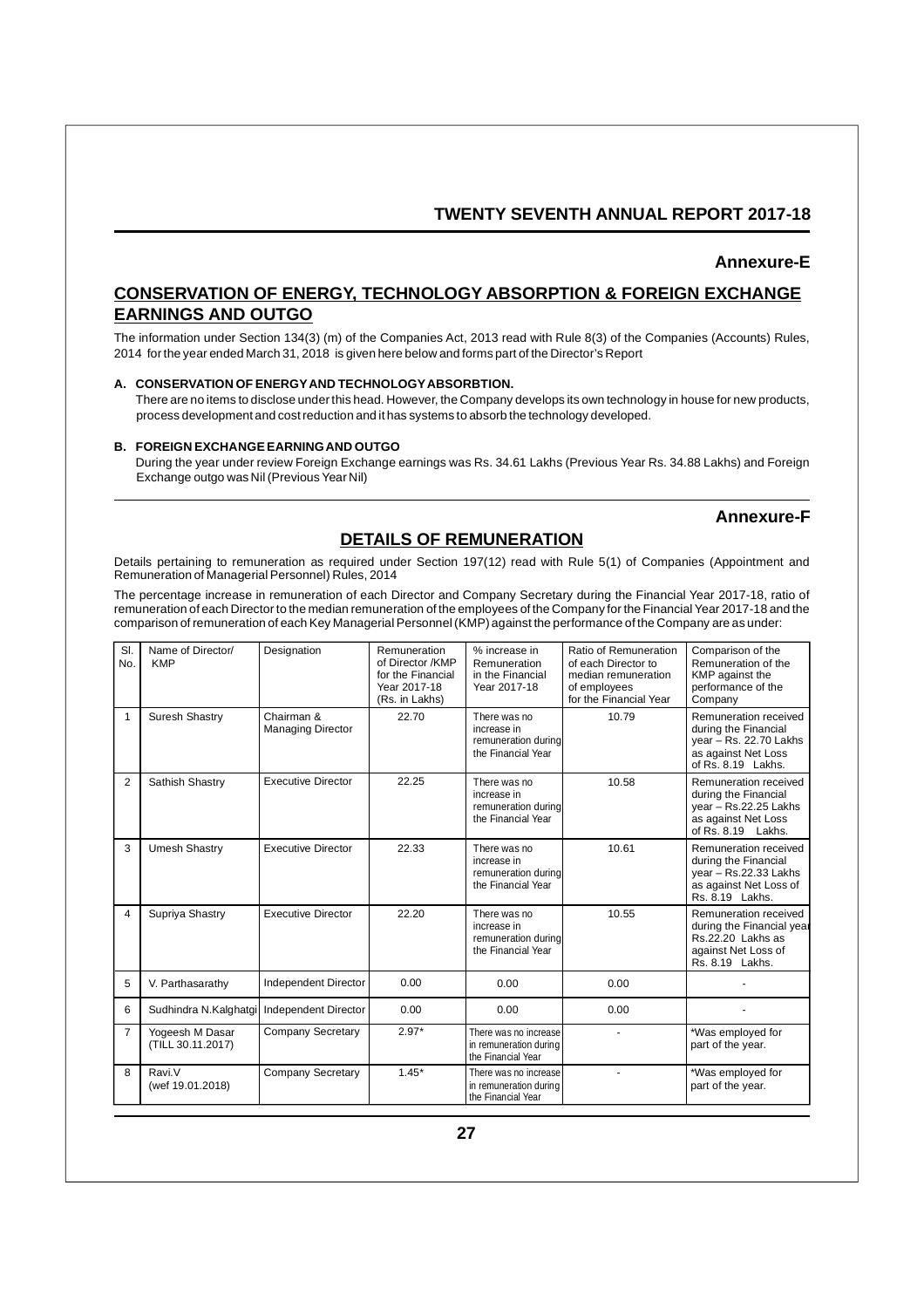**(i) The ratio of the remuneration of each Director to the median remuneration of the employees of the Company for the Financial Year :**

 **The median remuneration of employees of the Company during the Financial Year was Rs. 210,366/- and the ratio of remuneration of each Director to the median remuneration of the employees of the Company for the Financial Year is provided in the above table.** 

**(ii) The percentage increase in remuneration of each director and Company Secretary in the Financial Year:** 

 **There was no increase in remuneration of the Directors and Company Secretary in the Financial Year 2017-18.**

**(iii) The percentage increase in the median remuneration of employees in the Financial Year:** 

 **In the Financial Year, there was an increase of 55.9 % in the median remuneration of employees, in comparison with the previous year.**

**(iv) The number of permanent employees on the rolls of the Company:**

 **There were 66 permanent employees on the rolls of the Company as on March 31, 2018.**

**(v) The explanation on the relationship between average**  increase in remuneration and Company **performance:**

 **The increase in the median remuneration of employees was 55.9 %. As regards Company's performance, its net loss for the Financial Year 2017-18 was Rs. 8.19 lakhs, as against net loss of Rs. 23.08 Lakhs in the Financial Year 2016-17.**

 **Remuneration to Employees is as per the HR Policy of the Company in force from time to time and in compliance with applicable regulatory and statutory requirements.**

**(vi) Comparison of the remuneration of the Key Managerial Personnel against performance of the Company:**

 **The Total remuneration of Key Managerial Personnel has remained almost the same compared to previous year, whereas the Company's net loss has come down from Rs. 23.08 Lakhs in the Financial Year 2016-17 to Rs. 8.19 Lakhs in the Financial Year 2017-18.** 

**(vii) Variations in the market capitalization of the Company, price earnings ratio as at the closing date of current financial year and previous financial year and the percentage increase or decrease in market quotations of the shares of the Company in comparison to the rate at which the Company came out with the last public offer in case of listed Companies:**

 **The market capitalization as on 31st March 2018 was Rs.5.81 Crores (Rs.25.09 Crores as on 31st March, 2017). The average price of the share during March, 2018 was Rs. 0.57 and as on 31st March, 2017 was Rs. 2.46. The Earnings Per Share was Rs. (0.00) for the Financial Year ended 31st March, 2018 and Rs. (0.02) for the year ended 31st March, 2017. The Initial Public offer was made by the Company in the year 1993 and the issue was for 31,00,000 equity shares of Rs. 10/- each at par. In the year 2006, the Company split the shares by reducing the face value to Re. 1/-. In the year 2014 the Company reduced the Share Capital by 90% and allotted 9, 76, 76,525 new equity shares to the shareholders of the amalgamating Company, as per the Scheme of Rehabilitation sanctioned by the Hon. BIFR in February, 2014. As against issue of equity shares of Rs.10/- at par in 1993 and post share capital reduction by 90% and issue of new equity shares, the average share price of the Company at BSE Limited, during March 2018 was Rs.0.57, per equity share of face value of Re. 1/- each.** 

**(viii) Average percentile increase already made in the salaries of employees other than the managerial personnel in the last financial year and its comparison with percentile increase in the managerial remuneration and justification thereof and point out if there are any exceptional**  circumstances for increase in managerial **remuneration:** 

 **During the financial year 2017-18, average percentile increase in median salaries of employees other than the managerial personnel was 38.6%. There was no increase in the managerial remuneration.** 

**(ix) Comparison of the each remuneration of the Key Managerial Personnel against the performance of the Company:**

 **Details are provided in the above table.**

**(x) The key parameters for any variable component of remuneration availed by the Directors**

 **During the Financial Year 2017-18 the remuneration paid to Directors does not include any variable component.**

**(xi) The ratio of the remuneration of the highest paid director to that of the employees who are not directors but remuneration in excess of the highest paid director during the year:**

 **Not applicable.**

**(xii) Affirmation that the remuneration is as per the remuneration policy of the Company.**

 **It is hereby affirmed that the remuneration paid is as per the Policy for Remuneration of the Directors, Key Managerial Personnel and other Employees.**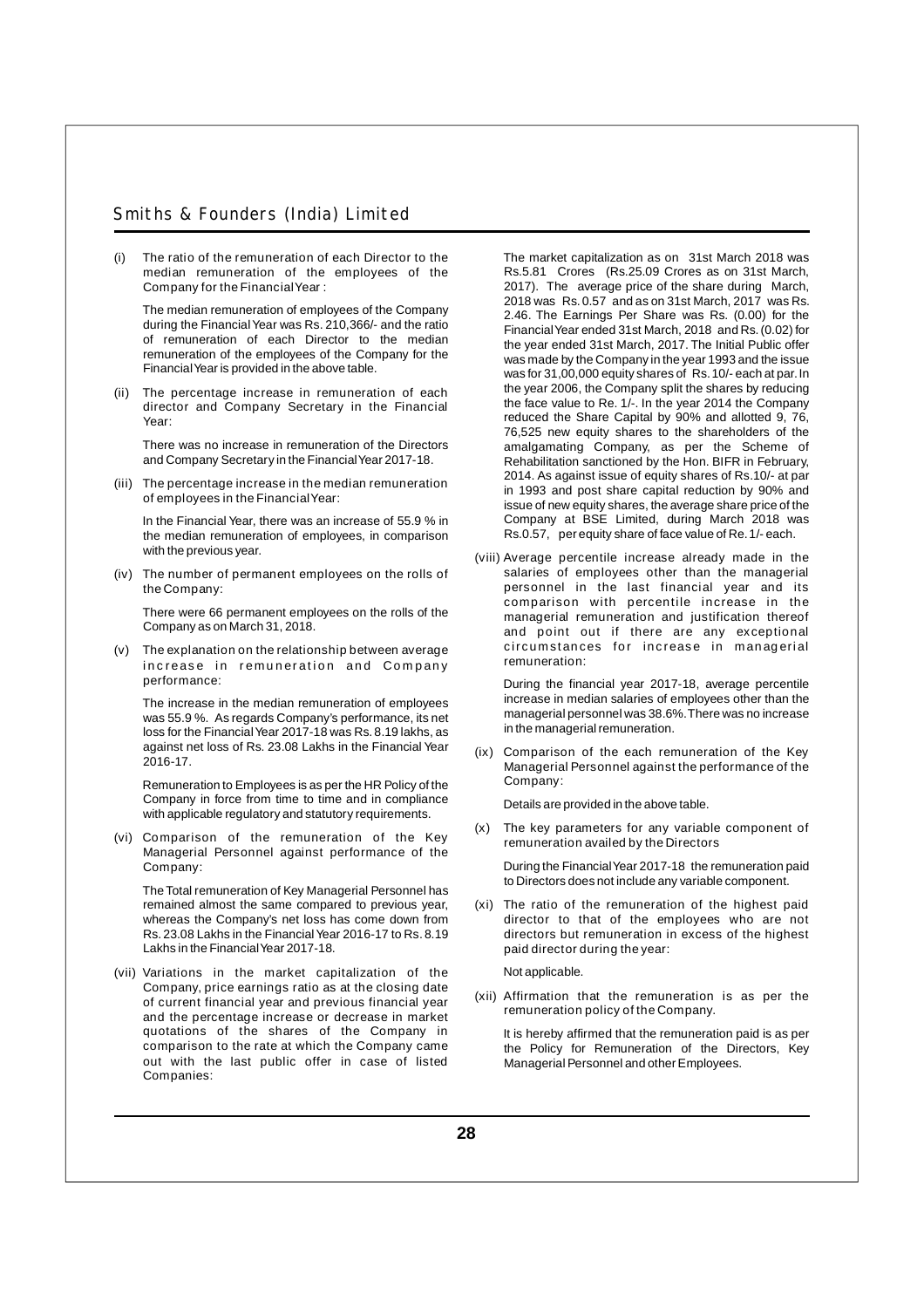## **MANAGEMENT DISCUSSION AND ANALYSIS**

## **FORMIMG PART OF DIRECTORS' REPORT FOR 2017-18**

**The Indian auto-components industry has experienced healthy growth over the last few years. Some of the factors attributable to this include: a buoyant end-user market, improved consumer sentiment and return of adequate liquidity in the financial system.**

**For the year under review, improvement in overall economic sentiment, a normal monsoon after two years of deficit rainfall, Government's focus on development of Agriculture and Infrastructure sectors, helped drive the demand for the automotive as well as the tractor industry.** 

**The auto-components industry accounts for almost seven per cent of India's Gross Domestic Product (GDP) and employs as many as 19 million people, both directly and indirectly. A stable government framework, increased purchasing power, large domestic market, and an ever increasing development in infrastructure have made India a favourable destination for investment.**

**A normal monsoon along with ongoing reforms such as Good and Services Tax rolled out from July 2017 may push up the country's growth rate in the current year.**

#### **Industry Structure and Developments:**

**The turnaround for the Indian auto industry which began in the Financial Year 2016-17 continued in the Financial Year 2017- 18 also. However, the Company could not add any major customers resulting in muted sales growth in the financial year 2017-18.**

#### **Opportunities and Threats:**

**Given the importance of the automobile industry to the economy, its potential for generating employment opportunities and its backward and forward linkages with several sectors, the Government is keen to support its development under the Make in India initiative.**

**Going forward, the Auto Industry is expected to show good growth across all segments on back of healthy economic outlook, finance penetration, investment in roads, infrastructure and new launches by OEMs.** 

**Growing concerns over air pollution, road safety, sustainability and urban congestion, among consumers and society at large, are driving the regulations and policies for motor vehicles and urban development. These will impact ownership patterns and will have a significant impact on the future of the automotive industry.** 

#### **Segment-wise or product wise performance:**

**The Company is primarily engaged in the business of automotive components and hence there are no separate reportable segments.**

#### **Outlook:**

**The rapidly globalising world is opening up newer avenues for the transportation industry, especially while it makes a shift towards electric, electronic and hybrid cars, which are deemed more efficient, safe and reliable modes of transportation. Over the next decade, this will lead to newer verticals and opportunities for auto-component manufacturers, who would need to adapt to the change via systematic research and development.**

**The Indian Auto Component industry is expected to grow by 8- 10 per cent in FY 2018-19, based on higher localisation by Original Equipment Manufacturers (OEM), higher component content per vehicle, and rising exports from India. The industry is set to become the third largest in the world by 2025.** 

#### **Risks and Concerns:**

**The Company's business is exposed to many internal and external risks and it has consequently put in place robust systems and processes, along with appropriate review mechanisms to actively monitor, manage and mitigate these risks. The Management of your Company takes overall responsibility of total risk management process in the organisation.** 

#### **Internal Control Systems and their adequacy:**

**The Company has an adequate system of internal control commensurate with the size and nature of its business, which ensures that transactions are recorded, authorised and reported correctly apart from safeguarding its assets against loss from wastage, unauthorised use and removal.**

#### **Discussion on Financial performance with respect to operational performance:**

**The financial statements have been prepared in accordance with generally accepted accounting principles in India and comply with the Accounting Standard/s specified under Section 133 of the Companies Act, 2013 and the Rules, as applicable.**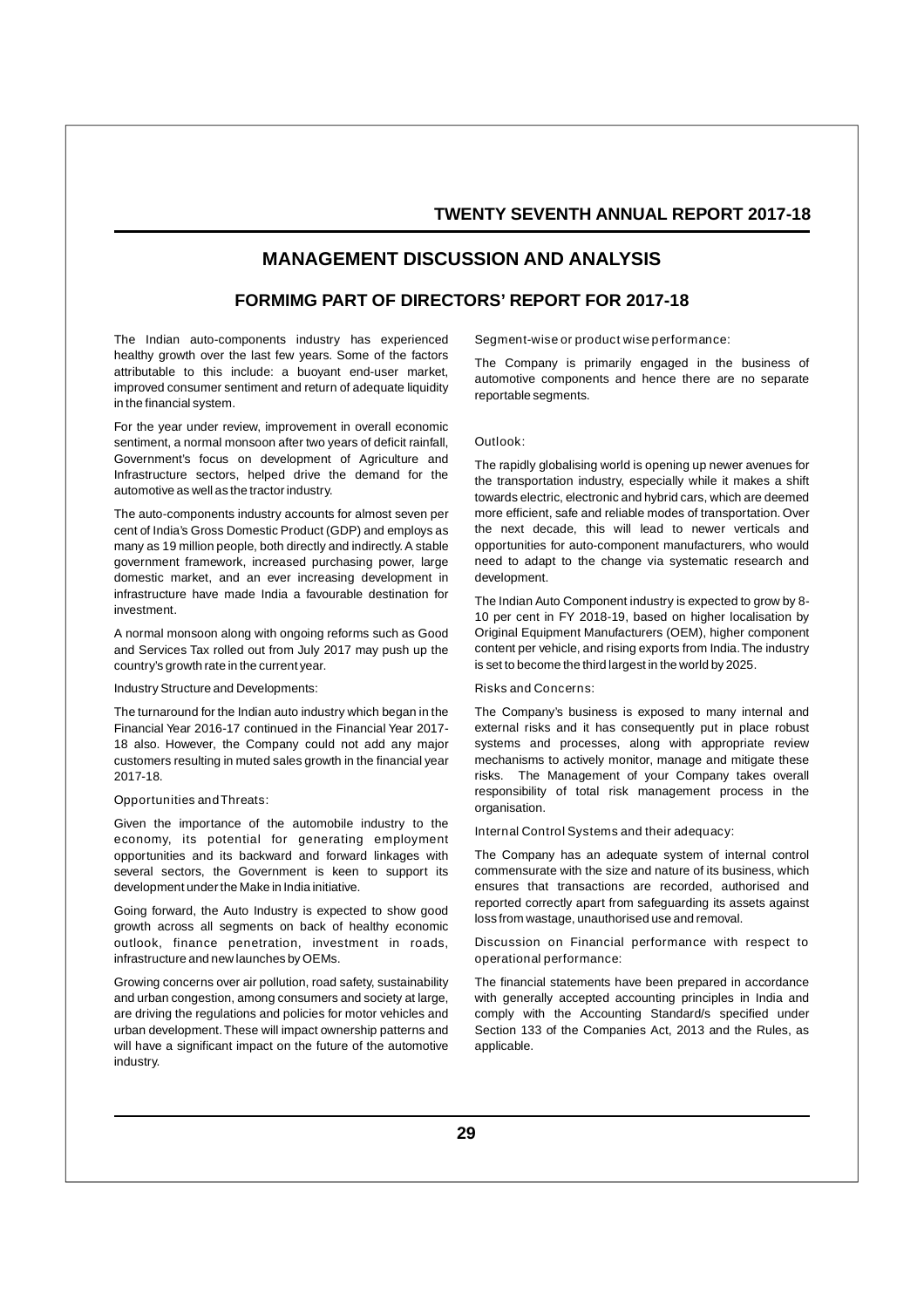#### **Results of Operations:**

#### **Income**

| ıncome<br>(Rs.in Lakhs)        |                               |        |                        |        |          |  |  |  |
|--------------------------------|-------------------------------|--------|------------------------|--------|----------|--|--|--|
| <b>Particulars</b>             | <b>Financial Year 2017-18</b> |        | Financial Year 2016-17 | $+/-$  |          |  |  |  |
|                                | Amount                        | %      | Amount                 | $\%$   |          |  |  |  |
| <b>Revenue from Operations</b> | 882.87                        | 99.88  | 753.54                 | 91.55  | 17.16    |  |  |  |
| Other Income                   | 1.02                          | 0.12   | 69.59                  | 8.45   | $-98.11$ |  |  |  |
| <b>Total</b>                   | 883.89                        | 100.00 | 823.14                 | 100.00 | 7.38     |  |  |  |

#### **Net Sales & Other Income:**

Net Sales has increased by 17.16 %. Other Income has come down, as Company had booked profit ( one time occurrence) due to profit on sale of an asset, during the financial year 2016-17.

#### **Expenses**

| <b>Particulars</b>                  |        | <b>Financial Year 2017-18</b> |        | Financial Year 2016-17 | $+/-$    |
|-------------------------------------|--------|-------------------------------|--------|------------------------|----------|
|                                     | Amount | %                             | Amount | %                      |          |
| <b>Material Costs</b>               | 308.41 | 34.93                         | 314.99 | 41.80                  | $-2.09$  |
| <b>Employee Benefits Expense</b>    | 278.63 | 31.56                         | 258.60 | 34.32                  | 7.75     |
| <b>Finance Costs</b>                | 24.25  | 2.75                          | 18.75  | 2.49                   | 29.33    |
| Depreciation & Amortisation Expense | 26.36  | 2.98                          | 24.40  | 3.24                   | 8.03     |
| <b>Direct Expenses</b>              | 193.91 | 21.96                         | 146.65 | 19.46                  | 32.23    |
| <b>Administration Expenses</b>      | 57.57  | 6.52                          | 74.75  | 9.92                   | $-22.98$ |
| Selling & Distribution Expenses     | 2.95   | 0.33                          | 8.08   | 1.07                   | $-63.49$ |
| <b>Total Expenses</b>               | 892.08 | 101.03                        | 846.22 | 112.30                 | 5.41     |

#### **Expenses:**

#### **Administration expenses.**

Above have come down due to improved operational efficiency.

#### **Finance Costs**

Finance costs have gone up due to availing overdraft facility, to fund operational requirements.

### **Direct Expenses**

Direct expenses have gone up due to increase in labour costs and power charges.

Material developments in Human Resources/Industrial Relations front, including number of people employed:

The Company considers its people as the most critical and valued resource. The relations between the employees and the Company remained cordial throughout the year. The

Company continues to focus on safety, training and development of the employees. The total number of employees on the rolls of the Company as on March 31, 2018 was 66.

**(Rs.in Lakhs)**

#### **Cautionary Statement:**

Certain statements in the Management Discussion and Analysis describing the Company's objectives, projections, estimates, expectations or predictions may be "forwardlooking statements" within the meaning of applicable securities laws and regulations. Actual results could differ from those expressed or implied. Important factors that could make a difference to the Company's operations include raw material availability and prices, cyclical demand and pricing in the Company's principal markets, changes in Government regulations, tax regimes, economic developments within India and other incidental factors, over which the Company does not have any direct control.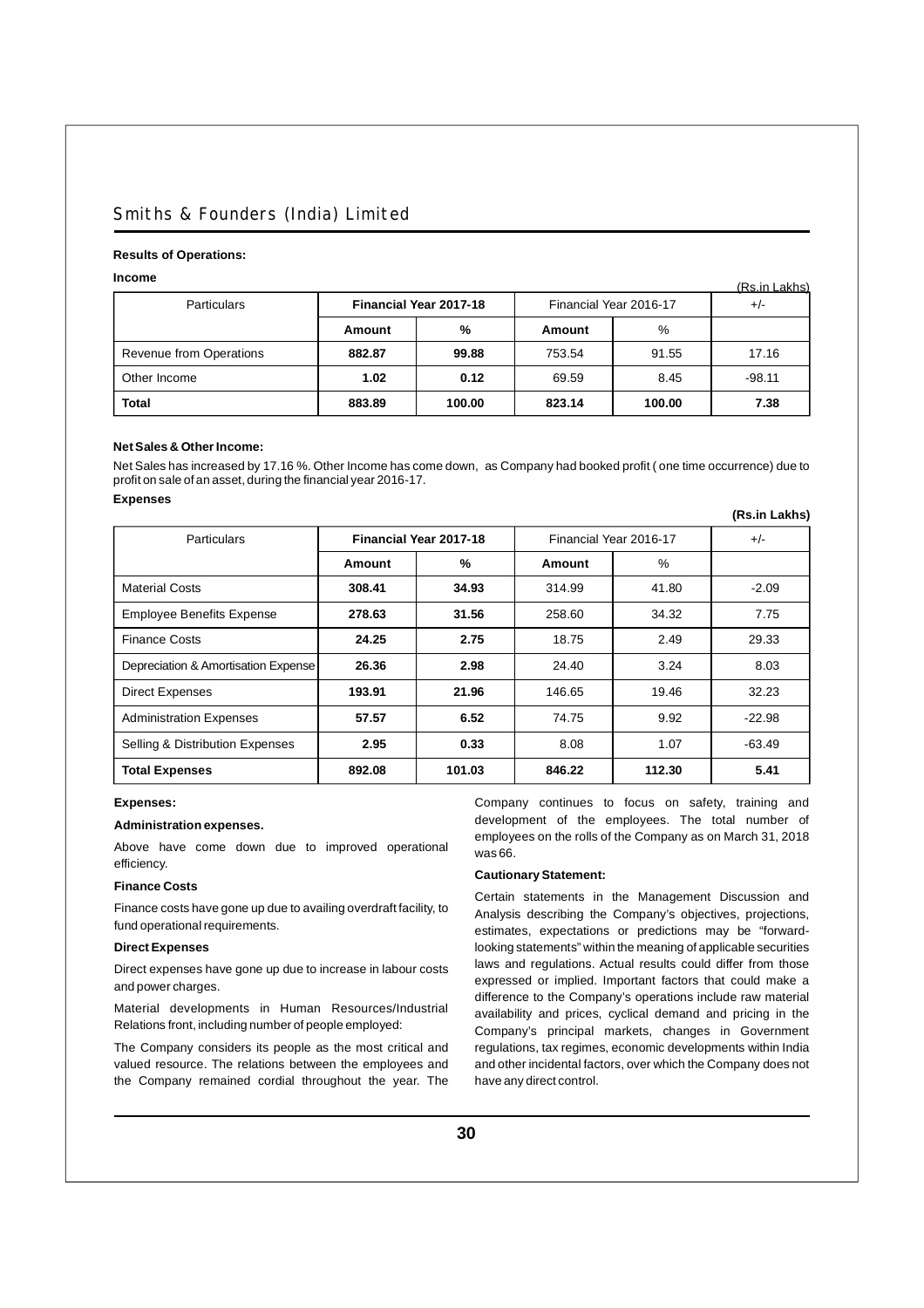## **ANNEXURE TO THE DIRECTORS' REPORT REPORT ON CORPORATE GOVERNANCE**

The Directors present the Company's Report on Corporate Governance for the year ended March 31, 2018, in terms of Regulation 34(3) read with Schedule V of SEBI (Listing Obligations and Disclosure Requirements) Regulations, 2015 ("Listing Regulation").

### **1. COMPANY'S PHILOSOPHY ON CORPORATE GOVERNANCE:**

Your Company believes in good corporate governance and continuously endeavours to improve focus on it by increasing transparency and accountability to its shareholders in particular and other stakeholders in general. The Company undertakes to behave responsibly towards its shareholders, business partners, employees, society and the environment. The Company is committed to business integrity, high ethical values and professionalism in all its activities.

#### **2. BOARD OF DIRECTORS:**

#### **a) Composition and Size of the Board.**

The Board of Directors comprises of Six Directors. Composition of the Board is as follows:

| <b>Directors</b>                | Category                               | Directorships in<br>other Indian<br><b>Public Limited</b><br>Companies* | No. of Board<br>Committees in<br>which Chairman/<br>Member |
|---------------------------------|----------------------------------------|-------------------------------------------------------------------------|------------------------------------------------------------|
| <b>Promoter &amp; Executive</b> |                                        |                                                                         |                                                            |
| Mr. Suresh Shastry              | Chairman &<br><b>Managing Director</b> | Nil                                                                     | Nil                                                        |
| Mr. Sathish Shastry             | <b>Executive Director</b>              | Nil                                                                     | Nil                                                        |
| Mr. Umesh Shastry               | <b>Executive Director</b>              | Nil                                                                     | Nil                                                        |
| Mrs. Supriya Shastry            | <b>Executive Director</b>              | Nil                                                                     | Nil                                                        |
| Non Executive and Independent   |                                        |                                                                         |                                                            |
| Mr. Sudhindra Narayan Kalghatgi | Independent Director                   | Nil                                                                     | Nil                                                        |
| Mr. V. Parthasarathy            | Independent Director                   | Nil                                                                     | Nil                                                        |

**\* Excludes private limited companies, foreign companies and companies registered under Section 8 of the Companies Act, 2013.**

Mr. Suresh Shastry, Mr. Sathish Shastry, Mr. Umesh Shastry and Mrs. Supriya Shastry are related to each other.

Though the Company is required to have at least 4 Independent Directors as per Regulation 17 of SEBI (Listing Obligations and Disclosure Requirements) Regulations, 2015, the Company is exempted from complying with this Regulation for a period of 5 years as per the Scheme of Rehabilitation approved by the Hon'ble Board for Industrial & Financial Reconstruction on February 20, 2014.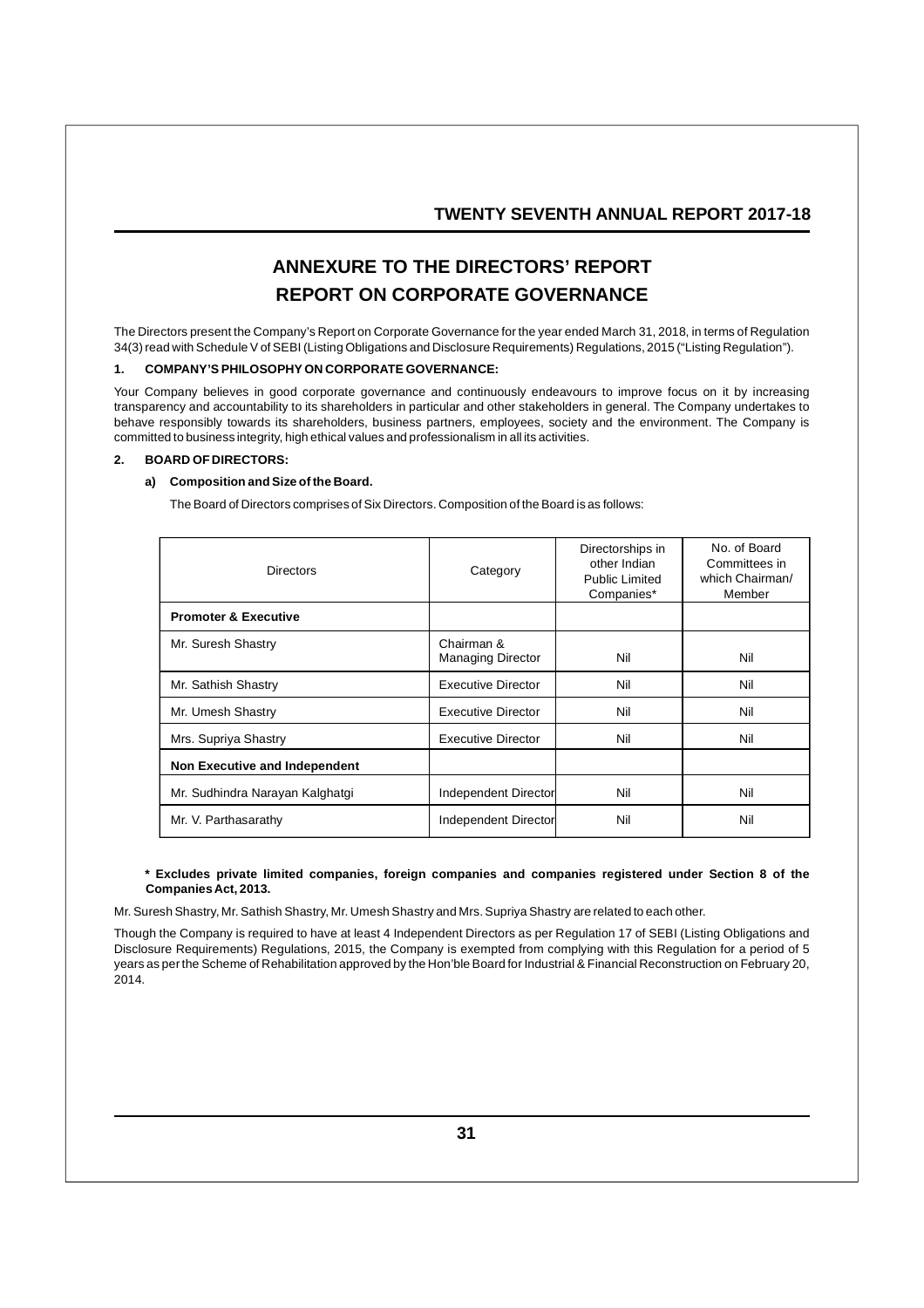| Name of the Director            | Number of Board Meetings<br>held during the year 2017-18 | Attendance at the<br>Last AGM held on<br>September 16, 2017 |     |
|---------------------------------|----------------------------------------------------------|-------------------------------------------------------------|-----|
|                                 | Held                                                     | Attended                                                    |     |
| Mr. Suresh Shastry              | 6                                                        | 6                                                           | Yes |
| Mr. Sathish Shastry             | 6                                                        | 3                                                           | Yes |
| Mr. Umesh Shastry               | 6<br>3                                                   |                                                             | Yes |
| Mrs. Supriya Shastry            | 6                                                        | 6                                                           | Yes |
| Mr. Sudhindra Narayan Kalghatgi | 6<br>6                                                   |                                                             | Yes |
| Mr. V. Parthasarathy            | 6                                                        | 2                                                           | No  |

#### **b) Attendance of Directors at the Board Meetings and at the last Annual General Meeting.**

#### **c) Number of Board Meetings:**

 Six Board Meetings were held during the year 2017-18 and the gap between two consecutive meetings did not exceed one hundred twenty days. The dates on which the Board meetings were held were 29.05.2017, 09.08.2017, 02.09.2017,24.11.2017,30.11.2017 & 03.02.2018.

#### **3. AUDIT COMMITTEE:**

 The Audit Committee of the Company is constituted in line with the provisions of Regulation 18 of the Listing Regulation read with Section 177 of the Companies Act, 2013.

 The terms of reference of the Audit Committee cover all areas prescribed by Regulation 18 of the Listing Regulation and include the following:

 The Audit Committee comprises of a) Mr. V.Parthasarathy, Chairman and Non Executive Independent Director b) Mr. Suresh Shastry, Chairman & Managing Director and c) Mr. Sudhindra N. Kalghatgi, Non Executive Independent Director. All members of the Audit Committee are financially literate and bring in expertise in the fields of finance, accounts and business management. The Chairman of the Committee Mr. V. Parthasarathy is retired banker having more than 31 years experience in the banking industry. The Company Secretary is the Secretary to the Committee.

The Audit Committee has been granted powers as prescribed under Regulation 18 of the Listing Regulation.

 The Audit Committee met five times during the year 2017-18 and the gap between two consecutive meetings did not exceed one hundred twenty days. The dates on which the Audit Committee Meetings were held on: 29.05.2017, 09.08.2017, 02.09.2017, 24.11.2017, & 03.02.2018.

The attendance at the Meetings was as under:

| <b>Members</b>             | No. of Meetings held during the year 2017-18 | No. of Meetings Attended |
|----------------------------|----------------------------------------------|--------------------------|
| Mr. V. Parthasarathy       |                                              |                          |
| Mr. Suresh Shastry         |                                              |                          |
| Mr. Sudhindra N. Kalghatgi |                                              |                          |

#### **The terms of reference of the Audit Committee include the following:**

- 1. Overseeing the Company's financial reporting process and the disclosure of its financial information to ensure that the financial statement is correct, sufficient and credible.
- 2. Recommending to the Board, the appointment, re-appointment and, if required replacement or removal of statutory auditors and fixation of audit fees. Approval of payment to statutory auditors for any other services.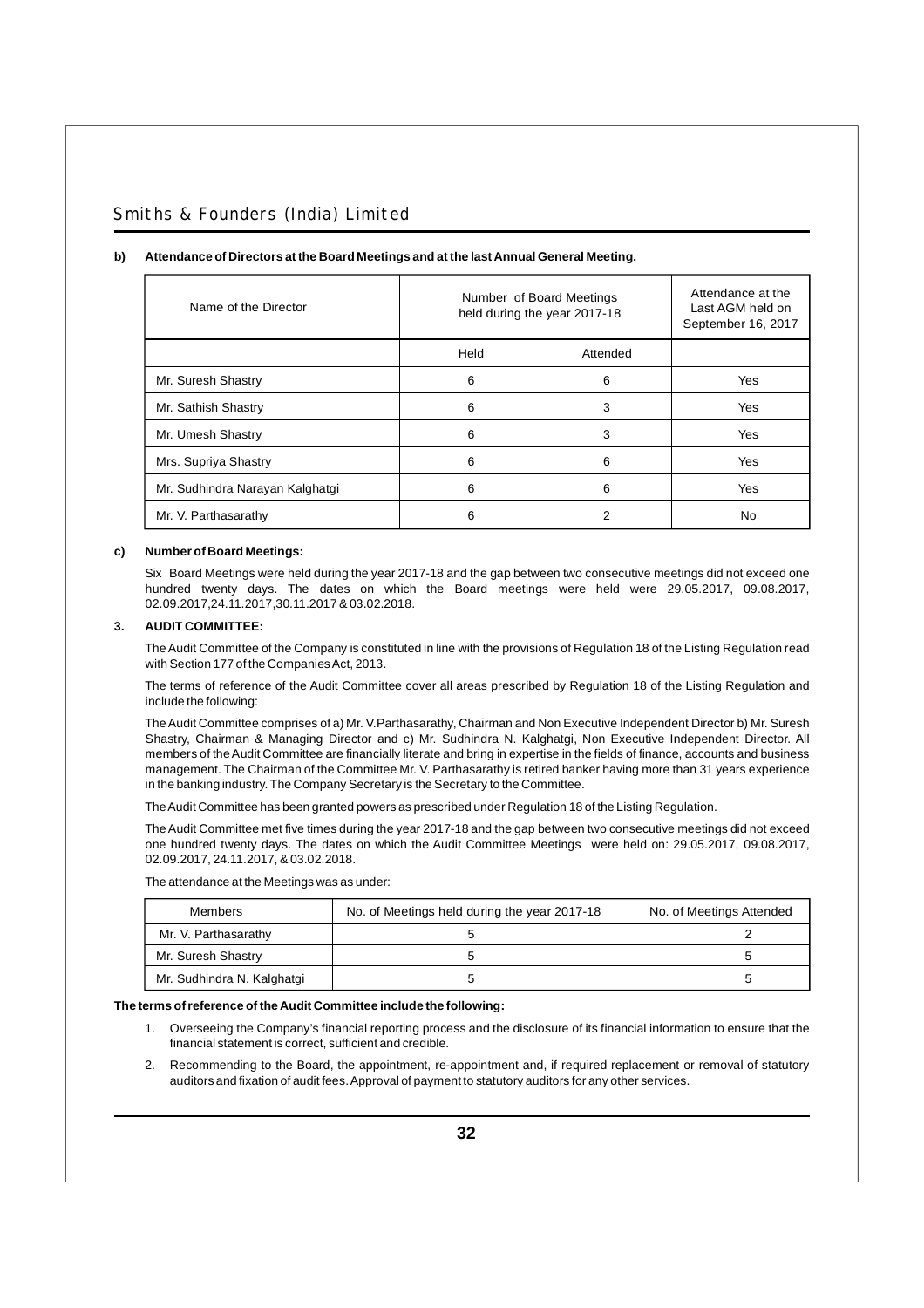- 3. Reviewing with management, the quarterly and annual financial statements before submission to the Board for approval.
- 4. To hold periodic discussions with the Statutory Auditors and Internal Auditors of the Company concerning the accounts of the Company, internal control systems, scope of audit and observations of the Auditors/Internal Auditors.
- 5. Reviewing with management performance of statutory and internal auditors and adequacy of internal control systems.
- 6. Discussion with statutory auditors before the audit commences, nature and scope of audit as well as to have post audit discussion to ascertain any area of concern.
- 7. Carrying out any other function as is mentioned in the terms of reference of the Audit Committee

#### **4. NOMINATION AND REMUNERATION COMMITTEE:**

 The Company has constituted a Nomination and Remuneration Committee consisting of Two Non-executive Independent Directors and One Executive Director as against the requirement of at least three Non-executive directors. Mr. V. Parthasarathy, Independent Non-Executive Director is the Chairman of the Committee. Though the Company has been exempted from compliance under Regulation 19 of Listing Regulation for a period of 5 years by the Scheme of Rehabilitation sanctioned by the Hon. BIFR, the Company would comply with the requirement in coming years.

 The Committee has formulated a Nomination and Remuneration Policy in compliance with Section 178 of the Companies Act, 2013. The policy, inter alia, states its objective and purpose, applicability, remuneration for the Whole-time Directors, Key Managerial and Senior Management Personnel. The Policy is furnished in Annexure –B to the Directors' Report.

#### **5. STAKEHOLDERS' RELATIONSHIP COMMITTEE:**

 The Company's Stakeholders Relationship Committee functions under the Chairmanship of Mr. Sudhindra N. Kalghatgi, Independent Director. Mr. Suresh Shastry and Mr V.Parthasarthy are also the members of the Committee. The Company Secretary is the Compliance Officer of the Company for the purpose of Listing Regulation.

This Committee monitors and redresses investors complaints, transfer/ transmission of shares, etc.

The Committee Meetings were held on 29.05.2017, 09.08.2017, ,24.11.2017, & 03.02.2018.

The attendance at the meetings was as under:

| <b>Members</b>             | No. of Meetings held during the year 2017-18 | No. of Meetings Attended |
|----------------------------|----------------------------------------------|--------------------------|
| Mr. V. Parthasarathy       |                                              |                          |
| Mr. Suresh Shastry         |                                              |                          |
| Mr. Sudhindra N. Kalghatgi |                                              |                          |

 During the year, no complaints were received from the shareholders. As on date, there are no pending share transfers pertaining to the year under review.

#### **6. SHARE TRANSFER COMMITTEE**

 The Company's share transfer Committee was formed on 09.08.2017, essentially to approve transfer/ transmission, etc. requests received from time to time from shareholders, through Registrar and Share Transfer Agents, instead of waiting for the meeting/s of stakeholders' relationship committee, held once in every 3 / 4 months.

 The share transfer committee functions under the Chairmanship of Mr. Mr. Suresh Shastry, Managing Director and Ms. Supriya Shastry, Director is the other member of the Committee. The Company Secretary is the Compliance Officer of the Company for the purpose of Listing Regulation.

The Committee Meetings were held on 10.10.2017, 10.01.2018, 12.02.2018 & 15.03.2018.

The attendance at the meetings was as under :

| <b>Members</b>      | No. of Meetings held during the year 2017-18 | No. of Meetings Attended |
|---------------------|----------------------------------------------|--------------------------|
| Mr. Suresh Shastry  |                                              |                          |
| Ms. Supriya Shastry |                                              |                          |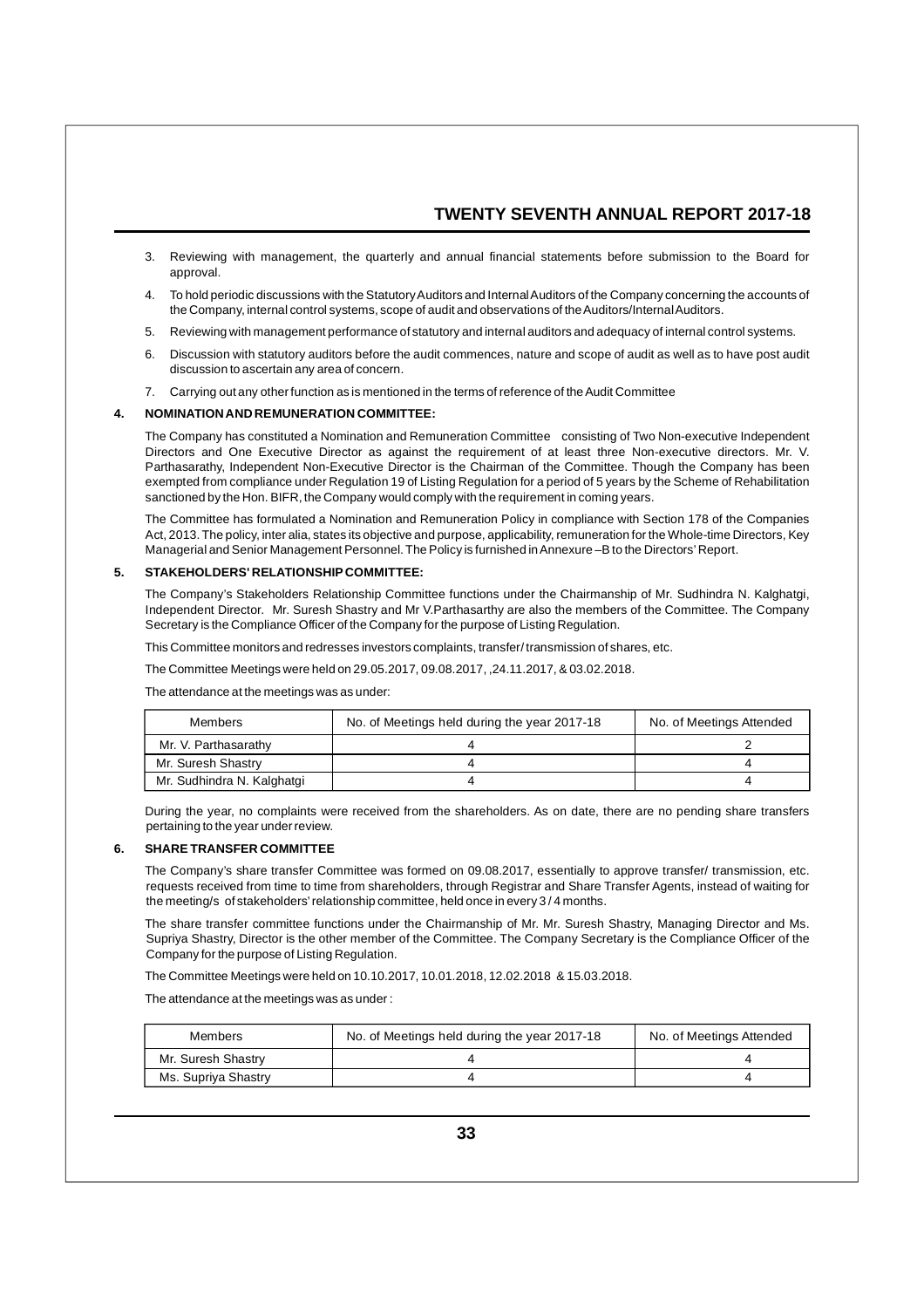#### **7. REMUNERATION OF DIRECTORS:**

 In line with the principles of transparency and consistency, the Company has adopted a Policy of Remuneration of Directors, Key Managerial Personnel and other employee, which has been approved by the Board of the Company at its meeting held on May 30, 2014, based on the recommendations of the Nomination and Remuneration Committee.

 Remuneration paid to Managing Director and Executive Directors (Whole-time Directors) for the year ended March 31, 2018, is given below: (Rs. in Lakhs )

| <b>Directors</b>                      | Salary | Company's<br>Contributions<br>to funds* | Perquisites &<br>Allowances | Total | <b>Contract Period</b> |
|---------------------------------------|--------|-----------------------------------------|-----------------------------|-------|------------------------|
| Suresh Shastry, (Managing Director)   | 19.20  | 3.00                                    | 0.50                        | 22.70 | 1.4.2017 to 31.3.2022  |
| Sathish Shastry, (Executive Director) | 19.20  | 3.00                                    | 0.05                        | 22.25 | 1.4.2017 to 31.3.2022  |
| Umesh Shastry, (Executive Director)   | 19.20  | 3.00                                    | 0.13                        | 22.33 | 1.4.2017 to 31.3.2022  |
| Supriya Shastry, (Executive Director) | 19.20  | 3.00                                    | $\overline{\phantom{a}}$    | 22.20 | 1.4.2017 to 31.3.2022  |

\* Aggregate of Company's contributions to Superannuation Fund and Provident Fund.

No remuneration has been paid to Non-Executive Directors during the year under review.

#### **8. CEO CERTIFICATION**

The Chairman has certified to the Board that all the requirements of the Listing Regulation have been complied with.

#### **9. ANNUAL GENERAL MEETINGS:**

 Details of Annual General Meeting held during the preceding 3 years and Special Resolutions passed thereat are given below:

| Year    | <b>AGM</b> | Location                                                                  | Date & Time              | <b>Special Resolution passed</b>                                                                                                                       |
|---------|------------|---------------------------------------------------------------------------|--------------------------|--------------------------------------------------------------------------------------------------------------------------------------------------------|
| 2014-15 | AGM        | MEWS Ladies Club, No.37,<br>17th Cross, Malleswaram,<br>Bangalore 560 055 | 26.09.2015<br>10.30 a.m. | Approval for transfer, sale and/or dispose<br>of the undertaking at Chikkaballapura,<br>Karnataka                                                      |
| 2015-16 | AGM        | MEWS Ladies Club, No.37,<br>17th Cross, Malleswaram.<br>Bangalore 560 055 | 24.09.2016<br>10.00 a.m. | None                                                                                                                                                   |
| 2016-17 | AGM        | MEWS Ladies Club, No.37,<br>17th Cross, Malleswaram,<br>Bangalore 560 055 | 16.09.2017<br>10.00 a.m. | Approval of re appointment of all the four<br>Whole Time Directors, of the Company, for<br>a period of five years and remuneration<br>payable to them. |
|         |            |                                                                           |                          | Approval of alteration to Articles of<br>Association of the Company, to be in line<br>with the provisions of the Companies Act,<br>2013.               |

No special resolutions were passed through Postal Ballot during the year 2017-18.

#### **10. a. Disclosures on materially significant related party transactions that may have potential conflict with the interest of the Company at large:**

 The Company has formulated a policy on Materiality and dealing with Related Party transactions which specify the manner of entering into related party transactions. This Policy has been posted on the website of the Company, www.smithsandfoundersindia.com

 During the year 2017-18, there were no materially significant transactions or arrangements entered into between the Company and its Promoters, Directors or the Management or Relatives, etc., that may have potential conflict with the interests of the Company. Further, details of transactions with related parties are disclosed in Note 31.1 of Notes on accounts to Annual Accounts in the Annual Report.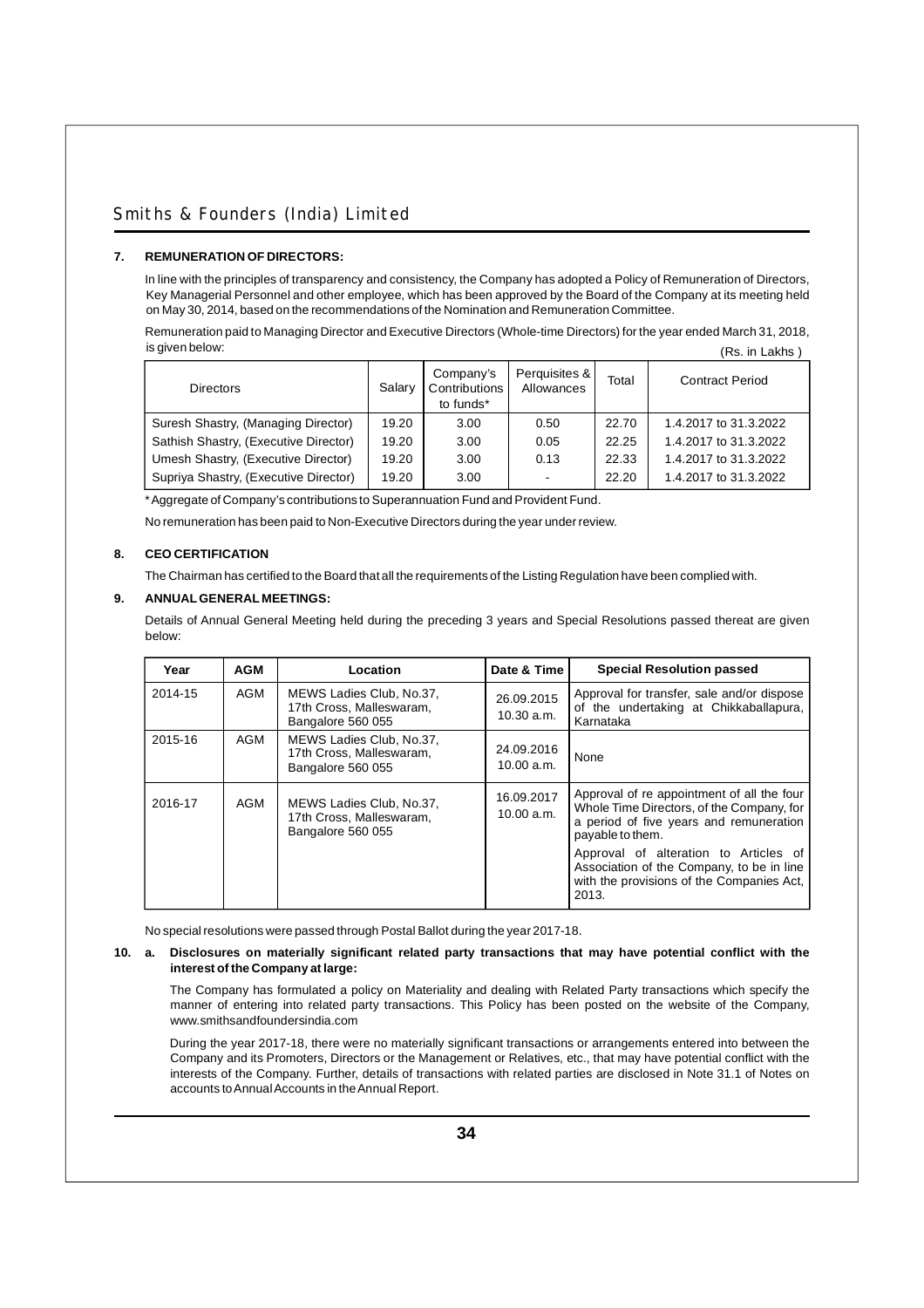**b. Details of non-compliance by the Company, penalties, strictures, imposed on the Company by Stock Exchange or SEBI or any Statutory Authority, on any matter related to capital matters, during the last three years.**

The Company has complied with all requirements of the regulatory authorities. No penalties or strictures were imposed on it by the Stock Exchange or SEBI or any Statutory Authority for non compliance of any matter related to capital markets during the last three years.

#### **c. Whistle Blower Policy**

 Pursuant to Section 177(9) and(10) of the Companies Act, 2013 and Regulation 22 of the Listing Regulation, the Company has formulated Whistle Blower Policy for vigil mechanism of Directors and employees to report to the management about the unethical behaviour, fraud or violation of Company's Code of Conduct. The mechanism provides for adequate safeguards against victimization of employees and Directors who use such mechanism and makes provision for direct access to the Chairperson of the Audit Committee in exceptional cases. None of the personnel of the Company has been denied access to the Audit Committee. The Whistle Blower Policy is available on the website of the Company, www.smithsandfoundersindia.com. During the year, under Whistle Blower Policy, no complaints were reported to Audit Committee.

#### **d. Non-mandatory requirements**

Adoption of non-mandatory requirements of the Listing Regulation is being reviewed by the Board from time to time.

#### **11. MEANS OF COMMUNICATION:**

#### **A. Quarterly Results:**

 The approved financial results are forthwith sent to the Stock Exchange where the shares are listed and are published in the newspapers as required by the Listing Agreement. The Quarterly, Half-yearly and Yearly Results are published in Financial Express and EE-Sanje, which are national and local dailies respectively.

#### **B. Website:**

 The Company maintains a functional website www.smithsandfoundersindia.com, which is updated on regular basis. Quarterly, Half-yearly and Yearly results, Annual Reports, Code of Conduct and Ethics and Shareholding Pattern are available on the website in a user friendly and downloadable form.

#### **C. Annual Report:**

 The Annual Report containing inter alia the Audited Annual Accounts, Directors' Report, Auditors' Report, Report on Corporate Governance and other important information is circulated to Members and others entitled thereto. The Management Discussion and Analysis forms part of the Annual Report.

#### **12. GENERAL SHAREHOLDER INFORMATION:**

#### **12.1 AGM:**

Date and Time : September 29, 2018 at 10.00 AM Venue : MEWS Ladies Club, No.37, 17th Cross (between 4th and 6th Main ), Malleswaram, Bangalore - 560 055 Last date for receipt of Proxy forms : September 27, 2018, before 10.00 AM.

#### **12.2 Financial Year of the Company:**

Financial year covers the period from April 1, every year and ends on March 31, in the succeeding year.

Tentative dates for Board Meeting for consideration of quarterly financial results for 2018-19 are given below.

- Quarter ending June 30, 2018 On or before August 14, 2018 Quarter ending September 30, 2018 - On or before November 14, 2018
	-
	-
- Quarter ending March 31, 2019
- Quarter ending December 31, 2018 On or before February 14, 2019<br>Quarter ending March 31, 2019 End May, 2019
	-

## **12.3 Book Closure Date: 24.09.2018 to 29.09.2018 (both days inclusive).**

 **12.4 Dividend Payment Date: Not Applicable**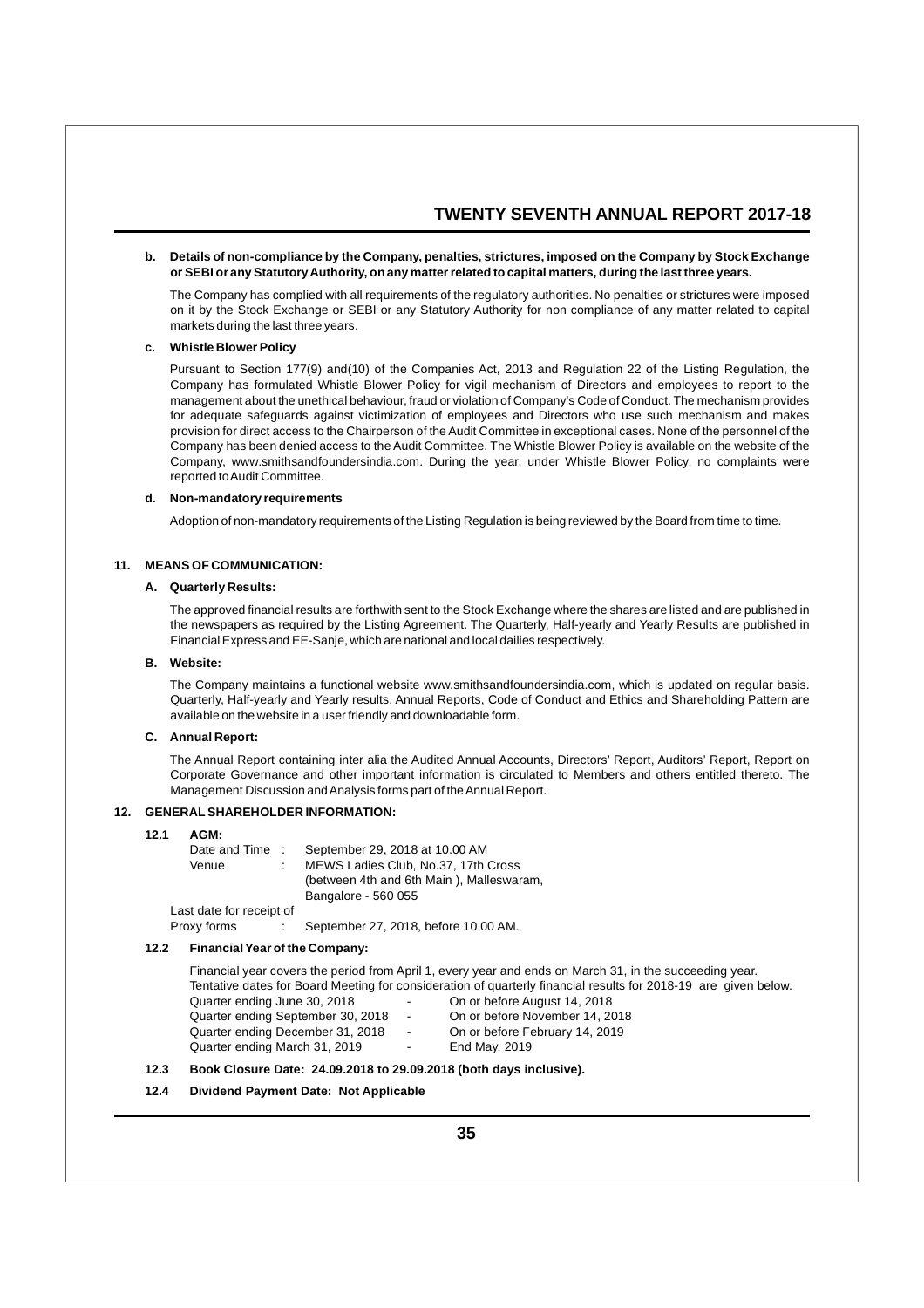#### **12.5 Listing on Stock Exchanges :** Equity Shares: BSE Ltd., Mumbai Annual listing fee payable to BSE Ltd. for Financial Year 2018-19 has been paid.

#### **12.6 Stock Codes:**  (a) BSE Ltd. – 513418 (b) ISIN Code - INE728B01032

#### **12.7 Stock Market Data:**

| <b>MONTH</b>     | Share Price Movements-2017-18 |            |               | Share Price Movements-2017-18 |                               |
|------------------|-------------------------------|------------|---------------|-------------------------------|-------------------------------|
|                  | Share Price at BSE Ltd. (Rs.) |            | <b>MONTH</b>  |                               | Share Price at BSE Ltd. (Rs.) |
|                  | <b>HIGH</b>                   | <b>LOW</b> |               | <b>HIGH</b>                   | <b>LOW</b>                    |
| April 2017       | 2.68                          | 1.81       | October 2017  | 0.90                          | 0.66                          |
| May 2017         | 2.10                          | 1.54       | November 2017 | 0.69                          | 0.47                          |
| June 2017        | 1.70                          | 0.99       | December 2017 | 0.53                          | 0.36                          |
| <b>July 2017</b> | 1.15                          | 0.95       | January 2018  | 0.50                          | 0.42                          |
| August 2017      | 1.00                          | 0.94       | February 2018 | 0.56                          | 0.50                          |
| September 2017   | 0.90                          | 0.86       | March 2018    | 0.60                          | 0.54                          |

#### **12.8. Share Price Performance in Comparison to Broad Based indices-BSE Sensex**

| Month/Year        | <b>BSE Sensex Index</b> |            | Share Price at BSE Ltd. (Rs.) |            |
|-------------------|-------------------------|------------|-------------------------------|------------|
|                   | <b>HIGH</b>             | <b>LOW</b> | <b>HIGH</b>                   | <b>LOW</b> |
| April 2017        | 30,184.22               | 29,241.48  | 2.68                          | 1.81       |
| May 2017          | 31,255.28               | 29,804.12  | 2.10                          | 1.54       |
| June 2017         | 31,522.87               | 30,680.66  | 1.70                          | 0.99       |
| <b>July 2017</b>  | 32,672.66               | 31,017.11  | 1.15                          | 0.95       |
| August 2017       | 32,686.48               | 31,128.02  | 1.00                          | 0.94       |
| September 2017    | 32,524.11               | 31,081.83  | 0.90                          | 0.86       |
| October 2017      | 33,340.17               | 31,440.48  | 0.90                          | 0.66       |
| November 2017     | 33,865.95               | 32,683.59  | 0.69                          | 0.47       |
| December 2017     | 34,137.97               | 32,565.16  | 0.53                          | 0.36       |
| January 2018      | 36,443.98               | 33,703.37  | 0.50                          | 0.42       |
| February 2018     | 36,256.83               | 33,482.81  | 0.56                          | 0.50       |
| <b>March 2018</b> | 34,278.63               | 32,483.84  | 0.60                          | 0.54       |

## **12.9 Registrar and Transfer Agents:**

 **Integrated Registry Management Services Private Limited** Tel: 080 2346 0815 to 818 30, Ramana Residency Fax: 080 2346 0819<br>4th Cross, Sampige Road Fax: 080 2346 0819<br>F-mail: vijayagopal Malleswaram, ing@integratedindia.in<br>
Malleswaram, ing@integratedindia.in<br>
Mebsite: www.iepindia

E-mail: vijayagopal@integratedindia.in Website: www.iepindia.com

12.10 Share Transfer System: The Registrar and Transfer Agents, M/s. Integrated Registry Management Services **Private Limited**, Bangalore are authorised by the Board for processing of share transfers, which are approved by the Company's Stakeholders Relationship Committee.

 Share Transfer requests are processed and despatched to the shareholders generally within 10 days from the date of receipt. In case of shares in electronic form, the transfers are processed by NSDL/CDSL through respective Depository Participants.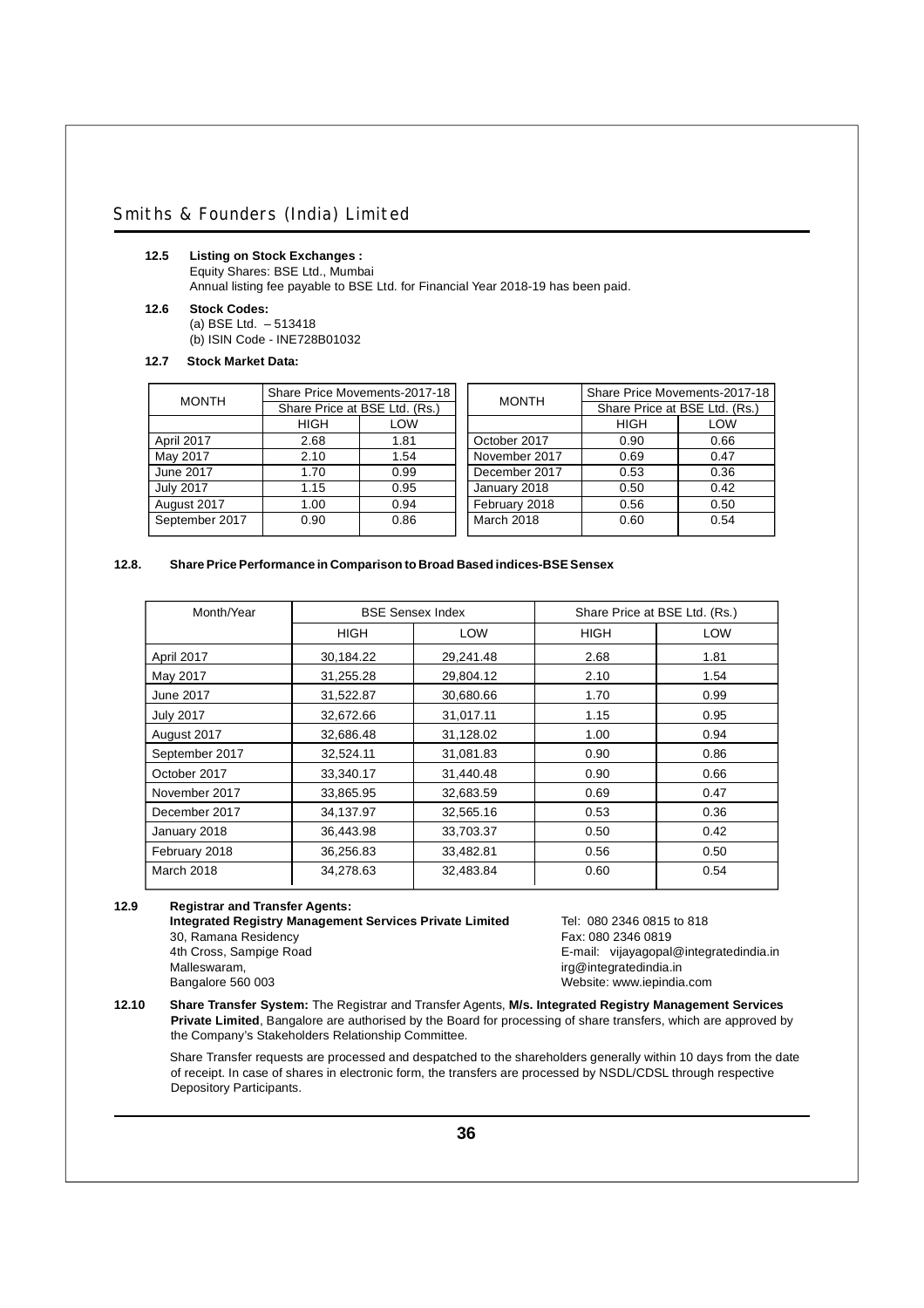In compliance with the Listing Regulation 40, a Practicing Company Secretary carries out audit of the system of Transfer and a Certificate to that effect is issued.

 Also, pursuant to Regulation 55A of SEBI (Depositories and Participants) Regulations, 1996, certification is done by a Company Secretary in Practice regarding timely dematerialisation of the shares of the Company. Further, secretarial audit is done on a quarterly basis for reconciliation of the share capital of the Company.

**12.11 Distribution of Shareholding as on 31.03.2018**

| No of shares held | Number of Shareholders | Number of shares held | % Shareholding |
|-------------------|------------------------|-----------------------|----------------|
| Up to $500$       | 9996                   | 1519213               | 1.49           |
| 501-1000          | 923                    | 811873                | 0.80           |
| 1001-2000         | 533                    | 873634                | 0.86           |
| 2001-3000         | 212                    | 553396                | 0.54           |
| 3001-4000         | 109                    | 399768                | 0.39           |
| 4001-5000         | 125                    | 596445                | 0.58           |
| 5001-10000        | 174                    | 1342194               | 1.32           |
| 10001 & above     | 186                    | 95900002              | 94.02          |
| <b>TOTAL</b>      | 12258                  | 101996525             | 100.00         |

#### **12.12 Dematerialization of Shares:**

99.32% of the Shares of the Company are in dematerialised form as on 31st March, 2018.

#### **12.13 Outstanding GDR / Warrants and Convertible Bonds, Conversion Date and likely impact on Equity: N.A.**

| 12.14 | <b>Plant Locations:</b> |  |
|-------|-------------------------|--|

- 1. Shed No M 7, 8, 9, 10, Industrial Estate, Sagar Road, Shimoga, Karnataka, 577204
- 2. Plot No N12 and N13, Industrial Estate, Sagar Road, Shimoga, Karnataka, 577204
- 3. SM10, Industrial Estate, Sagar Road, Shimoga, Karnataka, 577204

#### **12.15 Investor Correspondence:**

- a. For Shares in physical form: To the Registrar & Transfer Agents
- b. For Shares in Dematerialization Form: To the Depository Participant

Declaration by the Managing Director under Regulation 26(3) and pursuant to Schedule V(D) read with Regulation 34(3) of the SEBI (Listing Obligations and Disclosure Requirements) Regulations, 2015 regarding compliance with Code of Conduct.

I, Suresh Shastry, Chairman & Managing Director of Smiths & Founders (India) Limited, declare that all the Members of the Board of Directors and Senior Management Personnel have affirmed their compliance with the Company's code of conduct for the year ended March 31, 2018.

Place : Bangalore Date : 14.08.2018

**Suresh Shastry** *Chairman & Managing Director*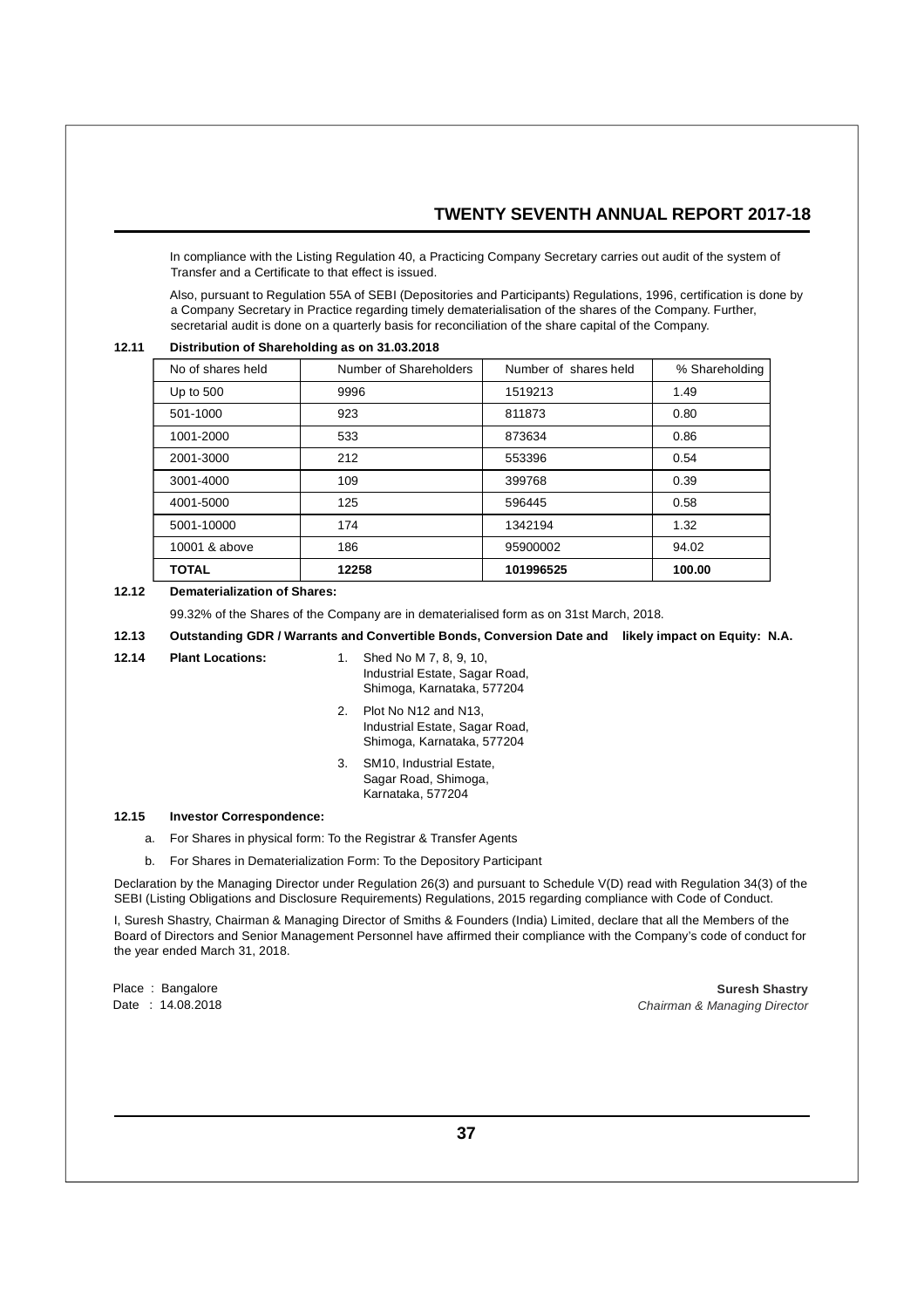## **CEO CERTIFICATION**

**I, Suresh Shastry, Chairman, responsible for the finance function, certify that:**

- **i. I have reviewed the financial statements, read with the cash flow statement of Smiths & Founders (India) Limited for the year ended March 31,2018 and that to the best of my knowledge and belief, state that:**
	- **(i) these statements do not contain any materially untrue statement or omit any material fact or contain statements that might be misleading.**
	- **(ii) these statements together present a true and fair view of the Company's affairs and are in compliance with existing accounting standards, applicable laws and regulations.**
- **ii. there are, to the best of my knowledge and belief, no transactions entered into by the company during the year which are fraudulent, illegal or violative of the Company's code of conduct.**
- **iii. I accept responsibility for establishing and maintaining internal controls for financial reporting and I have evaluated the effectiveness of internal control systems of the company pertaining to financial reporting and they**

**have been disclosed to the auditors and the Audit Committee, deficiencies in the design or operation of such internal controls, if any, of which they are aware and the steps they have taken or propose to take to rectify these deficiencies.**

- **iv. I have indicated to the Auditors and the Audit Committee**
	- **i. significant changes, if any, in internal control over financial reporting during the year.**
	- **ii. significant changes , if any, in accounting policies during the year and that the same have been disclosed in the notes to the financial statements and**
	- **iii. instances of significant fraud of which I have become aware and the involvement therein, if any, of the management or an employee having a significant role in the company's internal control system over financial reporting.**

Place : Bangalore Date : 14.08.2018

**Suresh Shastry** *Chairman & Managing Director*

## **CERTIFICATE ON CORPORATE GOVERNANCE**

**To the members of Smiths & Founders (India) Limited**

**1. We have examined the compliance of conditions of Corporate Governance by Smiths & Founders (India) Limited for the year ended on 31st March 2018, as stipulated in Regulations 17 to 27 and clauses (b) to (i) of regulation 46(2) and para**

 **C, D and E of Schedule V of the SEBI [Listing Obligations and Disclosure Requirements] Regulations 2015 for the period April 01, 2017 to March 31st, 2018, except composition of Board of Directors as per regulation 17(1) since the Company has been exempted from such provision for a period of 5 years by the Hon. Board for Industrial and Financial Reconstruction under the Scheme of Rehabilitation approved by them on February 20, 2014.**

- **2. The compliance of conditions of Corporate Governance is the responsibility of the Management. Our examination was limited to procedures and implementation thereof, adopted by the Company for ensuring the compliance with the conditions of Corporate Governance. It is neither an audit nor an expression of opinion on the financial statements of the Company.**
- **3. We have examined the relevant records of the Company in accordance with the Generally Accepted Auditing Standards in India, to the extent relevant, and as per the**

**Guidance Note of Certification of Corporate Governance issued by the Institute of Chartered Accountants of India.**

- **4. In our opinion and to the best of our information and according to our examination of the relevant records and the explanations given to us and the representations made by the Directors and the Management, we certify that the Company has complied with the conditions of Corporate Governance as stipulated in regulations 17 to 27 and clauses (b) to (i) of regulation 46(2) and para C, D and E of Schedule V of SEBI [Listing Obligations and Disclosure Requirements] Regulations 2015 for the period as specified under paragraph 1 above.**
- **5. We further state that such compliance is neither an assurance as to the future viability of the Company nor of the efficiency or effectiveness with which the Management has conducted the affairs of the Company.**

For B.N.Subramanya & Co Chartered Accountants FRN No: 004142S

Place : Bangalore Date: 14th August, 2018 **Devendra Nayak** *Partner M.No: 027449*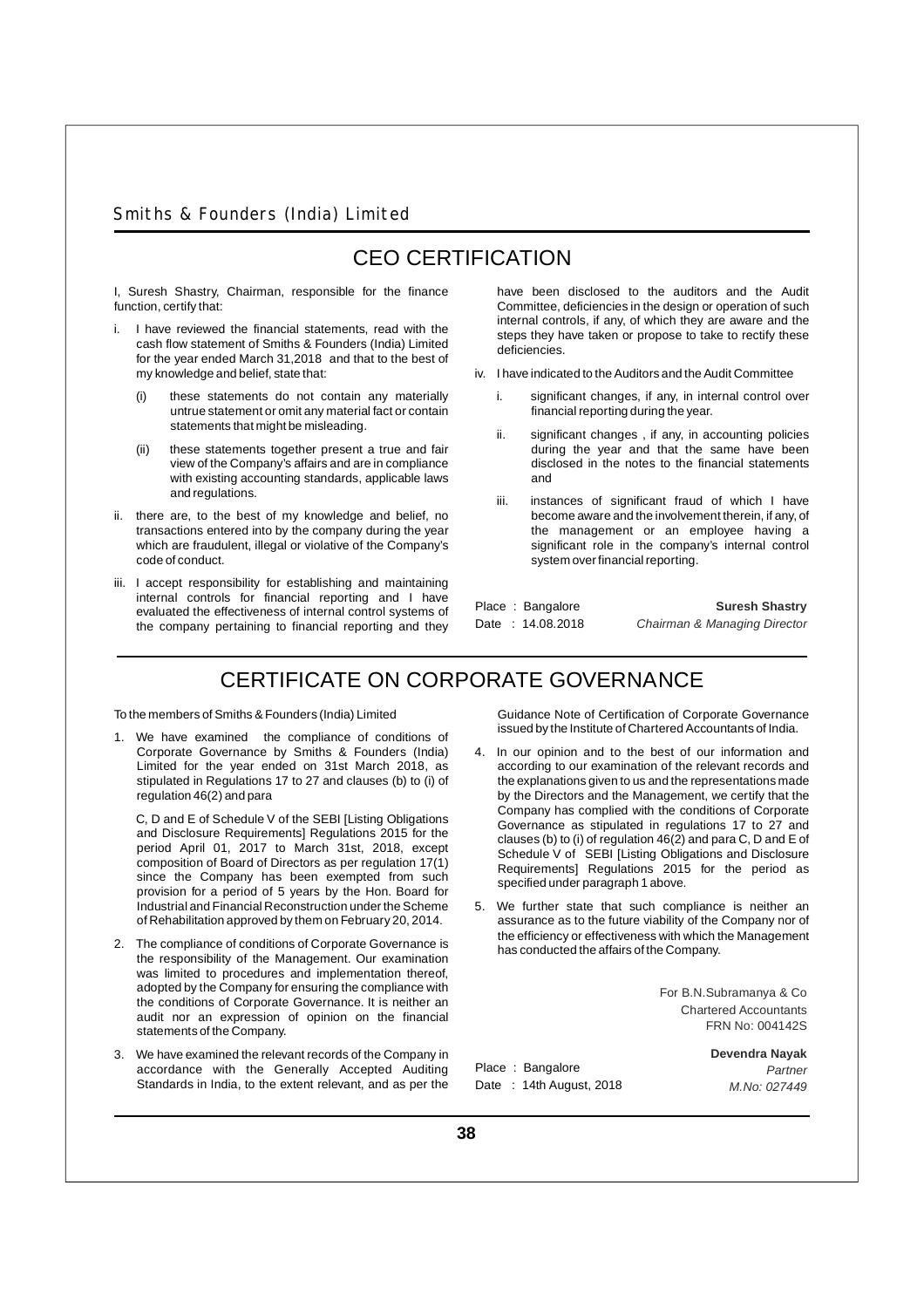## **INDEPENDENT AUDITORS' REPORT**

#### **TO**

#### **THE MEMBERS OF M/s. SMITHS & FOUNDERS (INDIA) LIMITED**

#### **Report on the Ind AS Financial Statements**

**We have audited the accompanying Ind AS financial statements of M/s. SMITHS & FOUNDERS (INDIA) LIMITED ("the Company") which comprise the Balance Sheet as at March 31, 2018, the Statement of Profit and Loss (including the statement of Other Comprehensive Income), the Cash Flow Statement for the year then ended, the Statement of Changes in Equity for the year then ended, and a summary of significant accounting policies and other explanatory information.**

#### **Management's Responsibility for the Standalone Financial Statements**

**The Company's Board of Directors is responsible for the matters stated in Section 134(5) of the Companies Act, 2013 ("the Act") with respect to the preparation and presentation of these Ind AS financial statements that give a true and fair view of the financial position, financial performance including other comprehensive income, cash flows and changes in equity of the Company in accordance with the accounting principles generally accepted in India, including the Indian Accounting Standards (Ind AS) specified under Section 133 of the Act.**

**This responsibility also includes maintenance of adequate accounting records in accordance with the provisions of the Act for safeguarding the assets of the Company and for preventing and detecting frauds and other irregularities; selection and application of appropriate accounting policies; making judgments and estimates that are reasonable and prudent; and design, implementation and maintenance of adequate internal financial controls, that were operating effectively for ensuring the accuracy and completeness of the accounting records, relevant to the preparation and presentation of the Ind AS financial statements that give a true and fair view and are free from material misstatement, whether due to fraud or error.**

#### **Auditor's Responsibility**

**Our responsibility is to express an opinion on these Ind AS financial statements based on our audit.**

**We have taken into account the provisions of the Act, the accounting and auditing standards and matters which are required to be included in the audit report under the provisions of the Act and the Rules made thereunder.**

**We conducted our audit of Ind AS financial statements in accordance with the Standards on Auditing, issued by the Institute of Chartered Accountants of India, as specified under Section 143(10) of the Act. Those Standards require that we comply with ethical requirements and plan and perform the audit to obtain reasonable assurance about whether the financial statements are free from material misstatement.**

**An audit involves performing procedures to obtain audit evidence about the amounts and the disclosures in the financial statements. The procedures selected depend on the auditor's judgment, including the assessment of the risks of material misstatement of the Ind AS financial statements, whether due to fraud or error. In making those risk assessments, the auditor considers internal financial control relevant to the Company's preparation of the Ind AS financial statements that give a true and fair view in order to design audit procedures that are appropriate in the circumstances. An audit also includes evaluating the appropriateness of the accounting policies used and the reasonableness of the accounting estimates made by the Company's Directors, as well as evaluating the overall presentation of the financial statements.**

**We believe that the audit evidence we have obtained is sufficient and appropriate to provide a basis for our audit opinion on the Ind AS financial statements.**

#### **Opinion**

**In our opinion and to the best of our information and according to the explanations given to us, the aforesaid standalone financial statements give the information required by the Act in the manner so required and give a true and fair view in conformity with the accounting principles generally accepted in India including the Ind AS,**

- **(a) In the case of the Balance Sheet, of the state of affairs (financial position) of the Company as at March 31, 2018;**
- **(b) In the case of the Statement of Profit and Loss, of its Loss (financial performance including other comprehensive income) for the year ended on that date; and**
- **(c) Its cash flows and changes in equity for the year ended on that date.**

#### **Report on Other Legal and Regulatory Requirements**

- **1. As required by the Companies (Auditor's Report) Order, 2016 ("the Order") issued by the Central Government of India in terms of**
- **2. sub-section (11) of section 143 of the Act, we give in the Annexure A, a statement on the matters specified in the paragraph 3 and 4 of the Order, to the extent applicable.**
- **3. As required by section 143(3) of the Act, we report, to the extent applicable, that:**
	- **a. We have sought and obtained all the information and explanations which to the best of our knowledge and belief were necessary for the purpose of our audit;**
	- **b. In our opinion proper books of account as required by law have been kept by the Company so far as it appears from our examination of those books;**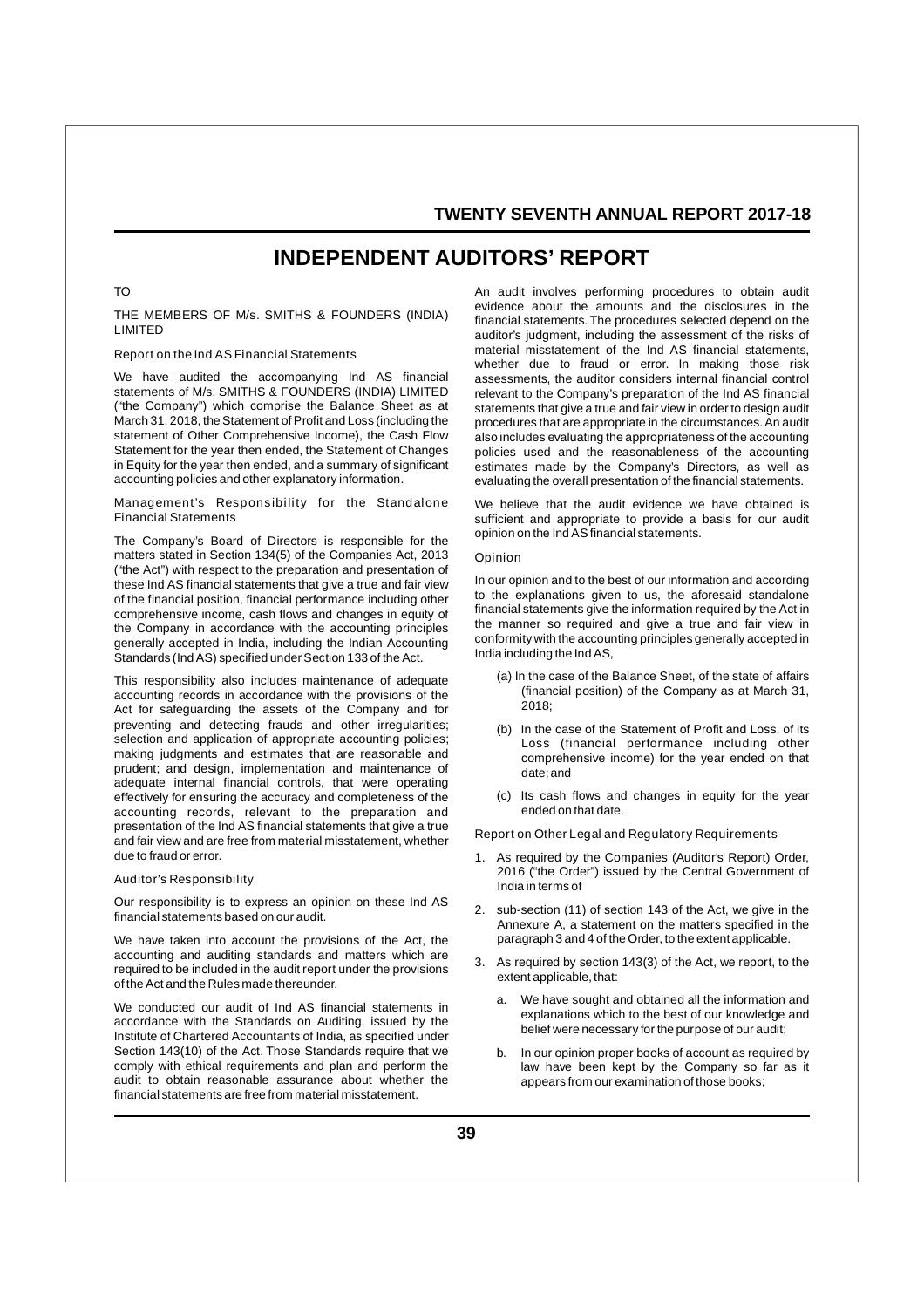- **c. The Balance Sheet, the Statement of Profit and Loss, and the Cash Flow Statement and the statement of changes in equity dealt with by this Report are in agreement with the books of account;**
- **d. In our opinion, the aforesaid financial statements comply with the Indian Accounting Standards specified under section 133 of the Companies Act, 2013;**
- **e. On the basis of written representations received from the directors as on March 31, 2018, taken on record by the Board of Directors, none of the directors is disqualified as on March 31,2018, from being appointed as a director in terms of section 164(2) of the Act;**
- **f. With respect to the adequacy of the internal financial controls over financial reporting of the Company and the operating effectiveness of such controls, refer to our separate Report in "Annexure B";**
- With respect to the other matters to be included in the **Auditor's Report in accordance with Rule 11 of the**

**Companies (Audit and Auditors) Rules, 2014, in our opinion and to the best of our information and according to the explanations given to us:**

- **(i) The Company does not have any pending litigation which would impact its financial position;**
- **(ii) The Company did not have any long term contracts including derivative contracts for which there were any material foreseeable losses.**
- **(iii) There were no amounts which were required to be transferred to the Investor Education and Protection Fund by the Company**

**For B.N.Subramanya & Co** *Chartered Accountants* FRN No: 004142S

Place : Bangalore Date : 26.05.2018 **Devendra Nayak** *Partner M.No: 027449*

## **Annexure A to the Independent Auditors' Report**

#### **(i) Fixed Assets**

- **a) The Company has maintained proper records of fixed assets showing full particulars, including quantitative details and situation of the assets.**
- **b) The Management has conducted physical verification of fixed assets at reasonable intervals and no material discrepancies were noticed on such verification.**
- **c) According to the information and explanation given to us, and based on our verification, the title deeds of immovable properties are held in the name of the Company.**

#### **(ii) Inventory**

 **The Management has conducted physical verification of inventories at reasonable intervals and no material discrepancies were noticed on such verification.**

#### **(iii) Loans and Advances**

 **The Company has not granted any loans, secured or unsecured to companies, firms or other parties covered in the register maintained under section 189 of Companies Act, 2013. Accordingly, the provisions of clause (iii) (a), (b) & (c) of the above said order are not applicable to the company.**

#### **(iv) Loans/Investments/Guarantees**

 **The company has not given any loans/ investments/ guarantees/security to which the provisions of Section 185 and Section 186 of the Act apply.**

#### **(v) Deposits**

 **According to the information and explanation given to us, and based on our verification, the Company has not accepted any deposits from public or shareholders during the year and consequently the provisions of Section 73 to 76 or any other relevant provision of the Companies Act, 2013, and the rules framed there under are not applicable.**

#### **(vi) Cost records**

 **The company is not required to maintain cost records as per sub section (1) of section 148 of the Act. Accordingly, the provisions of clause (vi) of the above said order is not applicable to the company.**

#### **(vii) Statutory Dues**

- **a) According to the records of the Company, the Company is regular in depositing with appropriate authorities undisputed statutory dues including provident fund, Employee State Insurance, Income tax, sales tax, service tax, duty of customs, value added tax, duty of excise, cess and other statutory dues applicable to it.**
- **b) According to the records of the Company, there are**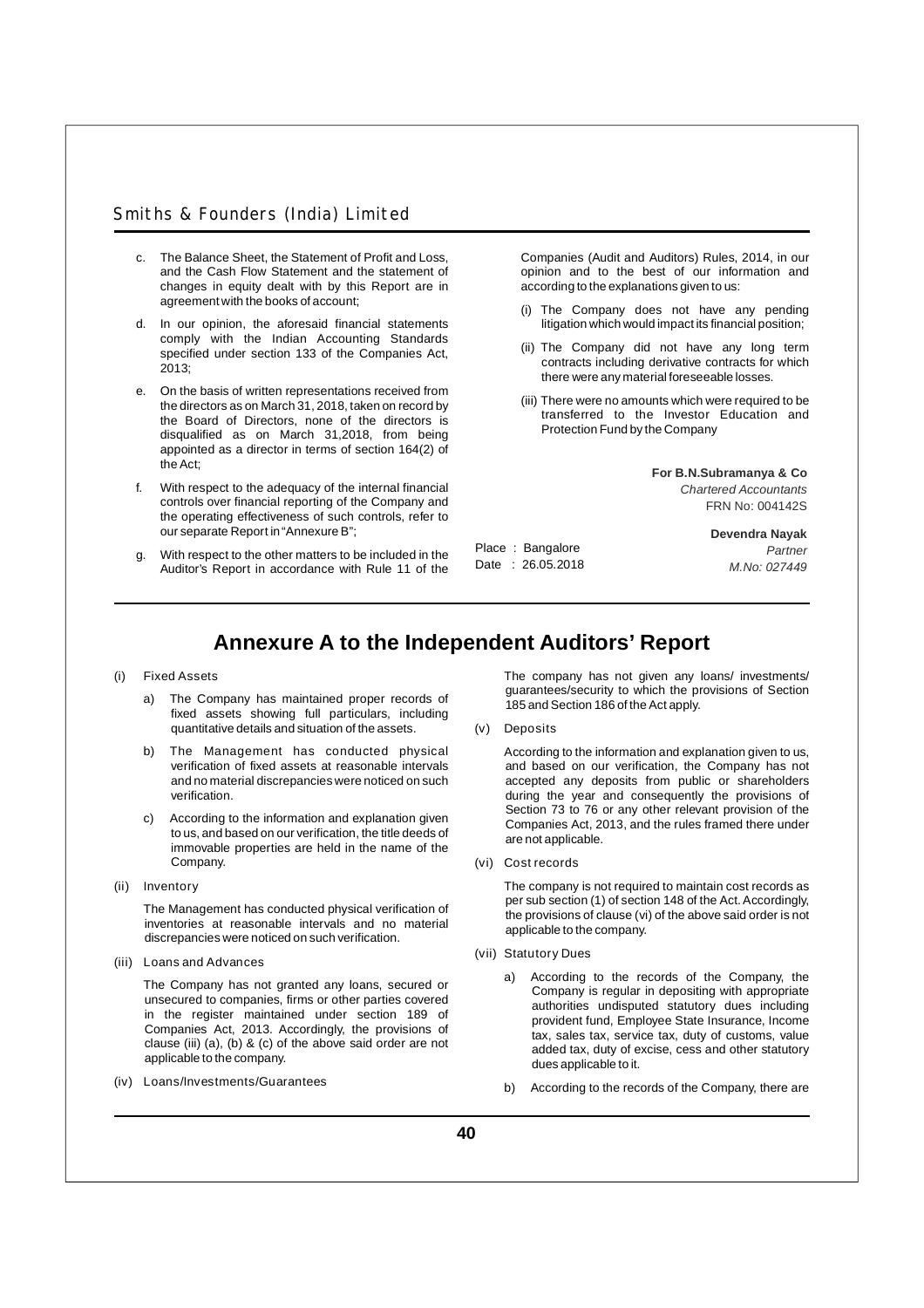**no dues of Income tax or Sales tax or service tax or duty of customs or duty of excise or value added tax which have not been deposited on account of any dispute.**

#### **(viii) Repayment of Loans**

 **According to the information and explanations given to us and on the basis of our examination of the records of the company, the company has not defaulted in repayment of loans or borrowings to a financial institution, bank, government or dues to debenture holders.**

#### **(ix) Diversion of funds**

 **The Company has not raised any moneys by way of Initial Public Offer/Further Public Offer during the year. In our opinion, the moneys raised by way of Term Loans during the year were applied for the purposes for which those are raised.**

#### **(x) Frauds noticed / Detected**

 **According to the information and explanation given to us, no fraud by the company or on the company by its officers or employees has been noticed or reported.**

#### **(xi) Managerial Remuneration**

 **According to the information and explanations given to us and based on our examination of the records of the company, managerial remuneration has been paid in accordance with the requisite approvals mandated by the provisions of section 197 read with Schedule V to the Companies Act.**

#### **(xii) Nidhi Company**

 **The company is not a Nidhi Company as mentioned in section 406 of the Companies Act, 2013 and hence no comment is required on the same.**

#### **(xiii) Related Party Transactions**

 **According to the information and explanations given to us and on the basis of our examination of the records of the Company, all transactions with the related parties are in compliance with sections 177 and 188 of Companies Act, 2013 where applicable and the details have been disclosed in the Financial Statements etc., as required by the applicable accounting standards.**

#### **(xiv) Preferential allotment**

 **According to the information and explanations given to us, the company has not made any preferential allotment / private placement of the shares or fully or partly convertible debentures during the year under review and hence no comment is required on this clause.**

#### **(xv) Non-cash Transactions**

 **According to the information and explanation given to us, the company has not entered into any non-cash transaction with directors or persons connected with him and accordingly provisions of the said clause are not applicable.**

#### **(xvi) Certification for Non-Banking Financial Institution**

 **According to the information and explanation given to us, the company is not a Non-Banking Financial Institution, hence registration under section 45-IA of the Reserve Bank of India Act, 1934 is not required.**

> **For B.N.Subramanya & Co** *Chartered Accountants* FRN No: 004142S

Place : Bangalore Date : 26.05.2018 **Devendra Nayak** *Partner M.No: 027449*

## **Annexure B to Independent Auditor's report**

**Report on the Internal Financial Controls under Clause (i) of Sub-section 3 of Section 143 of the Companies Act, 2013 ("the Act")**

**We have audited the internal financial controls over financial reporting of M/s. SMITHS & FOUNDERS (INDIA) LIMITED ("the Company") as of March 31st, 2018 in conjunction with our audit of the standalone financial statements of the Company for the year ended on that date.**

#### **Management's Responsibility for Internal Financial Controls**

**The Company's management is responsible for establishing and maintaining internal financial controls based on, the internal control over financial reporting criteria established by the Company considering the essential components of internal control stated in the "Guidance Note on Audit of Internal**  **Financial Controls Over Financial Reporting" issued by the Institute of Chartered Accountants of India. These responsibilities include the design, implementation and maintenance of adequate internal financial controls that were operating effectively for ensuring the orderly and efficient conduct of its business, including adherence to company's policies, the safeguarding of its assets, the prevention and detection of frauds and errors, the accuracy and completeness of the accounting records and the timely preparation of reliable financial information, as required under the Companies Act, 2013.**

#### **Auditors' Responsibility**

**Our responsibility is to express an opinion on the Company's internal financial controls over financial reporting based on our audit. We conducted our audit in accordance with the**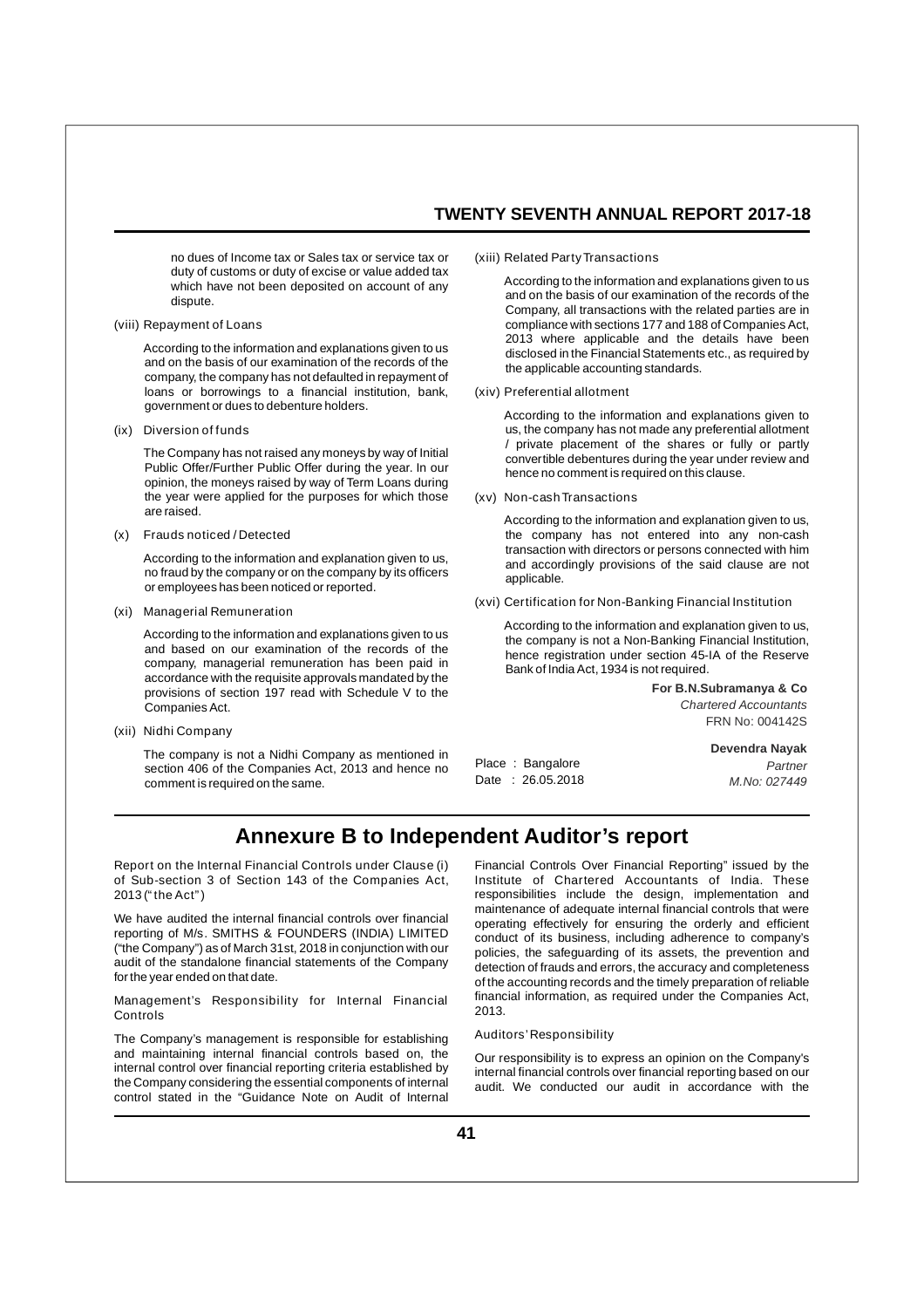**Guidance Note on Audit of Internal Financial Controls Over Financial Reporting (the "Guidance Note") and the Standards on Auditing, issued by ICAI and deemed to be prescribed under section 143(10) of the Companies Act, 2013, to the extent applicable to an audit of internal financial controls, both applicable to an audit of Internal Financial Controls and, both issued by the Institute of Chartered Accountants of India. Those Standards and the Guidance Note require that we comply with ethical requirements and plan and perform the audit to obtain reasonable assurance about whether adequate internal financial controls over financial reporting was established and maintained and if such controls operated effectively in all material respects. Our audit involves performing procedures to obtain audit evidence about the adequacy of the internal financial controls system over financial reporting and their operating effectiveness. Our audit of internal financial controls over financial reporting included obtaining an understanding of internal financial controls over financial reporting, assessing the risk that a material weakness exists, and testing and evaluating the design and operating effectiveness of internal control based on the assessed risk. The procedures selected depend on the auditor's judgment, including the assessment of the risks of material misstatement of the financial statements, whether due to fraud or error.**

**We believe that the audit evidence we have obtained is sufficient and appropriate to provide a basis for our audit opinion on the Company's internal financial controls system over financial reporting.**

#### **Meaning of Internal Financial Controls over Financial Reporting**

**A company's internal financial control over financial reporting is a process designed to provide reasonable assurance regarding the reliability of financial reporting and the preparation of financial statements for external purposes in accordance with generally accepted accounting principles. A company's internal financial control over financial reporting includes those policies and procedures that**

- **1) pertain to the maintenance of records that, in reasonable detail, accurately and fairly reflect the transactions and dispositions of the assets of the company;**
- **2) provide reasonable assurance that transactions are recorded as necessary to permit preparation of financial statements in accordance with generally accepted**

**accounting principles, and that receipts and expenditures of the company are being made only in accordance with authorizations of management and directors of the company; and**

**3) provide reasonable assurance regarding prevention or timely detection of unauthorized acquisition, use, or disposition of the company's assets that could have a material effect on the financial statements.**

#### **Inherent Limitations of Internal Financial Controls over Financial Reporting**

**Because of the inherent limitations of internal financial controls over financial reporting,**

**including the possibility of collusion or improper management override of controls, material misstatements due to error or fraud may occur and not be detected. Also, projections of any evaluation of the internal financial controls over financial reporting to future periods are subject to the risk that the internal financial control over financial reporting may become inadequate because of changes in conditions, or that the degree of compliance with the policies or procedures may deteriorate.**

#### **Opinion**

Place : Bangalore Date : 26.05.2018

**In our opinion, to the best of our information and according to the explanations given to us, the Company has, in all material respects, an adequate internal financial controls system over financial reporting and such internal financial controls over financial reporting were operating effectively as at March 31, 2018, based on, the internal control over financial reporting criteria established by the Company considering the essential components of internal control stated in the "Guidance Note on Audit of Internal Financial Controls Over Financial Reporting" issued by the Institute of Chartered Accountants of India.**

> **For B.N.Subramanya & Co** *Chartered Accountants* FRN No: 004142S

> > **Devendra Nayak** *Partner M.No: 027449*

**42**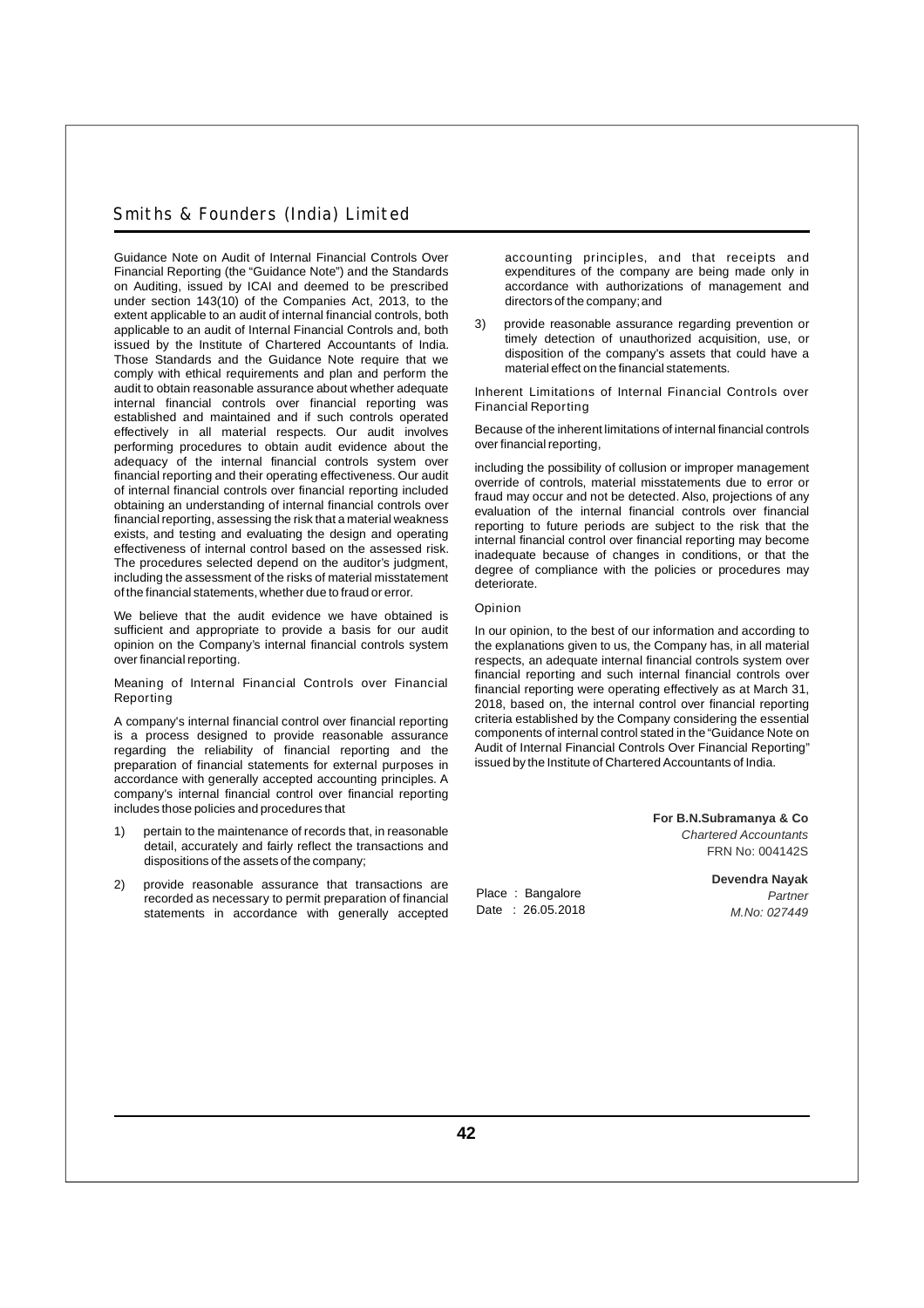# **BALANCE SHEET AS AT 31st MARCH, 2018**

|                                           |                | DALANCE SHEET AS AT 31ST MARCH, 2016 |               | <b>Amount in Rs.</b> |  |
|-------------------------------------------|----------------|--------------------------------------|---------------|----------------------|--|
| Particulars                               | Note<br>No.    | 31-Mar-18                            | 31-Mar-17     | 01-Apr-16            |  |
| <b>ASSETS</b>                             |                |                                      |               |                      |  |
| 1. Non-current assets                     |                |                                      |               |                      |  |
| Property, Plant and Equipment<br>a.       | 3              | 5,86,58,062                          | 5,83,93,272   | 7,28,14,985          |  |
| Capital work-in-progress<br>b.            |                | 2,77,257                             |               | 4,87,613             |  |
| <b>Investment Property</b><br>c.          |                |                                      |               |                      |  |
| d.<br>Goodwill                            |                |                                      |               |                      |  |
| Other Intangible Assets<br>е.             | $\overline{4}$ | 48,054                               | 80,373        | 1,14,363             |  |
| f.<br>Intangible Assets under development |                |                                      |               |                      |  |
| Biological Assets under development<br>g. |                |                                      |               |                      |  |
| <b>Financial Assets</b><br>h.             |                |                                      |               |                      |  |
| Investments<br>i.                         |                |                                      |               |                      |  |
| ii. Trade Receivables                     |                |                                      |               |                      |  |
| iii. Loans                                |                |                                      |               |                      |  |
| iv. Others                                |                |                                      |               |                      |  |
| Deferred tax assets (net)<br>i.           |                |                                      |               |                      |  |
| j.<br>Other non-current assets            | 5              | 17,59,850                            | 14,56,584     | 29,70,114            |  |
| 2. Current Assets                         |                |                                      |               |                      |  |
| Inventories<br>a.                         | 6              | 1,96,39,254                          | 1,02,08,280   | 97,79,685            |  |
| <b>Financial assets</b><br>b.             |                |                                      |               |                      |  |
| i. Investments                            |                |                                      |               |                      |  |
| ii. Trade receivables                     | $\overline{7}$ | 99,12,731                            | 1,13,78,376   | 98,05,687            |  |
| iii. Cash and cash equivalents            | 8              | 13, 13, 736                          | 33,79,488     | 28,85,898            |  |
| iv. Bank balances other than (iii) above  |                |                                      |               |                      |  |
| v. Loans                                  |                |                                      | 2,33,948      |                      |  |
| vi. Others                                |                |                                      |               |                      |  |
| Current Tax assets (net)<br>c.            |                |                                      |               |                      |  |
| Other Current assets<br>$d_{\cdot}$       | 9              | 11,73,465                            | 6,28,910      | 3,61,559             |  |
| <b>Total Assets</b>                       |                | 9,27,82,409                          | 8,55,25,283   | 9,94,53,852          |  |
| <b>EQUITY AND LIABILITIES</b>             |                |                                      |               |                      |  |
|                                           |                |                                      |               |                      |  |
| Equity                                    |                |                                      |               |                      |  |
| <b>Equity Share Capital</b><br>a.         | 10             | 10,19,96,525                         | 10,19,96,525  | 10,19,96,525         |  |
| Other equity<br>b.                        | 11             | (5, 12, 46, 444)                     | (5,04,27,018) | (4, 38, 74, 269)     |  |
| <b>LIABILITIES</b>                        |                |                                      |               |                      |  |
| 1. Non-current liabilities                |                |                                      |               |                      |  |
| <b>Financial liabilities</b><br>a.        |                |                                      |               |                      |  |
| i. Borrowings                             | 12             | 1,39,20,175                          | 68,61,182     | 81,47,981            |  |
| ii. Trade Payables                        |                |                                      |               |                      |  |
| iii. Other financial liabilities          |                |                                      |               |                      |  |
| Provisions<br>b.                          | 13             | 57,07,545                            | 48,38,350     | 45,30,610            |  |
| Deferred tax liabilities (net)<br>c.      |                |                                      |               |                      |  |
| Other non-current liabilities<br>d.       |                |                                      |               |                      |  |
| 2. Current liabilities                    |                |                                      |               |                      |  |
| <b>Financial liabilities</b><br>a.        |                |                                      |               |                      |  |
| i. Borrowings                             | 14             | 60,78,184                            | 1,46,00,000   | 95,40,000            |  |
| ii. Trade Payables                        | 15             | 78,93,356                            | 26,79,552     | 1,38,11,081          |  |
| iii. Other financial liabilities          | 16             | 20,55,769                            | 11,86,546     | 9,30,208             |  |
| Other current liabilities<br>b.           | 17             | 63,77,300                            | 36,59,160     | 36,92,340            |  |
| Provisions<br>c.                          | 18             |                                      | 1,30,987      | 6,79,376             |  |
| d.<br>Current tax liabilities (net)       |                |                                      |               |                      |  |
| <b>Total Equity and Liabilities</b>       |                | 9,27,82,409                          | 8,55,25,283   | 9,94,53,852          |  |
| Significant accounting policies           | $\overline{2}$ |                                      |               |                      |  |
| Notes to accounts                         | 3 to 40        |                                      |               |                      |  |

**The notes referred to above form an integral part of the financial statements. This is the Balance Sheet referred to in our report of even date.**

**For B.N. Subramanya & Co. Chartered Accountants FRN: 004142S**

| Place: Bangalore<br>Date: 26.05.2018 | <b>Suresh Shastry</b><br>Chairman & Managing Director<br>DIN: 1099554 | Supriya Shastry<br>Whole Time Director<br>DIN: 1327762 | Ravi V<br>Company Secretary<br>M.No. F2014 | Devendra Nayak<br>Partner<br>M.No: 027449 |
|--------------------------------------|-----------------------------------------------------------------------|--------------------------------------------------------|--------------------------------------------|-------------------------------------------|
|                                      |                                                                       |                                                        |                                            |                                           |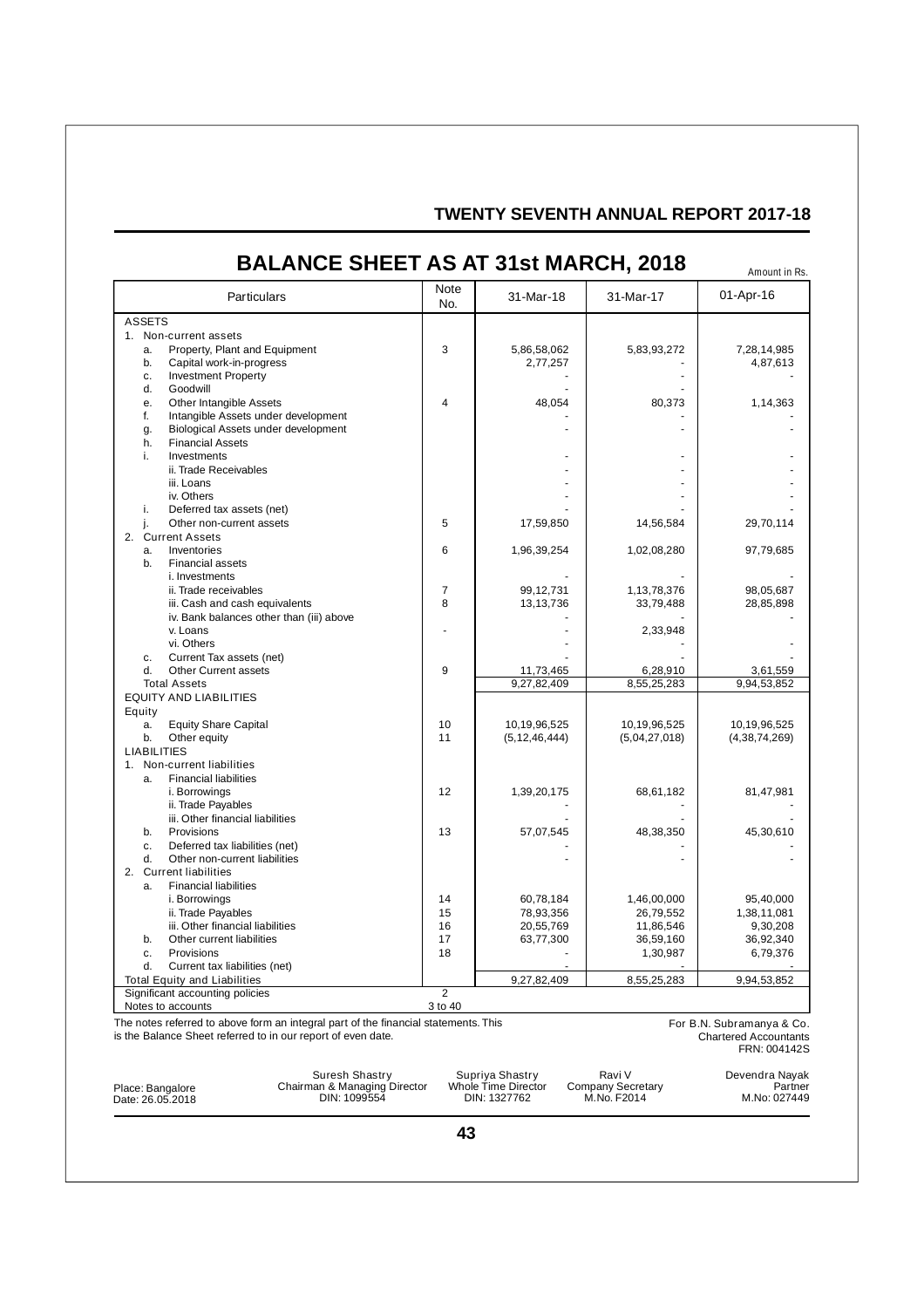# **STATEMENT OF PROFIT AND LOSS FOR THE YEAR ENDED Amount in Rs.**

| Particulars                                                | Note<br>No.    | 31-Mar-18     | 31-Mar-17     |
|------------------------------------------------------------|----------------|---------------|---------------|
| <b>REVENUE</b>                                             |                |               |               |
| Revenue from operations                                    | 19             | 9,04,61,750   | 8,43,33,278   |
| Other Income                                               | 20             | 1,01,512      | 69,59,408     |
| <b>Total Revenue</b>                                       |                | 9,05,63,261   | 9,12,92,686   |
| <b>EXPENSES</b>                                            |                |               |               |
| Cost of materials and consumables                          | 21             | 3,53,36,304   | 3,29,82,315   |
| Changes in inventories of finished goods and               |                |               |               |
| work-inprogress                                            | 22             | (44, 95, 002) | (14, 82, 913) |
| Excise duty                                                |                | 21,75,007     | 89,79,064     |
| Employee benefit expenses                                  | 23             | 2,78,62,741   | 2,58,59,648   |
| Finance costs                                              | 24             | 24,24,765     | 18,74,605     |
| Depreciation and amortization                              | 25             | 26,35,624     | 24,40,128     |
| <b>Direct Expenses</b>                                     | 26             | 1,93,90,995   | 1,46,65,226   |
| <b>Administration Expenses</b>                             | 27             | 57, 57, 207   | 74,75,144     |
| Selling and distribution expenses                          | 28             | 2,95,046      | 8,07,899      |
| <b>Total Expenses</b>                                      |                | 9,13,82,687   | 9,36,01,116   |
| Profit/(loss) before exceptional items and tax             |                | (8, 19, 426)  | (23,08,430)   |
| <b>Exceptional items</b>                                   |                |               |               |
| Profit/(loss) before tax                                   |                | (8, 19, 426)  | (23,08,430)   |
| Tax expense:                                               |                |               |               |
| 1. Current tax                                             |                |               |               |
| 2. Deferred tax                                            |                |               |               |
| Profit/(loss) for the period from continuing operations    |                | (8, 19, 426)  | (23,08,430)   |
| Profit/(loss) from discontinued operations                 |                |               |               |
| Tax expense of discontinued operations                     |                |               |               |
| Profit/(loss) from discontinued operations (after tax)     |                |               |               |
| Profit/(loss) for the period                               |                | (8, 19, 426)  | (23,08,430)   |
| Other Comprehensive Income                                 |                |               |               |
| Total Comprehensive Income for the period                  |                | (8, 19, 426)  | (23,08,430)   |
| Earnings per equity share (for continuing operation)       |                |               |               |
| Weighted average no. of equity shares                      |                | 10,19,96,525  | 10,19,96,525  |
| Basic (in Rs.)                                             |                | (0.0080)      | (0.0226)      |
| Diluted (in Rs.)                                           |                | (0.0080)      | (0.0226)      |
| Earnings per equity share (for discontinued operation)     |                |               |               |
| Basic (in Rs.)                                             |                |               |               |
| Diluted (in Rs.)                                           |                |               |               |
| Earnings per equity share (for continuing and discontinued |                |               |               |
| operation)                                                 |                |               |               |
| Basic (in Rs.)                                             |                | (0.0080)      | (0.0226)      |
| Diluted (in Rs.)                                           |                | (0.0080)      | (0.0226)      |
| Significant accounting policies                            | $\overline{2}$ |               |               |
| Notes to accounts                                          | 3 to 40        |               |               |

**The notes referred to above form an integral part of the financial statements. This is the Balance Sheet referred to in our report of even date.**

|                                      |                                                                       |                                                               |                                                   | For B.N. Subramanya & Co.<br><b>Chartered Accountants</b><br>FRN: 004142S |
|--------------------------------------|-----------------------------------------------------------------------|---------------------------------------------------------------|---------------------------------------------------|---------------------------------------------------------------------------|
| Place: Bangalore<br>Date: 26.05.2018 | <b>Suresh Shastry</b><br>Chairman & Managing Director<br>DIN: 1099554 | <b>Supriya Shastry</b><br>Whole Time Director<br>DIN: 1327762 | Ravi V<br><b>Company Secretary</b><br>M.No. F2014 | Devendra Nayak<br>Partner<br>M.No: 027449                                 |
|                                      |                                                                       | 44                                                            |                                                   |                                                                           |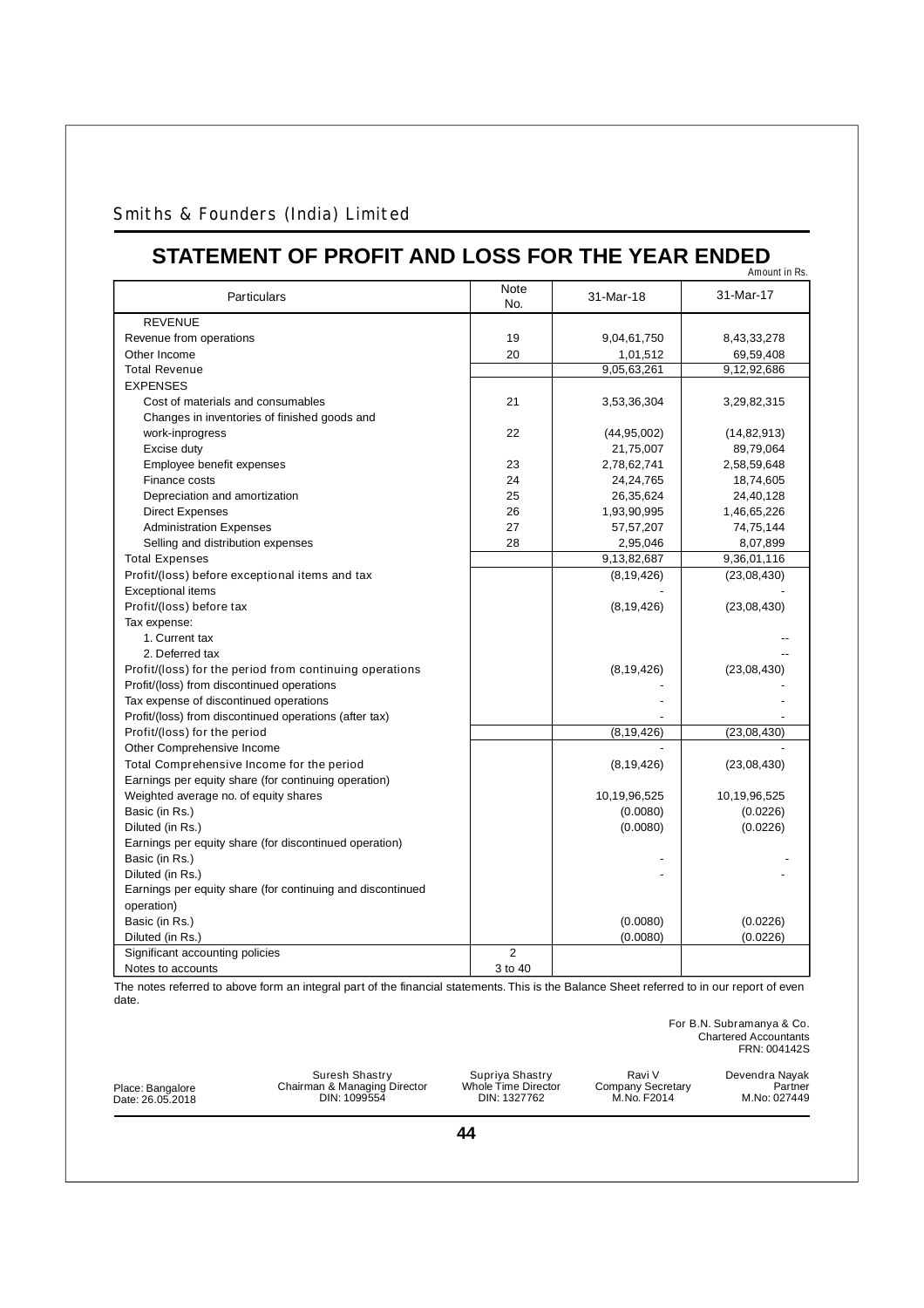## **CASH FLOW STATEMENT FOR THE YEAR ENDED**

|   | CASH FLOW STATEWENT FOR THE TEAR ENDED                                             |               |               |               | <b>Amount in Rs.</b>        |
|---|------------------------------------------------------------------------------------|---------------|---------------|---------------|-----------------------------|
|   | Particulars                                                                        | 31-Mar-18     |               |               | 31-Mar-17                   |
| A | Cash flows from operating activities                                               |               |               |               |                             |
|   | Net Profit Before Taxation and Extraordinary item                                  | (8, 19, 426)  |               | (23,08,430)   |                             |
|   | Adjustments for:                                                                   |               |               |               |                             |
|   | Depreciation                                                                       | 26,35,624     |               | 24,40,128     |                             |
|   | Actuarial losses/(gains) on employee benefits                                      |               |               |               |                             |
|   | Financial expenses (Considered under Financial                                     |               |               |               |                             |
|   | Activities)                                                                        | 24, 24, 765   |               | 18,74,605     |                             |
|   | Interest Income (Considered under Investment Activities)                           | (96, 402)     |               | (1, 27, 024)  |                             |
|   | Income Tax of Previous year                                                        |               |               | 44,433        |                             |
|   | Loss on sale of Asset (Considered in Investment Activities)                        | 2,449         |               | 2,05,874      |                             |
|   | Profit on sale of Asset (Considered in Investment                                  |               |               | (66, 83, 534) |                             |
|   | <b>Operating Profit Before Working Capital Changes</b>                             |               | 41,47,010     |               | (45, 53, 948)               |
|   | (Increase)/ Decrease in Current Assets, Loans & Advances                           | (85,09,884)   |               | (20, 34, 687) |                             |
|   | Increase/(Decrease) in Current Liabilities                                         | 25,91,967     |               | (1,07,45,757) |                             |
|   | <b>Working Capital changes</b>                                                     |               | (59, 17, 916) |               | (1, 27, 80, 444)            |
|   | <b>Cash Generated from operations</b><br>Income Tax (including Fringe Benefit Tax) |               | (17,70,906)   |               | (1,73,34,391)<br>(7,04,034) |
|   | Cash Flow Before Extraordinary Item                                                |               | (17, 70, 906) |               | (1,80,38,425)               |
|   | Extra-ordinary items                                                               |               |               |               |                             |
|   | Net cash from operating activities                                                 |               | (17, 70, 906) |               | (1,80,38,425)               |
| в | Cash flows from Investment activities                                              |               |               |               |                             |
|   | <b>Additions to Fixed Assets</b>                                                   | (31, 49, 072) |               | (34, 51, 473) |                             |
|   | Sale of Fixed Asset                                                                | 1,271         |               | 1,81,88,000   |                             |
|   | (Increase) / Decrease in Non-current Deposits                                      | (3,03,266)    |               | 15,13,530     |                             |
|   | Interest Income                                                                    | 96,402        |               | 1,27,024      |                             |
|   | Net cash from Investing activities                                                 |               | (33, 54, 665) |               | 1,63,77,081                 |
| C | Cash flows from financing activities                                               |               |               |               |                             |
|   | Repayment of Loans, Deposits & Overdraft                                           | (1,57,76,940) |               | (10, 30, 461) |                             |
|   | Acceptance of Loans                                                                | 1,51,83,340   |               | 50,60,000     |                             |
|   | <b>Financial Cost</b>                                                              |               | (24, 24, 765) |               | (18, 74, 605)               |
|   | Net cash from Financing activities                                                 |               | (30, 18, 365) |               | 21,54,934                   |
|   | Net Increase / Decrease in cash and cash equivalents                               |               | (81, 43, 936) |               | 4,93,590                    |
|   | Cash and cash equivalents at beginning of period                                   |               |               |               |                             |
|   |                                                                                    |               | 33,79,488     |               | 28,85,898                   |
|   | Cash and cash equivalents at end of period                                         |               | (47, 64, 448) |               | 33,79,488                   |

**Notes to the cash flow statement:**

**1. Cash flow statement has been prepared under the indirect method as set out in the Indian Accounting Standard 7 : "Statement of Cash Flows" as specified in Section 133 of the Companies Act, 2013 read with Rule 7 of Companies (Accounts) Rules, 2014.**

**2. Components of cash and cash equivalents as per Ind AS 7 is as under:**

|                                      | <b>Particulars</b>                                                                                                                                                          |                                                               | 31-Mar-18                                         | 31-Mar-17                                                                 |
|--------------------------------------|-----------------------------------------------------------------------------------------------------------------------------------------------------------------------------|---------------------------------------------------------------|---------------------------------------------------|---------------------------------------------------------------------------|
| Cash in hand                         |                                                                                                                                                                             |                                                               | 12,98,328                                         | 33,70,406                                                                 |
|                                      | Bank balance: In current account                                                                                                                                            |                                                               | 15.408                                            | 9,082                                                                     |
|                                      | Bank overdraft                                                                                                                                                              |                                                               | (60, 78, 184)                                     |                                                                           |
|                                      |                                                                                                                                                                             |                                                               | (47, 64, 448)                                     | 33,79,488                                                                 |
| 3.<br>current presentation.          | The previous year's figure have been recast, restated wherever necessary to conform to the<br>This is the Cash Flow Statement referred to in our Audit report of even date. |                                                               |                                                   | For B.N. Subramanya & Co.<br><b>Chartered Accountants</b><br>FRN: 004142S |
| Place: Bangalore<br>Date: 26.05.2018 | <b>Suresh Shastry</b><br>Chairman & Managing Director<br>DIN: 1099554                                                                                                       | <b>Supriya Shastry</b><br>Whole Time Director<br>DIN: 1327762 | Ravi V<br><b>Company Secretary</b><br>M.No. F2014 | Devendra Nayak<br>Partner<br>M.No: 027449                                 |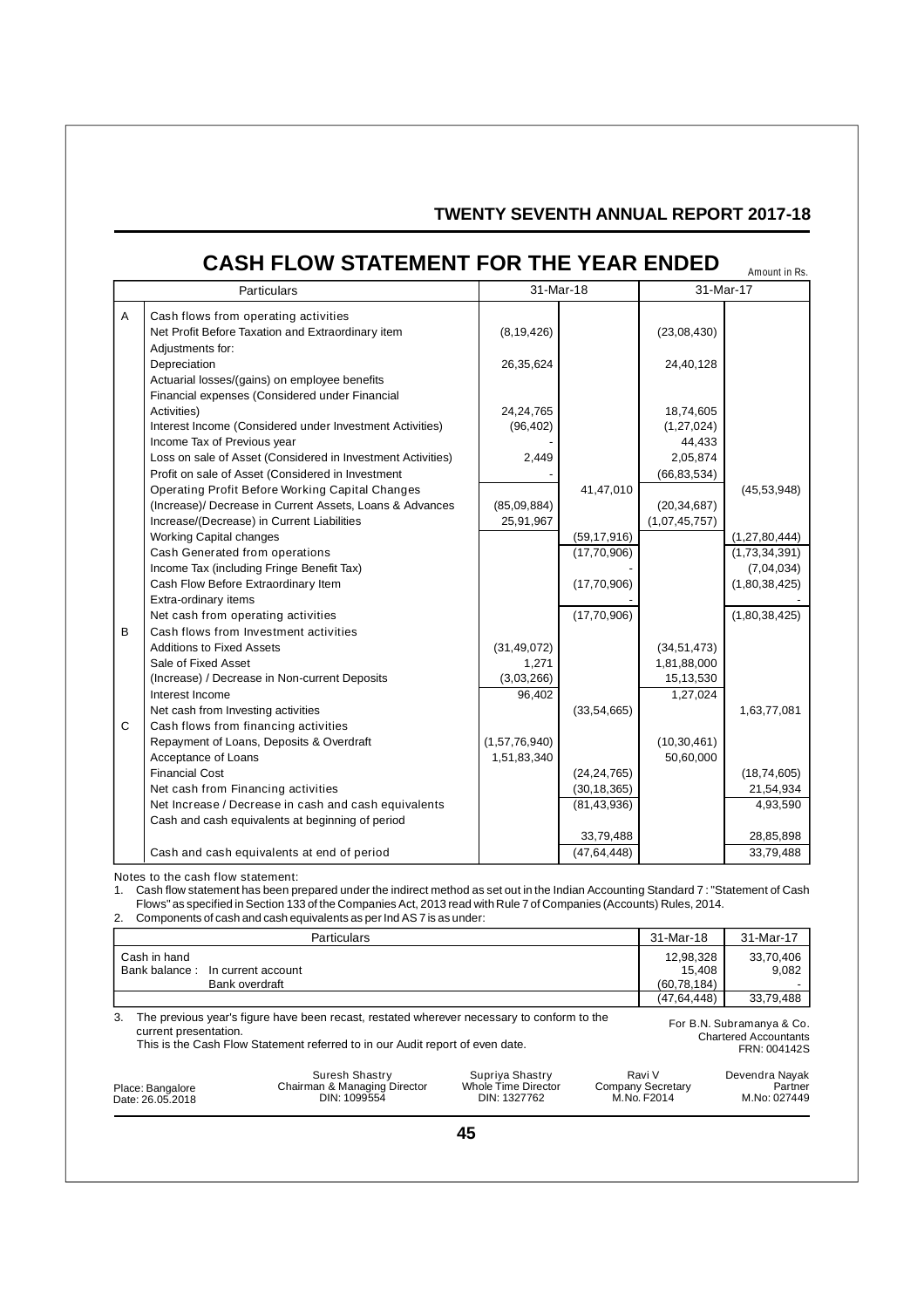## **Notes to the Financial Statements for the year ended 31st March 2018**

#### **Note 1**

#### **FIRST TIME ADOPTION OF IND AS**

- **1. The financial statements have been prepared in accordance with Indian Accounting Standards ['Ind AS'] notified under the Companies (Indian Accounting Standards) Rules, 2015 as amended by the Companies (Indian Accounting Standards) (Amendment) Rules, 2016.**
- **2. Upto the year ended 31st March, 2017, the Company prepared its financial statements in accordance with the requirements of previous GAAP prescribed under Section 133 of the Companies Act, 2013 read with Rule 7 of the Companies [Accounts] Rules, 2014. These are the Company's first Ind AS financial statements. The date of transition to Ind AS is 1st April, 2016.**
- **3. The transition from IGAAP to Ind AS has no effect on the opening balance as on the date of transition or any transactions effected thereafter. Hence, the reconciliation has not been provided.**
- **4. The transition to Ind AS has resulted in changes in the presentation of the financial statements, disclosures in the notes thereto and accounting policies and principles. The accounting policies set out in Note 2 have been applied in preparing the financial statements for the year ended 31st March 2018 and the comparative information.**

#### **Note 2**

#### **SIGNIFICANT ACCOUNTING POLICIES**

#### **1. Basis of preparation of Financial Statements**

 **The Accompanying financial statements are prepared in accordance with Indian Accounting Standards (Ind AS) under the historical cost convention and on accrual basis, applicable provisions of the Companies Act, 2013 and guidelines issued by the Securities and Exchange Board of India (SEBI). The Ind AS are prescribed under section 133 of the Act read with Rule 3 of the Companies (Indian Accounting Standards) Rules, 2015 and Companies (Indian Accounting Standards) Amendment Rules, 2016.**

 **Accounting policies have been consistently applied except where a newly issued accounting standard is initially adopted or revision to an existing accounting standard requires a change in the accounting policy hitherto in use.**

#### **2. Use of estimates**

 **The preparation of financial statements in conformity with Ind AS requires management to make judgements, estimates and assumptions that affect the reported amounts of revenues, expenses, assets and liabilities** 

**and the disclosure of contingent liabilities, at the end of the reporting period. Although these estimates are based on management's best knowledge of current events and actions, uncertainty about these assumptions and estimates could result in the outcomes requiring a material adjustment to the carrying amounts of assets or liabilities in future periods.**

#### **3. Revenue Recognition**

 **Revenue from sale of goods is recognised when the significant risks and rewards of ownership of the goods have passed to the buyer, usually on delivery of the goods.**

 **Revenue from the sale of goods is measured at the fair value of the consideration received or receivable, net of returns and allowances, trade discounts and volume rebates.**

 **Revenue from sale of services is recognised by reference to the stage of completion, and is measured net of service tax. Stage of completion is measured by reference to proportion of cost incurred till date to the total estimated contract cost.**

#### **4. Property, Plant and Equipment**

 **Property, plant and equipment are stated at cost less accumulated depreciation and impairment loss, if any.**

 **Expenditure which are of a Capital nature are Capitalized at cost, which comprises purchase price (net of rebates and discounts), duties, levies and any directly attributable cost of bringing the assets to its working condition for the intended use.**

 **Assets in the course of construction are capitalized in the assets under capital work in progress account. At the point when an asset is operating at management's intended use, the cost of construction is transferred to the appropriate category of property, plant and equipment.**

 **Ind AS 101 permits a first-time adopter to elect to continue with the carrying value for all of its property, plant and equipment as recognised in the financial statements as at the date of transition to Ind AS, measured as per the previous GAAP and use that as its deemed cost as at the date of transition.**

 **Accordingly, the Company has elected to measure all of its property, plant and equipment at their previous GAAP carrying value.**

#### **5. Other Intangible Assets**

 **Intangible assets are stated at cost less accumulated amortization and accumulated impairment loss, if any. Certain computer software costs are capitalized and recognised as intangible assets based on materiality, accounting prudence and significant benefits expected**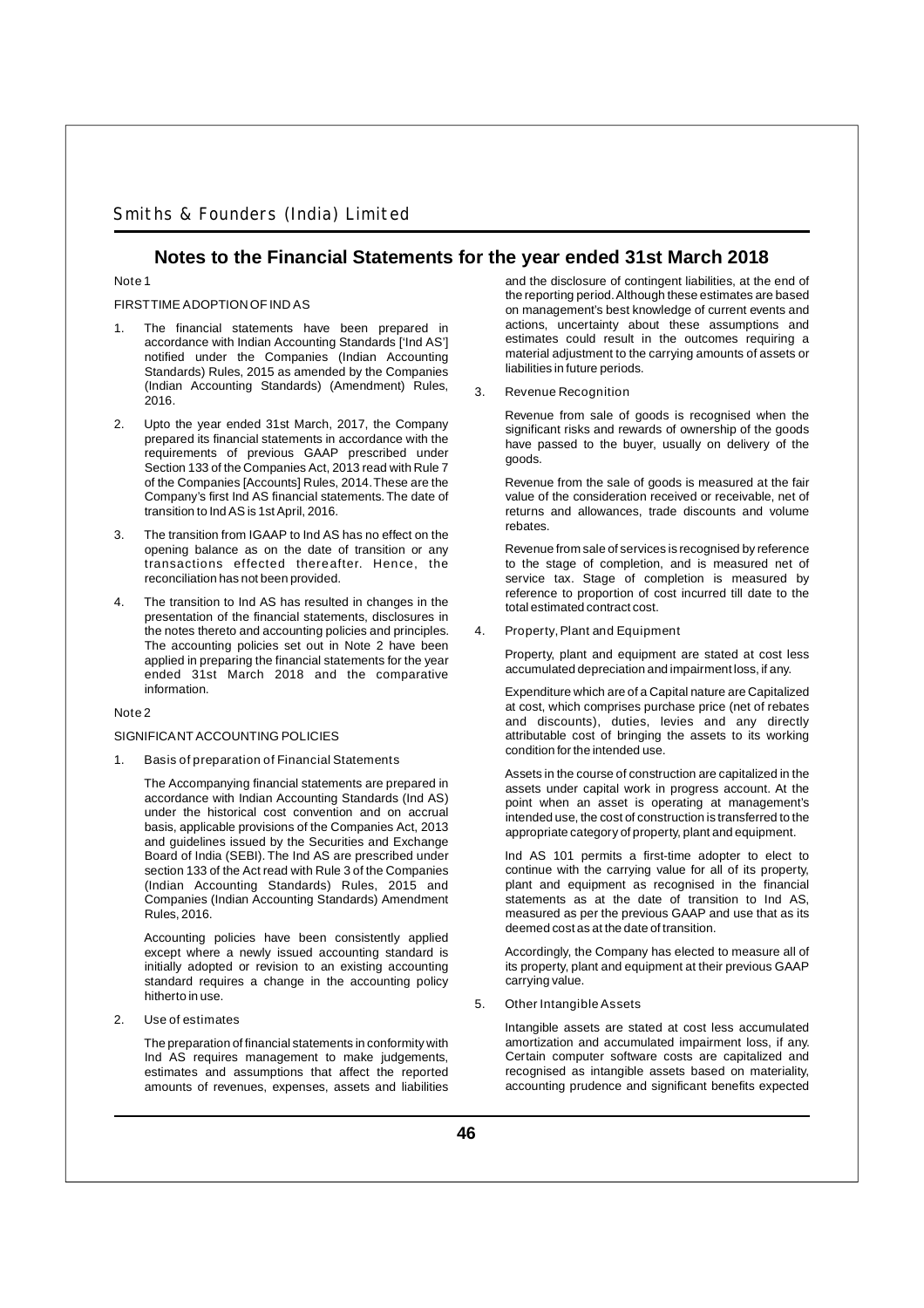**to flow therefrom for a period longer than one year.**

#### **6. Depreciation and Amortisation**

- **(i) Up to 31st March, 2014, depreciation is provided from the date the assets have been installed and put to use, on Straight Line Method at the rates specified in Schedule XIV of the Companies Act, 1956.**
- **(ii) With effect from 1st April, 2014, depreciation on assets carried at historical cost is provided on Straight Line Method based on useful life as under:**

| Category of the Asset           | No of useful life in years |
|---------------------------------|----------------------------|
| <b>Factory Building</b>         | 30                         |
| Office Building                 | 60                         |
| Wells                           | 5                          |
| <b>Plant and Machinery</b>      | 15                         |
| Electrical Installations        | 10                         |
| <b>Furniture and Fixtures</b>   | 10                         |
| Office Equipment                | 5                          |
| <b>Computer and Accessories</b> | 3                          |
| Vehicles                        | 8                          |
| Software                        | ค                          |

- **(iii) The carrying value of the assets as on April 1st, 2014, is depreciated over the remaining useful life of the asset determined based on useful life mentioned in clause (b) supra.**
- **(iv) Where the useful life of the asset is NIL as on 1st April, 2014, the carrying value as on 1st April, 2014, has been added to the opening balance of deficit in the Statement of Profit and Loss in accordance with Schedule II of the Companies Act, 2013.**

#### **7. Foreign Currency Transactions:**

 **Transactions in Foreign currencies are generally recorded at the exchange rate prevailing at the time of receipt / payment of money by the Company. Current Assets and Liabilities in foreign currencies are translated at the exchange rate prevailing at the Balance Sheet date. Any resulting loss/gain is charged/taken to the Profit & Loss Account.**

#### **8. Inventories:**

 **Raw materials and consumables are valued at landed cost which includes freight.**

 **In case of valuation of work-in-process, cost of materials as well as conversion cost is taken into consideration. Cost is determined using FIFO (first-in-first-out) method.**

 **Finished goods are valued based on retail method as per Ind AS 2, where a percentage profit margin is reduced**  **from the sale value to arrive at the cost.**

#### **9. Employee benefits:**

- **a. Benefits in the form of provident fund whether in pursuance of law or otherwise which are defined contributions is accounted on accrual basis and charged to Statement of profit and loss.**
- **b.** The company has formed employee **superannuation trust to provide the benefit of superannuation to its employees.**

#### **c. Defined benefit plans**

 **Payment of present liability of future payment of gratuity is being made to approved gratuity funds, which fully cover the same under cash accumulation policy of the Life Insurance Corporation of India. The employee's gratuity is a defined benefit funded plan. The present value of the obligation under such defined benefit plan is determined based on the actuarial valuation as at the date of Balance Sheet. The company has created a group gratuity trust for the same.**

 **Provisions for the liability on account of leave encashment has been made based on the actuarial valuation as at the date of Balance Sheet. The company has availed a policy under LIC's employee's group leave encashment cum life assurance scheme.**

#### **10. Income tax and Deferred tax:**

**Income tax:** Tax on income for the current period is **determined on the basis of taxable income and tax credits computed in accordance with provisions of Income Tax Act,1961, and based on the expected outcome of assessments / appeals.**

**Deferred Tax:** Deferred tax is provided using the liability **method on temporary differences between the tax bases of assets and liabilities and their carrying amounts for financial reporting purposes at the reporting date. Deferred tax liabilities are recognised for all taxable temporary differences, except:**

- When the deferred tax liability arises from the initial **recognition of goodwill or an asset or liability in a transaction that is not a business combination and, at the time of the transaction, affects neither the accounting profit nor taxable profit or loss.**
- **b. In respect of taxable temporary differences associated with investments in subsidiaries, associates and interests in joint ventures, when the timing of the reversal of the temporary differences can be controlled and it is probable that the temporary differences will not reverse in the foreseeable future.**

 **Deferred tax assets are recognised for all deductible temporary differences, the carry forward of unused tax credits and any unused tax losses. Deferred tax**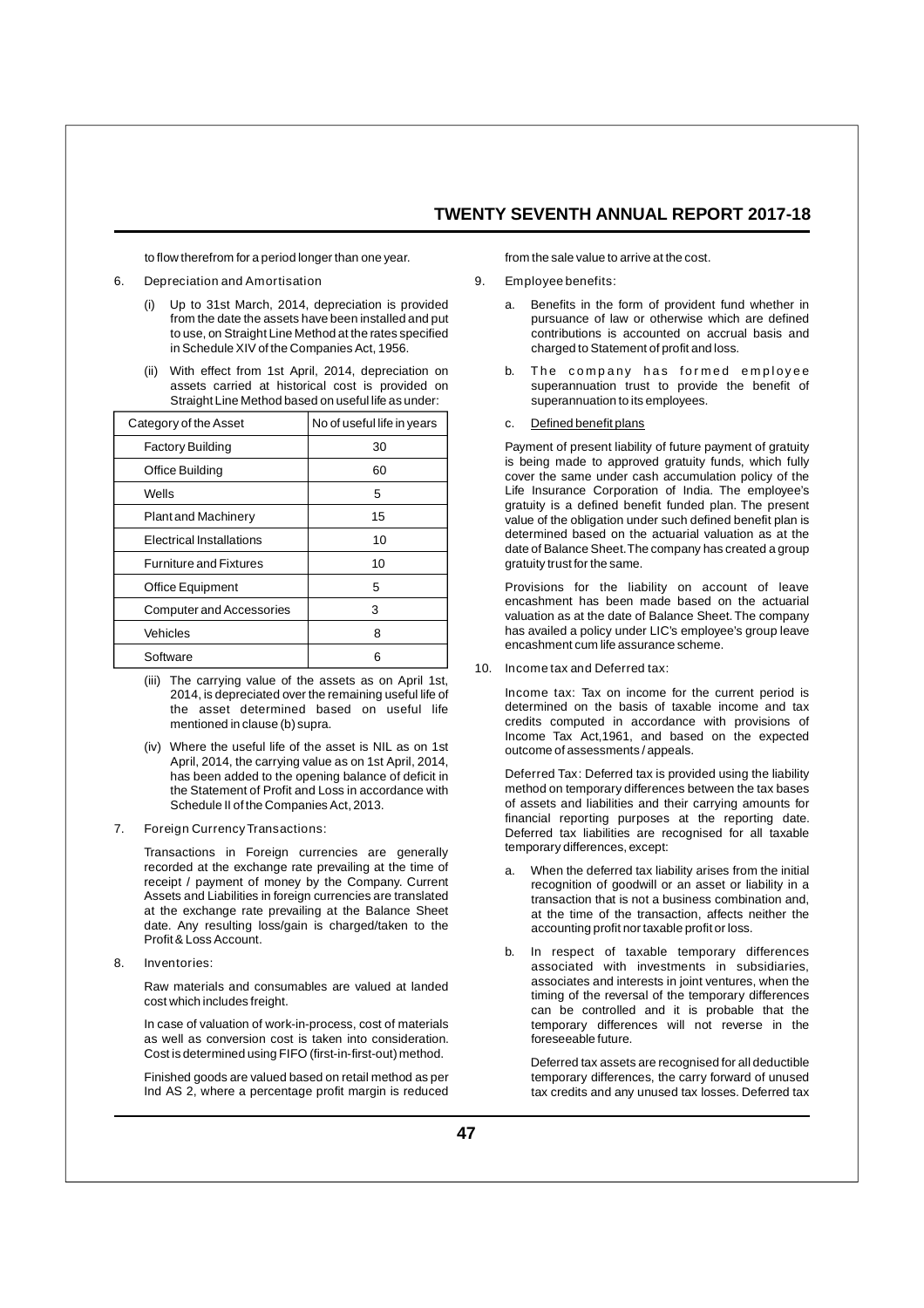**assets are recognised to the extent that it is probable that taxable profit will be available against which the deductible temporary differences, and the carry forward of unused tax credits and unused tax losses can be utilised, except:**

- **a. When the deferred tax asset relating to the deductible temporary difference arises from the initial recognition of an asset or liability in a transaction that is not a business combination and, at the time of the transaction, affects neither the accounting profit nor taxable profit or loss.**
- **b. In respect of deductible temporary differences associated with investments in subsidiaries, associates and interests in joint ventures, deferred tax assets are recognised only to the extent that it is probable that the temporary differences will reverse in the foreseeable future and taxable profit will be available against which the temporary differences can be utilized.**

 **The carrying amount of deferred tax assets is reviewed at each reporting date and reduced to the extent that it is no longer probable that sufficient taxable profit will be available to allow all or part of the deferred tax asset to be utilised. Unrecognised deferred tax assets are reassessed at each reporting date and are recognised to the extent that it has become probable that future taxable profits will allow the deferred tax asset to be recovered.**

 **Deferred tax assets and liabilities are measured at the tax rates that are expected to apply in the year when the asset is realised or the liability is settled, based on tax rates (and tax laws) that have been enacted or substantively enacted at the reporting date.**

#### **11. Borrowing costs:**

 **Interest on borrowings is recognised in the Statement of profit and loss, except interest incurred on borrowings, specifically raised for projects that is capitalised to the cost of the assets until such time as the asset is ready to put to use for its intended purpose, except where installation is extended beyond reasonable/normal time lines.**

#### **12. Provisions, Contingent Liabilities, Contingent Assets and Capital Commitments:**

 **Provisions are recognized for liabilities that can be measured only by using a substantial degree of estimation, if**

**a. The company has a present obligation as a result of a past event,**

- **b. A probable outflow of resources is expected to settle the obligation; and**
- **c. The amount of obligation can be reliably estimated.**

**Contingent liability is disclosed in case of**

- **d. Present obligation arising from past events, when it is not probable that an outflow of resources will be required to settle the obligation,**
- **e. Present obligation when no reliable estimate is possible; and**
- **f. A possible obligation arising from past events where the probability of outflow of resources is not remote.**

 **Contingent assets are not reconized.**

 **Provisions, Contingent Liabilities and Contingent Assets are reviewed at each Balance Sheet date.**

#### **Capital Commitments:**

**g. Capital Commitments: Estimated amount of contracts to be executed on capital account not provided for Rs. NIL (Previous year NIL).**

#### **13. Earnings per share**

 **The earnings considered in ascertaining the Company's earnings per share comprise of the net profit after tax for the year. The number of shares used in computing basic earnings per share is the weighted average number of shares outstanding during the year. The number of shares used in computing diluted earnings per share comprises the weighted average shares considered for deriving basic earnings per share, and also the weighted average number of shares, which would have been issued on conversion of dilutive potential equity shares, if any.**

#### **14. Impairment of assets**

 **An Asset is treated as impaired when the carrying cost of the assets exceeds its recoverable value. An impairment loss is charged to the statement of profit and loss in the year in which an asset is identified as impaired. The impairment loss recognized in prior accounting period is reversed if there has been a change in the estimate of recoverable amount.**

#### **15. Cash flow statement:**

 **Cash flow statement has been prepared under the indirect method as set out in the Indian Accounting Standard 7 : "Statement of Cash Flows" as specified in Section 133 of the Companies Act, 2013 read with Rule 7 of Companies (Accounts) Rules, 2014.**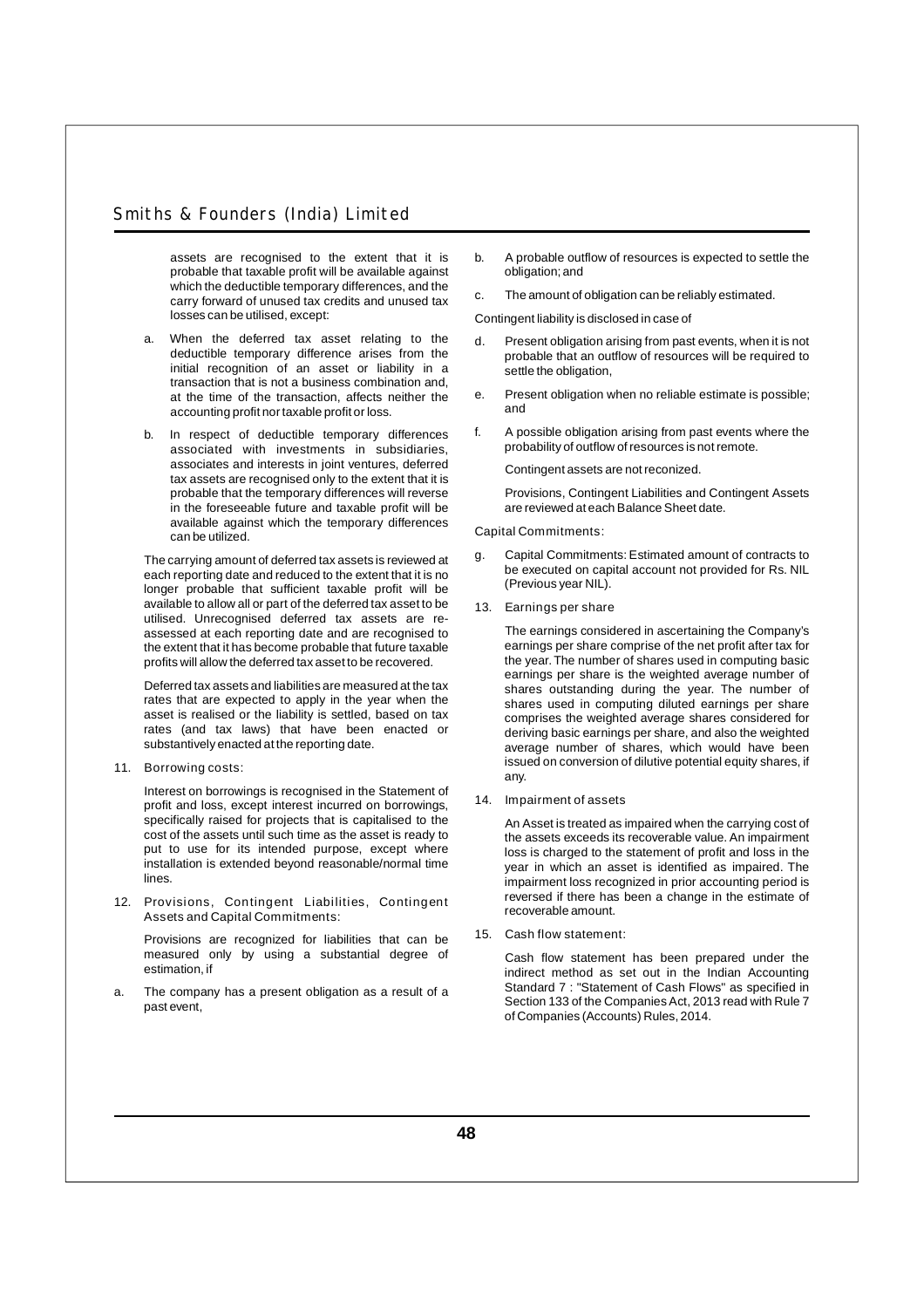| Life                            |                                      | <b>GROSS BLOCK</b>     |                  |                                | <b>DEPRECIATION</b>                                                       |                         |                  | <b>NET BLOCK</b>               |                                               |                     |                                          |
|---------------------------------|--------------------------------------|------------------------|------------------|--------------------------------|---------------------------------------------------------------------------|-------------------------|------------------|--------------------------------|-----------------------------------------------|---------------------|------------------------------------------|
| <b>Description</b>              | Span of<br><b>Assets</b><br>in Years | As at<br>01.04.2017    | <b>Additions</b> | Deletions/<br><b>Transfers</b> | As at<br>31.03.2018                                                       | As at<br>01.04.2017     | <b>Additions</b> | Deletions/<br><b>Transfers</b> | As at<br>31.03.2018                           | As at<br>31.03.2018 | As at<br>01.04.2017                      |
| <b>Tangible Assets</b><br>a)    |                                      |                        |                  |                                |                                                                           |                         |                  |                                |                                               |                     |                                          |
| <b>Factory Building</b>         | 30                                   | 82,48,833              | 2,60,124         |                                | 85,08,957                                                                 | 52, 17, 403             | 3,50,882         | ٠                              | 55,68,285                                     | 29,40,672           | 30,31,430                                |
| <b>Office Building</b>          | 60                                   | 1,51,83,684            |                  |                                | 1,51,83,684                                                               | 5,75,979                | 2,40,408         | ٠                              |                                               |                     | 8, 16, 387 1, 43, 67, 297 1, 46, 07, 705 |
| <b>Wells</b>                    | 5                                    | 71,086                 | 62,265           |                                | 1,33,351                                                                  | 67,532                  | 162              |                                | 67.694                                        | 65.657              | 3,554                                    |
| Land                            | $\blacksquare$                       | 2,81,94,000            |                  |                                | 2,81,94,000                                                               |                         |                  | ٠                              |                                               |                     | - 2,81,94,000 2,81,94,000                |
| <b>Plant and Machinery</b>      | 15                                   | 4,64,55,292 1 9,67,710 |                  |                                |                                                                           | 4,84,23,002 3,85,03,136 | 8,60,148         |                                | - 3,93,63,284                                 | 90,59,718           | 79,52,156                                |
| <b>Electrical Installations</b> | 10                                   | 26, 19, 139            | 24,882           | 4,200                          | 26,39,821                                                                 | 13,39,506               | 3,25,056         | 480                            | 16,64,082                                     | 9,75,739            | 12,79,633                                |
| <b>Furniture and Fidures</b>    | 10                                   | 13,66,170              | 26,994           |                                | 13,93,164                                                                 | 3,66,887                | 1,42,698         |                                | 5,09,585                                      | 8,83,579            | 9,99,283                                 |
| <b>Office Equipment</b>         | 5                                    | 16,75,638              | 4,32,620         |                                | 21,08,259                                                                 | 7,33,698                | 2,45,258         | ٠                              | 9,78,956                                      | 11,29,303           | 9,41,941                                 |
| <b>Computer and Accessories</b> | 3                                    | 1,28,231               | 97,220           |                                | 2,25,451                                                                  | 17,494                  | 52,001           | ٠                              | 69,495                                        | 1,55,955            | 1,10,736                                 |
| <b>Vehicles</b>                 | 8                                    | 27,96,654              |                  |                                | 27,96,654                                                                 | 15,23,820               | 3,86,692         | ٠                              | 19,10,512                                     | 8,86,142            | 12,72,834                                |
| <b>Total</b>                    |                                      | 10,67,38,726 28,71,815 |                  | 4,200                          | 10,96,06,342 4,83,45,455                                                  |                         | 26,03,305        | 480                            |                                               |                     | 5,09,48,280 5,86,58,062 5,83,93,272      |
| <b>Previous Year</b>            |                                      |                        |                  |                                | 12, 16, 25, 173 39, 39, 086 1, 88, 25, 532 10, 67, 38, 726 4, 88, 10, 188 |                         | 24,06,138        |                                | 28,70,872 4,83,45,455 5,83,93,272 7,28,14,985 |                     |                                          |

#### **Note 3 : Property, Plant and Equipment**

**(i) The recoverable amount of all assets exceeds the carrying amount, as at 31st March, 2018 hence the Company has not recognized any impairment losses as required by Ind AS 36 as at that date.**

**(ii) The Depreciation is charged on Straight Line basis over the useful life of the assets as per Schedule II of the Companies Act, 2013.**

# **Note 4 : Other Intangible Assets Amount in Rs. Amount in Rs. Amount in Rs.**

| Life                     |                                      |                     | <b>GROSS BLOCK</b> |                                       |                     | <b>DEPRECIATION</b> |                  |                                | <b>NET BLOCK</b> |                                |                     |
|--------------------------|--------------------------------------|---------------------|--------------------|---------------------------------------|---------------------|---------------------|------------------|--------------------------------|------------------|--------------------------------|---------------------|
| <b>Description</b>       | Span of<br><b>Assets</b><br>in Years | As at<br>01.04.2017 | <b>Additions</b>   | <b>Deletions/</b><br><b>Transfers</b> | As at<br>31.03.2018 | As at<br>01.04.2017 | <b>Additions</b> | Deletions/<br><b>Transfers</b> | As at            | As at<br>31.03.2018 31.03.2018 | As at<br>01.04.2017 |
| <b>Computer Software</b> | 6                                    | 2,60,850            |                    |                                       | 2.60,850            | 1,80,477            | 32,319           |                                | 2.12.796         | 48.054                         | 80.373              |
| <b>Total</b>             |                                      | 2,60,850            |                    |                                       | 2,60,850            | 1,80,477            | 32,319           |                                | 2.12.796         | 48.054                         | 80.373              |
| <b>Previous Year</b>     |                                      | 2,60,850            |                    |                                       | 2,60,850            | 1,46,487            | 33,989           |                                | 1,80,477         | 80,373                         | 1,14,363            |

**(i) The recoverable amount of all computer software exceeds the carrying amount, as at 31st March, 2018 hence the Company has not recognized any impairment losses as required by Ind AS 36 as at that date.**

#### **Note 5: Other non-current assets Amount in Rs.**

| 31-Mar-18 | 31-Mar-17 |
|-----------|-----------|
|           |           |
|           |           |
| 17,43,981 | 14,51,884 |
| 15.869    | 4,700     |
| 17,59,850 | 14,56,584 |
|           |           |

#### **Amount in Rs.**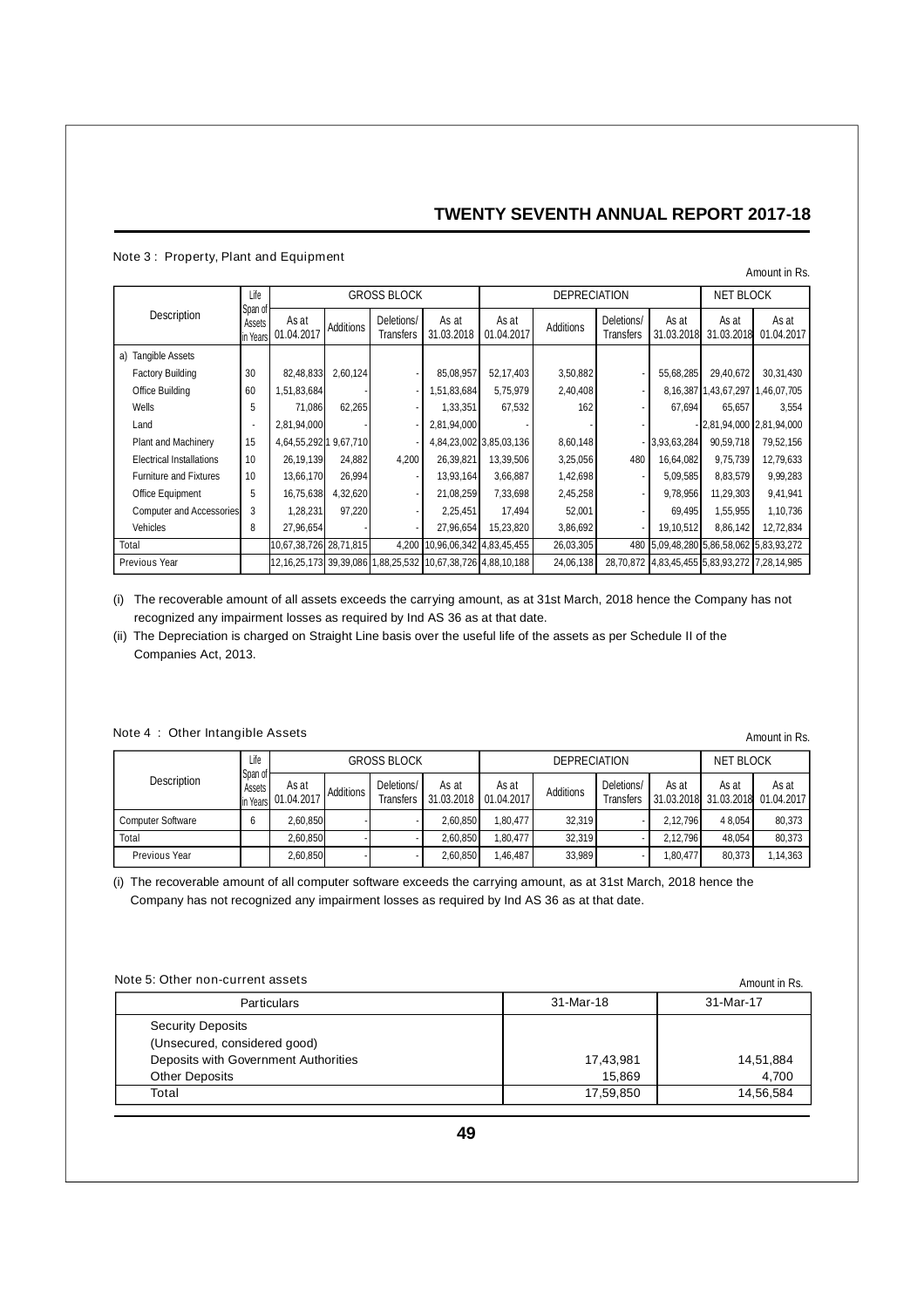| Note 6: Inventories                            |             | <b>Amount in Rs.</b> |
|------------------------------------------------|-------------|----------------------|
| <b>Particulars</b>                             | 31-Mar-18   | 31-Mar-17            |
| Raw material                                   | 47,31,241   | 23,61,415            |
| (Valued at landed cost which includes freight) |             |                      |
| Consumables                                    | 41,91,199   | 16,25,053            |
| (Valued at landed cost which includes freight) |             |                      |
| Work-in-Progress                               | 79,60,284   | 46,60,996            |
| (Valued at cost of material & conversion cost) |             |                      |
| <b>Finished Goods</b>                          | 27,56,530   | 15,60,816            |
| (Valued at retail method as per Ind AS 2)      |             |                      |
| <b>Total</b>                                   | 1,96,39,254 | 1,02,08,280          |

## **Note 7: Trade Receivables**

| Note 7: Trade Receivables    |           | <b>Amount in Rs.</b> |
|------------------------------|-----------|----------------------|
| <b>Particulars</b>           | 31-Mar-18 | 31-Mar-17            |
| (Unsecured, considered good) |           |                      |
| Trade receivables            | 99.12.731 | 1.13.78.376          |
| Total                        | 99,12,731 | 1,13,78,376          |

#### **Note 8: Cash and cash equivalents**

| Note 8: Cash and cash equivalents |           | Amount in Rs. |
|-----------------------------------|-----------|---------------|
| <b>Particulars</b>                | 31-Mar-18 | 31-Mar-17     |
| <b>Balances with Banks</b>        |           |               |
| <b>Current Accounts</b>           | 12,98,328 | 33,70,406     |
| Cash on hand                      | 15.408    | 9,082         |
| Total                             | 13,13,736 | 33,79,488     |

### **Note 9: Other Current Assets**

| Note 9: Other Current Assets                      | <b>Amount in Rs.</b> |           |
|---------------------------------------------------|----------------------|-----------|
| <b>Particulars</b>                                | 31-Mar-18            | 31-Mar-17 |
| Advances to creditors other than capital advances | 5,96,105             | 1,40,867  |
| <b>Prepaid Expenses</b>                           | 2,71,640             | 92.723    |
| TDS and Advance Tax                               | 575                  | 1,89,030  |
| Amounts with government authorities               | 1,70,796             | 2,06,290  |
| <b>Earnest Money Deposit</b>                      | 1,18,000             |           |
| <b>Retention Money Receivable</b>                 | 16,349               |           |
| Total                                             | 11,73,465            | 6,28,910  |

## **Note 10: Equity Share Capital**

| <b>Particulars</b>                                                                                      | 31-Mar-18    | 31-Mar-17    |
|---------------------------------------------------------------------------------------------------------|--------------|--------------|
| <b>Authorized Share Capital</b><br>(10,25,00,000 Equity Shares of Re.1/- each)                          | 10,25,00,000 | 10,25,00,000 |
| Issued, Subscribed & Paid Up Share Capital<br>(10,19,96,525 Equity Shares of Re.1/- each fully paid up) | 10,19,96,525 | 10,19,96,525 |
| Total                                                                                                   | 10,19,96,525 | 10,19,96,525 |

**Amount in Rs.**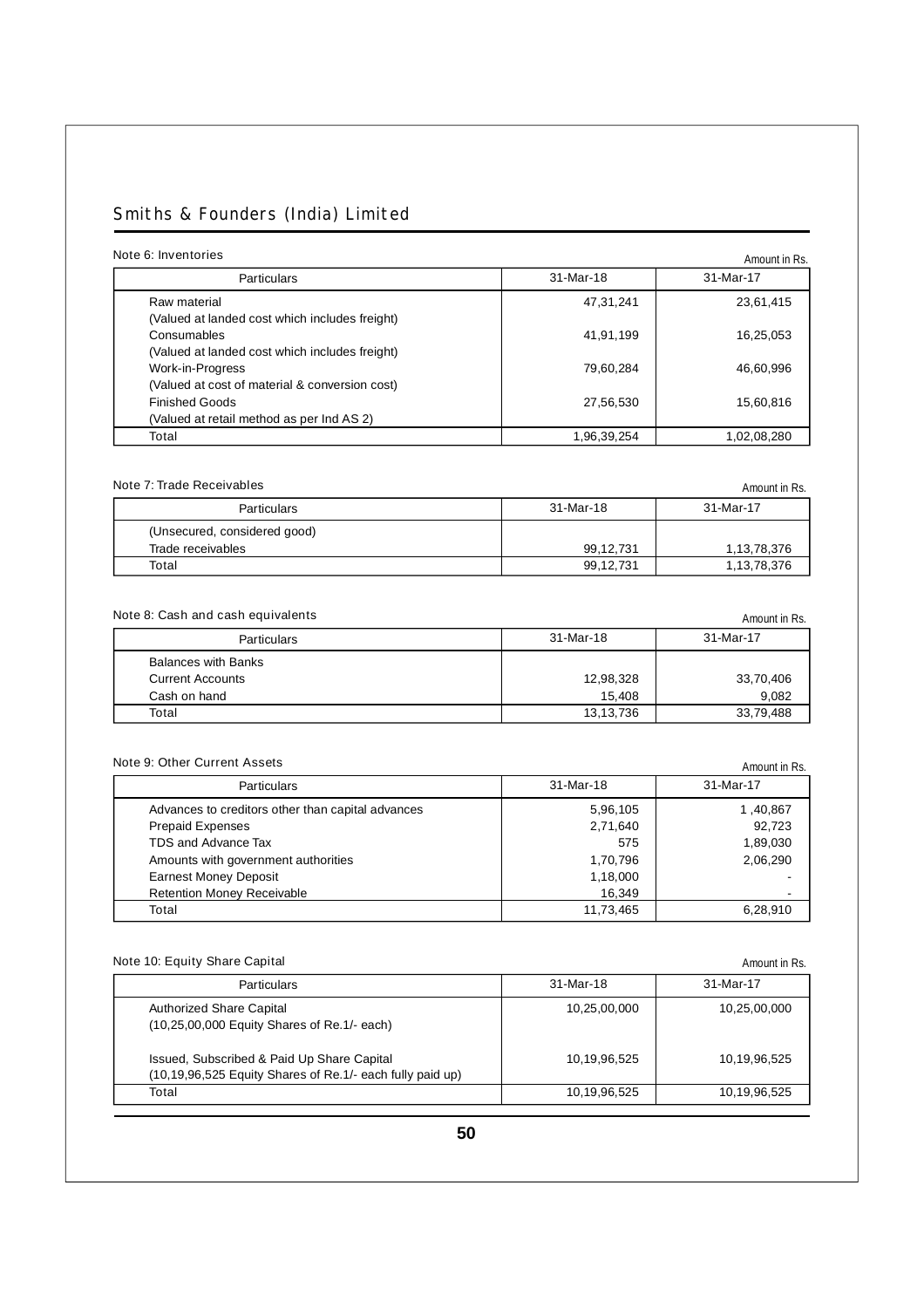| Shares outstanding at beginning & end of the reporting period<br>(a)             | <b>Amount in Rs.</b> |              |
|----------------------------------------------------------------------------------|----------------------|--------------|
| <b>Particulars</b>                                                               | 31-Mar-18            | 31-Mar-17    |
| Shares outstanding at the beginning of the year<br>Shares Issued during the year | 10,19,96,525<br>-    | 10,19,96,525 |
| Capital Reduction during the year                                                |                      |              |
| Shares outstanding at the end of the year                                        | 10,19,96,525         | 10,19,96,525 |

**(b) The Company has only one class of shares ("Equity Shares"), having a face value of Re. 1 each. (c) Shares in company held by each shareholders holding > 5% shares specifying number of shares held Amount in Rs.**

| <b>Particulars</b>    | 31-Mar-18   | 31-Mar-17   |
|-----------------------|-------------|-------------|
| <b>Suresh Shastry</b> | 2,80,90,175 | 2,88,00,000 |
| Supriya Shastry       | 1,86,32,125 | 1,86,82,125 |
| Satish Shastry        | 1,70,24,000 | 1,70,24,000 |
| Sachin Shastry        | 1,25,85,125 | 1,25,85,125 |
| <b>Umesh Shastry</b>  | 71,95,700   | 63,18,150   |
| Hema Satish           | 53,70,875   | 54,95,875   |
| <b>Total</b>          | 8,88,98,000 | 8,89,05,275 |

**(d) The Company has not alloted any fully paid up shares either by way of bonus shares or pursuant to contract(s), without payment being received in cash, during the period of five years immediately preceding the balance sheet date.**

**(e) No shares are reserved for issue under options or contracts/commitments for the sale of shares/disinvestment.**

**(f) There are no calls unpaid by directors or officers of the company.**

#### **Statement of changes in equity for the year ended 31st March, 2017**

### **A. Equity Share Capital**

| Balance at the beginning of the | Changes in equity share capital | Balance at the end of the |
|---------------------------------|---------------------------------|---------------------------|
| reporting period                | during the period               | reporting period          |
| 10,19,96,525.00                 |                                 | 10,19,96,525.00           |

| <b>B. Other Equity</b><br><b>Amount in Rs.</b>                |                                                              |                                                                                           |                |                                                |                           |                                    |                                                                                     |                                                                                        |                                                                        |                                      |                                                                                                                         |                                                                                 |                                                                 |                  |
|---------------------------------------------------------------|--------------------------------------------------------------|-------------------------------------------------------------------------------------------|----------------|------------------------------------------------|---------------------------|------------------------------------|-------------------------------------------------------------------------------------|----------------------------------------------------------------------------------------|------------------------------------------------------------------------|--------------------------------------|-------------------------------------------------------------------------------------------------------------------------|---------------------------------------------------------------------------------|-----------------------------------------------------------------|------------------|
|                                                               | <b>Share</b><br>application<br>money<br>pendina<br>allotment | <b>Equity</b><br>compo-<br>nent of<br>compound Reserve<br>financial<br><b>instruments</b> | <b>Capital</b> | <b>Securities</b><br>Premium<br><b>Reserve</b> | General<br><b>Reserve</b> | <b>Retained</b><br><b>Earnings</b> | Debt<br>instru-<br>ments<br>through<br>Other<br>Compre-<br>hensive<br><b>Income</b> | Equity<br><b>Instruments</b><br>through<br>Othă<br>Compre-<br>hensive<br><b>Income</b> | <b>Effective</b><br>portion<br>of Cash<br><b>Flow</b><br><b>Hedges</b> | <b>Revaluation</b><br><b>Surplus</b> | <b>Exchange</b><br>diferences<br><b>Intrastating</b><br>the financial<br><b>statements</b><br>of a foreign<br>operation | <b>Other</b><br><b>items</b><br>of Other<br>Compre-<br>hensive<br><b>Income</b> | <b>Money</b><br>received<br>acainst<br>share<br><b>warrants</b> | <b>Total</b>     |
| <b>Balance at the beginning</b><br>of the reporting period    | ۰                                                            |                                                                                           |                |                                                |                           | 77,92,779 (7,73,88,210)            |                                                                                     |                                                                                        |                                                                        | 2,57,21,162                          |                                                                                                                         |                                                                                 |                                                                 | (4, 38, 74, 269) |
| <b>Changes in accounting</b><br>policy or prior period errors | ٠                                                            |                                                                                           |                |                                                |                           |                                    |                                                                                     |                                                                                        |                                                                        |                                      |                                                                                                                         |                                                                                 |                                                                 |                  |
| Restated balance at the begi-<br>ming of the reporting period |                                                              | ٠                                                                                         |                | ٠                                              | ٠                         |                                    | ٠                                                                                   |                                                                                        |                                                                        |                                      |                                                                                                                         |                                                                                 | ٠                                                               |                  |
| <b>Total Comprehensive</b><br>Income for the year             |                                                              | ٠                                                                                         |                | ٠                                              |                           |                                    |                                                                                     |                                                                                        |                                                                        |                                      |                                                                                                                         |                                                                                 |                                                                 |                  |
| <b>Dividends</b>                                              | ۰                                                            | ٠                                                                                         |                | ٠                                              |                           |                                    |                                                                                     |                                                                                        | ٠                                                                      |                                      |                                                                                                                         | ٠                                                                               |                                                                 |                  |
| <b>Tax on Dividend</b>                                        | ۰.                                                           | ٠                                                                                         |                | ٠                                              |                           |                                    |                                                                                     |                                                                                        |                                                                        |                                      |                                                                                                                         | ٠                                                                               |                                                                 |                  |
| <b>Transfer to retained</b><br>earnings                       | ٠                                                            | ٠                                                                                         |                | ٠                                              |                           |                                    |                                                                                     |                                                                                        |                                                                        |                                      |                                                                                                                         |                                                                                 |                                                                 |                  |
| Any other change                                              | ۰                                                            | ۰                                                                                         |                | ٠                                              |                           |                                    |                                                                                     |                                                                                        |                                                                        | (42, 44, 320)                        |                                                                                                                         | ٠                                                                               |                                                                 | (42, 44, 320)    |
| Profit for the year                                           | ٠                                                            | ٠                                                                                         |                | ٠                                              |                           | (23,08,430)                        |                                                                                     | ٠                                                                                      |                                                                        |                                      |                                                                                                                         | ٠                                                                               |                                                                 | (23,08,430)      |
| Balance at the end of the<br>reporting period                 | ۰                                                            | ٠                                                                                         |                | ٠                                              |                           | 77,92,779 (7,96,96,640)            |                                                                                     |                                                                                        | ٠                                                                      | 2, 14, 76, 842                       |                                                                                                                         |                                                                                 |                                                                 | (5,04,27,018)    |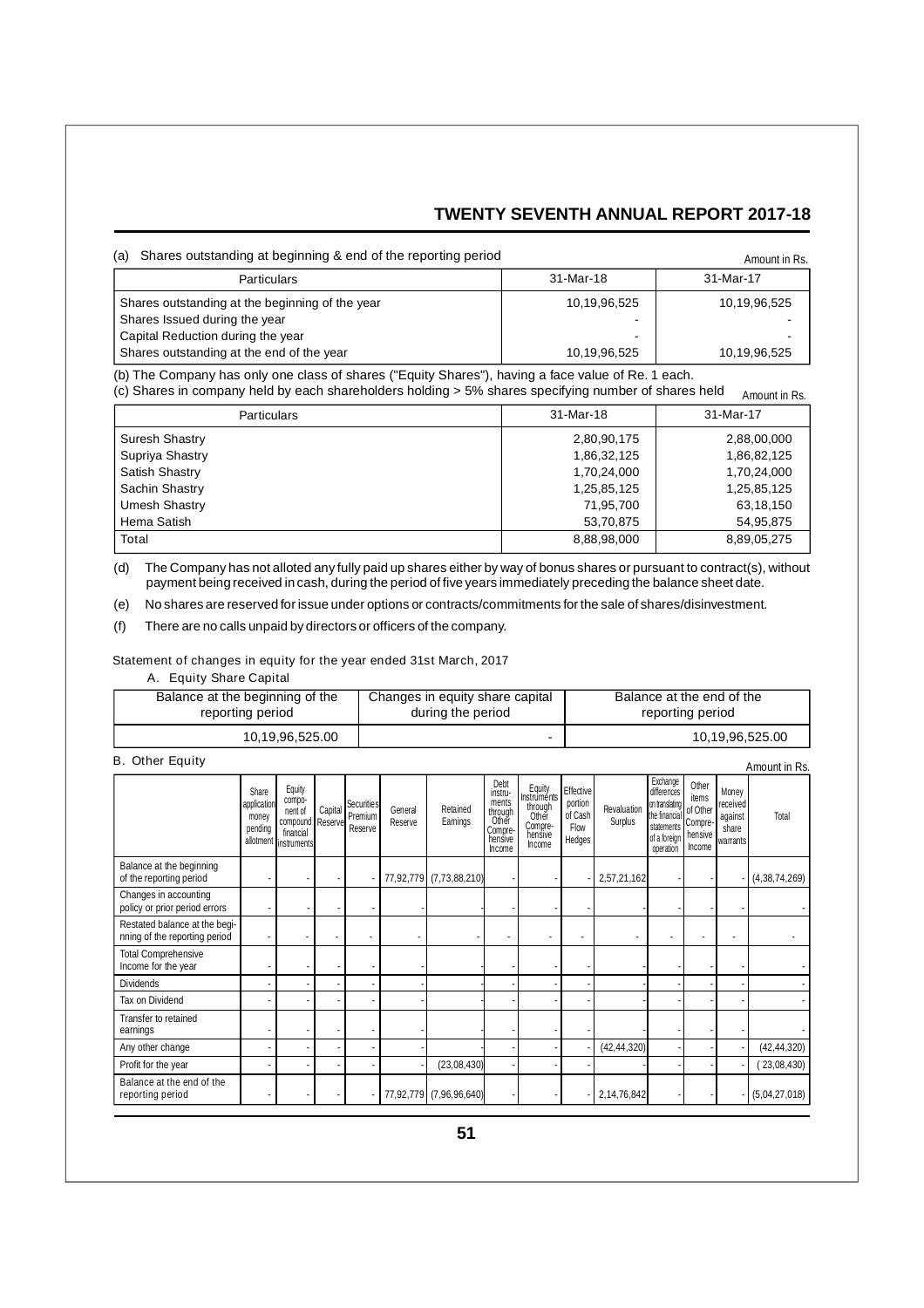#### **Note 11 : Statement of changes in equity for the year ended 31st March, 2018**

|  |  | A. Equity Share Capital |
|--|--|-------------------------|
|  |  |                         |

| Balance at the beginning of the<br>reporting period | Changes in equity share capital<br>during the period | Balance at the end of the<br>reporting period |
|-----------------------------------------------------|------------------------------------------------------|-----------------------------------------------|
| 1 0.19.96,525.00                                    | $\overline{\phantom{0}}$                             | 10,19,96,525.00                               |
|                                                     |                                                      |                                               |

| <b>B. Other Equity</b><br><b>Amount in Rs.</b>                |                                                              |                                                                                           |         |                                                       |                           |                                    |                                                                                            |                                                                                       |                                                                        |                                      |                                                                                                                           |                                                                                 |                                                          |                  |
|---------------------------------------------------------------|--------------------------------------------------------------|-------------------------------------------------------------------------------------------|---------|-------------------------------------------------------|---------------------------|------------------------------------|--------------------------------------------------------------------------------------------|---------------------------------------------------------------------------------------|------------------------------------------------------------------------|--------------------------------------|---------------------------------------------------------------------------------------------------------------------------|---------------------------------------------------------------------------------|----------------------------------------------------------|------------------|
|                                                               | <b>Share</b><br>application<br>money<br>pending<br>allotment | <b>Equity</b><br>compo-<br>nent of<br>compound Reserve<br>financial<br><b>instruments</b> | Capital | <b>Securities</b><br><b>Premium</b><br><b>Reserve</b> | General<br><b>Reserve</b> | <b>Retained</b><br><b>Earnings</b> | <b>Debt</b><br>instru-<br>ments<br>through<br>Othar<br>Compre-<br>hensive<br><b>Income</b> | Equity<br><b>Instruments</b><br>through<br>Othă<br>Compre-<br>hensive<br><b>hcome</b> | <b>Effective</b><br>portion<br>of Cash<br><b>Flow</b><br><b>Hedges</b> | <b>Revaluation</b><br><b>Surplus</b> | <b>Exchange</b><br>diferences<br><b>on translating</b><br>the financial<br><b>statements</b><br>of a foreign<br>operation | <b>Other</b><br><b>items</b><br>of Other<br>Compre-<br>hensive<br><b>Income</b> | <b>Money</b><br>received<br>against<br>share<br>warrants | <b>Total</b>     |
| <b>Balance at the beginning</b><br>of the reporting period    | -                                                            |                                                                                           |         |                                                       |                           | 77,92,779 (7,96,96,640)            |                                                                                            |                                                                                       |                                                                        | 2, 14, 76, 842                       |                                                                                                                           |                                                                                 | ۰                                                        | (5,04,27,018)    |
| <b>Changes in accounting policy</b><br>or prior period errors |                                                              |                                                                                           |         |                                                       |                           |                                    |                                                                                            |                                                                                       |                                                                        |                                      |                                                                                                                           |                                                                                 |                                                          |                  |
| Restated balance at the begi-<br>ming of the reporting period |                                                              |                                                                                           |         |                                                       |                           |                                    |                                                                                            |                                                                                       |                                                                        |                                      |                                                                                                                           |                                                                                 |                                                          |                  |
| <b>Total Comprehensive</b><br>Income for the year             | ٠                                                            |                                                                                           |         |                                                       |                           |                                    |                                                                                            |                                                                                       |                                                                        |                                      |                                                                                                                           |                                                                                 |                                                          |                  |
| <b>Dividends</b>                                              | ٠                                                            |                                                                                           |         |                                                       |                           |                                    |                                                                                            |                                                                                       |                                                                        |                                      |                                                                                                                           |                                                                                 |                                                          |                  |
| <b>Tax on Dividend</b>                                        | -                                                            |                                                                                           | -       |                                                       |                           |                                    |                                                                                            |                                                                                       |                                                                        |                                      |                                                                                                                           |                                                                                 | -                                                        |                  |
| <b>Transfer to retained</b><br>earnings                       | ٠                                                            |                                                                                           |         |                                                       |                           |                                    |                                                                                            |                                                                                       |                                                                        |                                      |                                                                                                                           |                                                                                 |                                                          |                  |
| Any other change                                              | ٠                                                            |                                                                                           |         |                                                       |                           |                                    |                                                                                            |                                                                                       |                                                                        |                                      |                                                                                                                           |                                                                                 |                                                          |                  |
| Profit for the year                                           | ٠                                                            |                                                                                           |         |                                                       |                           | (8, 19, 426)                       |                                                                                            |                                                                                       |                                                                        |                                      |                                                                                                                           |                                                                                 | ٠                                                        | (8, 19, 426)     |
| <b>Balance at the end of the</b><br>reporting period          |                                                              |                                                                                           |         |                                                       |                           | 77,92,779 (8,05,16,065)            |                                                                                            |                                                                                       |                                                                        | 2, 14, 76, 842                       |                                                                                                                           |                                                                                 | ٠                                                        | (5, 12, 46, 444) |

## **Note 12: Non-current borrowings <b>Amount in Rs.** Amount in Rs.

## **Particulars 31-Mar-18 31-Mar-17 Term loans from Banks** (i) ICICI bank - Term Loan 1 **54,82,089** 68,61,182  **(Loan for Acquisition of Building at Brigade Rubix, Bangalore secured by way of Mortgage of title deeds, 9.10% interest, balance repayable in 52 Months.) (i) ICICI bank - Term Loan 2 (Top-up Loan, secured by way of Mortgage of Brigade Rubix building, 9.10% interest, balance repayable in 117 Months.)**  $\qquad$  **84,38,086 | (ii) Deposits from Total 1,39,20,175 68,61,182**

### **Note 13: Non-current provisions Amount in Research 20: Note 13: Non-current provisions**

|                                 |           | .         |  |  |
|---------------------------------|-----------|-----------|--|--|
| Particulars                     | 31-Mar-18 | 31-Mar-17 |  |  |
| Provision for employee benefits |           |           |  |  |
| Provision for Superannuation    | 48,96,000 | 42,72,000 |  |  |
| <b>Gratuity Payable</b>         | 3,70,442  |           |  |  |
| <b>Compensated Absences</b>     | 4.41.102  | 5,66,350  |  |  |
| Total                           | 57,07,545 | 48,38,350 |  |  |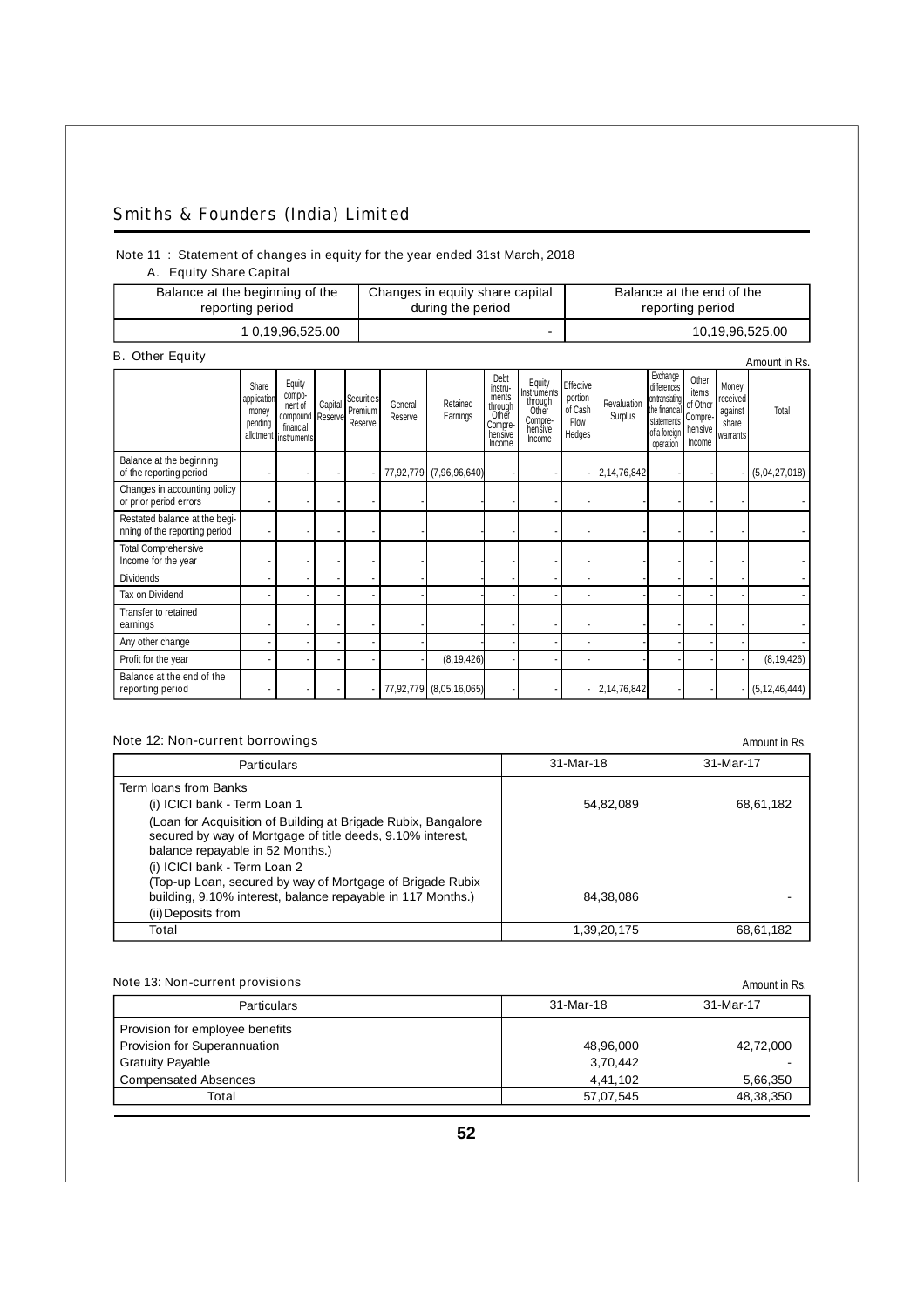| <b>Note 14: Current Borrowings</b>                          |                          | <b>Amount in Rs.</b> |  |  |  |
|-------------------------------------------------------------|--------------------------|----------------------|--|--|--|
| Particulars                                                 | 31-Mar-18                | 31-Mar-17            |  |  |  |
| Loans repayable on demand                                   |                          |                      |  |  |  |
| From Karnataka Bank Ltd                                     |                          |                      |  |  |  |
| Secured Bank overdraft                                      | 60,78,184                |                      |  |  |  |
| (Secured by way of Directors' fixed deposits with the bank) |                          |                      |  |  |  |
| <b>From Directors</b>                                       |                          |                      |  |  |  |
| Unsecured                                                   |                          |                      |  |  |  |
| Smt. Supriya Shastry                                        |                          | 23,00,000            |  |  |  |
| Sri. Satish Shastry                                         |                          | 35,00,000            |  |  |  |
| Sri. Umesh Shastry                                          |                          | 20,00,000            |  |  |  |
| Sri, Suresh Shastry                                         | $\overline{\phantom{a}}$ | 68,00,000            |  |  |  |
| Total                                                       | 60,78,184                | 1,46,00,000          |  |  |  |

### **Note 15 : Trade Payables**

| Note 15 : Trade Payables            |                          | <b>Amount in Rs.</b> |
|-------------------------------------|--------------------------|----------------------|
| <b>Particulars</b>                  | 31-Mar-18                | 31-Mar-17            |
| Dues to                             |                          |                      |
| Micro, Small and Medium Enterprises | $\overline{\phantom{0}}$ |                      |
| Others                              | 78,93,356                | 26,79,552            |
| Total                               | 78,93,356                | 26,79,552            |

**Note : Balances of trade payables and classification of MSME are subject to confirmation by the concerned parties.**

## **Note 16 : Other current financial liabilities Amount in Rs. Amount in Rs. Amount in Rs.**

| <b>Particulars</b>                   | 31-Mar-18 | 31-Mar-17 |
|--------------------------------------|-----------|-----------|
| Current maturities of long-term debt | 19,56,050 | 11.28.428 |
| Interest accrued on ICICI Loans      | 99.719    | 58.118    |
| Total                                | 20,55,769 | 11,86,546 |

### **Note 17 : Other Current Liabilities Amount in Rs. Amount in Rs. Amount in Rs.**

| <b>Particulars</b>               | 31-Mar-18 | 31-Mar-17 |
|----------------------------------|-----------|-----------|
| Advances received from Customers | 9,58,105  | 5,954     |
| <b>Statutory Dues Payable</b>    | 10,80,917 | 7,11,388  |
| Directors Remuneration payable   | 3,74,300  | 3,70,798  |
| <b>Other Payables</b>            |           |           |
| Ex-gratia payable                | 20,988    | 16,907    |
| <b>LIC Contribution payable</b>  | 36,836    | 36,873    |
| Other outstanding Liabilities    | 48,518    | 21.624    |
| Gratuity payable                 | 4,57,460  | 1,05,333  |
| <b>Compensated Absences</b>      | 4,97,000  |           |
| Power Charges Payable            | 8,76,179  | 8,38,743  |
| Salaries and Bonus Payable       | 15,26,998 | 15,51,541 |
| Security Deposit from customer   | 5,00,000  |           |
| <b>Total</b>                     | 63,77,300 | 36,59,160 |

### **Note 18 : Current Provisions Amount in Rs.**

| <b>Particulars</b>                                    | 31-Mar-18 | 31-Mar-17 |
|-------------------------------------------------------|-----------|-----------|
| Provision for Excise Duty on Closing Stock - 1,30,987 |           |           |
| Total                                                 |           | 1,30,987  |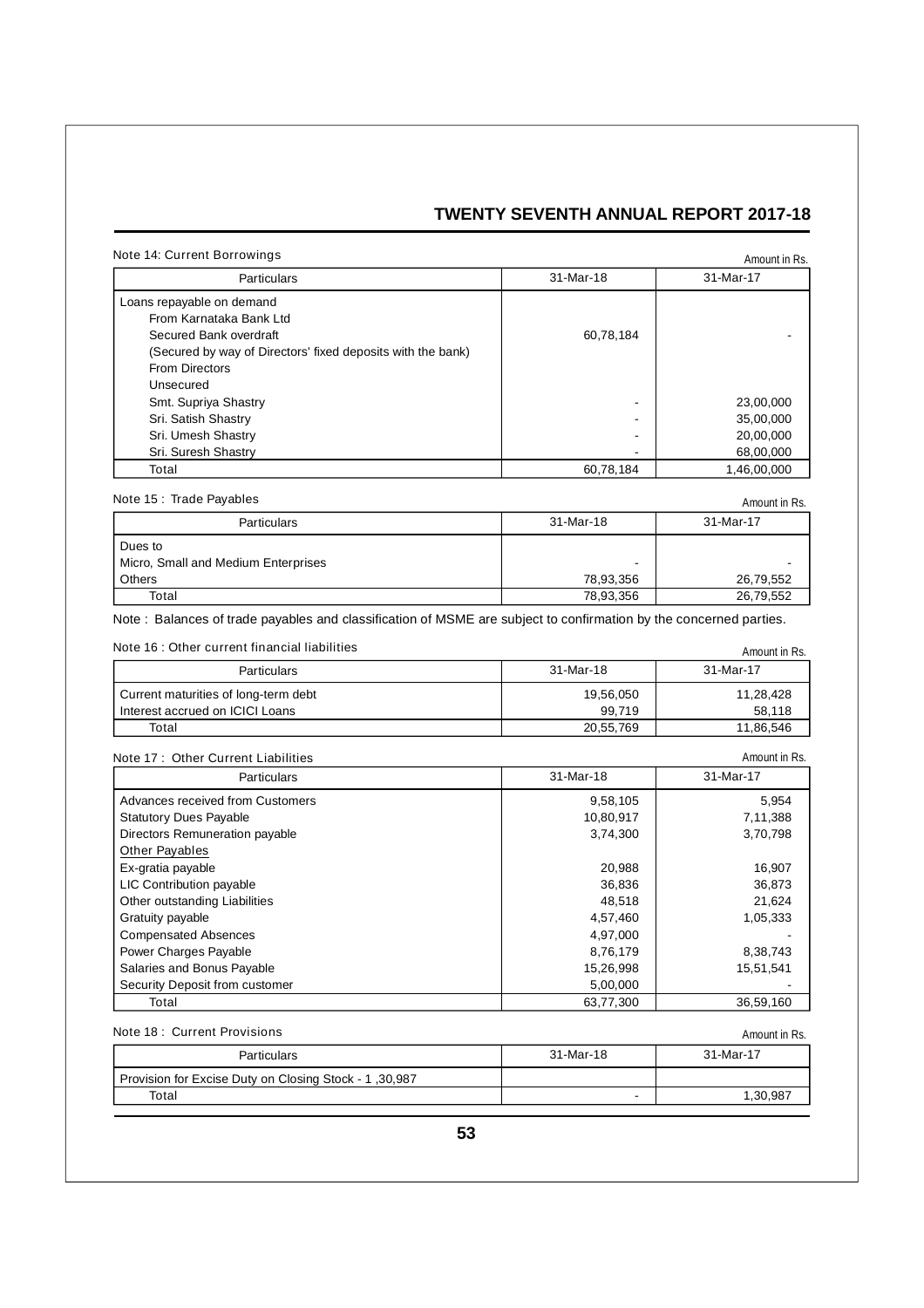## **Note 19: Revenue from operations Amount in Rs.**

|                          |             | .           |
|--------------------------|-------------|-------------|
| <b>Particulars</b>       | 31-Mar-18   | 31-Mar-17   |
| Sales of Products        | 8,85,03,532 | 8,15,10,044 |
| Less: Sales Returns      | 1,60,997    | 79,852      |
|                          | 8,83,42,535 | 8,14,30,192 |
| Sale of Services         |             |             |
| Labour Charges           | 83,000      | 3,42,531    |
|                          | 83,000      | 3,42,531    |
| Other operating revenues |             |             |
| Sale of scrap            | 20,36,215   | 25,60,555   |
|                          | 20,36,215   | 25,60,555   |
| Total                    | 9,04,61,750 | 8,43,33,278 |
|                          |             |             |

## **19.1 - Sale by class of goods and services Amount in Rs. Amount in Rs. Amount in Rs.**

| <b>Particulars</b>         | 31-Mar-18   | 31-Mar-17   |
|----------------------------|-------------|-------------|
| Sale of products           |             |             |
| Steel forgings             | 7,99,86,786 | 7,28,20,494 |
| Steel scrap                | 20,36,215   | 25,60,554   |
| Cast iron castings         | 16,34,181   | 3,35,405    |
| <b>Cylinder liners</b>     | 67,21,568   | 82,74,294   |
|                            | 9,03,78,750 | 8,39,90,747 |
| Sale of services           |             |             |
| Labour/development charges | 83,000      | 3,42,531    |
|                            | 83,000      | 3,42,531    |

## **Note 20 : Other Income Amount in Rs. Amount in Rs. Amount in Rs. Amount in Rs.**

|                         |                          | .         |
|-------------------------|--------------------------|-----------|
| <b>Particulars</b>      | 31-Mar-18                | 31-Mar-17 |
| Interest Income         | 96,402                   | 1,27,024  |
| Duty Drawback           | -                        | 27,852    |
| Profit on sale of Asset | -                        | 66,83,534 |
| Other Income            | 5,110                    | 1,18,250  |
| Credits Written back    | $\overline{\phantom{a}}$ | 2,749     |
| Total                   | 1,01,512                 | 69,59,409 |

## **Note 21: Cost of materials and consumables Amount in Rs.** Amount in Rs.

| Particulars          | 31-Mar-18   | 31-Mar-17   |
|----------------------|-------------|-------------|
| Raw-Material         |             |             |
| <b>Opening Stock</b> | 23,61,415   | 32, 34, 784 |
| Add: Purchases       | 3,66,21,930 | 2,87,83,677 |
| Less: Closing Stock  | 47,31,241   | 23,61,415   |
|                      | 3,42,52,104 | 2,96,57,045 |
| <b>Consumables</b>   |             |             |
| <b>Opening Stock</b> | 16,25,053   | 18,06,002   |
| Add: Purchases       | 36,50,346   | 31,44,321   |
| Less: Closing Stock  | 41,91,199   | 16,25,053   |
|                      | 10,84,200   | 33,25,270   |
| Total                | 3,53,36,304 | 3,29,82,315 |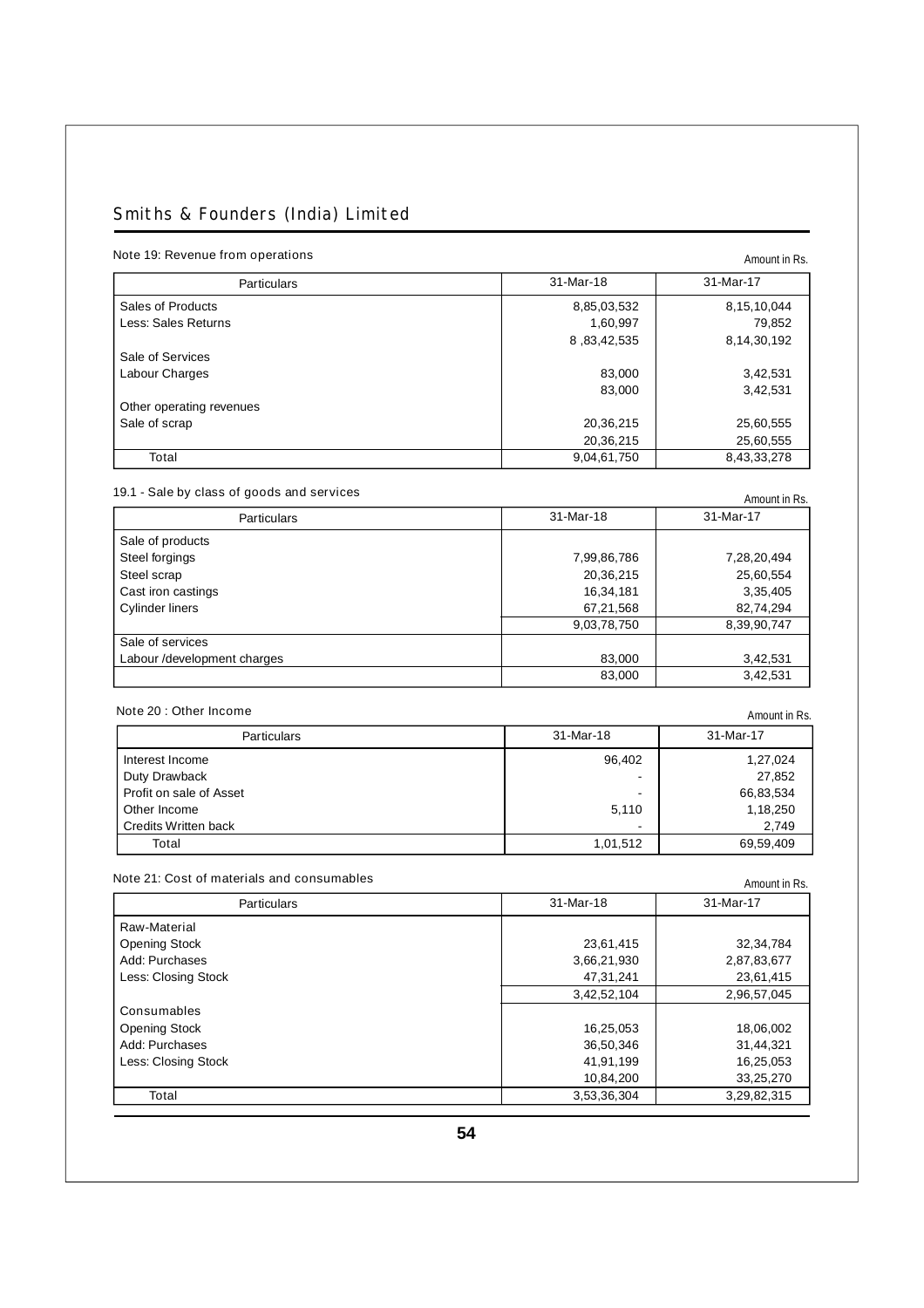| Particulars                            | 31-Mar-18     | 31-Mar-17            |
|----------------------------------------|---------------|----------------------|
|                                        |               |                      |
| <b>Work-in Progress</b>                |               |                      |
| <b>Opening Stock</b>                   | 46,60,996     | 41,26,941            |
| Less: Closing Stock                    | 79,60,284     | 46,60,996            |
|                                        | (32, 99, 288) | (5, 34, 055)         |
| <b>Finished Goods</b>                  |               |                      |
| <b>Opening Stock</b>                   | 15,60,816     | 6,11,958             |
| Less: Closing Stock                    | 27,56,530     | 15,60,816            |
| <b>Total</b>                           | (11, 95, 714) | (9, 48, 858)         |
|                                        | (44, 95, 002) | (14, 82, 913)        |
| Raw Materials under Broad Heads        |               | <b>Amount in Rs.</b> |
| <b>Particulars</b>                     | 31-Mar-18     | 31-Mar-17            |
| <b>Consumption of Steel</b>            | 3,42,52,104   | 2,96,57,045          |
| <b>Total</b>                           | 3,42,52,104   | 2,96,57,045          |
| Work-in-Progress under Broad Heads     |               |                      |
| Semi finished Castings & Liners        | 12,23,204     | 1,30,165             |
| Semi finished Forgings                 | 67,37,080     | 45,30,831            |
| <b>Total</b>                           | 79,60,284     | 46,60,996            |
|                                        |               | <b>Amount in Rs.</b> |
| Imported & Indigenous consumption      | 31-Mar-18     | 31-Mar-17            |
| Imported                               |               |                      |
| % to total raw material consumption    | $0\%$         | 0%                   |
| Indigenous                             | 3,42,52,104   | 2,96,57,045          |
| % to total raw material consumption    | 100%          | 100%                 |
| Note 23 : Employee benefits expenses   |               | <b>Amount in Rs.</b> |
| <b>Particulars</b>                     | 31-Mar-18     | 31-Mar-17            |
| Salaries & Wages                       | 1,34,28,688   | 1,24,33,142          |
| <b>Gratuity &amp; Leave Salary</b>     | 7,22,568      | 1,41,063             |
| <b>Bonus</b>                           | 4,28,143      | 4,54,283             |
| PF & ESI and other Labour Welfare fund | 20,73,091     | 20, 13, 274          |
| <b>Staff Welfare</b>                   | 8,83,308      | 3,81,795             |
| <b>Employee Training Expenses</b>      | 5,272         | 10,595               |
| Ex-Gratia                              | 22,740        | 16,907               |
| Production Incentive                   | 19,27,143     | 19,86,691            |
| Directors Remuneration and Perquisites | 83,71,787     | 84,21,898            |
| <b>Total</b>                           | 2,78,62,741   | 2,58,59,648          |
| <b>Note 24 : Finance Costs</b>         |               | <b>Amount in Rs.</b> |
| Particulars                            | 31-Mar-18     | 31-Mar-17            |
| Interest on Loans                      | 23,59,889     | 18,70,562            |
| Interest on OD                         | 58,427        |                      |
| Foreign Exchange Loss (Net)            | 6,449         | 4,043                |
| Total                                  | 24,24,765     | 18,74,605            |
| Note 25: Depreciation and amortisation |               | Amount in Rs.        |
| <b>Particulars</b>                     | 31-Mar-18     | 31-Mar-17            |
|                                        |               |                      |
| Tangible Asset                         | 26,03,305     | 24,06,138            |
| Intangible Asset                       | 32,319        | 33,989               |
| <b>Total</b>                           | 26,35,624     | 24,40,128            |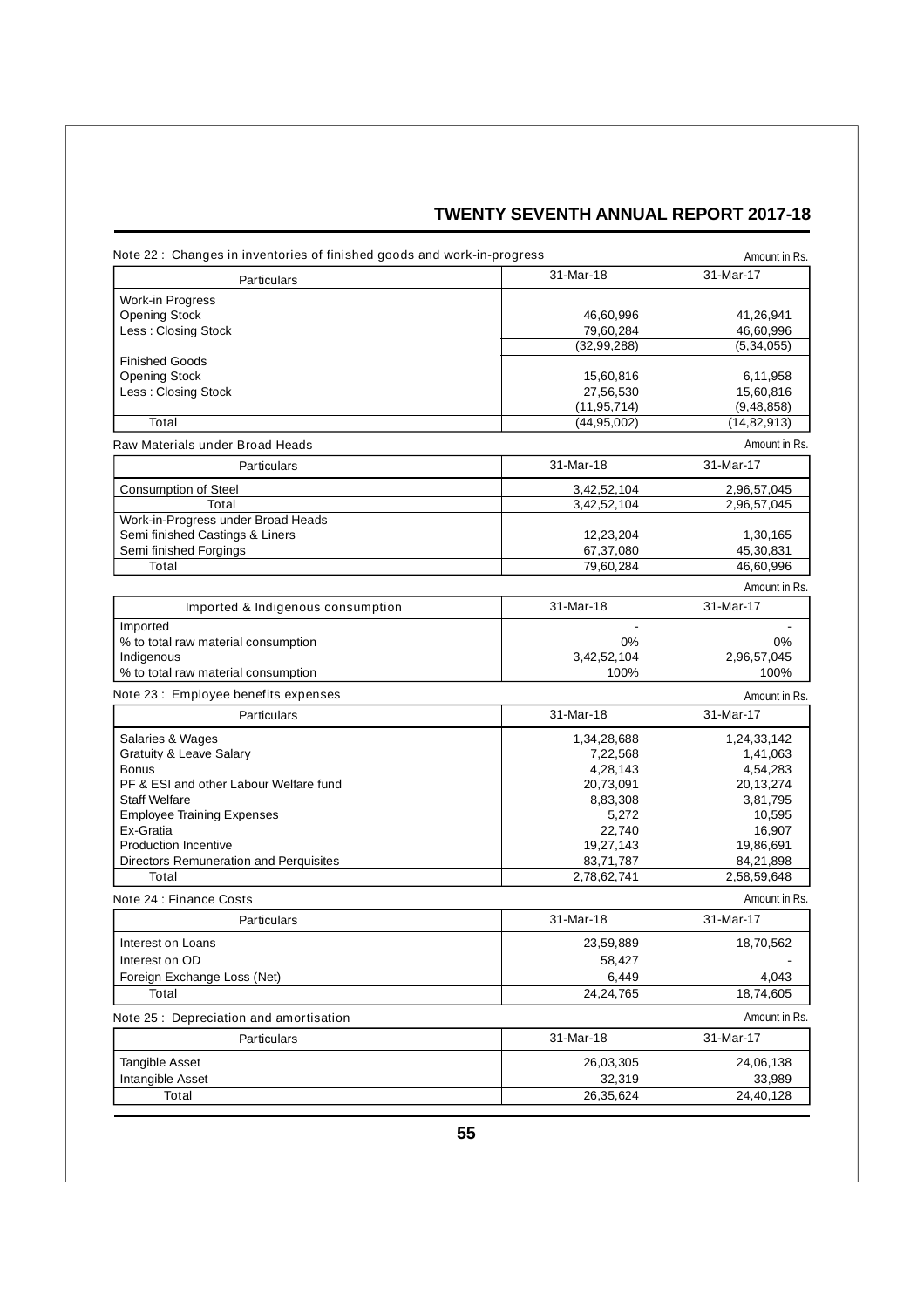| <b>Note 26 : Direct Expenses</b>        |             | <b>Amount in Rs.</b> |
|-----------------------------------------|-------------|----------------------|
| Particulars                             | 31-Mar-18   | 31-Mar-17            |
| Power Charges                           | 1,17,37,899 | 1,01,63,312          |
| Labour Charges                          | 73,21,154   | 41, 17, 341          |
| <b>Material Handling Charges</b>        | 80,817      | 97,994               |
| Freight Inward & Transportation Charges | 2,46,849    | 2,82,941             |
| <b>Material Testing Charges</b>         | 4.276       | 3,638                |
| Total                                   | 1,93,90,995 | 1,46,65,226          |

## **Note 27 : Administration Expenses Amount in Research 2014 Amount in Research 2014 Amount in Research 2015**

|                                                       |             | Ambun In             |
|-------------------------------------------------------|-------------|----------------------|
| <b>Particulars</b>                                    | 31-Mar-18   | 31-Mar-17            |
| <b>Bank Charges</b>                                   | 1,57,265    | 24,683               |
| Membership & Subscription Charges                     | 26,099      | 20,486               |
| Service Tax on GTA                                    | 2,921       | 15,887               |
| Rent                                                  |             | 6,10,900             |
| <b>Audit Fee</b>                                      | 1,90,900    | 2,25,590             |
| <b>Professional Fees</b>                              | 7,73,228    | 6,36,674             |
| Postage & Courier Charges                             | 36,154      | 34,328               |
| Telephone & Internet Charges                          | 1,41,053    | 1,49,993             |
| Insurance                                             | 55,668      | 56,884               |
| Increase / (decrease) in Excise Duty on Closing Stock | (1,30,987)  | 1,11,212             |
| Repair & Maintenance - Building                       | 5,22,570    | 4,78,870             |
| Repair & Maintenance - Machinery                      | 7,49,783    | 9,80,506             |
| Repair & Maintenance - Others                         | 5,19,396    | 8,43,860             |
| Rates & Taxes                                         | 1,87,756    | 2,57,865             |
| <b>Others Admin Expenses</b>                          | 5,03,930    | 4,32,573             |
| <b>Statutory Interests</b>                            | 9,555       | 23,305               |
| Donations                                             | 58,001      | 52,001               |
| Travelling & Conveyance                               | 1,15,488    | 1,22,405             |
| Electricity & Water Charges                           | 1,32,741    | 2,89,398             |
| <b>Printing and Stationery</b>                        | 1,02,987    | 1,14,879             |
| <b>Office Expenses</b>                                | 97,281      | 1,01,399             |
| <b>AGM Expenses</b>                                   | 3,91,888    | 4,37,264             |
| Loss on Sale of Asset                                 | 2,449       | 2,05,874             |
| <b>Security Charges</b>                               | 11,10,139   | 12,48,308            |
| <b>Balances Written Off</b>                           | 943         |                      |
| <b>Total</b>                                          | 57, 57, 207 | 74,75,144            |
| Note 28 : Selling and distribution expenses           |             | <b>Amount in Rs.</b> |
| Particulars                                           | 31-Mar-18   | 31-Mar-17            |
| <b>Business Promotion</b>                             | 12,156      | 83,380               |
| Sales commission                                      |             | 1,80,230             |
| <b>Freight Outward</b>                                | 2,82,890    | 5,44,289             |
| <b>Total</b>                                          | 2.95.046    | 8.07.899             |
| Note 29 : Payments to Auditors during the year        |             | <b>Amount in Rs.</b> |
| Particulars                                           | 31-Mar-18   | 31-Mar-17            |
| Auditor                                               | 1,50,000    | 1,50,000             |
| <b>For Taxation Matters</b>                           | 40,000      | 40,000               |
| For Certification Charges                             |             | 4,000                |
| For Other Services                                    |             | 30,000               |
| For Reimbursement of Expenses                         |             |                      |
| <b>Total</b>                                          | 1,90,000    | 2,24,000             |
|                                                       |             |                      |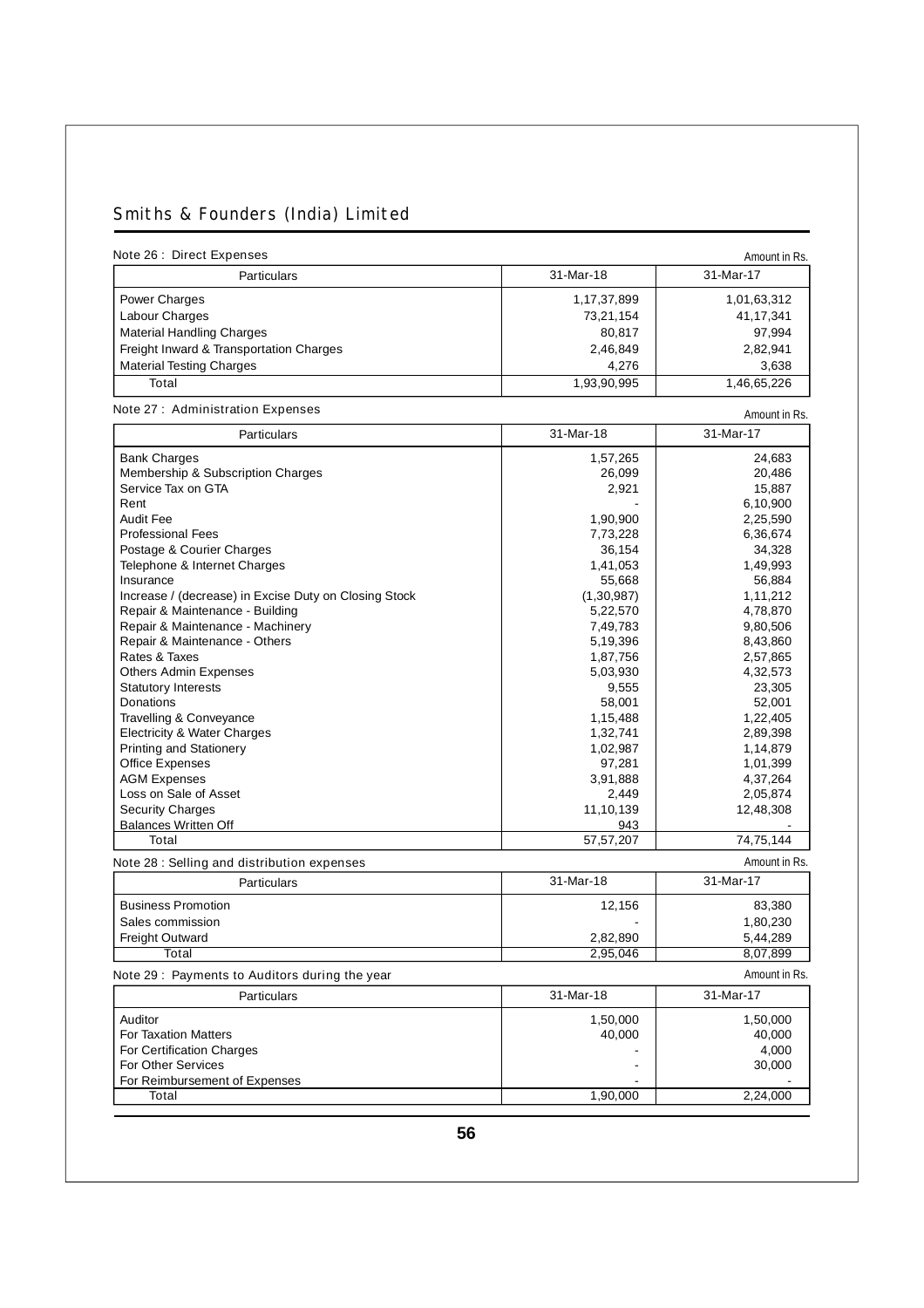## **Note 30: Related Party Disclosure. List of related parties where control exists**

| <b>Particulars</b>    | Category                             |
|-----------------------|--------------------------------------|
| Mr. Suresh Shastry    | Key Management Personnel             |
| Mr. Satish Shastry    | Key Management Personnel             |
| Mr. Umesh Shastry     | Key Management Personnel             |
| Mrs. Supriya Shastry  | Key Management Personnel             |
| Mrs. Hema Satish      | Relative of Key Management Personnel |
| Mr. Aneesh Shastry    | Relative of Key Management Personnel |
| Mrs.Kamala Kashinath  | Relative of Key Management Personnel |
| Master Sachin Shastry | Relative of Key Management Personnel |
| Mrs. Shailaja Suresh  | Relative of Key Management Personnel |

#### **Note 31.1 - Transactions with related parties <b>Amount in Rs. Amount in Rs. Amount in Rs.**

| <b>Particulars</b>            | 31-Mar-18 | 31-Mar-17   |
|-------------------------------|-----------|-------------|
| <b>Registered Office rent</b> |           |             |
| -Mr.Suresh Shastry            |           | 4,50,000    |
| -Mrs.Shailaja Suresh          |           | 1,50,000    |
| Remuneration and perquisites  |           |             |
| -Mr. Satish Shastry           | 19,20,000 | 19,20,000   |
| -Mr. Suresh Shastry           | 19,20,000 | 19,20,000   |
| -Mr. Umesh Shastry            | 19,20,000 | 19,20,000   |
| -Mrs. Supriya Shastry         | 19,20,000 | 19,20,000   |
| Loan taken by the Company     |           |             |
| -Mrs. Supriya Shastry         | 6,00,000  | 23,00,000   |
| -Mr. Satish Shastry           | 11,00,000 | 42,00,000   |
| -Mr. Suresh Shastry           | 8,30,000  | 93,00,000   |
| -Mr. Umesh Shastry            | 2,00,000  | 20,00,000   |
| Loans Repaid                  |           |             |
| -Mrs. Supriya Shastry         | 29,00,000 |             |
| -Mr. Satish Shastry           | 46,00,000 | 7,00,000    |
| -Mr. Suresh Shastry           | 76,30,000 | 1,20,40,000 |
| -Mr. Umesh Shastry            | 22,00,000 |             |
| Interest paid on Loans        |           |             |
| -Mrs. Supriya Shastry         | 1,90,676  | 73,208      |
| -Mr. Satish Shastry           | 3,55,000  | 1,82,067    |
| -Mr. Suresh Shastry           | 4,85,719  | 5,76,893    |
| -Mr. Umesh Shastry            | 1,86,156  | 19,915      |

| Note 31.2 - Outstanding Amount pertaining to related party - Receivable / (Payable) | <b>Amount in Rs.</b>     |             |  |
|-------------------------------------------------------------------------------------|--------------------------|-------------|--|
| <b>Particulars</b>                                                                  | 31-Mar-18                | 31-Mar-17   |  |
| Outstanding Amount pertaining to related party                                      |                          |             |  |
| Loans Outstanding                                                                   |                          |             |  |
| -Mrs. Supriya Shastry                                                               | $\blacksquare$           | (23,00,000) |  |
| -Mr. Satish Shastry                                                                 | -                        | (35,00,000) |  |
| -Mr. Suresh Shastry                                                                 | -                        | (68,00,000) |  |
| -Mr. Umesh Shastry                                                                  | $\overline{\phantom{0}}$ | (20,00,000) |  |
| <b>Remuneration Payable</b>                                                         |                          |             |  |
| -Mr. Satish Shastry                                                                 | (93, 575)                | (94, 350)   |  |
| -Mr. Umesh Shastry                                                                  | (93, 575)                | (94, 350)   |  |
| -Mr. Suresh Shastry                                                                 | (93, 575)                | (94, 350)   |  |
| -Mrs. Supriya Shastry                                                               | (93, 575)                | (94, 350)   |  |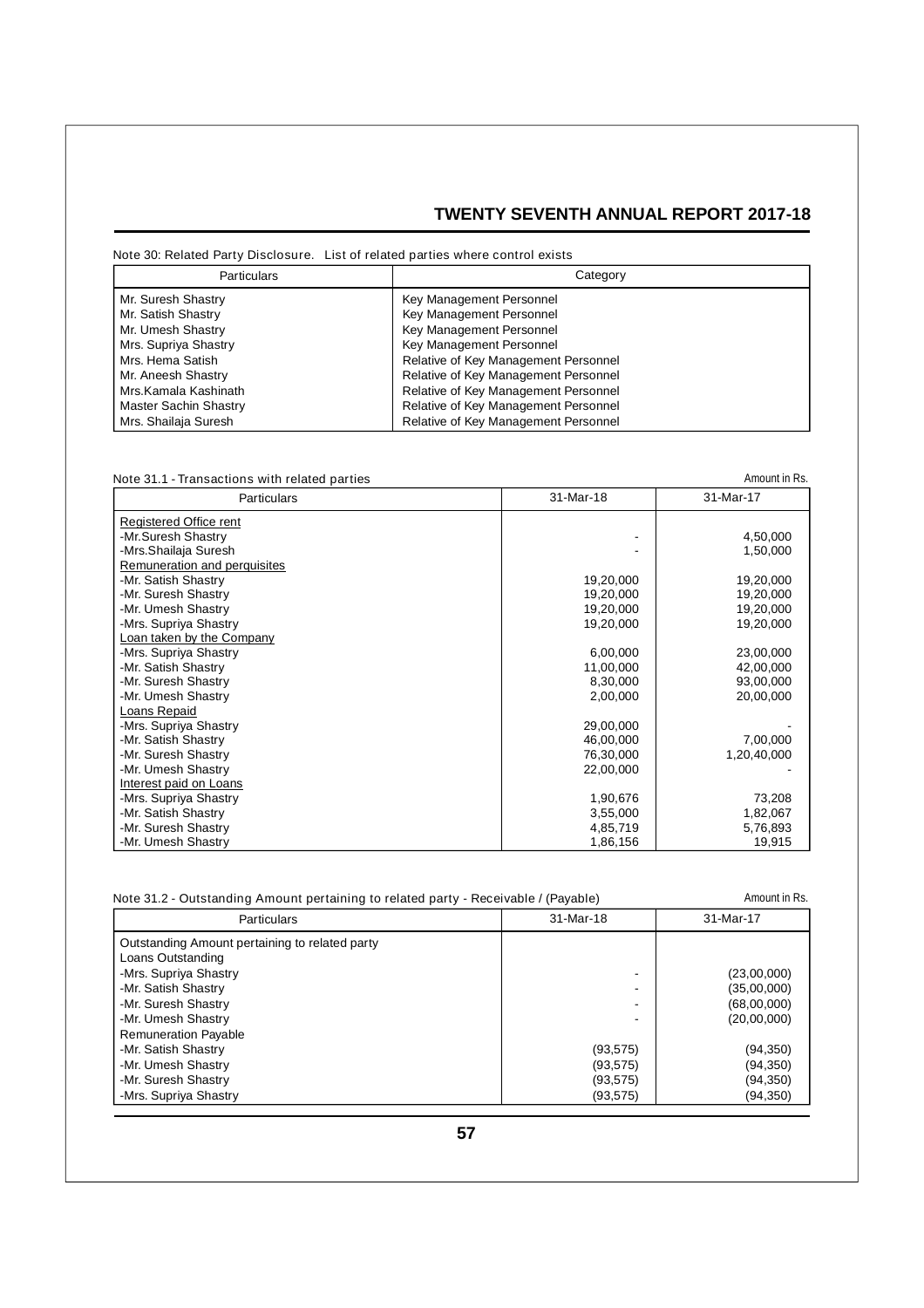## **NOTES TO THE FINANCIAL STATEMENTS FOR THE YEAR ENDED 31ST MARCH 2018**

### **Other Notes to Accounts**

32. The financial statements have been prepared in consonance with Schedule III to the Companies Act, 2013, to the extent possible, for presentation and previous year's figures have been accordingly regrouped wherever necessary to conform to the current year's classification.

#### **33. Figures have been rounded off to the nearest rupee.**

### **34. Details of deferred tax liability:**

| <b>Particulars</b>                              | Rs.           | Rs.           |
|-------------------------------------------------|---------------|---------------|
| Opening balance of DTA as on 31.03.2017         |               | (41, 46, 590) |
| Taxable temporary differences in respect of:    |               |               |
| <b>Building</b>                                 | 1,60,69,455   |               |
| Plant, machinery, cars                          | 1,40,529      |               |
| Other Plant and machinery                       | 61,865        |               |
| Deductible temporary differences in respect of: | 1,62,71,850   | 41,90,001     |
| Furniture, electrical fittings                  |               |               |
| Provision for superannuation                    | (13,58,409)   |               |
| Compensated absences                            | (48,96,000)   |               |
|                                                 | (9,07,199)    | (18,00,703)   |
|                                                 | (71, 61, 608) |               |
| DTA as on 31,03,2018                            |               | (18, 44, 114) |

## **35. Expenditure in Foreign Currency: Rs. NIL (Previous Year Rs. NIL)**

### **36. Earnings in foreign currency:**

- F.O.B. Value of Exports Rs. 34.61 lakhs (Previous Period Rs. 34.88 lakhs)

#### **37. Employee benefits:**

|                                                              | Gratuity                               |                                        |  |
|--------------------------------------------------------------|----------------------------------------|----------------------------------------|--|
| <b>Particulars</b>                                           | For the year ended<br>31st March, 2018 | For the year ended<br>31st March, 2017 |  |
| Components of employer expense                               |                                        |                                        |  |
| Current service cost                                         | 3,19,171                               | 3,35,799                               |  |
| Interest cost                                                | 1,71,190                               | 1,74,796                               |  |
| Expected return on plan assets                               | (1,56,660)                             | (1,71,817)                             |  |
| Actuarial losses / (gains)                                   | 3,88,867                               | (2, 34, 530)                           |  |
| Total expense recognized in the statement of profit and loss | 7,22,568                               | 1,04,248                               |  |
| Actual contribution and benefit payment for year             |                                        |                                        |  |
| Actual benefit payments                                      |                                        |                                        |  |
| Actual contributions                                         | (1,63,643)                             | (2, 39, 313)                           |  |
|                                                              |                                        | 2,280                                  |  |
| Net asset/(liability) recognized in the balance sheet        |                                        |                                        |  |
| Present value of defined benefit obligation                  | 29,10,457                              | 22,21,702                              |  |
| Fair value of plan assets                                    | 20,82,555                              | 21,16,369                              |  |
| Funded status [Surplus/Deficit]                              | (8, 27, 902)                           | (1,05,334)                             |  |
| Net asset/(liability) recognized in the balance sheet        | (8, 27, 902)                           | (1,05,334)                             |  |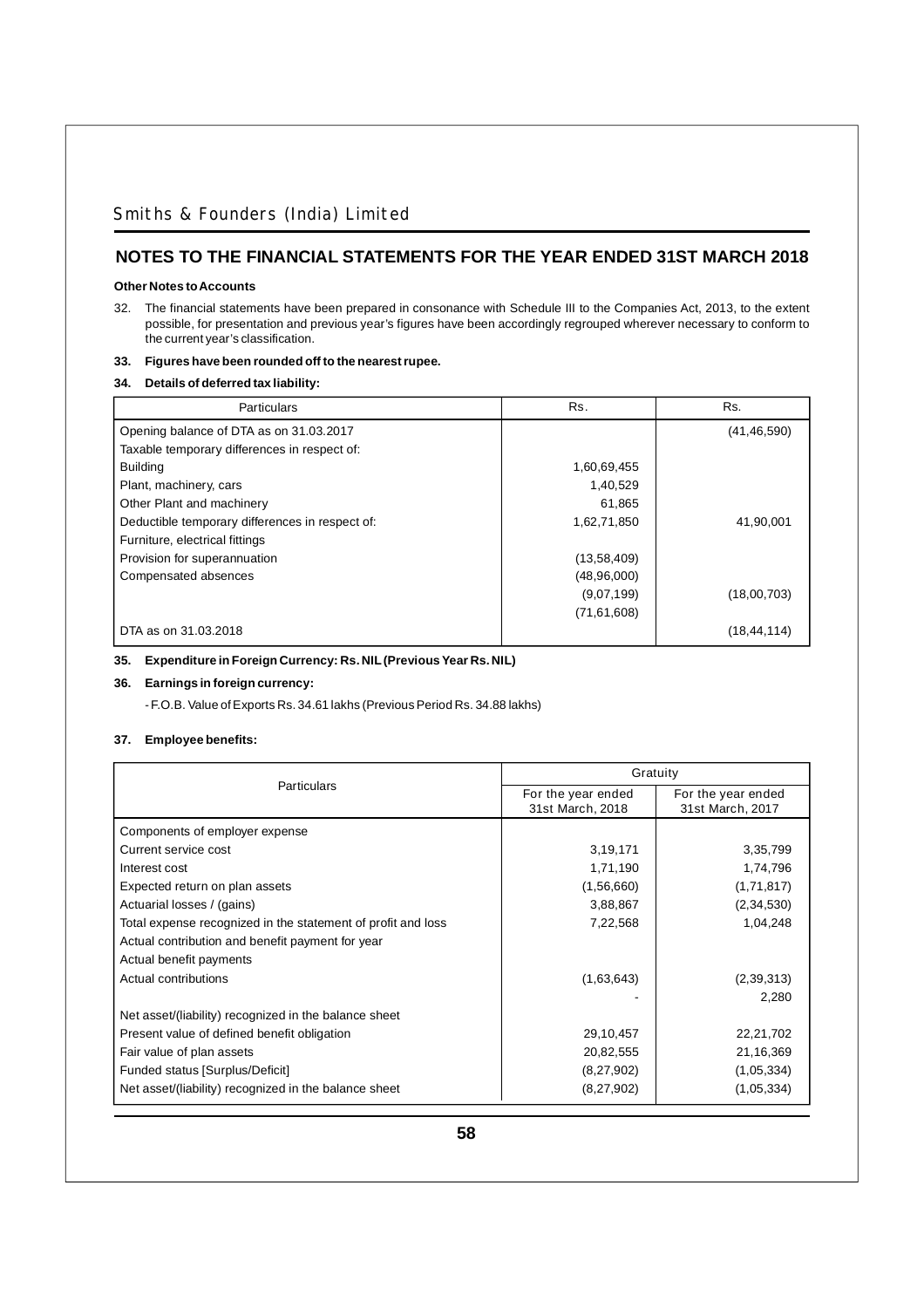|                                                              | Leave encashment                       |                                        |  |
|--------------------------------------------------------------|----------------------------------------|----------------------------------------|--|
| <b>Particulars</b>                                           | For the year ended<br>31st March, 2018 | For the year ended<br>31st March, 2017 |  |
| <b>Components of employer expense</b>                        |                                        |                                        |  |
| Current service cost                                         | 1,11,266                               | 66,557                                 |  |
| Interest cost                                                | 47,947                                 | 73,634                                 |  |
| Expected return on plan assets                               | (3,503)                                | (1,301)                                |  |
| Actuarial losses / (gains)                                   | 2,41,042                               | (4, 57, 752)                           |  |
| Total expense recognized in the statement of profit and loss | 3,96,752                               | (3, 18, 862)                           |  |
| Actual contribution and benefit payment for year             |                                        |                                        |  |
| Actual benefit payments                                      |                                        | (3,523)                                |  |
| Actual contributions                                         | 21,357                                 |                                        |  |
| Net asset/(liability) recognized in the balance sheet        |                                        |                                        |  |
| Present value of defined benefit obligation                  | 9,96,466                               | 37,812                                 |  |
| Fair value of plan assets                                    | 58,364                                 | 32,988                                 |  |
| Funded status [Surplus/Deficit]                              | (9,38,102)                             | (5,66,350)                             |  |
| Net asset/(liability) recognized in the balance sheet        | (9,38,102)                             | (5,66,350)                             |  |

|                                                        | Gratuity           |                    |  |
|--------------------------------------------------------|--------------------|--------------------|--|
| Particulars                                            | For the year ended | For the year ended |  |
|                                                        | 31st March, 2018   | 31st March, 2017   |  |
| Changes in defined benefit obligations during the year |                    |                    |  |
| Present value of DBO at the beginning of the year      | 22,21,702          | 21,84,950          |  |
| Current service cost                                   | 3,19,171           | 3,35,799           |  |
| Interest cost                                          | 1,71,190           | 1,74,796           |  |
| Actuarial losses / (gains)                             | 3,88,867           | (2, 34, 530)       |  |
| Benefits paid                                          | (1,63,643)         | (2, 39, 313)       |  |
| Present value of DBO at the end of the year            | 29,37,287          | 22,21,702          |  |
| Change in fair value of assets during the year         |                    |                    |  |
| Plan assets at the beginning of the year               | 21, 16, 369        | 21,81,585          |  |
| Expected return on plan assets                         | 1,56,660           | 1,71,817           |  |
| Actual company contributions                           |                    | 2,280              |  |
| Actual gain / (loss)                                   | (26, 831)          |                    |  |
| Benefits paid                                          | (1,63,643)         | (2, 39, 313)       |  |
| <b>Actuarial assumptions</b>                           |                    |                    |  |
| Discount rate                                          | 7.70%              | 8.00%              |  |
| Salary escalation                                      | 7.00%              | 7.00%              |  |
| <b>Experience adjustments</b>                          |                    |                    |  |
| Experience adjustments on plan assets                  |                    |                    |  |
| Experience adjustments on plan liabilities             |                    | (2, 34, 530)       |  |
| Plan assets at the end of the year                     | 20,82,555          | 21, 16, 369        |  |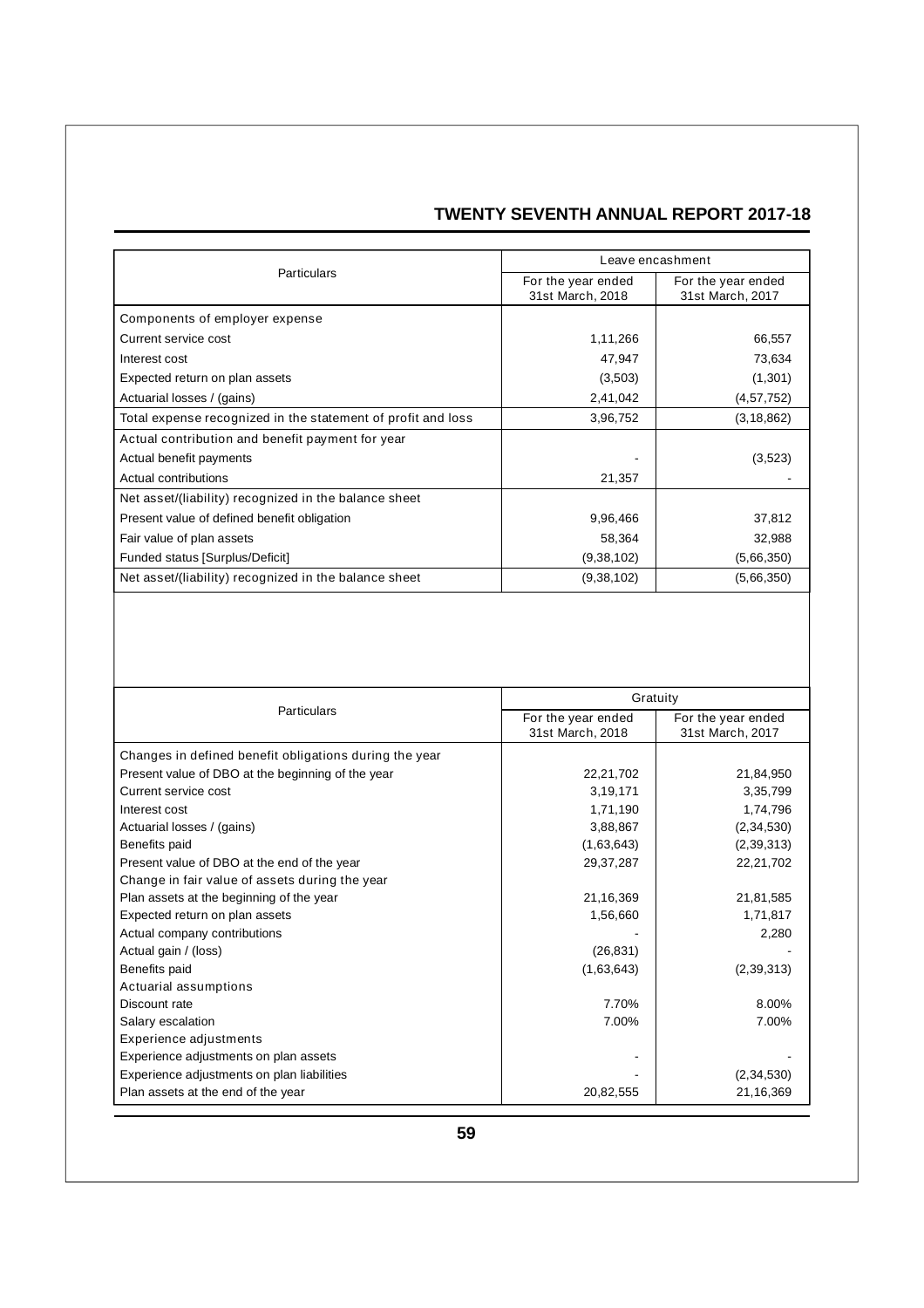|                                                        | Leave encashment                       |                                        |  |
|--------------------------------------------------------|----------------------------------------|----------------------------------------|--|
| Particulars                                            | For the year ended<br>31st March, 2018 | For the year ended<br>31st March, 2017 |  |
| Changes in defined benefit obligations during the year |                                        |                                        |  |
| Present value of DBO at the beginning of the year      | 5,99,338                               | 9,20,422                               |  |
| Current service cost                                   | 1,11,266                               | 66,557                                 |  |
| Interest cost                                          | 47,947                                 | 73,634                                 |  |
| Actuarial losses / (gains)                             | 2,37,915                               | (4, 57, 752)                           |  |
| Benefits paid                                          |                                        | (3,523)                                |  |
| Present value of DBO at the end of the year            | 9,96,466                               | 5,99,338                               |  |
| Change in fair value of assets during the year         |                                        |                                        |  |
| Plan assets at the beginning of the year               | 32,988                                 | 37,812                                 |  |
| Expected return on plan assets                         | 3,503                                  | (1,301)                                |  |
| Actual company contributions                           | 25,000                                 |                                        |  |
| Actual gain / (loss)                                   | (3, 127)                               |                                        |  |
| Benefits paid                                          |                                        | (3,523)                                |  |
| <b>Actuarial assumptions</b>                           |                                        |                                        |  |
| Discount rate                                          | 7.70%                                  | 8.00%                                  |  |
| Salary escalation                                      | 7.00%                                  | 7.00%                                  |  |
| <b>Experience adjustments</b>                          |                                        |                                        |  |
| Experience adjustments on plan assets                  |                                        |                                        |  |
| Experience adjustments on plan liabilities             |                                        | 4,57,752                               |  |
| Plan assets at the end of the year                     | 58,364                                 | 32,988                                 |  |

#### **38. Segment Reporting:**

 The Company is operating in Forgings & Castings which is treated as related products since both falls under automotive industry. The risk and rewards are not independent of each other. Therefore, the Company is operating in one segment and hence no disclosure as per Ind AS 108 – "Operating segments" is made.

#### **39. Calculation of earnings per share as per Indian Accounting Standard (Ind AS**

#### **33) "Earnings per share"**

| <b>Particulars</b>                   | 2017-18      | 2016-17       |
|--------------------------------------|--------------|---------------|
| Net Profit/(Loss) for the year       | 93.699       | (65, 52, 751) |
| Weighted average no of equity shares | 10.19.96.525 | 10,19,96,525  |
| Nominal Value per share              |              |               |
| Basic and Diluted EPS                | 0.001        | (0.06)        |

### **40. Contingent Liability :**

There are no contingent liabilities as at 31st March, 2018.

The notes above form an integral part of the financial statements.

This is the notes to accounts referred to in our report of even date. **For B.N. Subramanya & Co.** 

**Chartered Accountants FRN: 004142S**

|                  | <b>Suresh Shastry</b>        | Supriva Shastry     | Ravi V            | Devendra Navak |
|------------------|------------------------------|---------------------|-------------------|----------------|
| Place: Bangalore | Chairman & Managing Director | Whole Time Director | Company Secretary | Partner        |
| Date: 26.05.2018 | DIN: 1099554                 | DIN: 1327762        | M.No. F2014       | M.No: 027449   |
|                  |                              |                     |                   |                |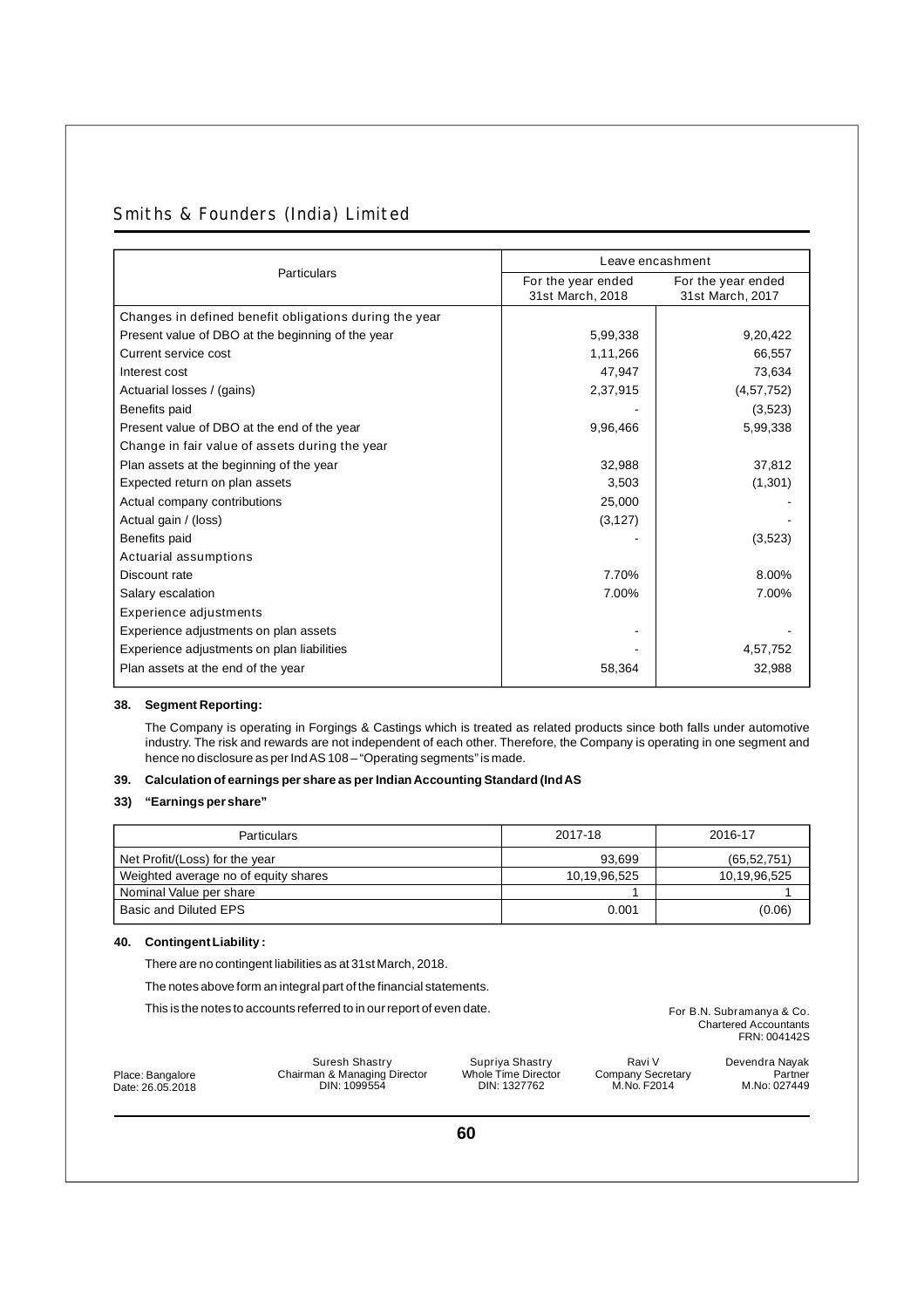|    |                                 |                                                                           | <b>Smiths &amp; Founders (India) Limited</b>                                                                                                                                                                                                                                                                                                                                                                   |                                 |     | <b>PROXY FORM</b>                    |
|----|---------------------------------|---------------------------------------------------------------------------|----------------------------------------------------------------------------------------------------------------------------------------------------------------------------------------------------------------------------------------------------------------------------------------------------------------------------------------------------------------------------------------------------------------|---------------------------------|-----|--------------------------------------|
|    |                                 |                                                                           | CIN: L85110KA1990PLC011303                                                                                                                                                                                                                                                                                                                                                                                     |                                 |     |                                      |
|    |                                 |                                                                           | Regd.Office: No.505, 5th Floor, Brigade Rubix, No.20, HMT Main Road, Bangalore 560 013                                                                                                                                                                                                                                                                                                                         |                                 |     |                                      |
|    |                                 |                                                                           | [Pursuant to section 105(6) of the Companies Act, 2013 and rule 19(3) of the Companies<br>(Management and Administration) Rules, 2014]                                                                                                                                                                                                                                                                         |                                 |     |                                      |
|    | Name of the member (s)          |                                                                           |                                                                                                                                                                                                                                                                                                                                                                                                                |                                 |     |                                      |
|    | Registered address              |                                                                           |                                                                                                                                                                                                                                                                                                                                                                                                                |                                 |     |                                      |
|    | E-mail Id                       |                                                                           |                                                                                                                                                                                                                                                                                                                                                                                                                |                                 |     |                                      |
|    | Folio No. / Client Id           |                                                                           |                                                                                                                                                                                                                                                                                                                                                                                                                |                                 |     |                                      |
|    | DP ID                           |                                                                           |                                                                                                                                                                                                                                                                                                                                                                                                                |                                 |     |                                      |
|    |                                 |                                                                           | I/We, being the member (s) of shares of the Smiths & Founders (India) Limited, hereby appoint:                                                                                                                                                                                                                                                                                                                 |                                 |     |                                      |
| 1. | Name                            |                                                                           |                                                                                                                                                                                                                                                                                                                                                                                                                |                                 |     |                                      |
|    | Address                         |                                                                           |                                                                                                                                                                                                                                                                                                                                                                                                                |                                 |     |                                      |
|    | E-mail Id<br>him/her            |                                                                           |                                                                                                                                                                                                                                                                                                                                                                                                                |                                 |     |                                      |
| 2. | Name                            |                                                                           |                                                                                                                                                                                                                                                                                                                                                                                                                |                                 |     |                                      |
|    | Address                         |                                                                           |                                                                                                                                                                                                                                                                                                                                                                                                                |                                 |     |                                      |
|    | E-mail Id                       |                                                                           | contraction of failing him/her contraction of the contraction of the contraction of failing him/her                                                                                                                                                                                                                                                                                                            |                                 |     |                                      |
| 3. | Name                            |                                                                           |                                                                                                                                                                                                                                                                                                                                                                                                                |                                 |     |                                      |
|    | Address                         |                                                                           |                                                                                                                                                                                                                                                                                                                                                                                                                |                                 |     |                                      |
|    |                                 |                                                                           |                                                                                                                                                                                                                                                                                                                                                                                                                |                                 |     |                                      |
|    | E-mail Id                       |                                                                           | contraction of failing him/her contraction of the subset of the subset of the Signature contraction of failing him/her                                                                                                                                                                                                                                                                                         |                                 |     |                                      |
|    | <b>Resolution</b>               |                                                                           | as my/our proxy to attend and vote (on a poll) for me/us and on my/our behalf at the Twenty-Sixth Annual General<br>Meeting of the Company, to be held on Saturday, the 29th day of September, 2018 at 10.00 a.m. at MEWS Ladies<br>Club, No. 37, 17th Cross (between 4th & 6th Main), Malleswaram, Bangalore 560 055 and at any adjournment<br>thereof in respect of such resolutions as are indicated below: |                                 |     |                                      |
|    | No.                             |                                                                           | <b>Description</b>                                                                                                                                                                                                                                                                                                                                                                                             |                                 | For |                                      |
|    |                                 | <b>ORDINARY BUSINESS</b>                                                  |                                                                                                                                                                                                                                                                                                                                                                                                                |                                 |     |                                      |
|    | 1<br>2                          | eligible, offers herself for re-appointment.                              | Adoption of Audited Financial Statements for the year ended March 31, 2018.<br>Appointment of Mrs. Supriya Shastry, who retires by rotation and being                                                                                                                                                                                                                                                          |                                 |     |                                      |
|    | 3                               |                                                                           | Appointment of Mr. Suresh Shastry, who retires by rotation and being eligible,                                                                                                                                                                                                                                                                                                                                 |                                 |     |                                      |
|    | 4                               | offers himself for re-appointment<br>Auditors and fix their remuneration. | Re- appointment of M/s. B.N. Subramanya & Co., Chartered Accountants, as                                                                                                                                                                                                                                                                                                                                       |                                 |     |                                      |
|    |                                 |                                                                           | Signed this  day of  2018 Signature of shareholder                                                                                                                                                                                                                                                                                                                                                             |                                 |     | Affix<br>1 Rupee<br>Revenue<br>Stamp |
|    | Signature of first proxy holder |                                                                           | Signature of second proxy holder                                                                                                                                                                                                                                                                                                                                                                               | Signature of third proxy holder |     | Against                              |
|    |                                 |                                                                           | 61                                                                                                                                                                                                                                                                                                                                                                                                             |                                 |     |                                      |

 $\sim$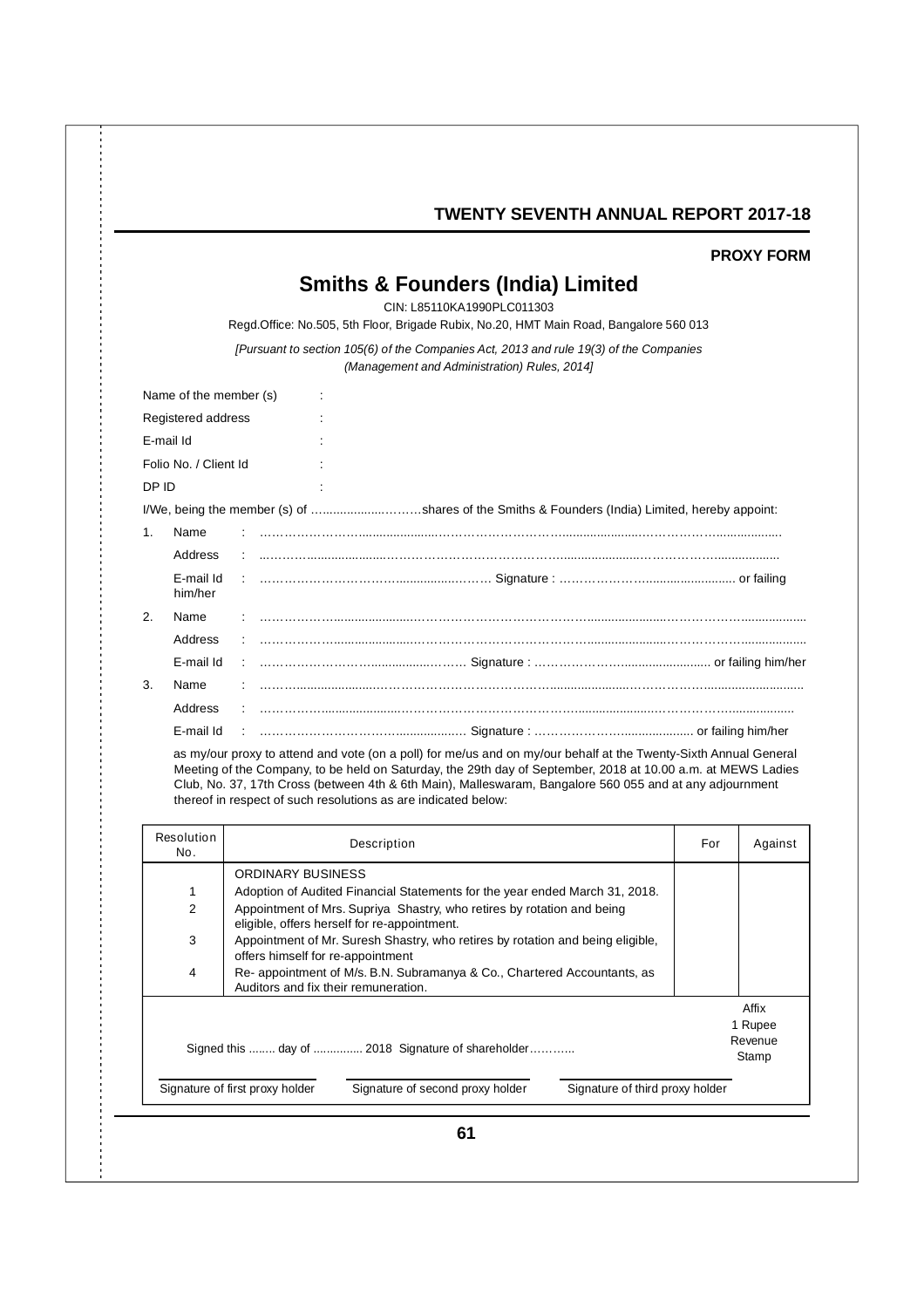#### **Note :**

- (1) This form of proxy in order to be effective should be duly completed and deposited at the Registered Office of the Company, not less than 48 hours before the commencement of the meeting.
- (2) A proxy need not be a member of the Company.
- (3) A person can act as a proxy on behalf of members not exceeding fifty and holding in the aggregate not more than 10% of the total share capital of the Company carrying voting rights. A member holding more than 10% of the total share capital of the Company carrying voting rights may appoint a single person as proxy and such person shall not act as a proxy for any other person or shareholder.
- (4) This is only optional. Please put a 'X' in the appropriate column against the resolutions indicated in the Box. If you leave the 'For' or 'Against' column blank against any or all the resolutions, your Proxy will be entitled to vote in the manner as he/she thinks appropriate.
- (5) Appointing a proxy does not prevent a member from attending the meeting in person if he/she so wishes.
- (6) In the case of joint holders, the signature of any one holder will be sufficient, but names of all the joint holders should be stated.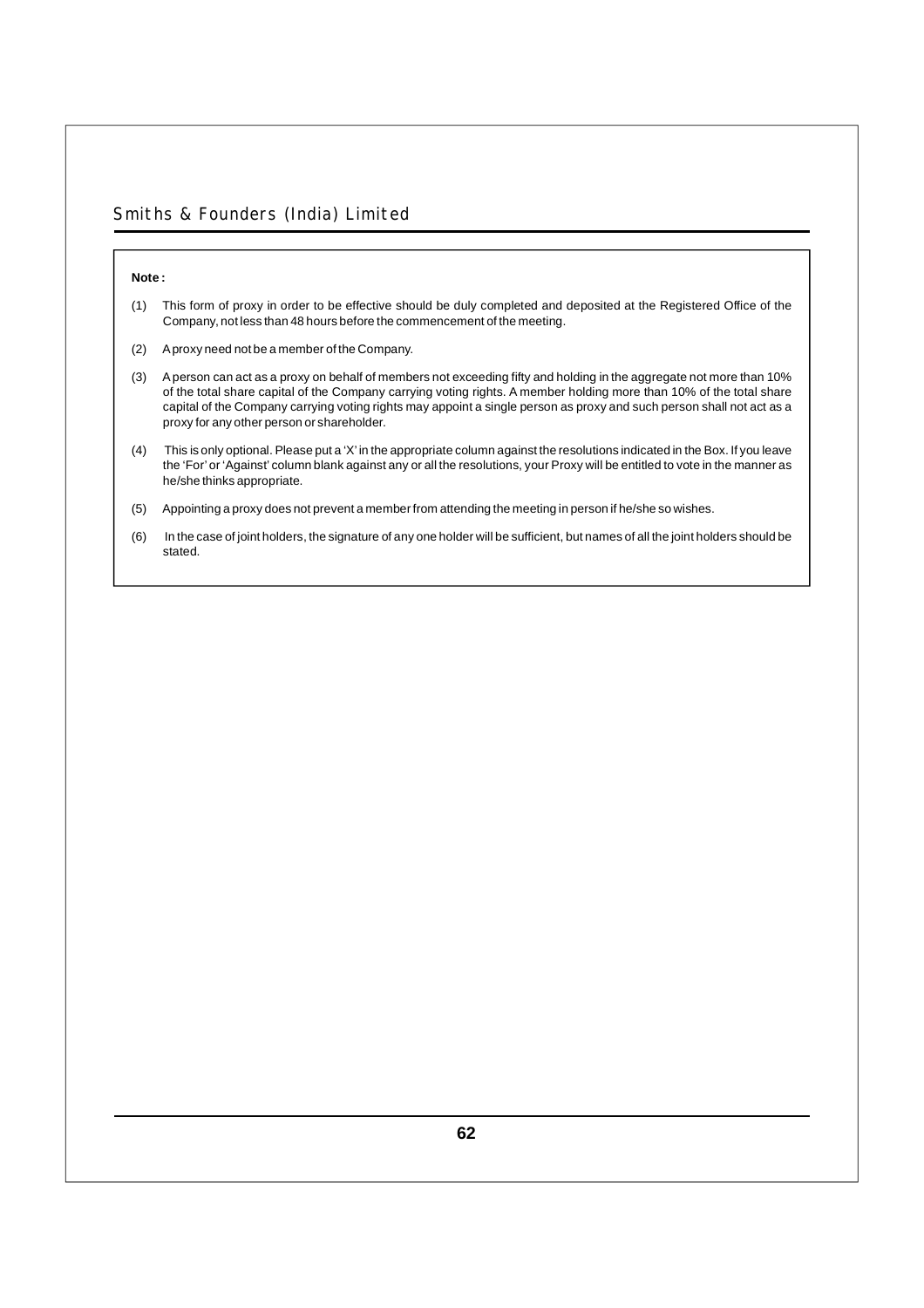## **Smiths & Founders (India) Limited**

Regd.Office: No.505, 5th Floor, Brigade Rubix, No.20, HMT Main Road, Bangalore 560 013

Phone: 80-29724155, e-mail: smithsandfoundersindia.com, CIN : L85110KA1990PLC011303

#### Dear Shareholder(s)

As per the Companies Act, 2013 every Company is required to maintain its Register of Members in new format fully updated. In view of this new requirement, we request you to provide the details as sought below duly filled and signed to our Registrar and Share Transfer Agents:

> **Integrated Registry Management Services Private Limited** 30, Ramana Residency, 4th Cross, Sampige Road, Malleswaram, Bangalore 560003

**Note** : Shareholders holding shares in demat form are requested to update their details to their Depository Participant where they have opened their Demat Account.

Dear Sir/Madam,

I/We wish to furnish the following details for updating in the Company's Register of Members pursuant to Section 88 of the Companies Act, 2013 and Rule 3(1) of the Companies (Management & Administration) Rules, 2014.

| SI. No. | <b>Particulars</b>                                                                                      | <b>Details</b> |
|---------|---------------------------------------------------------------------------------------------------------|----------------|
| 1       | Folio Number                                                                                            |                |
| 2       | Name of the Shareholder(s)                                                                              |                |
| 3       | Name of Joint Holders, if any                                                                           |                |
| 4       | Address/Registered Address (in case of body corporate)                                                  |                |
| 5       | E-mail Id. (to which documents/notices can be served<br>through electronic mode)                        |                |
| 6       | CIN/Registration No. (in case of body corporate)                                                        |                |
| 7       | Unique Identification No.                                                                               |                |
| 8       | Father's/Mother's/Spouse's Name                                                                         |                |
| 9       | <b>Status</b>                                                                                           |                |
| 10      | Occupation                                                                                              |                |
| 11      | <b>PAN</b>                                                                                              |                |
| 12      | Nationality                                                                                             |                |
| 13      | Whether you wish to receive Notices, Report and Accounts<br>and other documents through electronic mode |                |

Place :

Date : (Signature of Shareholder/s)